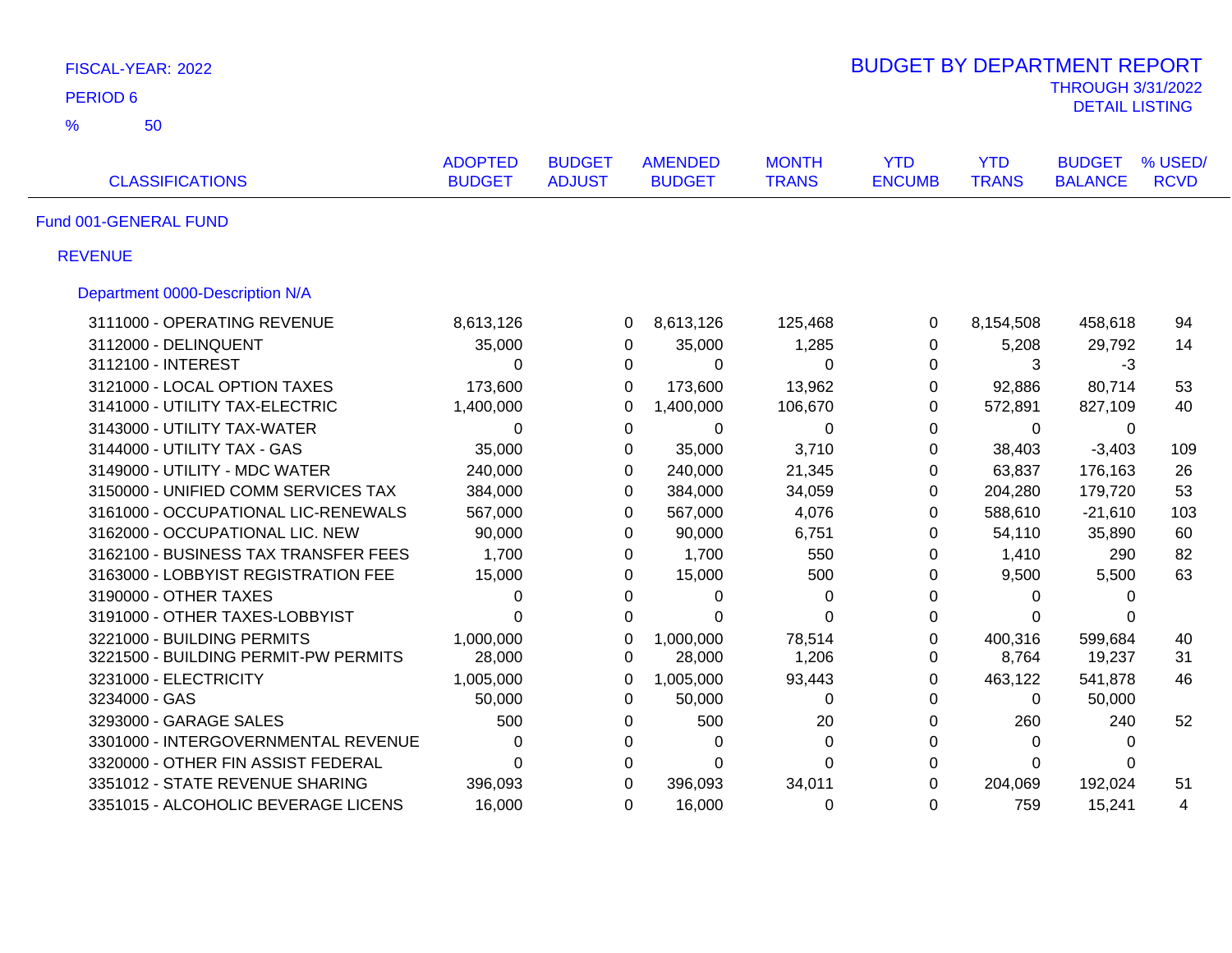|                                        | <b>ADOPTED</b> | <b>BUDGET</b> | <b>AMENDED</b> | <b>MONTH</b> | <b>YTD</b>    | <b>YTD</b>   | <b>BUDGET</b>  | % USED/     |
|----------------------------------------|----------------|---------------|----------------|--------------|---------------|--------------|----------------|-------------|
| <b>CLASSIFICATIONS</b>                 | <b>BUDGET</b>  | <b>ADJUST</b> | <b>BUDGET</b>  | <b>TRANS</b> | <b>ENCUMB</b> | <b>TRANS</b> | <b>BALANCE</b> | <b>RCVD</b> |
| 3351018 - LOCAL GOVT 1/2 C SALES TX    | 928,112        | 0             | 928,112        | 100,691      | 0             | 608,363      | 319,749        | 65          |
| 3354920 - LOCAL OPTION GAS TAX         | $\Omega$       | 0             | 0              | $\Omega$     | 0             | $\mathbf 0$  | $\Omega$       |             |
| 3382000 - COUNTY OCCUPATIONAL LICS     | 15,000         | 0             | 15,000         | 454          | 0             | 3,921        | 11,079         | 26          |
| 3412000 - ZONING HEARING FEES          | 50,000         | 0             | 50,000         | $\Omega$     | 0             | 7,000        | 43,000         | 14          |
| 3413000 - ENVIRO REVIEW & PRESER BOARD | 40,000         | 0             | 40,000         | 3,621        | 0             | 19,778       | 20,222         | 49          |
| 3413001 - LIEN SEARCH FEES             | 17,000         | $\Omega$      | 17,000         | 1,410        | 0             | 6,928        | 10,072         | 40          |
| 3413002 - SPECIAL EVENTS APP           | 4,000          | 0             | 4,000          | 2,830        | 0             | 4,290        | $-290$         | 107         |
| 3414000 - MICROFILM SALES              | 500            | 0             | 500            | $\Omega$     | 0             | $\Omega$     | 500            |             |
| 3419010 - BLDG & ZON REINSPECT FEES    | $\Omega$       | 0             | $\Omega$       | $\Omega$     | $\Omega$      | $\Omega$     | $\Omega$       |             |
| 3419030 - CERT OF USE/OCCUPANCY        | 15,000         | 0             | 15,000         | 2,000        | 0             | 11,250       | 3,750          | 75          |
| 3419040 - CODE ENFORCEMENT FINES       | 50,000         | 0             | 50,000         | 5,440        | 0             | 40,756       | 9,244          | 81          |
| 3419051 - BACKGROUND, NOTARY, COPIES   | 20,000         | 0             | 20,000         | 1,822        | 0             | 12,031       | 7,969          | 60          |
| 3421010 - POLICE SERVICES              | 30,000         | 0             | 30,000         | 6,850        | 0             | 27,297       | 2,703          | 90          |
| 3421021 - TOWING ADMIN FEE             | 3,000          | 0             | 3,000          | $\Omega$     | 0             | 350          | 2,650          | 11          |
| 3421025 - SCHL CRSNG GRDS- CTY REIM    | 20,000         | 0             | 20,000         | 3,728        | 0             | 9,939        | 10,061         | 49          |
| 3434100 - SOLID WASTE CHARGES          | 30,000         | 0             | 30,000         | $\Omega$     | 0             | 5,997        | 24,003         | 19          |
| 3434200 - PRIVATE HAULERS PERMIT FE    | 665,600        | 0             | 665,600        | 45,453       | 0             | 354,908      | 310,692        | 53          |
| 3445100 - PARKING PERMITS              | 64,000         | 0             | 64,000         | 11,177       | 0             | 45,788       | 18,212         | 71          |
| 3445200 - PARKING METERS FRANCHISE     | 1,400,000      | 0             | 1,400,000      | 125,625      | 0             | 904,070      | 495,930        | 64          |
| 3445210 - VALET PARKING                | 0              | 0             | 0              | $\Omega$     | 0             | $\Omega$     | $\Omega$       |             |
| 3445220 - PARKING FUND REVENUE         | 22,598         | 0             | 22,598         | 2,916        | 0             | 13,608       | 8,990          | 60          |
| 3445300 - PARKING VIOLATIONS           | 700,000        | 0             | 700,000        | 43,753       | 0             | 228,869      | 471,131        | 32          |
| 3445400 - PARKING METER CASH KEY       | $\Omega$       | 0             | $\Omega$       | $\Omega$     | 0             | $\Omega$     | $\Omega$       |             |
| 3472620 - TENNIS COURT FEES            | 555,000        | 0             | 555,000        | 51,705       | 0             | 300,949      | 254,051        | 54          |
| 3472630 - RECREATION PROGRAM FEES      | 65,000         | 0             | 65,000         | 6,525        | 0             | 35,994       | 29,007         | 55          |
| 3472631 - MULTIPURPOSE CNTR-RENTAL     | 15,000         | 0             | 15,000         | 850          | 0             | 18,010       | $-3,010$       | 120         |
| 3472632 - MULTIPRPOSE CNTR-MEMBSHIP    | 16,000         | 0             | 16,000         | 3,256        | 0             | 13,070       | 2,930          | 81          |
| 3472635 - REC FEES/ MURRAY PARK POOL   | 12,000         | 0             | 12,000         | 327          | 0             | 3,347        | 8,653          | 27          |
| 3472650 - S MIAMI PARK - RENTAL        | 47,462         | 0             | 47,462         | 0            | 0             | 23,153       | 24,310         | 48          |
| 3472660 - CONCESSION STANDS            | 3,000          | 0             | 3,000          | $\Omega$     | 0             | 1,800        | 1,200          | 60          |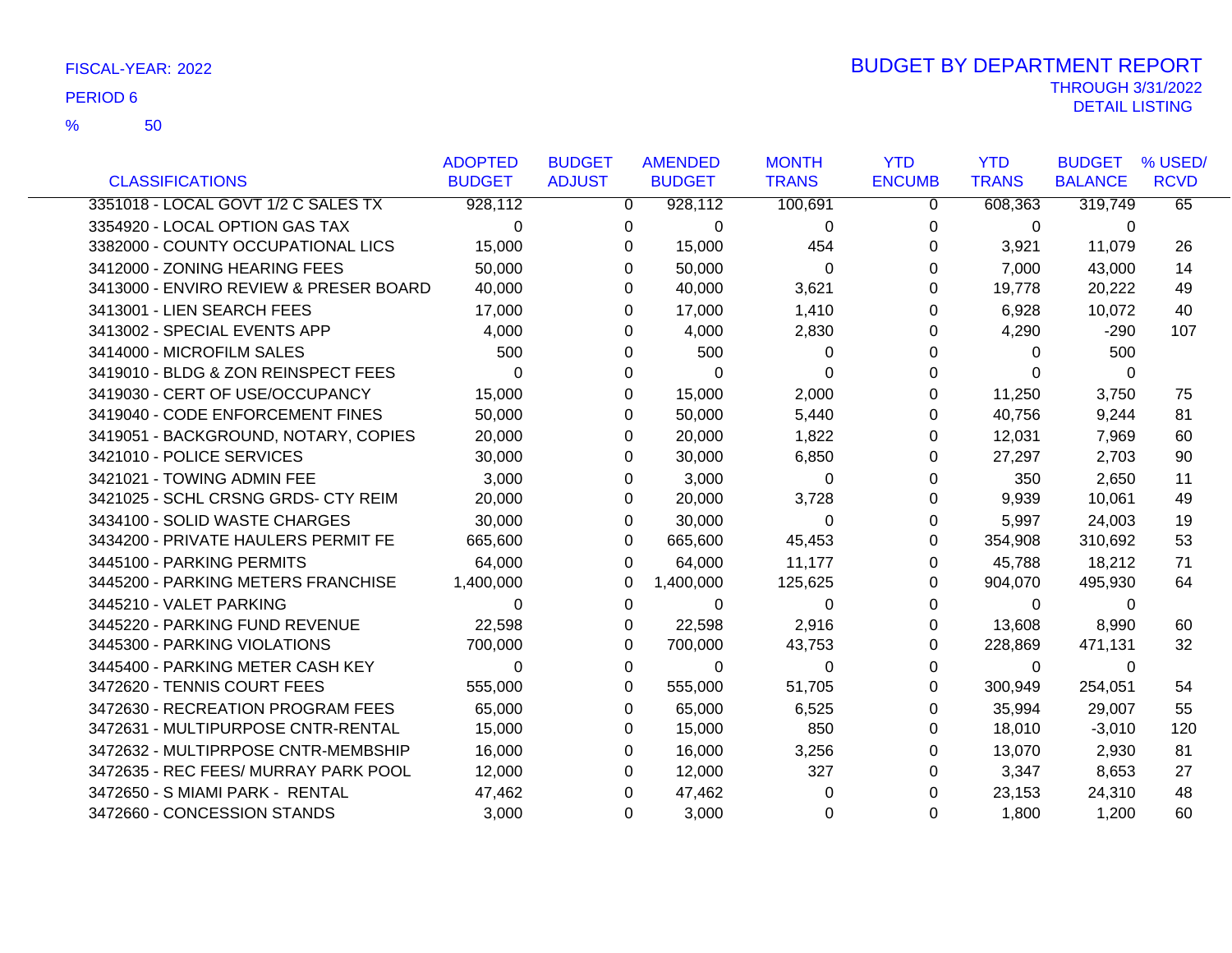|                                       | <b>ADOPTED</b> | <b>BUDGET</b> | <b>AMENDED</b> |               | <b>MONTH</b> | <b>YTD</b>    | <b>YTD</b>   | <b>BUDGET</b>  | % USED/         |
|---------------------------------------|----------------|---------------|----------------|---------------|--------------|---------------|--------------|----------------|-----------------|
| <b>CLASSIFICATIONS</b>                | <b>BUDGET</b>  | <b>ADJUST</b> |                | <b>BUDGET</b> | <b>TRANS</b> | <b>ENCUMB</b> | <b>TRANS</b> | <b>BALANCE</b> | <b>RCVD</b>     |
| 3511200 - METRO COURT FINES           | 70,000         |               | $\overline{0}$ | 70,000        | 3,550        | 0             | 24,549       | 45,451         | $\overline{35}$ |
| 3511210 - RED LIGHT CAMERAS           | 360,000        |               | 0              | 360,000       | 48,492       | 0             | 309,309      | 50,691         | 85              |
| 3540000 - VIOLATIONS LOCAL ORD.       | 20,000         |               | 0              | 20,000        | 2,624        | 0             | 14,975       | 5,025          | 74              |
| 3541000 - BURGLAR ALARM FINES         | 31,000         |               | 0              | 31,000        | 2,492        | 0             | 12,170       | 18,830         | 39              |
| 3541050 - ALARM REGISTRATION CHG      | 30,000         |               | 0              | 30,000        | $-315$       | 0             | 24,342       | 5,658          | 81              |
| 3612000 - INTEREST INCOME             | 195,000        |               | 0              | 195,000       | 11,003       | 0             | 62,507       | 132,493        | 32              |
| 3614000 - DIVIDENDS INCOME            | 0              |               | $\Omega$       | 0             | 0            | 0             | 0            | 0              |                 |
| 3621100 - PARKING GARAGE RENT         | 55,000         |               | $\Omega$       | 55,000        | 7,389        | 0             | 39,054       | 15,947         | 71              |
| 3622000 - FASCELL PARK                | 25,000         |               | 0              | 25,000        | 4,158        | 0             | 21,965       | 3,035          | 87              |
| 3623000 - BUS BENCH ADS               | 13,824         |               | 0              | 13,824        | 0            | 0             | 0            | 13,824         |                 |
| 3625000 - RENT C.A.A.                 | 30,000         |               | 0              | 30,000        | 0            | 0             | 29,810       | 190            | 99              |
| 3625010 - RENT- MOBLEY BLDG           | 0              |               | 0              | 0             | $-206$       | 0             | $-3,073$     | 3,073          |                 |
| 3627500 - SOUTH MIAMI MIDDLE SCHOOL   | 23,340         |               | $\Omega$       | 23,340        | $\Omega$     | 0             | 0            | 23,340         |                 |
| 3629000 - PALMER PARK RENTALS         | 23,000         |               | 0              | 23,000        | 30           | 0             | 7,530        | 15,470         | 32              |
| 3669000 - HOSPITAL LANDSCAPE REVENU   | 6,339          |               | 0              | 6,339         | $\Omega$     | 0             | 6,339        | $\mathbf{0}$   | 100             |
| 3669100 - DONATION                    | U              |               | $\Omega$       | $\Omega$      | 800          |               | 15,215       | $-15,215$      |                 |
| 3695000 - REIMB WORKERS COMP.         |                |               | 0              | 0             | $\Omega$     |               | 0            |                |                 |
| 3695400 - REIMBSMNT-PUB WORKS LABOR   |                |               | 0              | 0             | O            | 0             | 0            |                |                 |
| 3697000 - GAIN/LOSS ON ASSET SALE     |                |               | $\Omega$       | $\Omega$      | 0            | 0             | 32,400       | $-32,400$      |                 |
| 3699201 - MISC, OTHERS                | 15,000         |               | 0              | 15,000        | 2,879        | 0             | 8,642        | 6,358          | 57              |
| 3699225 - SUNSET DR MTCE-FDOT REIMB   | 0              |               | 0              | 0             | $\Omega$     | 0             | 1,990        | $-1,990$       |                 |
| 3699250 - INSURANCE CLAIMS RECOVERY   | 0              |               | 0              | 0             | 16,373       | 0             | 56,435       | $-56,435$      |                 |
| 3699501 - SECTION 185 STATE CONTRIB   | 106,000        |               | 0              | 106,000       | $\Omega$     | 0             | 0            | 106,000        |                 |
| 3811000 - CONTRIB. FROM OTHER FUNDS   | 1,008          |               | 0              | 1,008         | O            | 0             | 1,008        | 0              | 100             |
| 3811500 - TRANSFER WATER/SEWER FUND   | 150,000        |               | 0              | 150,000       | 0            | 0             | 150,000      | $\Omega$       | 100             |
| 3811700 - TRANSFER FROM CRA           | 0              |               | $\Omega$       | 0             | 0            | 0             | 0            | <sup>0</sup>   |                 |
| Department 0000-Description N/A TOTAL | 19,992,802     |               | 0 19,992,802   |               | 1,045,272    | $\Omega$      | 14,379,569   | 5,613,237      | $\overline{71}$ |
| <b>REVENUE TOTAL</b>                  | 19,992,802     |               | 0 19,992,802   |               | 1,045,272    | $\Omega$      | 14,379,569   | 5,613,237      | 71              |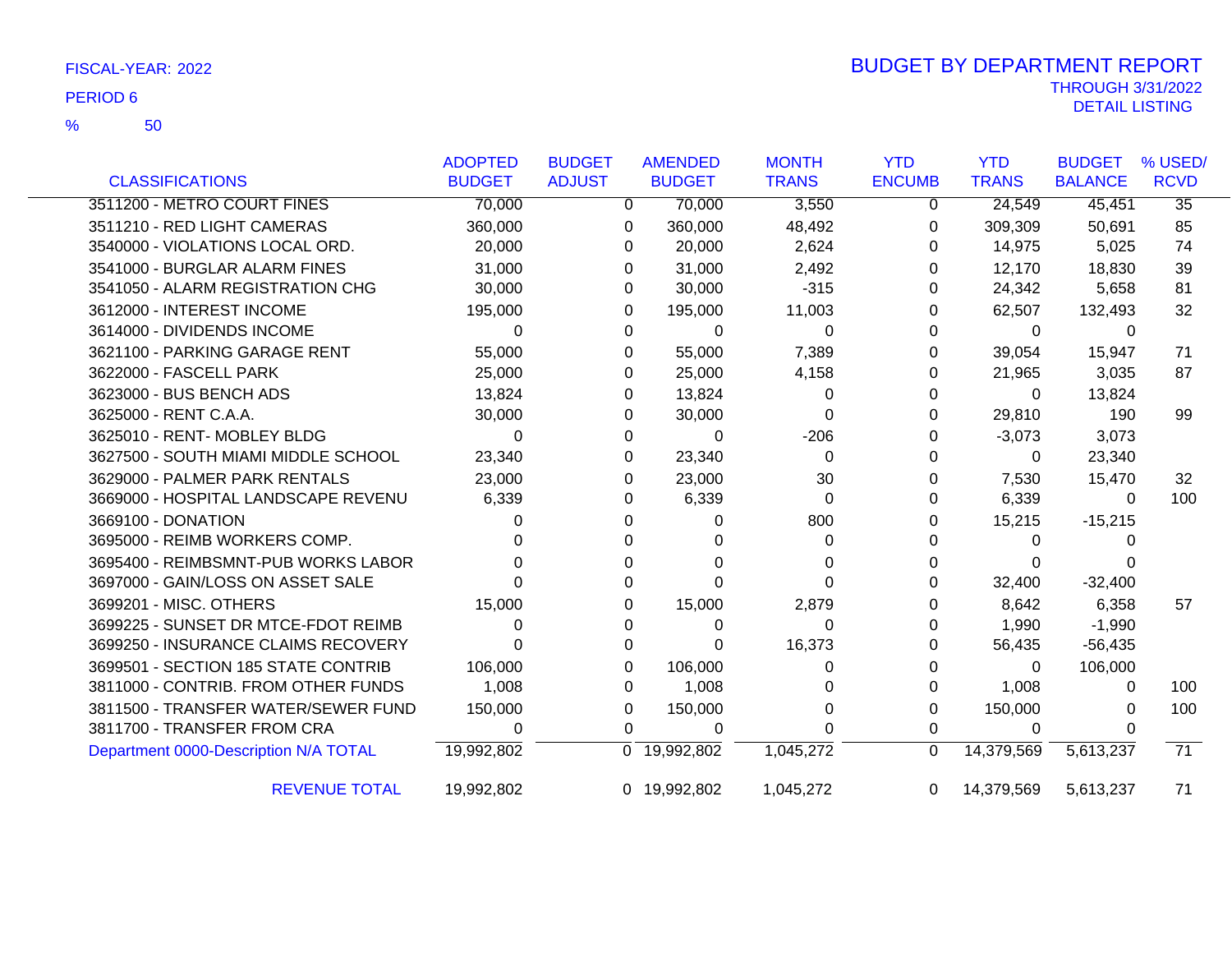| <b>CLASSIFICATIONS</b>                  | <b>ADOPTED</b><br><b>BUDGET</b> | <b>BUDGET</b><br><b>ADJUST</b> | <b>AMENDED</b><br><b>BUDGET</b> | <b>MONTH</b><br><b>TRANS</b> | <b>YTD</b><br><b>ENCUMB</b> | <b>YTD</b><br><b>TRANS</b> | <b>BUDGET</b><br><b>BALANCE</b> | % USED/<br><b>RCVD</b> |
|-----------------------------------------|---------------------------------|--------------------------------|---------------------------------|------------------------------|-----------------------------|----------------------------|---------------------------------|------------------------|
| <b>EXPENSE</b>                          |                                 |                                |                                 |                              |                             |                            |                                 |                        |
| Department 1100-MAYOR & CITY COMMISSION |                                 |                                |                                 |                              |                             |                            |                                 |                        |
| 5111110 - EXECUTIVE SALARIES            | 62,000                          |                                | 62,000<br>0                     | 5,167                        | 0                           | 31,000                     | 31,000                          | 50                     |
| 5112110 - F.I.C.A.                      | 4,743                           |                                | 4,743<br>0                      | 599                          | 0                           | 3,596                      | 1,147                           | 75                     |
| 5112310 - GROUP HEALTH INSURANCE        | 42,314                          |                                | 42,314<br>0                     | 3,967                        | 0                           | 20,543                     | 21,771                          | 48                     |
| 5112410 - WORKERS' COMPENSATION         | 186                             |                                | 186<br>0                        | 0                            | 0                           | 38                         | 148                             | 20                     |
| 5114010 - MAYOR'S EXPENSE               | 2,000                           |                                | 2,000<br>0                      | 0                            | 0                           | 0                          | 2,000                           |                        |
| 5114020 - COMMISSIONER'S EXP -ONE       | 1,500                           |                                | 1,500<br>0                      | 33                           | 0                           | 715                        | 785                             | 47                     |
| 5114030 - COMMISSIONER'S EXP-FOUR       | 1,500                           |                                | 1,500<br>0                      | 415                          | 0                           | 1,016                      | 484                             | 67                     |
| 5114040 - COMMISSIONER'S EXP-THREE      | 1,500                           |                                | 1,500<br>$\Omega$               | 0                            | 0                           | 62                         | 1,438                           | 4                      |
| 5114050 - COMMISSIONER'S EXP TWO        | 1,500                           |                                | 1,500<br>0                      | 0                            | 0                           | 1,500                      | $\Omega$                        | 100                    |
| 5114060 - AUTO ALLOWANCE                | 500                             |                                | 500<br>0                        | 42                           | 0                           | 250                        | 250                             | 50                     |
| 5114071 - MAYOR                         | 1,200                           |                                | 1,200<br>0                      | 688                          | 0                           | 868                        | 332                             | 72                     |
| 5114072 - COMM. ONE                     | 1,200                           |                                | 1,200<br>0                      | 130                          | 0                           | 250                        | 950                             | 20                     |
| 5114073 - COMM. TWO                     | 1,200                           |                                | 0<br>1,200                      | 0                            | 0                           | 1,200                      | 0                               | 100                    |
| 5114074 - COMM. THREE                   | 1,200                           |                                | 1,200<br>0                      | 0                            | 0                           | 0                          | 1,200                           |                        |
| 5114075 - COMM, FOUR                    | 1,200                           |                                | 1,200<br>0                      | $\Omega$                     | 0                           | 0                          | 1,200                           |                        |
| 5114120 - CELL SERVICES                 | 5,000                           |                                | 5,000<br>$\Omega$               | 336                          | 0                           | 2,116                      | 2,884                           | 42                     |
| 5114830 - KEYS AND FLOWERS              | 750                             |                                | 750<br>0                        | 284                          | 0                           | 477                        | 273                             | 63                     |
| 5115210 - SUPPLIES                      | 4,750                           |                                | 4,750<br>0                      | 0                            | 0                           | 235                        | 4,515                           | 4                      |
| 5115410 - MEMBER, & SUBSCRIPTIONS       | 6,125                           |                                | 6,125<br>0                      | $\Omega$                     | 0                           | 2,226                      | 3,899                           | 36                     |
| Department 1100-MAYOR & CITY COMMISSION | 140,368                         |                                | 140,368<br>0                    | 11,661                       | 0                           | 66,092                     | 74,276                          | 47                     |
| Department 1200-CITY CLERK              |                                 |                                |                                 |                              |                             |                            |                                 |                        |
| 5121210 - REGULAR                       | 193,404                         |                                | 193,404<br>0                    | 12,674                       | 0                           | 73,481                     | 119,923                         | 37                     |
| 5122110 - F.I.C.A.                      | 14,795                          |                                | 14,795<br>0                     | 956                          | 0                           | 5,550                      | 9,245                           | 37                     |
| 5122210 - PENSION PLAN-CONTRIBUTION     | 12,148                          |                                | 12,148<br>$\Omega$              | 0                            | 0                           | 5,493                      | 6,655                           | 45                     |
| 5122220 - DEFERRED COMP CONTRIB.        | 4,089                           |                                | 4,089<br>0                      | 148                          | 0                           | 628                        | 3,461                           | 15                     |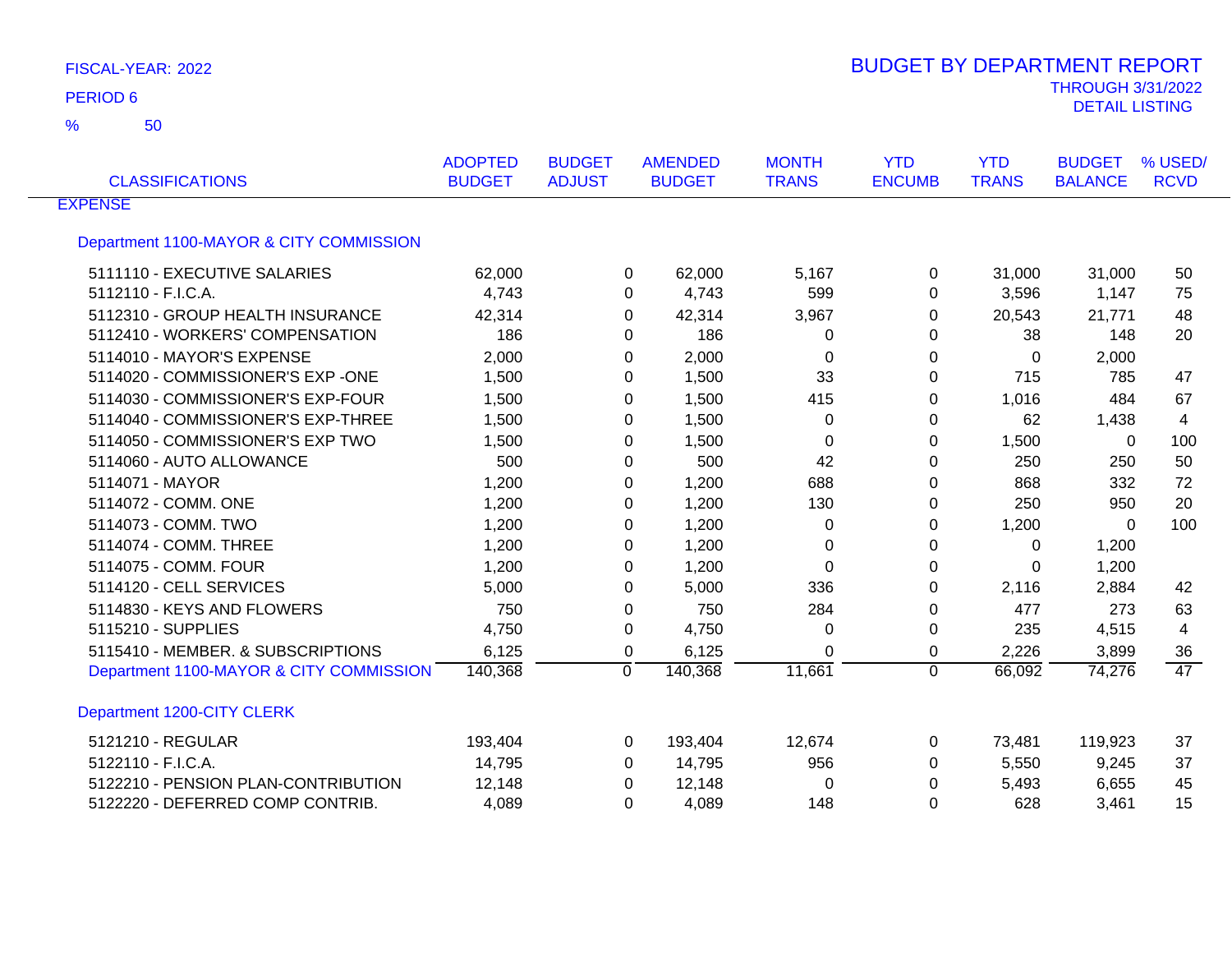|                                     | <b>ADOPTED</b> | <b>BUDGET</b> | <b>AMENDED</b> | <b>MONTH</b> | <b>YTD</b>    | <b>YTD</b>   | <b>BUDGET</b>  | % USED/         |
|-------------------------------------|----------------|---------------|----------------|--------------|---------------|--------------|----------------|-----------------|
| <b>CLASSIFICATIONS</b>              | <b>BUDGET</b>  | <b>ADJUST</b> | <b>BUDGET</b>  | <b>TRANS</b> | <b>ENCUMB</b> | <b>TRANS</b> | <b>BALANCE</b> | <b>RCVD</b>     |
| 5122310 - GROUP HEALTH INSURANCE    | 25,389         | $\mathbf 0$   | 25,389         | 1,373        | 0             | 7,141        | 18,248         | $\overline{28}$ |
| 5122410 - WORKERS' COMPENSATION     | 580            | $\Omega$      | 580            | 0            | 0             | 119          | 461            | 20              |
| 5123450 - CONTRACTUAL SERVICES      | 53,861         | 4,274         | 58,135         | 17,952       | 31,416        | 53,856       | 4,279          | 92              |
| 5123480 - DIGITIZING                | 45,000         | $\Omega$      | 45,000         | $\Omega$     | 0             | $\Omega$     | 45,000         |                 |
| 5124070 - TRAVEL & CONFERENCE       | 7,500          | 0             | 7,500          | 1,339        | 0             | 1,339        | 6,161          | 17              |
| 5124110 - POSTAGE                   | 500            | 0             | 500            | 0            | 0             | 95           | 405            | 19              |
| 5124120 - CELL SERVICES             | 1,080          | 0             | 1,080          | 90           | 0             | 459          | 621            | 42              |
| 5124632 - INTERNET SERVICES         | 0              | 0             | $\Omega$       | 0            | 0             | $\Omega$     | 0              |                 |
| 5124710 - PRINTING MATERIAL-INFRAST | 1,230          | 0             | 1,230          | 103          | 0             | 515          | 715            | 41              |
| 5124910 - LEGAL ADS/COMP PLAN ATTON | 90,000         | 0             | 90,000         | 1,982        | 0             | 14,122       | 75,878         | 15              |
| 5124920 - ELECTIONS                 | 0              | 0             | 0              | 0            | 0             | $\Omega$     | 0              |                 |
| 5124950 - CODIFICATIONS             | 7,000          | 0             | 7,000          | 3,550        | 0             | 3,900        | 3,100          | 55              |
| 5125210 - SUPPLIES                  | 2,379          | 0             | 2,379          | $\Omega$     | 0             | 262          | 2,117          | 11              |
| 5125410 - MEMBER. & SUBSCRIPTIONS   | 770            | 0             | 770            | 390          | 0             | 660          | 110            | 85              |
| 5129920 - GENERAL CONTINGENCY       | 5,000          | 0             | 5,000          | $\Omega$     | 0             | 0            | 5,000          |                 |
| Department 1200-CITY CLERK TOTAL    | 464,725        | 4,274         | 468,999        | 40,557       | 31,416        | 167,620      | 301,379        | $\overline{35}$ |
| Department 1310-CITY MANAGER        |                |               |                |              |               |              |                |                 |
| 5131210 - REGULAR                   | 429,471        | $\Omega$      | 429,471        | 34,830       | 0             | 210,720      | 218,751        | 49              |
| 5131310 - PART-TIME                 | 0              | $\Omega$      | 0              | $\Omega$     | 0             | 0            | 0              |                 |
| 5132110 - F.I.C.A.                  | 32,855         | 0             | 32,855         | 2,861        | 0             | 13,456       | 19,399         | 40              |
| 5132210 - PENSION PLAN CONTRIBUTION | 53,938         | 0             | 53,938         | 0            | 0             | 17,175       | 36,763         | 31              |
| 5132220 - DEFERRED COMP CONTRIB.    | 0              | 0             | 0              | 0            | 0             | 0            | 0              |                 |
| 5132310 - GROUP HEALTH INSURANCE    | 39,789         | 0             | 39,789         | 3,128        | 0             | 16,102       | 23,687         | 40              |
| 5132410 - WORKERS' COMPENSATION     | 1,288          | $\Omega$      | 1,288          | 0            | 0             | 264          | 1,024          | 20              |
| 5133450 - CONTRACTUAL SERVCS-INFRA  | 245,000        | 25,799        | 270,799        | 18,487       | 81,960        | 170,179      | 100,620        | 62              |
| 5134060 - AUTO ALLOWANCE            | 11,100         | 0             | 11,100         | 944          | 0             | 4,813        | 6,287          | 43              |
| 5134065 - CITY MANAGER'S EXPENSE    | 9,000          | 0             | 9,000          | 369          | 0             | 1,039        | 7,961          | 11              |
| 5134070 - TRAVEL & CONFERENCE       | 10,000         | $\Omega$      | 10,000         | $-130$       | 0             | 2,672        | 7,328          | 26              |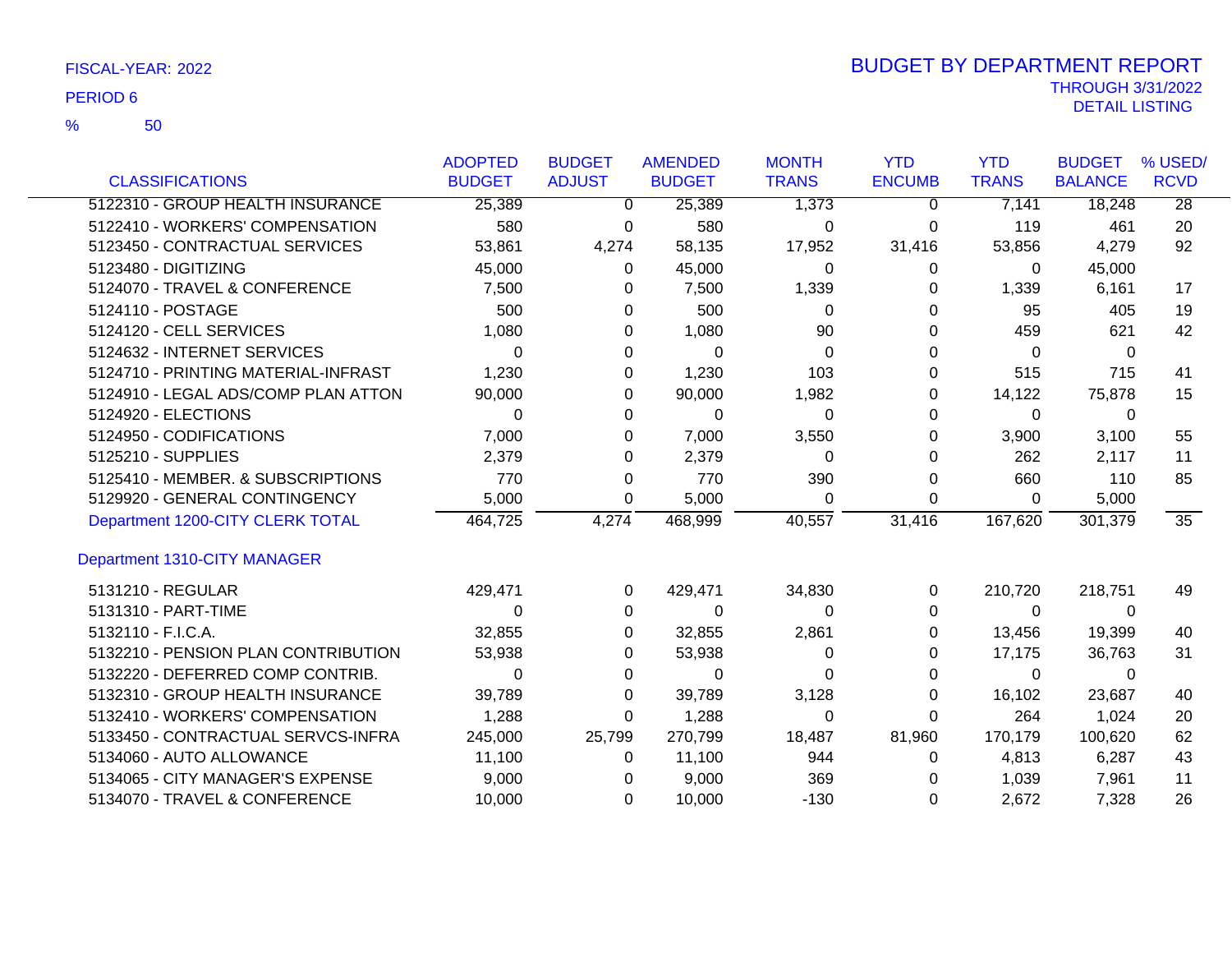50 %

|                                      | <b>ADOPTED</b> | <b>BUDGET</b> | <b>AMENDED</b> | <b>MONTH</b> | <b>YTD</b>    | <b>YTD</b>   | <b>BUDGET</b>  | % USED/     |
|--------------------------------------|----------------|---------------|----------------|--------------|---------------|--------------|----------------|-------------|
| <b>CLASSIFICATIONS</b>               | <b>BUDGET</b>  | <b>ADJUST</b> | <b>BUDGET</b>  | <b>TRANS</b> | <b>ENCUMB</b> | <b>TRANS</b> | <b>BALANCE</b> | <b>RCVD</b> |
| 5134080 - EMPLOYEE EDUCATION         | $\Omega$       | 0             | $\Omega$       | 0            | 0             | $\mathbf 0$  | 0              |             |
| 5134110 - POSTAGE                    | 1,000          | 0             | 1,000          | $\Omega$     | 0             | 285          | 715            | 28          |
| 5134120 - CELL SERVICES              | 1,800          | 0             | 1,800          | 46           |               | 528          | 1,272          | 29          |
| 5134515 - AUTO INSURANCE             | 500            | 0             | 500            | 0            |               | 194          | 306            | 38          |
| 5134634 - MAINTENANCE-INTERNET SFTW  | 0              | 0             | $\Omega$       | 0            |               | $\Omega$     | $\mathbf{0}$   |             |
| 5134710 - PRINTING MATERIALS-INFRAS  | 2,000          | 0             | 2,000          | 119          |               | 591          | 1,409          | 29          |
| 5135205 - COMPUTER EQUIPMENT         | 0              | 0             | $\Omega$       | $\Omega$     | U             | 0            | 0              |             |
| 5135210 - SUPPLIES                   | 10,000         | 0             | 10,000         | 566          | 0             | 2,610        | 7,390          | 26          |
| 5135230 - FUEL & LUBRICANT           | 500            | 0             | 500            | 35           | O             | 228          | 272            | 45          |
| 5135410 - MEMBER. & SUBSCRIPTIONS    | 12,000         | 0             | 12,000         | 0            |               | 600          | 11,400         | 5           |
| 5136430 - EQUIPMENT-OPERATING        | $\Omega$       | 0             | 0              | 0            | 0             | 0            | $\Omega$       |             |
| 5139920 - GENERAL CONTINGENCY        | 100,000        | 0             | 100,000        | 0            | 0             | 0            | 100,000        |             |
| Department 1310-CITY MANAGER TOTAL   | 960,241        | 25,799        | 986,040        | 61,255       | 81,960        | 441,456      | 544,584        | 44          |
| Department 1320-PROCUREMENT DIVISION |                |               |                |              |               |              |                |             |
| 5131210 - REGULAR                    | 134,161        | 0             | 134,161        | 10,807       | 0             | 65,377       | 68,784         | 48          |
| 5131310 - PART-TIME                  | 0              | 0             | 0              | $\Omega$     | O             | 0            | $\Omega$       |             |
| 5131410 - OVERTIME                   | ი              | 0             | 0              |              |               | 0            |                |             |
| 5132110 - F.I.C.A.                   | 10,263         | 0             | 10,263         | 914          |               | 5,441        | 4,822          | 53          |
| 5132210 - PENSION PLAN CONTRIBUTION  | 12,074         | 0             | 12,074         | 0            | O             | 5,460        | 6,614          | 45          |
| 5132220 - DEFERRED COMP CONTRIB.     | 0              | 0             | $\Omega$       | 0            | 0             | $\Omega$     | $\Omega$       |             |
| 5132310 - GROUP HEALTH INSURANCE     | 16,926         | 0             | 16,926         | 1,375        | O             | 7,056        | 9,870          | 41          |
| 5132410 - WORKERS' COMPENSATION      | 402            | 0             | 402            | 0            |               | 82           | 320            | 20          |
| 5133450 - CONTRACTUAL SERVCS-INFRA   | 9,950          | 0             | 9,950          | 0            |               | 0            | 9,950          |             |
| 5134110 - POSTAGE                    | 3,000          | 0             | 3,000          | 113          |               | 587          | 2,413          | 19          |
| 5134120 - CELL SERVICES              | 1,200          | 0             | 1,200          | 93           | U             | 472          | 728            | 39          |
| 5134125 - TELEPHONE                  | 43,913         | 0             | 43,913         | 11,454       | O             | 19,443       | 24,470         | 44          |
| 5134420 - LEASE PURCH-POSTAGE MACHN  | 3,833          | 0             | 3,833          | O            |               | 1,916        | 1,917          | 49          |
| 5134615 - REPAIR & MAINT. OFFC EQUI  | 1,295          | $\Omega$      | 1,295          | 0            | 0             | 650          | 645            | 50          |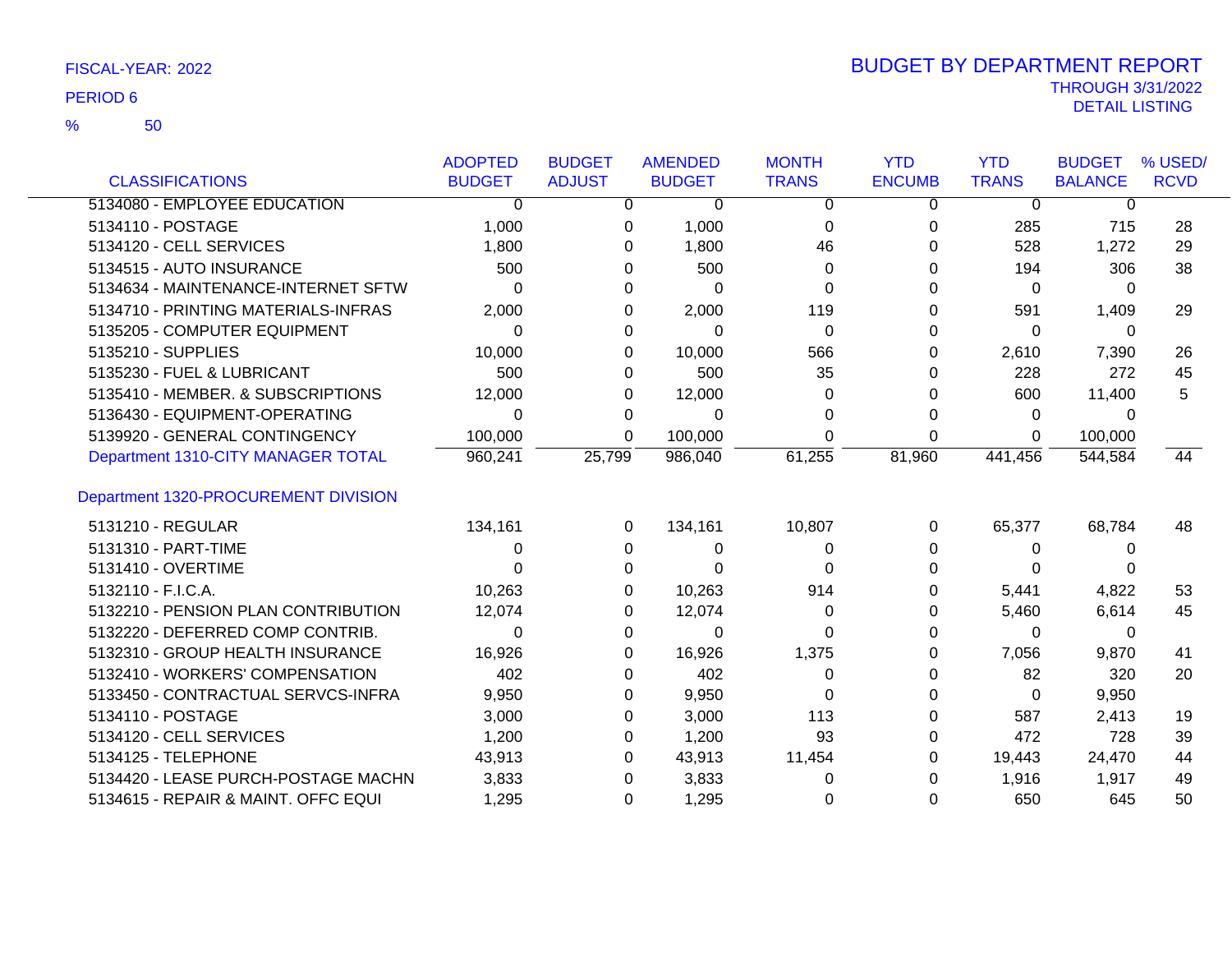### 50 %

|                                                    | <b>ADOPTED</b> | <b>BUDGET</b> | <b>AMENDED</b>           | <b>MONTH</b> | <b>YTD</b>     | <b>YTD</b>   | <b>BUDGET</b>  | % USED/     |
|----------------------------------------------------|----------------|---------------|--------------------------|--------------|----------------|--------------|----------------|-------------|
| <b>CLASSIFICATIONS</b>                             | <b>BUDGET</b>  | <b>ADJUST</b> | <b>BUDGET</b>            | <b>TRANS</b> | <b>ENCUMB</b>  | <b>TRANS</b> | <b>BALANCE</b> | <b>RCVD</b> |
| 5134620 - REPAIR & MAINT. OPER EQUI                | 0              | 0             | 0                        | 0            | 0              | 0            |                |             |
| 5134634 - MAINTENANCE-INTERNET SFTW                | 0              | 0             | 0                        | 0            | 0              | 0            | O              |             |
| 5134710 - PRINTING MATERIALS-INFRAS                | 2,461          | 0             | 2,461                    | 128          | ი              | 636          | 1,825          | 25          |
| 5134720 - PRINTING - CONTRACTUAL                   | 2,000          | 0             | 2,000                    | 0            | 0              | $\Omega$     | 2,000          |             |
| 5135205 - COMPUTER EQUIPMENT                       | 0              | 0             | 0                        | O            | 0              | 0            | 0              |             |
| 5135210 - SUPPLIES                                 | 24,150         | 0             | 24,150                   | 7,582        | 0              | 15,539       | 8,611          | 64          |
| 5135211 - SUPPLIES-PASSPORT PROCESS                | 0              | O             | 0                        | 0            | O              | 0            | $\Omega$       |             |
| 5135230 - FUEL & LUBRICANT                         | 0              | O             | 0                        |              |                | 0            | 0              |             |
| 5135410 - MEMBER. & SUBSCRIPTIONS                  | 280            | 0             | 280                      | O            | 0              | 0            | 280            |             |
| 5139920 - GENERAL CONTINGENCY                      | 5,000          | 0             | 5,000                    | O            | 0              | 0            | 5,000          |             |
| Department 1320-PROCUREMENT DIVISION TOTAL 270,908 |                | 0             | 270,908                  | 32,466       | $\overline{0}$ | 122,659      | 148,249        | 45          |
| Department 1330-PERSONNEL DIVISION                 |                |               |                          |              |                |              |                |             |
| 5131210 - REGULAR                                  | 64,970         |               | 64,970<br>$\overline{0}$ | 5,081        | 0              | 32,013       | 32,957         | 49          |
| 5131310 - PART-TIME                                | 0              |               | 0<br>0                   | 0            | 0              | 0            | 0              |             |
| 5132110 - F.I.C.A.                                 | 4,970          | 0             | 4,970                    | 345          | 0              | 2,204        | 2,766          | 44          |
| 5132210 - PENSION PLAN CONTRIBUTION                | 5,847          | 0             | 5,847                    | $\Omega$     | 0              | 2,644        | 3,203          | 45          |
| 5132220 - DEFERRED COMP CONTRIB.                   | 0              | $\Omega$      | 0                        | O            | 0              | 0            | $\Omega$       |             |
| 5132310 - GROUP HEALTH INSURANCE                   | 8,463          | 0             | 8,463                    | 686          | 0              | 3,518        | 4,945          | 41          |
| 5132410 - WORKERS' COMPENSATION                    | 195            | 0             | 195                      | 0            | 0              | 40           | 155            | 20          |
| 5132510 - UNEMPLOYMENT COMPENSATION                | 20,000         |               | 20,000<br>0              | 2,475        | 0              | 2,475        | 17,525         | 12          |
| 5132610 - EMPLOYEE ASSISTANCE PROGR                | 10,000         | 0             | 10,000                   | $\Omega$     | 0              | 7,350        | 2,650          | 73          |
| 5133160 - RANDOM & PRE=EMPLOY TESTING              | 10,000         |               | 10,000<br>0              | 2,040        | 0              | 3,580        | 6,420          | 35          |
| 5133450 - CONTRACTUAL SERVCS-INFRA                 | 65,000         |               | 65,000<br>0              | 2,305        | 14,583         | 40,514       | 24,486         | 62          |
| 5134060 - AUTO ALLOWANCE                           | 0              | 0             | $\Omega$                 | 0            | $\Omega$       | 0            | $\Omega$       |             |
| 5134080 - EMPLOYEE EDUCATION                       | 10,000         | 0             | 10,000                   |              |                | 0            | 10,000         |             |
| 5134090 - TUITION REIMBURSEMENT                    | 0              | $\Omega$      | 0                        | 0            |                | 0            | 0              |             |
| 5134110 - POSTAGE                                  | 300            |               | 300                      |              |                | 57           | 243            | 19          |
| 5134120 - CELL SERVICES                            | 1,080          | 0             | 1,080                    | 0            | 0              | 97           | 983            | 8           |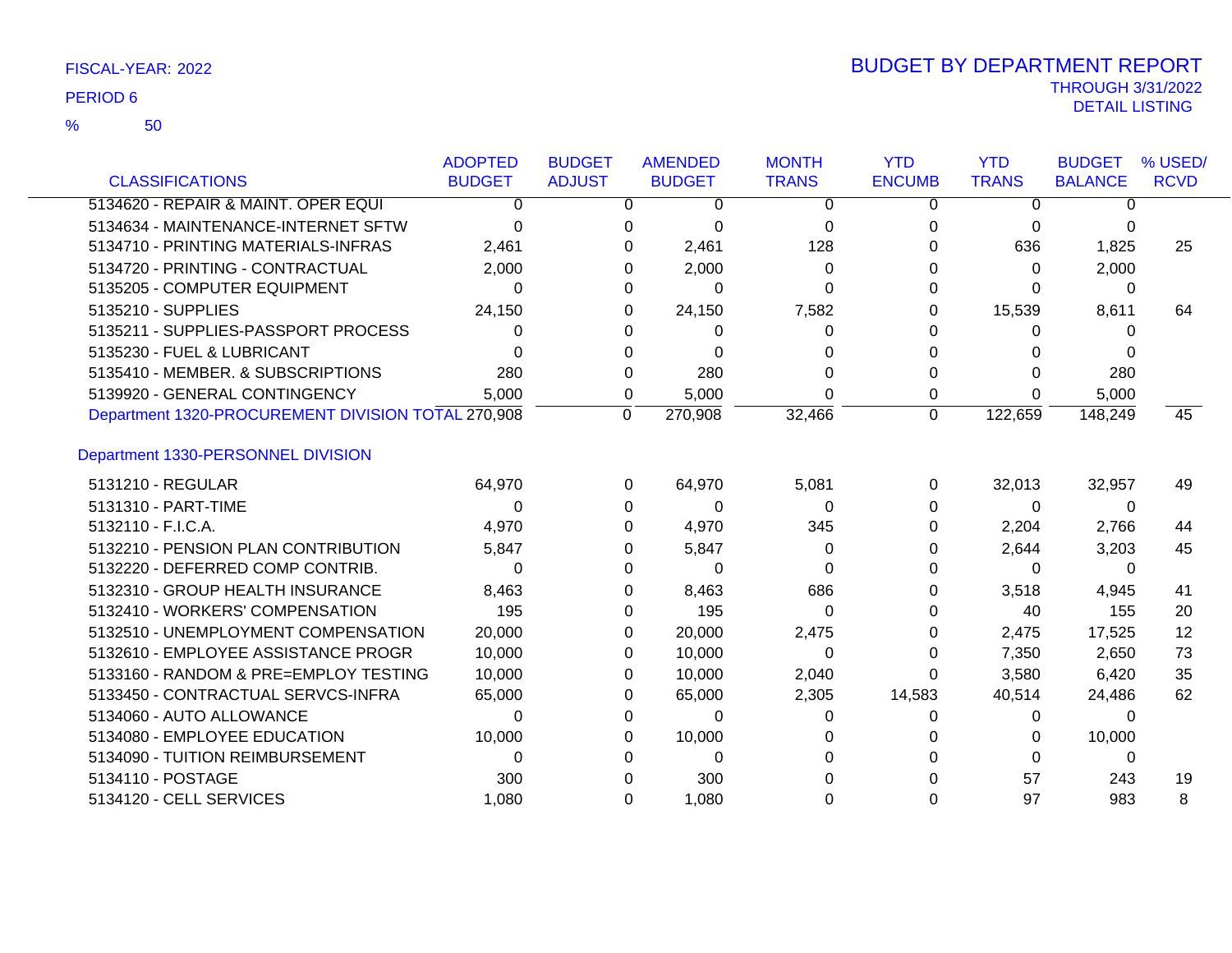|                                          | <b>ADOPTED</b> | <b>BUDGET</b> | <b>AMENDED</b>      | <b>MONTH</b> | <b>YTD</b>    | <b>YTD</b>   | <b>BUDGET</b>  | % USED/         |
|------------------------------------------|----------------|---------------|---------------------|--------------|---------------|--------------|----------------|-----------------|
| <b>CLASSIFICATIONS</b>                   | <b>BUDGET</b>  | <b>ADJUST</b> | <b>BUDGET</b>       | <b>TRANS</b> | <b>ENCUMB</b> | <b>TRANS</b> | <b>BALANCE</b> | <b>RCVD</b>     |
| 5134510 - EXCESS LIABILITY COVERAGE      | 450,000        |               | 450,000<br>$\Omega$ | 0            | 0             | 138,427      | 311,574        | $\overline{30}$ |
| 5134634 - MAINTENANCE-INTERNET SFTW      | $\Omega$       |               | 0<br>0              | $\Omega$     | 0             | 0            | 0              |                 |
| 5134710 - PRINTING MATERIALS-INFRAS      | 2,460          |               | 2,460<br>0          | 88           | 0             | 436          | 2,024          | 17              |
| 5134850 - NON-LEGAL ADVERTISING          | 5,000          |               | 5,000<br>0          | 0            | 0             | 0            | 5,000          |                 |
| 5135205 - COMPUTER EQUIPMENT             | $\Omega$       |               | $\Omega$<br>0       | 0            | U             | $\Omega$     | 0              |                 |
| 5135210 - SUPPLIES                       | 2,000          |               | 2,000<br>0          | 0            | 0             | 586          | 1,414          | 29              |
| 5135410 - MEMBER. & SUBSCRIPTIONS        | 1,000          |               | 1,000<br>0          | $\Omega$     | 0             | 0            | 1,000          |                 |
| 5139920 - GENERAL CONTINGENCY            | 5,000          | 0             | 5,000               | $\Omega$     | 0             | 0            | 5,000          |                 |
| Department 1330-PERSONNEL DIVISION TOTAL | 666,285        | 0             | 666,285             | 13,020       | 14,583        | 233,941      | 432,345        | $\overline{35}$ |
| Department 1340-MANAGEMENT INFO. SYSTEMS |                |               |                     |              |               |              |                |                 |
| 5133450 - CONTRACTUAL SERVCS-INFRA       | 317,543        |               | 317,543<br>0        | 0            | 194,775       | 194,775      | 122,768        | 61              |
| 5134120 - CELL SERVICES                  | 0              |               | 0<br>0              | 0            | 0             | 0            | 0              |                 |
| 5134515 - AUTO INSURANCE                 | ∩              |               | 0<br>$\Omega$       | 0            | 0             | 0            |                |                 |
| 5134630 - MAINT & REP-COMM EQUIP         | U              | 0             | O                   | 0            |               | 0            |                |                 |
| 5134632 - INTERNET SERVICE               | 50,640         | 8,315         | 58,955              | 6,368        | 14,236        | 30,746       | 28,209         | 52              |
| 5134634 - MAINTENANCE-INTERNET SFTW      | 165,700        |               | 165,700<br>0        | 8,368        | 5,978         | 142,356      | 23,344         | 85              |
| 5135205 - COMPUTER EQUIPMENT             | 28,720         |               | 28,720<br>0         | 1,800        | 0             | 2,528        | 26,192         | 8               |
| 5135210 - SUPPLIES                       | 3,440          |               | 3,440<br>0          | 422          | 0             | 654          | 2,786          | 19              |
| 5136430 - EQUIPMENT-OPERATING            | 0              |               | 0<br>$\Omega$       | 0            | 0             | 0            | $\Omega$       |                 |
| Department 1340-MANAGEMENT INFO. SYSTEMS | 566,043        | 8,315         | 574,358             | 16,958       | 214,989       | 371,059      | 203,299        | 64              |
| <b>Department 1410-FINANCE</b>           |                |               |                     |              |               |              |                |                 |
| 5131210 - REGULAR                        | 413,427        |               | 413,427<br>0        | 32,871       | 0             | 202,306      | 211,121        | 48              |
| 5131310 - PART-TIME                      | 0              |               | $\Omega$<br>0       | 0            | 0             | 0            | 0              |                 |
| 5132110 - F.I.C.A.                       | 31,627         |               | 31,627<br>0         | 2,538        | 0             | 13,997       | 17,630         | 44              |
| 5132210 - PENSION PLAN CONTRIBUTION      | 34,250         |               | 34,250<br>0         | $\Omega$     | 0             | 16,825       | 17,425         | 49              |
| 5132220 - DEFERRED COMP CONTRIB.         | 2,958          |               | 2,958<br>0          | 184          | 0             | 1,080        | 1,878          | 36              |
| 5132310 - GROUP HEALTH INSURANCE         | 42,314         |               | 42,314<br>0         | 3,434        | 0             | 17,627       | 24,687         | 41              |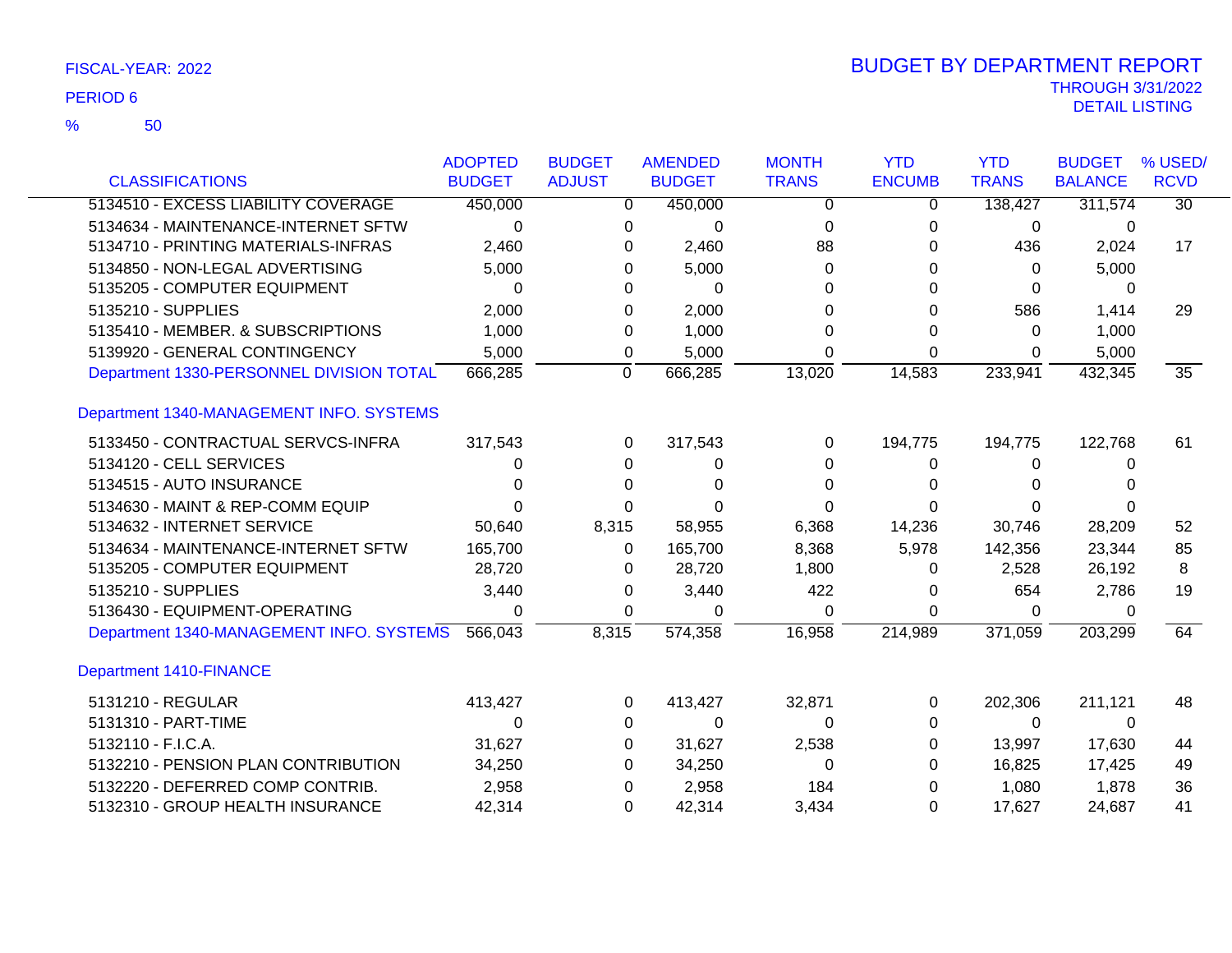50 %

| FISCAL-YEAR: 2022 | <b>BUDGET BY DEPARTMENT REPORT</b> |
|-------------------|------------------------------------|
|                   | <b>THROUGH 3/31/2022</b>           |
| <b>PERIOD 6</b>   | DETAIL LISTING                     |

|                                          | <b>ADOPTED</b> | <b>BUDGET</b> | <b>AMENDED</b> | <b>MONTH</b> | <b>YTD</b>    | <b>YTD</b>   | <b>BUDGET</b>  | % USED/         |
|------------------------------------------|----------------|---------------|----------------|--------------|---------------|--------------|----------------|-----------------|
| <b>CLASSIFICATIONS</b>                   | <b>BUDGET</b>  | <b>ADJUST</b> | <b>BUDGET</b>  | <b>TRANS</b> | <b>ENCUMB</b> | <b>TRANS</b> | <b>BALANCE</b> | <b>RCVD</b>     |
| 5132410 - WORKERS' COMPENSATION          | 1,240          | $\Omega$      | 1,240          | 0            | 0             | 254          | 986            | $\overline{20}$ |
| 5133100 - PROFESSIONAL SERVICES          | 10,000         | 4,820         | 14,820         | 0            | 0             | 7,977        | 6,843          | 53              |
| 5133210 - AUDITOR'S FEE                  | 79,000         | 0             | 79,000         | 12,000       | 6,000         | 56,000       | 23,000         | 70              |
| 5133450 - CONTRACTUAL SERVCS-INFRA       | 16,000         | 0             | 16,000         | 71           | 0             | 394          | 15,606         | 2               |
| 5133459 - CONTRACTUAL SERVCS-PARKING     | 569,594        | 27,637        | 597,231        | 16,352       | 190,335       | 399,800      | 197,431        | 66              |
| 5134060 - AUTO ALLOWANCE                 | 0              | 0             | 0              | 300          | 0             | 1,500        | $-1,500$       |                 |
| 5134070 - TRAVEL & CONFERENCE            | 3,710          | 0             | 3,710          | 0            | 0             | 0            | 3,710          |                 |
| 5134110 - POSTAGE                        | 7,030          | 0             | 7,030          | 0            | 0             | 1,334        | 5,696          | 18              |
| 5134120 - CELL SERVICES                  | 1,560          | 0             | 1,560          | 90           | 0             | 556          | 1,004          | 35              |
| 5134515 - AUTO INSURANCE                 | 3,084          | 0             | 3,084          | 0            | 0             | 1,200        | 1,884          | 38              |
| 5134634 - MAINTENANCE-INTERNET SFTW      | 57,869         | 0             | 57,869         | 0            | 0             | 52,869       | 5,000          | 91              |
| 5134710 - PRINTING MATERIALS-INFRAS      | 1,230          | 0             | 1,230          | 103          | 0             | 515          | 715            | 41              |
| 5135205 - COMPUTER EQUIPMENT             | 1,500          | 0             | 1,500          | 0            | 0             | 0            | 1,500          |                 |
| 5135210 - SUPPLIES                       | 7,900          | 0             | 7,900          | 1,305        | 1,811         | 5,974        | 1,926          | 75              |
| 5135230 - FUEL & LUBRICANT               | 1,500          | 0             | 1,500          | 106          | 0             | 684          | 816            | 45              |
| 5135410 - MEMBER, & SUBSCRIPTIONS        | 1,670          | 0             | 1,670          | 359          | 0             | 359          | 1,311          | 21              |
| 5137110 - DEBT SERVICE-PRINCIPAL         | 0              | 0             | 0              | 0            | 0             | 0            | O              |                 |
| 5137210 - DEBT SERVICE-INTEREST          |                | 0             | 0              | 0            | 0             | 0            |                |                 |
| 5139920 - GENERAL CONTINGENCY            | 5,000          | 0             | 5,000          | 0            | 0             | 0            | 5,000          |                 |
| Department 1410-FINANCE TOTAL            | 1,292,463      | 32,457        | 1,324,920      | 69,713       | 198,146       | 781,251      | 543,669        | 58              |
| Department 1500-CITY ATTORNEY            |                |               |                |              |               |              |                |                 |
| 5143120 - LEGAL SERVICES- RETAINER       | 284,851        | 0             | 284,851        | 23,738       | 166,163       | 284,851      | 0              | 100             |
| 5143410 - OUTSIDE COST                   | 35,000         | 0             | 35,000         | 15,240       | $\Omega$      | 23,738       | 11,262         | 67              |
| 5143440 - EMPLOYMENT LAW                 | $\Omega$       | 0             | $\Omega$       | 0            | 0             | $\Omega$     | $\Omega$       |                 |
| 5144065 - NON-PROFESSIONAL LEGAL EXPENSE | 65,000         | 0             | 65,000         | 1,741        | 0             | 5,723        | 59,277         | 8               |
| Department 1500-CITY ATTORNEY TOTAL      | 384,851        | $\Omega$      | 384,851        | 40.719       | 166,163       | 314,312      | 70,539         | 81              |

Department 1610-BUILDING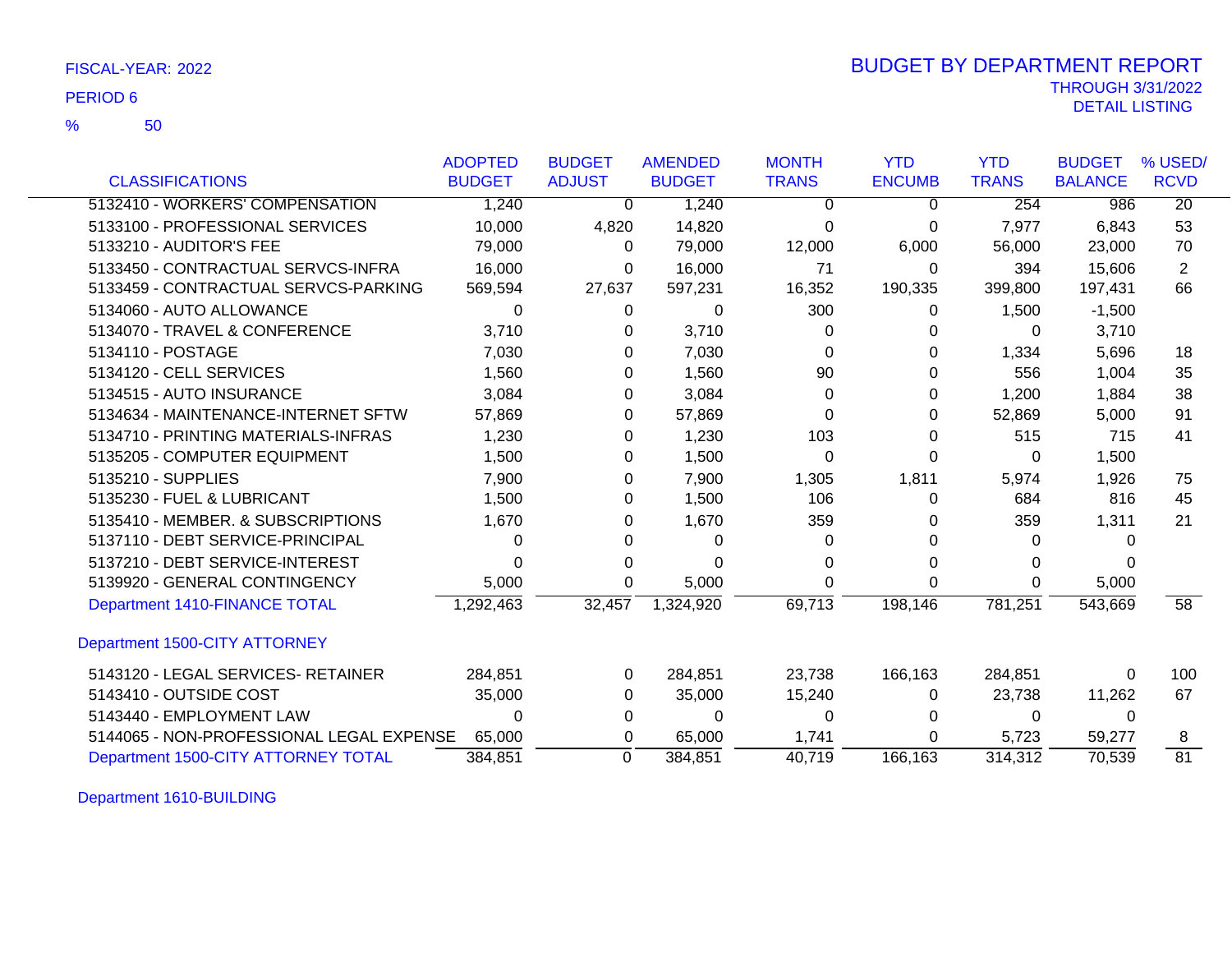50 %

|                                     | <b>ADOPTED</b> | <b>BUDGET</b> |                | <b>AMENDED</b> | <b>MONTH</b> | <b>YTD</b>    | <b>YTD</b>   | <b>BUDGET</b>  | % USED/         |
|-------------------------------------|----------------|---------------|----------------|----------------|--------------|---------------|--------------|----------------|-----------------|
| <b>CLASSIFICATIONS</b>              | <b>BUDGET</b>  | <b>ADJUST</b> |                | <b>BUDGET</b>  | <b>TRANS</b> | <b>ENCUMB</b> | <b>TRANS</b> | <b>BALANCE</b> | <b>RCVD</b>     |
| 5241210 - REGULAR                   | 193,425        |               | 0              | 193,425        | 15,343       | 0             | 94,735       | 98,690         | $\overline{48}$ |
| 5241310 - PART-TIME                 | 180,657        |               | 0              | 180,657        | 13,743       | 0             | 83,146       | 97,511         | 46              |
| 5241410 - OVERTIME                  | $\Omega$       |               | 0              | 0              | 0            | $\Omega$      | $\mathbf{0}$ | $\Omega$       |                 |
| 5242110 - F.I.C.A.                  | 28,617         |               | 0              | 28,617         | 2,179        | 0             | 13,354       | 15,263         | 46              |
| 5242210 - PENSION PLAN CONTRIBUTION | 13,244         |               | 0              | 13,244         | 0            | 0             | 5,989        | 7,255          | 45              |
| 5242220 - DEFERRED COMP CONTRIB.    | 3,239          |               | 0              | 3,239          | 261          | 0             | 1,606        | 1,633          | 49              |
| 5242310 - GROUP HEALTH INSURANCE    | 25,389         |               | 0              | 25,389         | 2,057        | 0             | 10,556       | 14,833         | 41              |
| 5242410 - WORKERS' COMPENSATION     | 6,217          |               | 0              | 6,217          | 0            | 0             | 1,274        | 4,943          | 20              |
| 5243150 - CONTRACT INSPECT/ENGINEER | 3,000          |               | 0              | 3,000          | 0            | 0             | 500          | 2,500          | 16              |
| 5243450 - CONTRACTUAL SERVICES      | 1,000          |               | 0              | 1,000          | 0            | 0             | $\mathbf 0$  | 1,000          |                 |
| 5244110 - POSTAGE                   | 200            |               | 0              | 200            | 0            | 0             | 38           | 162            | 19              |
| 5244120 - CELL SERVICES             | 4,020          |               | 0              | 4,020          | 46           | 0             | 917          | 3,103          | 22              |
| 5244515 - AUTO INSURANCE            | 767            |               | 0              | 767            | 0            | $\Omega$      | 300          | 467            | 39              |
| 5244710 - PRINTING MATERIALS-INFRAS | 1,640          |               | 0              | 1,640          | 91           | 0             | 453          | 1,187          | 27              |
| 5245206 - COMPUTER-SOFTWARE         | 0              |               | 0              | $\Omega$       | 0            | 0             | $\mathbf{0}$ | $\Omega$       |                 |
| 5245210 - SUPPLIES                  | 5,000          |               | 0              | 5,000          | 0            | 0             | 241          | 4,759          | 4               |
| 5245220 - UNIFORMS                  | 1,840          |               | 0              | 1,840          | 0            | 0             | $\Omega$     | 1,840          |                 |
| 5245230 - FUEL                      | 1,204          |               | 0              | 1,204          | 85           | $\Omega$      | 549          | 655            | 45              |
| 5245410 - MEMBER. & SUBSCRIPTIONS   | 160            |               | 0              | 160            | 0            | 0             | $\Omega$     | 160            |                 |
| 5249920 - GENERAL CONTINGENCY       | 5,000          |               | 0              | 5,000          | 0            | 0             | 0            | 5,000          |                 |
| Department 1610-BUILDING TOTAL      | 474,619        |               | $\overline{0}$ | 474,619        | 33,805       | $\mathbf 0$   | 213,658      | 260,961        | 45              |
| Department 1620-PLANNING & ZONING   |                |               |                |                |              |               |              |                |                 |
| 5241210 - REGULAR                   | 293,708        |               | 0              | 293,708        | 21,633       | 0             | 139,203      | 154,505        | 47              |
| 5241310 - PART-TIME                 | 0              |               | 0              | 0              | 0            | 0             | 0            | $\Omega$       |                 |
| 5241410 - OVERTIME                  | 0              |               | 0              | $\Omega$       | $\Omega$     | $\Omega$      | $\Omega$     | 0              |                 |
| 5242110 - F.I.C.A.                  | 22,469         |               | 0              | 22,469         | 1,628        | 0             | 10,475       | 11,994         | 46              |
| 5242210 - PENSION PLAN CONTRIBUTION | 26,434         |               | 0              | 26,434         | 0            | 0             | 11,953       | 14,481         | 45              |
| 5242220 - DEFERRED COMP CONTRIB.    | 0              |               | 0              | 0              | 36           | $\Omega$      | 36           | $-36$          |                 |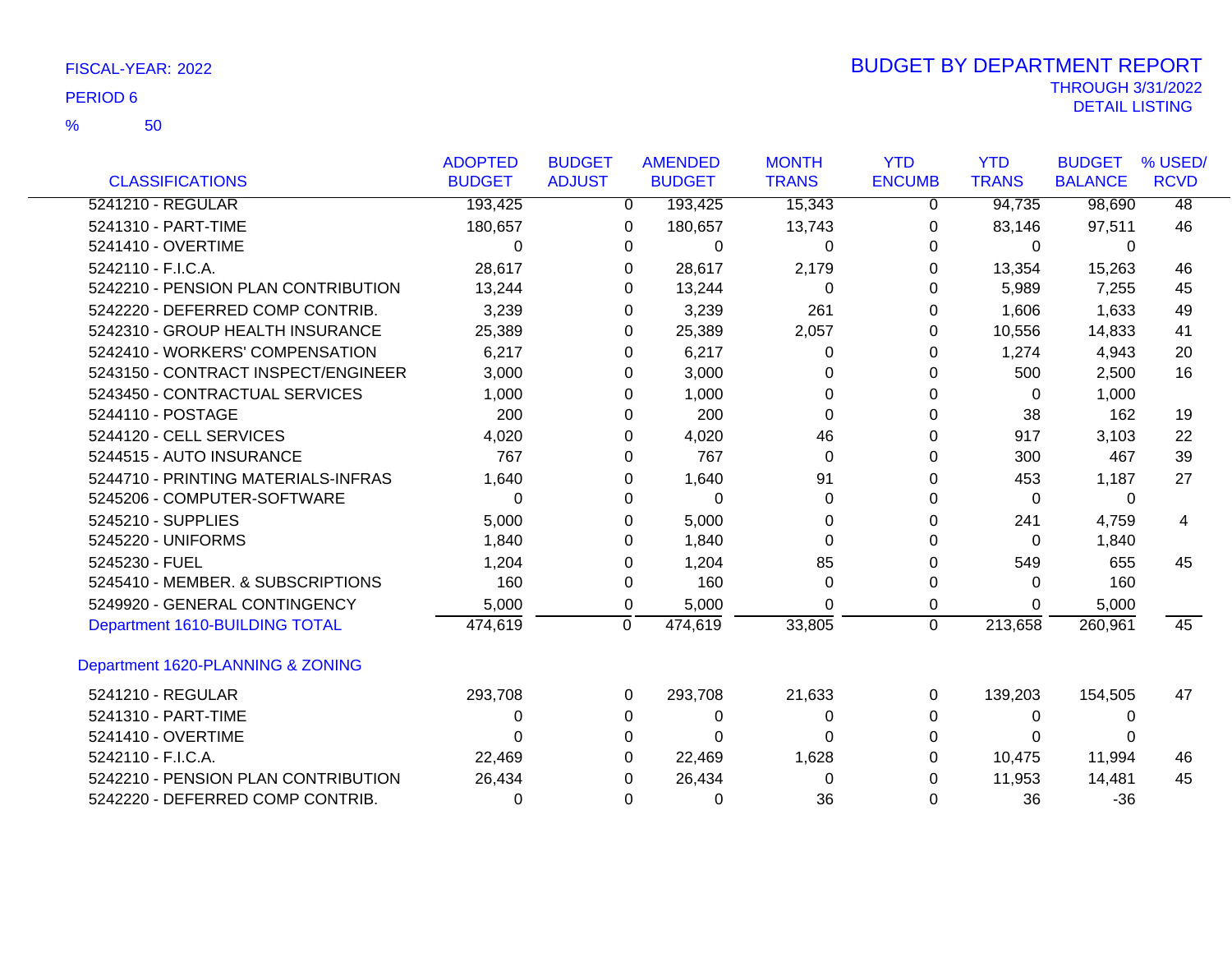|                                         | <b>ADOPTED</b> | <b>BUDGET</b> | <b>AMENDED</b> | <b>MONTH</b> | <b>YTD</b>    | <b>YTD</b>   | <b>BUDGET</b>  | % USED/         |
|-----------------------------------------|----------------|---------------|----------------|--------------|---------------|--------------|----------------|-----------------|
| <b>CLASSIFICATIONS</b>                  | <b>BUDGET</b>  | <b>ADJUST</b> | <b>BUDGET</b>  | <b>TRANS</b> | <b>ENCUMB</b> | <b>TRANS</b> | <b>BALANCE</b> | <b>RCVD</b>     |
| 5242310 - GROUP HEALTH INSURANCE        | 33,852         | 0             | 33,852         | 2,753        | 0             | 12,791       | 21,061         | $\overline{37}$ |
| 5242410 - WORKERS' COMPENSATION         | 881            | 0             | 881            | 0            | 0             | 181          | 700            | 20              |
| 5243100 - PROFESSIONAL SERVICES         | 1,070          | 0             | 1,070          | 0            | 0             | 0            | 1,070          |                 |
| 5243450 - CONTRACTUAL SERVICES          | 200,000        | 27,991        | 227,991        | 3,540        | 146,631       | 161,260      | 66,731         | 70              |
| 5243480 - DIGITIZING                    | 0              | 0             | 0              | $\Omega$     | 0             | $\Omega$     | 0              |                 |
| 5244070 - TRAVEL & CONFERENCE           | 1,400          | 0             | 1,400          | 0            | 0             | 0            | 1,400          |                 |
| 5244110 - POSTAGE                       | 2,500          | 0             | 2,500          | 0            | 0             | 474          | 2,026          | 18              |
| 5244120 - CELL SERVICES                 | 1,620          | 0             | 1,620          | 0            | O             | 292          | 1,328          | 18              |
| 5244515 - AUTO INSURANCE                | 477            | 0             | 477            | 0            | 0             | 183          | 294            | 38              |
| 5244620 - MAINT.&REP.OPER. EQUIPMNT     | 5,500          | 0             | 5,500          | 0            | 0             | 950          | 4,550          | 17              |
| 5244634 - PLANNING- INTERNET            | 4,000          | 0             | 4,000          | $\Omega$     | 0             | 0            | 4,000          |                 |
| 5244710 - PRINTING MATERIALS-INFRAS     | 1,640          | 0             | 1,640          | 91           | 0             | 453          | 1,187          | 27              |
| 5244910 - LEGAL ADS                     | 4,000          | 0             | 4,000          | 330          | O             | 457          | 3,543          | 11              |
| 5245205 - COMPUTERS                     | 1,000          | 0             | 1,000          | 0            | ი             | 0            | 1,000          |                 |
| 5245210 - SUPPLIES                      | 2,750          | 0             | 2,750          | 144          | 0             | 407          | 2,343          | 14              |
| 5245230 - FUEL                          | 125            | 0             | 125            | 8            | 0             | 49           | 76             | 39              |
| 5245410 - MEMBER. & SUBSCRIPTIONS       | 1,815          | 0             | 1,815          | 0            | 0             | 15           | 1,800          |                 |
| 5249920 - GENERAL CONTINGENCY           | 5,000          | 0             | 5,000          | 0            | 0             | $\Omega$     | 5,000          |                 |
| Department 1620-PLANNING & ZONING TOTAL | 610,241        | 27,991        | 638,232        | 30,163       | 146,631       | 339,179      | 299,053        | $\overline{53}$ |
| Department 1640-CODE ENFORCEMENT        |                |               |                |              |               |              |                |                 |
| 5241210 - REGULAR                       | 262,843        | 0             | 262,843        | 32,000       | 0             | 136,503      | 126,340        | 51              |
| 5241310 - PART-TIME                     | 0              | $\Omega$      | 0              | 0            | 0             | $\Omega$     | 0              |                 |
| 5241410 - OVERTIME                      | 0              | 0             | $\Omega$       | 0            | 0             | 0            |                |                 |
| 5242110 - F.I.C.A.                      | 20,107         | 0             | 20,107         | 2,492        | 0             | 10,633       | 9,474          | 52              |
| 5242210 - PENSION PLAN CONTRIBUTION     | 23,584         | 0             | 23,584         | 0            | 0             | 10,664       | 12,920         | 45              |
| 5242220 - DEFERRED COMP CONTRIB.        | 0              | 0             | 0              | 0            | 0             | $\Omega$     | $\Omega$       |                 |
| 5242310 - GROUP HEALTH INSURANCE        | 33,852         | 0             | 33,852         | 1,376        | 0             | 12,795       | 21,057         | 37              |
| 5242410 - WORKERS' COMPENSATION         | 10,875         | 0             | 10,875         | $\Omega$     | 0             | 2,228        | 8,647          | 20              |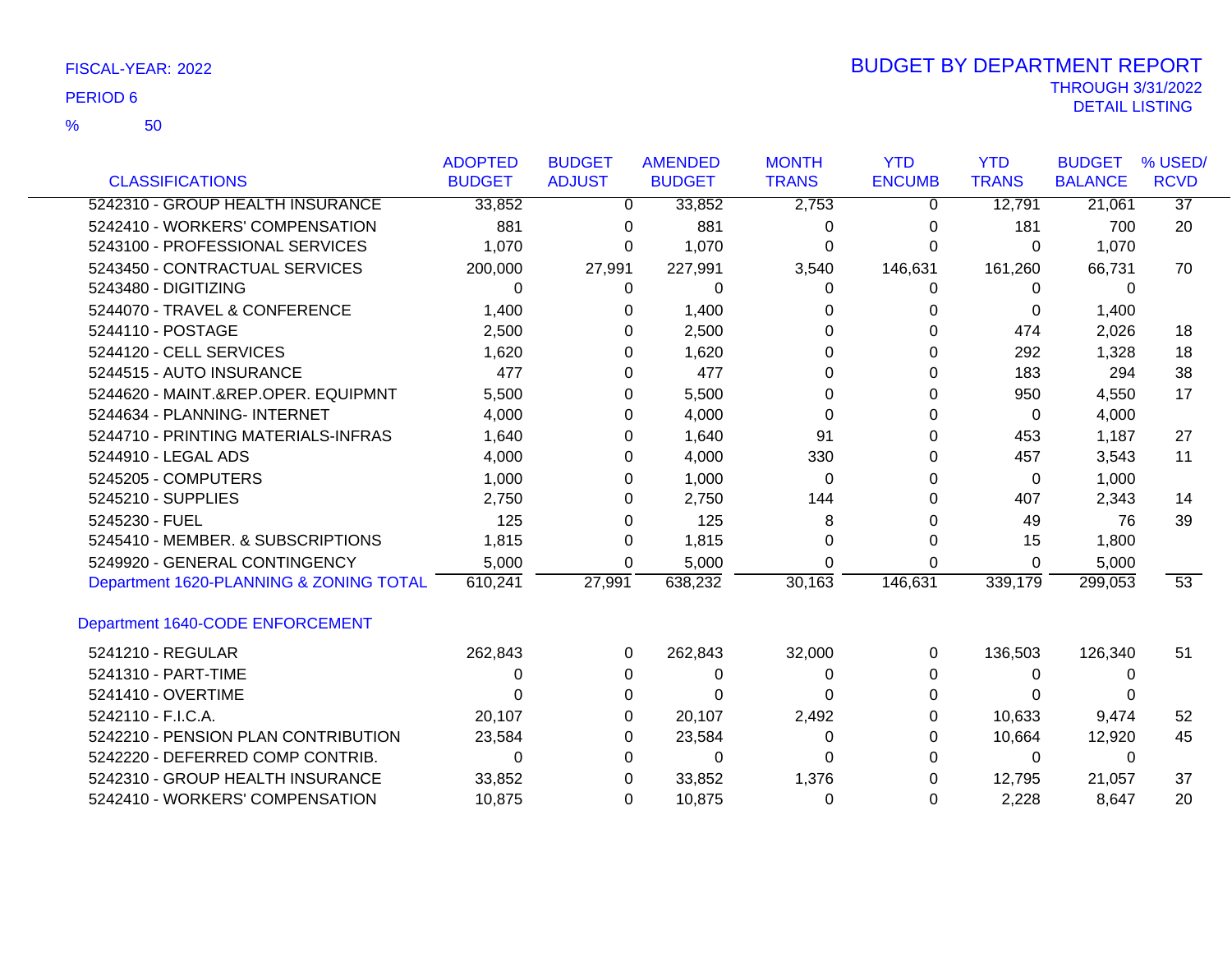|                                        | <b>ADOPTED</b> | <b>BUDGET</b> |          | <b>AMENDED</b> | <b>MONTH</b> | <b>YTD</b>    | <b>YTD</b>   | <b>BUDGET</b>  | % USED/         |
|----------------------------------------|----------------|---------------|----------|----------------|--------------|---------------|--------------|----------------|-----------------|
| <b>CLASSIFICATIONS</b>                 | <b>BUDGET</b>  | <b>ADJUST</b> |          | <b>BUDGET</b>  | <b>TRANS</b> | <b>ENCUMB</b> | <b>TRANS</b> | <b>BALANCE</b> | <b>RCVD</b>     |
| 5243111 - SPECIAL MASTERS              | 10,000         |               | 0        | 10,000         | $\Omega$     | 0             | 1,200        | 8,800          | $\overline{12}$ |
| 5243450 - CONTRACTUAL SERVICES         | 5,000          |               | 0        | 5,000          | 275          | 0             | 275          | 4,725          | 5               |
| 5244070 - TRAVEL & CONFERENCE          | 900            |               | 0        | 900            | $\Omega$     | 0             | $\mathbf{0}$ | 900            |                 |
| 5244080 - EMPLOYEE EDUCATION           | 2,500          |               | 0        | 2,500          | 210          | 0             | 210          | 2,290          | 8               |
| 5244110 - POSTAGE                      | 5,000          |               | 0        | 5,000          | 0            | 0             | 1,328        | 3,672          | 26              |
| 5244120 - CELL SERVICES                | 2,685          |               | 0        | 2,685          | 0            | 0             | 681          | 2,004          | 25              |
| 5244515 - AUTO INSURANCE               | 3,500          |               | 0        | 3,500          | $\Omega$     | 0             | 1,367        | 2,133          | 39              |
| 5244710 - PRINTING MATERIALS-INFRAS    | 1,650          |               | 0        | 1,650          | 91           | 0             | 453          | 1,197          | 27              |
| 5244920 - LIENS                        | 1,650          |               | 0        | 1,650          | 0            | 0             | 106          | 1,544          | 6               |
| 5245205 - COMPUTERS                    | 1,000          |               | 0        | 1,000          | 0            | 0             | 0            | 1,000          |                 |
| 5245210 - SUPPLIES                     | 3,500          |               | 0        | 3,500          | 274          | 0             | 1,513        | 1,987          | 43              |
| 5245220 - UNIFORMS                     | 1,000          |               | 0        | 1,000          | 0            | 0             | 0            | 1,000          |                 |
| 5245230 - FUEL                         | 2,058          |               | 0        | 2,058          | 146          | 0             | 942          | 1,116          | 45              |
| 5245410 - MEMBER. & SUBSCRIPTIONS      | 500            |               | 0        | 500            | 0            | 0             | 0            | 500            |                 |
| 5249920 - GENERAL CONTINGENCY          | 5,000          |               | 0        | 5,000          | 0            | 0             | 0            | 5,000          |                 |
| Department 1640-CODE ENFORCEMENT TOTAL | 397,204        |               | $\Omega$ | 397,204        | 36,864       | $\mathbf 0$   | 180,898      | 216,306        | 45              |
| Department 1710-BUILDING MAINTENANCE   |                |               |          |                |              |               |              |                |                 |
| 5191210 - FULL-TIME                    | 105,740        |               | 0        | 105,740        | 8,241        | 0             | 50,358       | 55,382         | 47              |
| 5191410 - OVERTIME                     | 5,000          |               | $\Omega$ | 5,000          | 0            | 0             | 1,483        | 3,517          | 29              |
| 5192110 - F.I.C.A.                     | 8,472          |               | 0        | 8,472          | 727          | 0             | 4,458        | 4,014          | 52              |
| 5192210 - PENSION PLAN CONTRIBUTION    | 9,931          |               | 0        | 9,931          | 0            | 0             | 4,491        | 5,440          | 45              |
| 5192310 - GROUP HEALTH INSURANCE       | 16,926         |               | 0        | 16,926         | 1,357        | 0             | 6,958        | 9,968          | 41              |
| 5192410 - WORKERS' COMPENSATION        | 5,474          |               | 0        | 5,474          | 0            | 0             | 1,122        | 4,352          | 20              |
| 5193450 - CONT. SVCS.                  | 94,800         |               | 0        | 94,800         | 4,990        | 30,385        | 57,134       | 37,666         | 60              |
| 5194070 - TRAVEL                       | 0              |               | 0        | 0              | 0            | 0             | 0            | 0              |                 |
| 5194080 - EMPLOYEE EDUCATION           | 250            |               | 0        | 250            | 0            | 0             | $\Omega$     | 250            |                 |
| 5194120 - CELL SERVICES                | 780            |               | 0        | 780            | 46           | 0             | 236          | 544            | 30              |
| 5194310 - ELECTRICITY-FACILITIES       | 80,000         |               | $\Omega$ | 80,000         | 6,000        | 45,967        | 80,000       | $\Omega$       | 100             |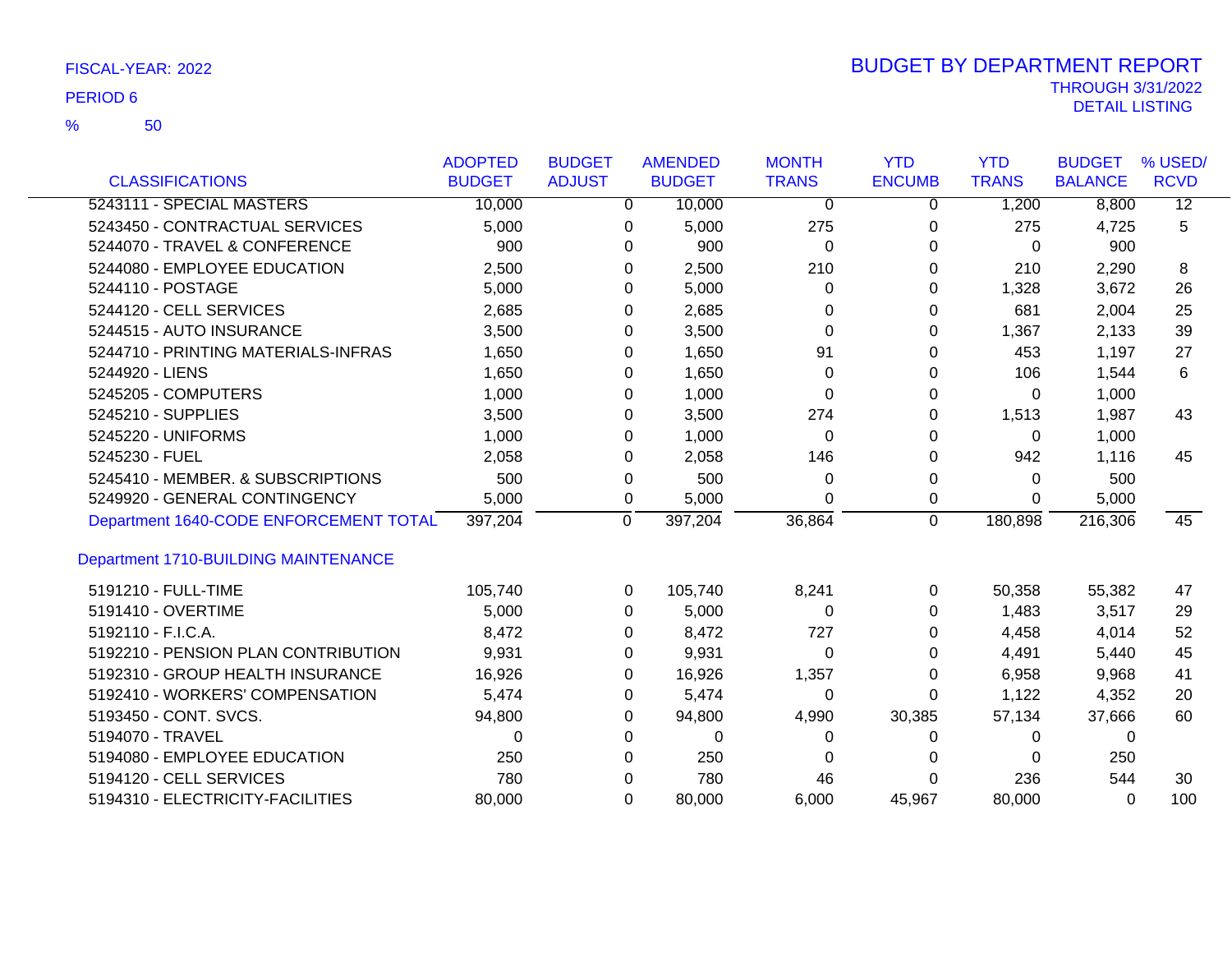|                                                    | <b>ADOPTED</b> | <b>BUDGET</b> | <b>AMENDED</b> | <b>MONTH</b> | <b>YTD</b>    | <b>YTD</b>   | <b>BUDGET</b>  | % USED/         |
|----------------------------------------------------|----------------|---------------|----------------|--------------|---------------|--------------|----------------|-----------------|
| <b>CLASSIFICATIONS</b>                             | <b>BUDGET</b>  | <b>ADJUST</b> | <b>BUDGET</b>  | <b>TRANS</b> | <b>ENCUMB</b> | <b>TRANS</b> | <b>BALANCE</b> | <b>RCVD</b>     |
| 5194320 - WATER                                    | 50,000         | $\Omega$      | 50,000         | 948          | 37,635        | 50,000       | 0              | 100             |
| 5194620 - REPAIR & MAINT. OPER EQUI                | 5,000          | 0             | 5,000          | 0            | 0             | 260          | 4,740          | 5               |
| 5194670 - MAINT & REP - STRUCTURES                 | 70,000         | 0             | 70,000         | 3,682        | 2,654         | 26,537       | 43,463         | 37              |
| 5195210 - SUPPLIES                                 | 15,000         | 0             | 15,000         | 4,079        | 0             | 7,285        | 7,715          | 48              |
| 5195220 - UNIFORMS                                 | 1,000          | 0             | 1,000          | 240          | 0             | 240          | 760            | 24              |
| 5197110 - DEBT SERVICE- PRINCIPAL                  | 0              |               | 0              |              |               | 0            |                |                 |
| 5197210 - DEBT SERVICE-INTEREST                    | ი              | 0             | 0              |              |               | 0            |                |                 |
| 5199920 - GENERAL CONTINGENCY                      | 5,000          | 0             | 5,000          | 0            | 0             | 0            | 5,000          |                 |
| Department 1710-BUILDING MAINTENANCE TOTAL 473,373 |                | 0             | 473,373        | 30,310       | 116,641       | 290,562      | 182,811        | 61              |
| Department 1720-SOLID WASTE                        |                |               |                |              |               |              |                |                 |
| 5341210 - REGULAR                                  | 333,451        | 0             | 333,451        | 27,088       | 0             | 163,619      | 169,832        | 49              |
| 5341410 - OVERTIME                                 | 8,000          | 0             | 8,000          | 1,745        | 0             | 4,051        | 3,949          | 50              |
| 5342110 - F.I.C.A.                                 | 27,390         | 0             | 27,390         | 2,294        | 0             | 13,286       | 14,104         | 48              |
| 5342210 - PENSION PLAN CONTRIBUTION                | 29,849         | 0             | 29,849         | 0            | 0             | 13,497       | 16,352         | 45              |
| 5342220 - ICMA                                     | 0              | 0             | 0              |              | 0             | 0            | $\Omega$       |                 |
| 5342310 - GROUP HEALTH INSURANCE                   | 67,703         | 0             | 67,703         | 5,422        | 0             | 27,772       | 39,931         | 41              |
| 5342410 - WORKERS' COMPENSATION                    | 29,086         | 0             | 29,086         | 0            | 0             | 5,960        | 23,126         | 20              |
| 5343470 - INTERLCL AGREE-RECYCLING                 | 135,000        | 0             | 135,000        | 10,769       | 89,128        | 135,000      | 0              | 100             |
| 5344070 - TRAVEL & CONFERENCE                      | 0              | 0             | 0              | 0            | 0             | 0            |                |                 |
| 5344080 - EMPLOYEE EDUCATION                       | 500            | 0             | 500            | O            | 0             | 0            | 500            |                 |
| 5344340 - REFUSE DISPOSAL FEE                      | 790,000        | 0             | 790,000        | 23,759       | 472,373       | 790,000      | 0              | 100             |
| 5344341 - REFUSE DSPSL FEE-RECYCLE                 | 0              | 0             | 0              | 0            | 0             | 0            |                |                 |
| 5345210 - SUPPLIES                                 | 50,000         | 3,175         | 53,175         | O            | 3,175         | 6,887        | 46,288         | 12              |
| 5345220 - UNIFORMS                                 | 5,000          | 0             | 5,000          | 2,041        | 0             | 2,041        | 2,959          | 40              |
| 5347110 - DEBT SERVICE-PRINCIPAL                   |                |               |                |              |               | 0            |                |                 |
| 5347210 - DEBT SERVICE-INTEREST                    |                |               |                |              | 0             | 0            |                |                 |
| Department 1720-SOLID WASTE TOTAL                  | 1,475,979      | 3,175         | 1,479,154      | 73.118       | 564.676       | 1,162,113    | 317,041        | $\overline{78}$ |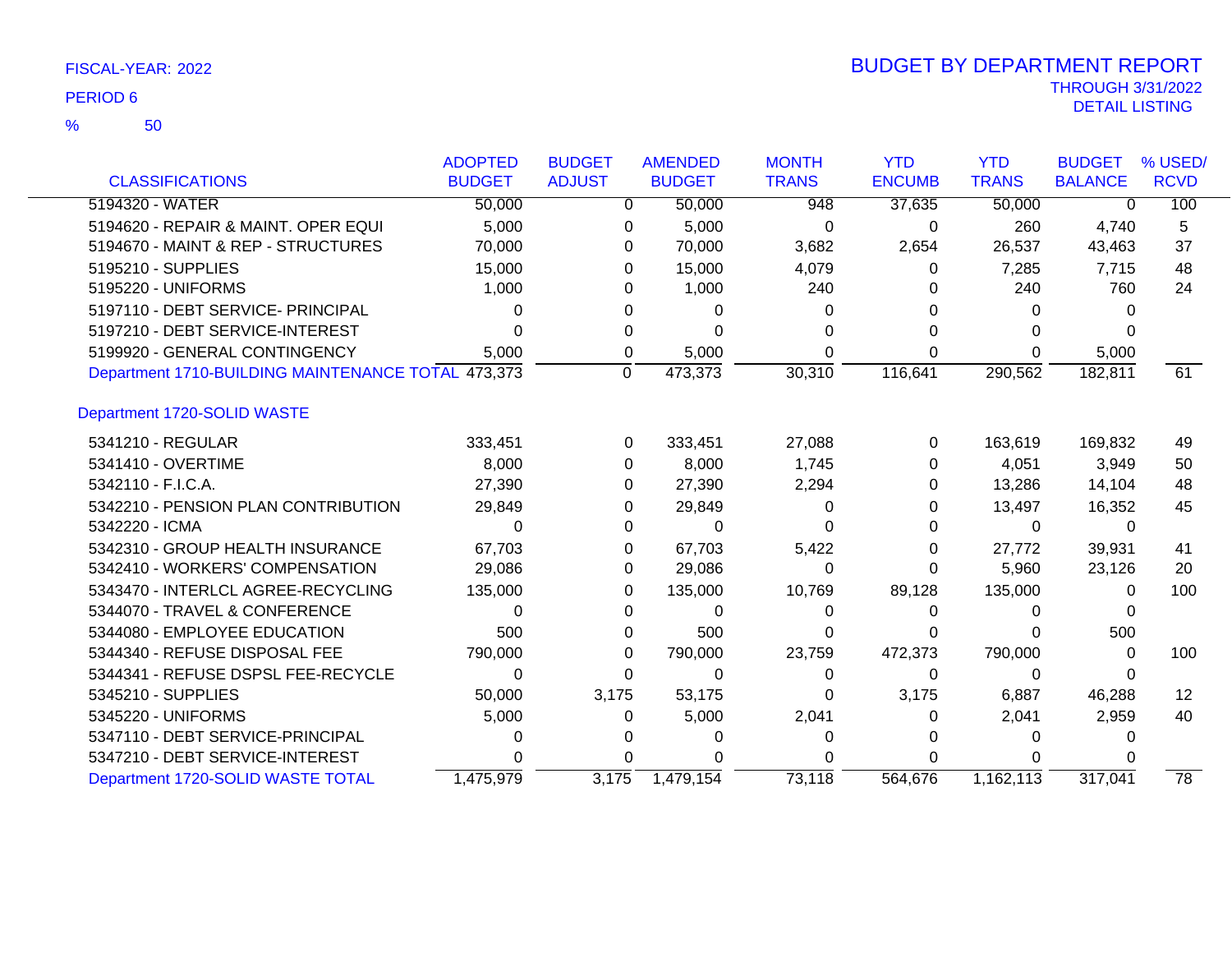| FISCAL-YEAR: 2022 | <b>BUDGET BY DEPARTMENT REPORT</b> |
|-------------------|------------------------------------|
|                   | <b>THROUGH 3/31/2022</b>           |
| <b>PERIOD 6</b>   | DETAIL LISTING                     |

|                                           | <b>ADOPTED</b> | <b>BUDGET</b> | <b>AMENDED</b>            | <b>MONTH</b> | <b>YTD</b>    | <b>YTD</b>   | <b>BUDGET</b>  | % USED/         |
|-------------------------------------------|----------------|---------------|---------------------------|--------------|---------------|--------------|----------------|-----------------|
| <b>CLASSIFICATIONS</b>                    | <b>BUDGET</b>  | <b>ADJUST</b> | <b>BUDGET</b>             | <b>TRANS</b> | <b>ENCUMB</b> | <b>TRANS</b> | <b>BALANCE</b> | <b>RCVD</b>     |
| <b>Department 1730-STREET MAINTENANCE</b> |                |               |                           |              |               |              |                |                 |
| 5411210 - REGULAR                         | 244,914        |               | 244,914<br>0              | 17,829       | 0             | 111,220      | 133,694        | 45              |
| 5411310 - PART TIME                       | $\Omega$       |               | $\Omega$<br>0             | 0            | 0             | $\Omega$     | 0              |                 |
| 5411410 - OVERTIME                        | 5,000          |               | 5,000<br>0                | 2,883        | 0             | 5,201        | $-201$         | 104             |
| 5412110 - F.I.C.A.                        | 20,649         |               | 20,649<br>0               | 1,607        | 0             | 8,998        | 11,651         | 43              |
| 5412210 - PENSION PLAN CONTRIBUTION       | 20,119         |               | 20,119<br>0               | $\Omega$     | 0             | 9,097        | 11,022         | 45              |
| 5412220 - DEFERRED COMP CONTRIB           | 2,798          |               | 2,798<br>0                | 552          | 0             | 2,525        | 273            | 90              |
| 5412310 - GROUP HEALTH INSURANCE          | 50,777         |               | 50,777<br>0               | 4,740        | 0             | 18,729       | 32,048         | 36              |
| 5412410 - WORKERS' COMPENSATION           | 27,090         |               | 27,090<br>0               | 0            | 0             | 5,551        | 21,539         | 20              |
| 5413450 - CONTRACTUAL SERVICES            | 65,000         |               | 65,000<br>0               | 1,820        | 37,005        | 48,835       | 16,165         | 75              |
| 5414070 - TRAVEL & CONFERENCE             | 250            |               | 250<br>0                  | 0            | 0             | 0            | 250            |                 |
| 5414080 - EMPLOYEE EDUCATION              | 500            |               | 500<br>0                  | 0            | 0             | 0            | 500            |                 |
| 5414120 - CELL SERVICES                   | 1,080          |               | 1,080<br>0                | 0            | 0             | 97           | 983            | 8               |
| 5414625 - LANDSCAPE MAINTENANCE           | 70,000         |               | 70,000<br>0               | 1,433        | 0             | 5,910        | 64,090         | 8               |
| 5414640 - MAINT & REP STRS & PARKWY       | 25,000         |               | 25,000<br>0               | 882          | 0             | 12,841       | 12,159         | 51              |
| 5414650 - ELECTRICITY-STREET LIGHTS       | 150,000        |               | 150,000<br>0              | 11,773       | 82,973        | 150,000      | $\Omega$       | 100             |
| 5414651 - LIGHTING - OTHER                | $\Omega$       |               | 0<br>0                    | 0            | 0             | 0            | 0              |                 |
| 5414670 - MAINT & REP-GRDS & STRUCT       | 10,000         |               | 10,000<br>0               | 0            | 0             | 643          | 9,358          | 6               |
| 5415210 - SUPPLIES                        | 5,000          |               | 5,000<br>0                | $\Omega$     | 0             | 246          | 4,754          | 4               |
| 5415220 - UNIFORMS                        | 3,500          |               | 3,500<br>0                | 1,074        | 0             | 1,074        | 2,426          | 30              |
| 5415245 - TOOLS                           | 500            |               | 500<br>0                  | 0            | 0             | 319          | 181            | 63              |
| 5417110 - DEBT SERVICE- PRINCIPAL         | 0              |               | 0<br>0                    | 0            | 0             | 0            | 0              |                 |
| 5417210 - DEBT SERVICE-INTEREST           | 0              |               | 0<br>0                    | 0            | 0             | $\Omega$     |                |                 |
| Department 1730-STREET MAINTENANCE TOTAL  | 702,177        |               | $\overline{0}$<br>702,177 | 44,593       | 119,978       | 381,286      | 320,892        | $\overline{54}$ |
| Department 1750-LANSCAPE MAINTENANCE      |                |               |                           |              |               |              |                |                 |
| 5191210 - FULL-TIME                       | 137,426        |               | 137,426<br>$\Omega$       | 10,981       | 0             | 67,073       | 70,353         | 48              |
| 5191410 - OVERTIME                        | 4,000          |               | 4,000<br>$\Omega$         | 0            | 0             | 0            | 4,000          |                 |
| 5192110 - F.I.C.A.                        | 10,819         |               | 10,819<br>$\Omega$        | 884          | 0             | 5,351        | 5,468          | 49              |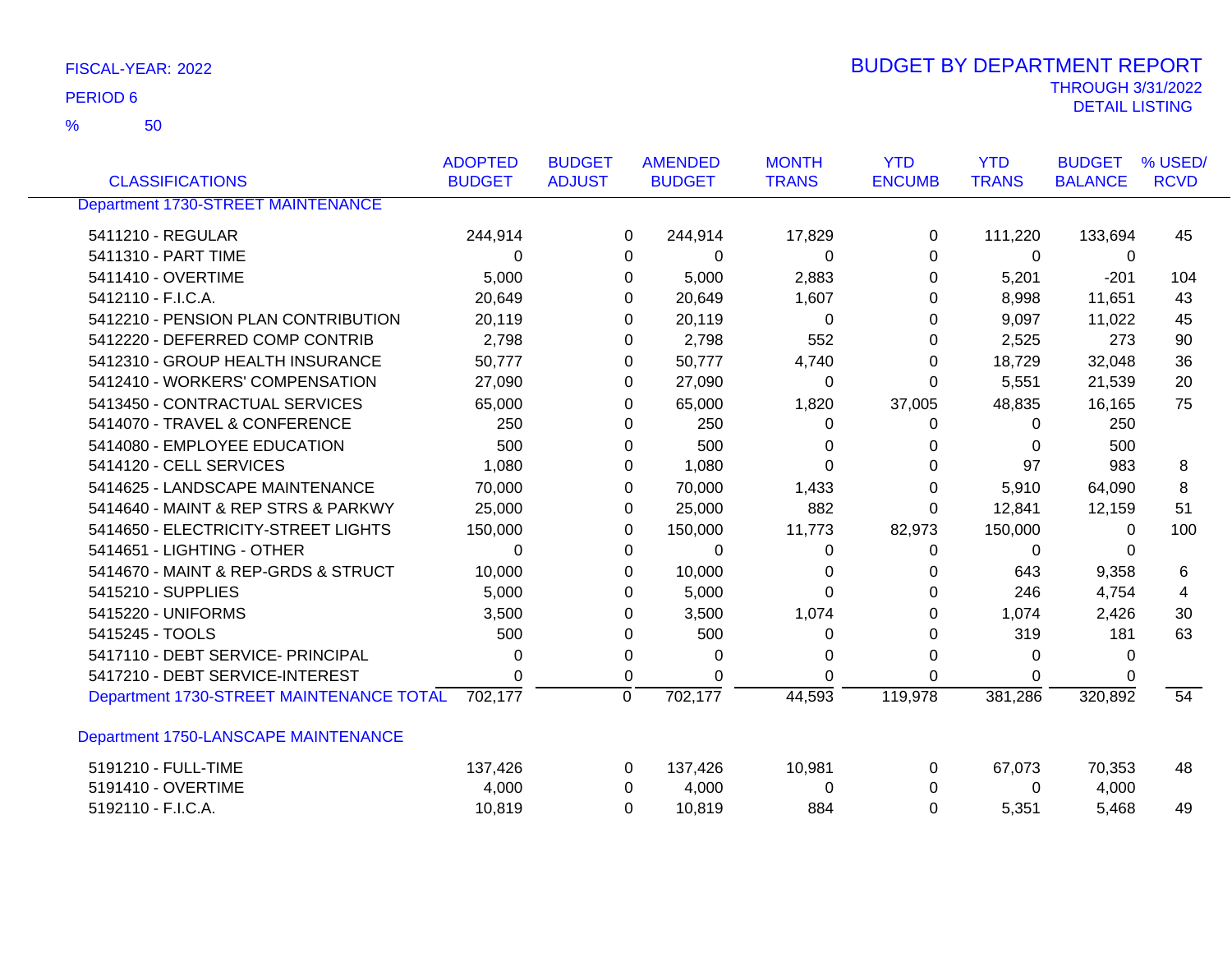50 %

|                                      | <b>ADOPTED</b> | <b>BUDGET</b> | <b>AMENDED</b> | <b>MONTH</b> | <b>YTD</b>    | <b>YTD</b>   | <b>BUDGET</b>  | % USED/         |
|--------------------------------------|----------------|---------------|----------------|--------------|---------------|--------------|----------------|-----------------|
| <b>CLASSIFICATIONS</b>               | <b>BUDGET</b>  | <b>ADJUST</b> | <b>BUDGET</b>  | <b>TRANS</b> | <b>ENCUMB</b> | <b>TRANS</b> | <b>BALANCE</b> | <b>RCVD</b>     |
| 5192210 - PENSION PLAN CONTRIBUTION  | 12,692         | 0             | 12,692         | 0            | 0             | 5,739        | 6,953          | $\overline{45}$ |
| 5192220 - DEFERRED COMP CONTRIB.     | 0              | 0             | 0              | 0            | 0             | 0            | 0              |                 |
| 5192310 - GROUP HEALTH INSURANCE     | 25,389         | 0             | 25,389         | 2,046        | 0             | 10,487       | 14,902         | 41              |
| 5192410 - WORKERS' COMPENSATION      | 6,166          | 0             | 6,166          | 0            | 0             | 1,264        | 4,903          | 20              |
| 5193450 - CONT. SVCS.                | 158,060        | 39,281        | 197,341        | 10,017       | 121,433       | 182,291      | 15,050         | 92              |
| 5194070 - TRAVEL                     | 200            | 0             | 200            | 0            | 0             | 0            | 200            |                 |
| 5194120 - CELL SERVICES              | 556            | 0             | 556            | 46           | 0             | 236          | 320            | 42              |
| 5194350 - ELECTRICITY-CITY PARKS     | 50,000         | 0             | 50,000         | 71           | 49,871        | 50,000       | $\Omega$       | 100             |
| 5194420 - OUTSIDE SERV RENTAL        | 1,000          | 0             | 1,000          | 0            | 0             | 0            | 1,000          |                 |
| 5194515 - AUTO INSURANCE             | 1,233          | 0             | 1,233          | 0            | 0             | 483          | 750            | 39              |
| 5194620 - REPAIR & MAINT. OPER EQUI  | 71,000         | 3,860         | 74,860         | 12,267       | 8,870         | 28,792       | 46,068         | 38              |
| 5194670 - MAINT & REP - STRUCTURES   | 0              | $\Omega$      | 0              | 0            | 0             | 0            | 0              |                 |
| 5195210 - SUPPLIES                   | 8,500          | 0             | 8,500          | 24           | 0             | 7,218        | 1,282          | 84              |
| 5195220 - UNIFORMS                   | 1,750          | 0             | 1,750          | $\Omega$     | 0             | $\Omega$     | 1,750          |                 |
| 5195230 - FUEL & LUBRICANT           | 8,047          | 0             | 8,047          | 569          | 0             | 3,670        | 4,377          | 45              |
| 5195410 - MEMBER. & SUBSCRIPTIONS    | 0              | $\Omega$      | 0              | $\Omega$     | 0             | $\Omega$     | $\Omega$       |                 |
| Department 1750-LANSCAPE MAINTENANCE | 496,838        | 43,141        | 539,979        | 36,905       | 180,174       | 362,604      | 177,376        | 67              |
| Department 1760-MOTOR POOL           |                |               |                |              |               |              |                |                 |
| 5191210 - FULL-TIME                  | 153,574        | $\Omega$      | 153,574        | 20,060       | 0             | 81,240       | 72,334         | 52              |
| 5191410 - OVERTIME                   | 4,000          | 0             | 4,000          | 399          | 0             | 404          | 3,596          | 10              |
| 5192110 - F.I.C.A.                   | 12,054         | 0             | 12,054         | 1,502        | 0             | 5,910        | 6,144          | 49              |
| 5192210 - PENSION PLAN CONTRIBUTION  | 14,128         | 0             | 14,128         | 0            | 0             | 6,388        | 7,740          | 45              |
| 5192220 - DEFERRED COMP CONTRIB.     | 0              | 0             | 0              | 0            | 0             | 0            | 0              |                 |
| 5192310 - GROUP HEALTH INSURANCE     | 25,389         | 0             | 25,389         | 1,367        | 0             | 9,840        | 15,549         | 38              |
| 5192410 - WORKERS' COMPENSATION      | 5,461          | 0             | 5,461          | 0            | 0             | 1,119        | 4,342          | 20              |
| 5194070 - TRAVEL                     | 0              | 0             | 0              | O            | 0             | 0            | 0              |                 |
| 5194080 - EMPLOYEE EDUCATION         | 250            | O             | 250            | O            |               | 0            | 250            |                 |
| 5194120 - CELL SERVICES              | 780            | $\Omega$      | 780            | 46           | 0             | 236          | 544            | 30              |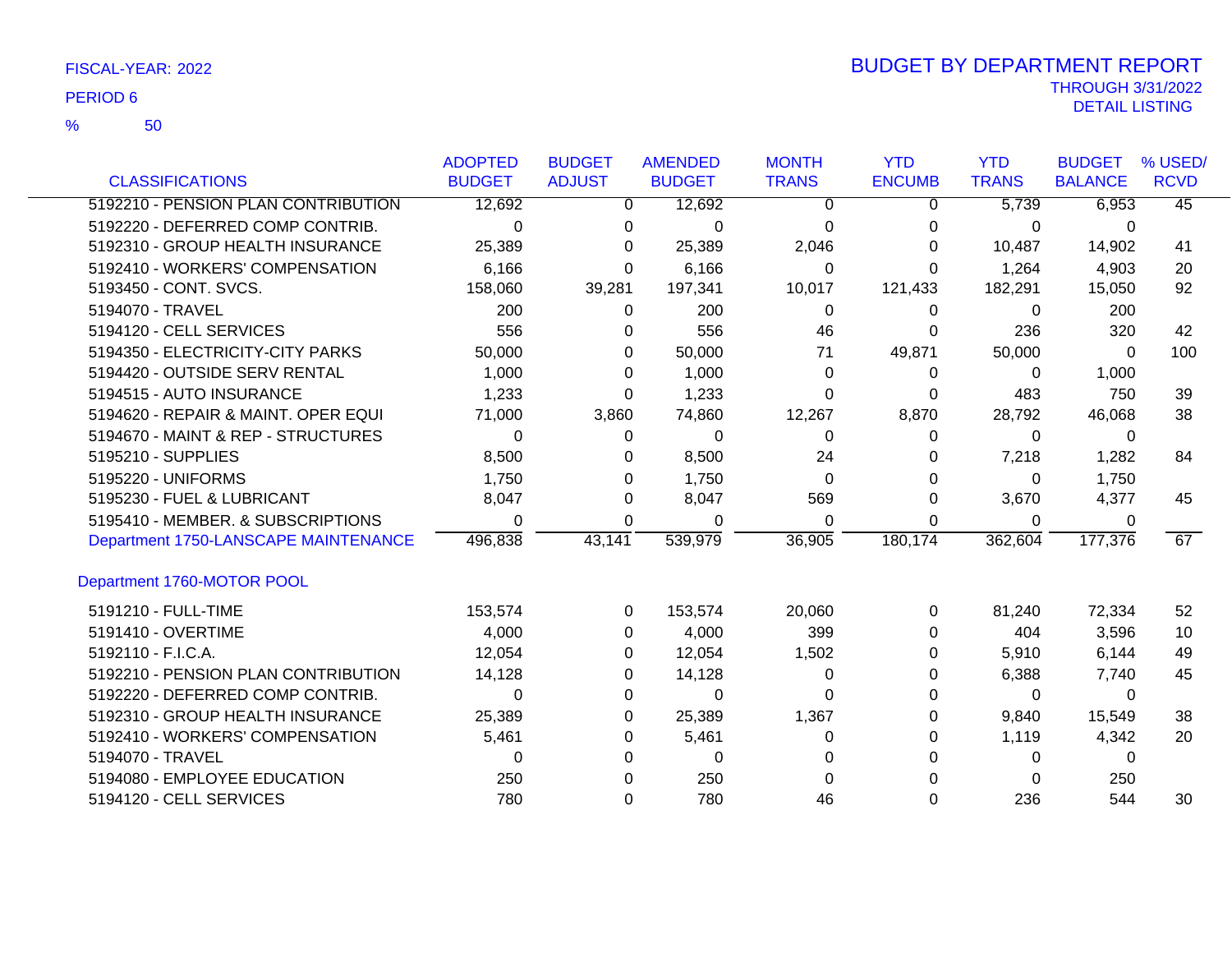| <b>CLASSIFICATIONS</b>                    | <b>ADOPTED</b><br><b>BUDGET</b> | <b>BUDGET</b><br><b>ADJUST</b> | <b>AMENDED</b><br><b>BUDGET</b> | <b>MONTH</b><br><b>TRANS</b> | <b>YTD</b><br><b>ENCUMB</b> | <b>YTD</b><br><b>TRANS</b> | <b>BUDGET</b><br><b>BALANCE</b> | % USED/<br><b>RCVD</b> |
|-------------------------------------------|---------------------------------|--------------------------------|---------------------------------|------------------------------|-----------------------------|----------------------------|---------------------------------|------------------------|
|                                           |                                 |                                |                                 |                              |                             |                            |                                 |                        |
| 5194515 - AUTO INSURANCE                  | 50,000                          | $\Omega$                       | 50,000                          | 0                            | $\Omega$                    | 19,496                     | 30,504                          | $\overline{38}$        |
| 5194620 - REPAIR & MAINT. OPER EQUI       | 1,000                           | 0                              | 1,000                           | 8                            | 0                           | 8                          | 992                             |                        |
| 5194680 - MAINT & REP-OUTSIDE SVCS        | 75,000                          | 14,839                         | 89,839                          | 7,936                        | 14,839                      | 66,984                     | 22,855                          | 74                     |
| 5195220 - UNIFORMS                        | 3,000                           | $\Omega$                       | 3,000                           | 655                          | 0                           | 1,528                      | 1,472                           | 50                     |
| 5195230 - FUEL & LUBRICANT                | 150,000                         | 0                              | 150,000                         | 33,641                       | 76,136                      | 149,500                    | 500                             | 99                     |
| 5195240 - PARTS                           | 70,000                          | 2,135                          | 72,135                          | 6,316                        | 0                           | 42,024                     | 30,111                          | 58                     |
| 5195245 - OPERATING TOOLS                 | 1,000                           | $\Omega$                       | 1,000                           | 0                            | 0                           | $\Omega$                   | 1,000                           |                        |
| 5195250 - TIRES                           | 25,000                          | 0                              | 25,000                          | 1,068                        | 0                           | 17,572                     | 7,428                           | 70                     |
| 5195260 - GENERAL                         | 2,000                           | 0                              | 2,000                           | $\Omega$                     | 0                           | 490                        | 1,510                           | 24                     |
| Department 1760-MOTOR POOL TOTAL          | 592,636                         | 16,974                         | 609,610                         | 72,998                       | 90,975                      | 402,739                    | 206,871                         | $\overline{66}$        |
| Department 1770-PUBLIC WORKS DIRECTOR OFF |                                 |                                |                                 |                              |                             |                            |                                 |                        |
| 5191210 - FULL-TIME                       | 31,602                          | 0                              | 31,602                          | 2,472                        | $\mathbf 0$                 | 15,574                     | 16,028                          | 49                     |
| 5191310 - PART-TIME                       | 36,275                          | 0                              | 36,275                          | 855                          | 0                           | 6,782                      | 29,493                          | 18                     |
| 5191410 - OVERTIME                        | 0                               | 0                              | $\Omega$                        | 0                            | 0                           | $\Omega$                   | 0                               |                        |
| 5192110 - F.I.C.A.                        | 3,663                           | 0                              | 3,663                           | 254                          | 0                           | 1,707                      | 1,956                           | 46                     |
| 5192210 - PENSION PLAN CONTRIBUTION       | 0                               | 0                              | 0                               | 0                            | 0                           | 0                          | 0                               |                        |
| 5192220 - DEFERRED COMP CONTRIB.          | 2,212                           | 0                              | 2,212                           | 192                          | 0                           | 1,065                      | 1,147                           | 48                     |
| 5192310 - GROUP HEALTH INSURANCE          | 8,463                           | 0                              | 8,463                           | 675                          | 0                           | 3,452                      | 5,011                           | 40                     |
| 5192410 - WORKERS' COMPENSATION           | 144                             | 0                              | 144                             | 0                            | 0                           | 30                         | 115                             | 20                     |
| 5194070 - TRAVEL                          | 250                             | 0                              | 250                             | 0                            | 0                           | 0                          | 250                             |                        |
| 5194080 - EMPLOYEE EDUCATION              | 250                             | 0                              | 250                             | $\Omega$                     | 0                           | 0                          | 250                             |                        |
| 5194110 - POSTAGE                         | 0                               | 0                              | 0                               | 0                            | 0                           | 0                          | 0                               |                        |
| 5194120 - CELL SERVICES                   | 0                               | 0                              | 0                               | 0                            |                             | 0                          | 0                               |                        |
| 5194540 - BOILER & MACHINERY              | 1,000                           | 0                              | 1,000                           | $\Omega$                     | 0                           | $\Omega$                   | 1,000                           |                        |
| 5194710 - COPY MACHINE                    | 5,000                           | 0                              | 5,000                           | 173                          | 0                           | 855                        | 4,145                           | 17                     |
| 5195205 - COMPUTER - EQUIPMENT            | 500                             | 0                              | 500                             | $\Omega$                     | 0                           | $\Omega$                   | 500                             |                        |
| 5195210 - SUPPLIES                        | 1,000                           | 0                              | 1,000                           | 57                           | 0                           | 431                        | 569                             | 43                     |
| 5195270 - PERMITS                         | 1,000                           | 0                              | 1,000                           | 0                            | 0                           | $\Omega$                   | 1,000                           |                        |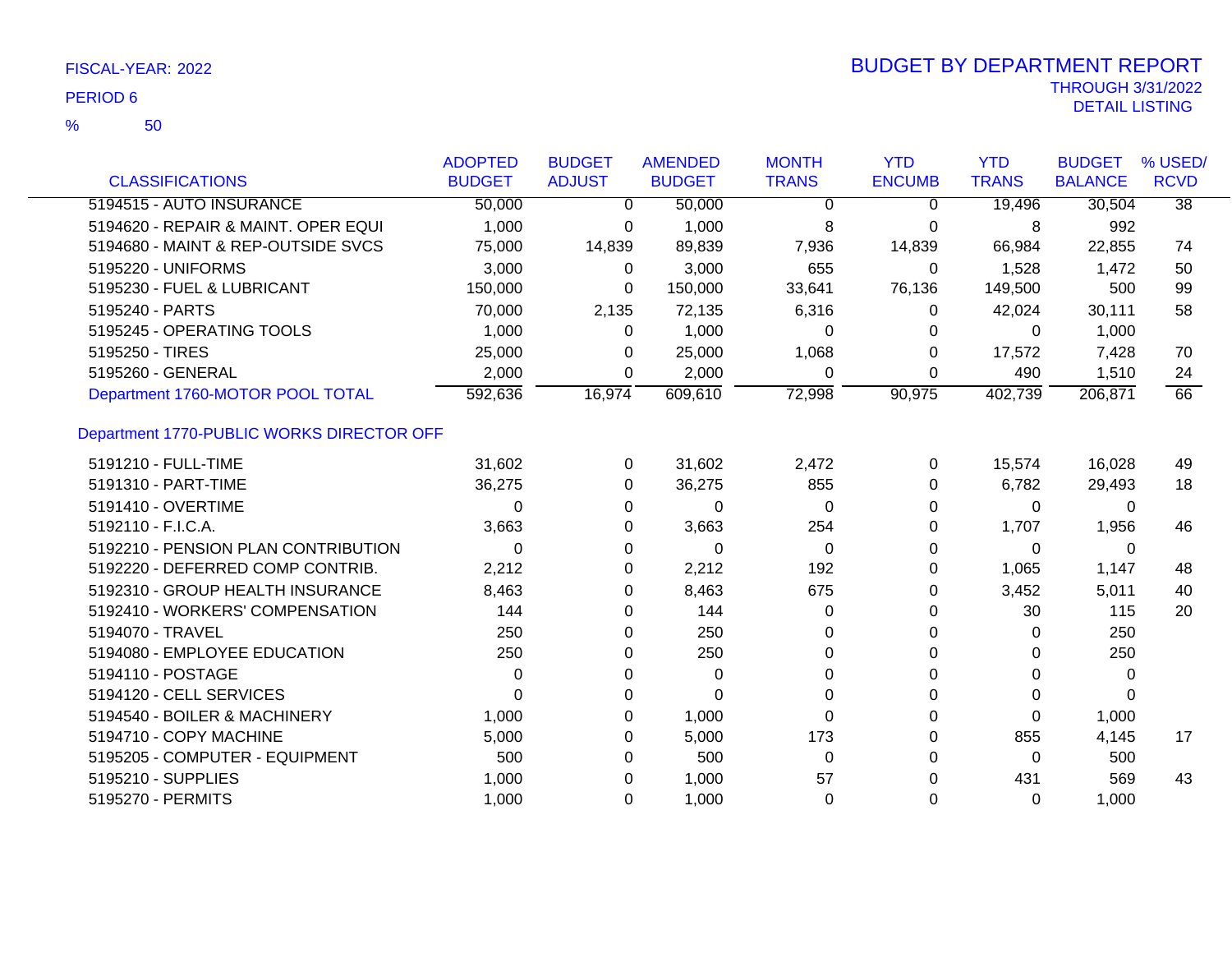| <b>CLASSIFICATIONS</b>                    | <b>ADOPTED</b><br><b>BUDGET</b> | <b>BUDGET</b><br><b>ADJUST</b> | <b>AMENDED</b><br><b>BUDGET</b> | <b>MONTH</b><br><b>TRANS</b> | <b>YTD</b><br><b>ENCUMB</b> | <b>YTD</b><br><b>TRANS</b> | <b>BUDGET</b><br><b>BALANCE</b> | % USED/<br><b>RCVD</b> |
|-------------------------------------------|---------------------------------|--------------------------------|---------------------------------|------------------------------|-----------------------------|----------------------------|---------------------------------|------------------------|
| 5195410 - MEMBER. & SUBSCRIPTIONS         | 250                             | 0                              | 250                             | $\Omega$                     | 0                           | 0                          | 250                             |                        |
| Department 1770-PUBLIC WORKS DIRECTOR OFF | 91,609                          | $\overline{0}$                 | 91,609                          | 4,678                        | $\mathbf 0$                 | 29,896                     | 61,714                          | $\overline{32}$        |
| Department 1790-ENGINEERING & CONSTRUCTN  |                                 |                                |                                 |                              |                             |                            |                                 |                        |
| 5191210 - FULL-TIME                       | 165,201                         | 0                              | 165,201                         | 12,345                       | 0                           | 75,777                     | 89,424                          | 45                     |
| 5192110 - F.I.C.A.                        | 12,638                          | $\Omega$                       | 12,638                          | 991                          | 0                           | 6,010                      | 6,628                           | 47                     |
| 5192210 - PENSION PLAN CONTRIBUTION       | 9,202                           | $\Omega$                       | 9,202                           | $\Omega$                     | 0                           | 4,161                      | 5,041                           | 45                     |
| 5192220 - DEFERRED COMP CONTRIB.          | 4,379                           | 0                              | 4,379                           | 304                          | 0                           | 1,841                      | 2,538                           | 42                     |
| 5192310 - GROUP HEALTH INSURANCE          | 16,926                          | 0                              | 16,926                          | 1,378                        | 0                           | 7,089                      | 9,837                           | 41                     |
| 5192410 - WORKERS' COMPENSATION           | 494                             | $\Omega$                       | 494                             | $\Omega$                     | 0                           | 101                        | 393                             | 20                     |
| 5193450 - CONT. SVCS.                     | 10,000                          | 0                              | 10,000                          | $\Omega$                     | 0                           | 0                          | 10,000                          |                        |
| 5194070 - TRAVEL                          | 500                             | 0                              | 500                             | $\Omega$                     | 0                           | 0                          | 500                             |                        |
| 5194080 - EMPLOYEE EDUCATION              | 875                             | 0                              | 875                             | $\Omega$                     | 0                           | 99                         | 776                             | 11                     |
| 5194120 - CELL SERVICES                   | 1,560                           | 0                              | 1,560                           | $\Omega$                     | 0                           | 195                        | 1,365                           | 12                     |
| 5195205 - COMPUTER - EQUIPMENT            | 500                             | 0                              | 500                             | $\Omega$                     | 0                           | $\Omega$                   | 500                             |                        |
| 5195210 - SUPPLIES                        | 2,500                           | 0                              | 2,500                           | 3                            | 0                           | 291                        | 2,209                           | 11                     |
| 5195410 - MEMBER. & SUBSCRIPTIONS         | 1,000                           | $\mathbf 0$                    | 1,000                           | $\Omega$                     | 0                           | 310                        | 690                             | 31                     |
| Department 1790-ENGINEERING & CONSTRUCTN  | 225,775                         | $\mathbf 0$                    | 225,775                         | 15,021                       | $\mathbf 0$                 | 95,874                     | 129,901                         | $\overline{42}$        |
| Department 1910-POLICE                    |                                 |                                |                                 |                              |                             |                            |                                 |                        |
| 5211210 - REGULAR                         | 4,205,650                       | $\Omega$                       | 4,205,650                       | 324,296                      | 0                           | 1,904,991                  | 2,300,659                       | 45                     |
| 5211310 - PART-TIME                       | 30,000                          | 0                              | 30,000                          | 2,308                        | 0                           | 13,961                     | 16,039                          | 46                     |
| 5211410 - OVERTIME                        | 200,000                         | $\Omega$                       | 200,000                         | 13,325                       | 0                           | 90,195                     | 109,805                         | 45                     |
| 5211411 - OVERTIME- HOLIDAY PAY           | 87,000                          | $\Omega$                       | 87,000                          | 0                            | 0                           | 31,445                     | 55,555                          | 36                     |
| 5211413 - OVERTIME-RED LIGHT CAMERAS      | 10,000                          | 0                              | 10,000                          | 1,985                        | 0                           | 6,729                      | 3,271                           | 67                     |
| 5211510 - SPEC PAY - EDUC INCENTIVE       | 30,366                          | 0                              | 30,366                          | 2,817                        | 0                           | 16,409                     | 13,957                          | 54                     |
| 5211530 - HAZARD PAY                      | 67,860                          | 0                              | 67,860                          | 7,350                        | 0                           | 31,695                     | 36,165                          | 46                     |
| 5212110 - F.I.C.A.                        | 354,421                         | 0                              | 354,421                         | 28,990                       | 0                           | 169,718                    | 184,703                         | 47                     |
| 5212210 - PENSION PLAN CONTRIBUTION       | 400,178                         | $\Omega$                       | 400,178                         | 0                            | 0                           | 166,424                    | 233,754                         | 41                     |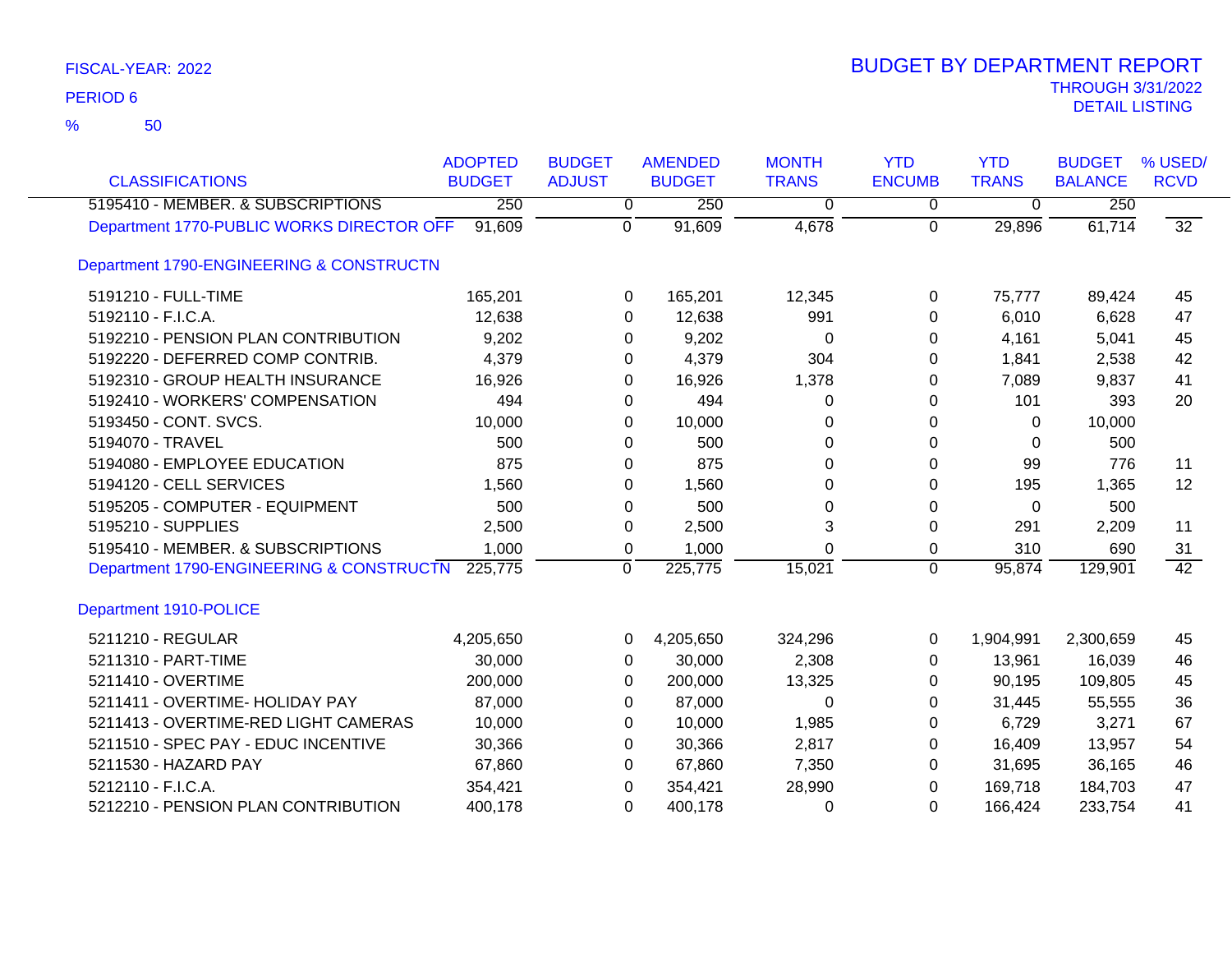|                                     | <b>ADOPTED</b> | <b>BUDGET</b> | <b>AMENDED</b> | <b>MONTH</b> | <b>YTD</b>    | <b>YTD</b>   | <b>BUDGET</b>  | % USED/         |
|-------------------------------------|----------------|---------------|----------------|--------------|---------------|--------------|----------------|-----------------|
| <b>CLASSIFICATIONS</b>              | <b>BUDGET</b>  | <b>ADJUST</b> | <b>BUDGET</b>  | <b>TRANS</b> | <b>ENCUMB</b> | <b>TRANS</b> | <b>BALANCE</b> | <b>RCVD</b>     |
| 5212220 - DEFERRED COMP CONTRIB.    | 24,862         | $\Omega$      | 24,862         | 1,274        | 0             | 7,812        | 17,050         | $\overline{31}$ |
| 5212310 - GROUP HEALTH INSURANCE    | 472,531        | 0             | 472,531        | 35,834       | 0             | 185,490      | 287,041        | 39              |
| 5212410 - WORKERS' COMPENSATION     | 121,384        | 0             | 121,384        | $\Omega$     | 0             | 24,873       | 96,511         | 20              |
| 5213116 - ANNUAL PHYSICALS          | 17,160         | 0             | 17,160         | 1,895        | 0             | 2,860        | 14,300         | 16              |
| 5213120 - Legal Services            | 40,000         | $\Omega$      | 40,000         | $\Omega$     | 0             | 34,312       | 5,688          | 85              |
| 5213450 - CONTRACTUAL SERVICES      | 233,420        | $\Omega$      | 233,420        | 5,740        | 0             | 112,282      | 121,138        | 48              |
| 5213452 - RED LIGHT CAMERA          | 205,000        | 16,475        | 221,475        | 42,828       | 129,977       | 220,662      | 813            | 99              |
| 5213456 - SCHOOL CROSSING           | 130,511        | 0             | 130,511        | 16,142       | 108,873       | 130,511      | $\Omega$       | 100             |
| 5213459 - PARKING                   | 0              | 0             | $\Omega$       | 0            | 0             | 0            | 0              |                 |
| 5213490 - CRIME PREVENTION PROGRAMS | 9,000          | $\Omega$      | 9,000          | 0            | 0             | 250          | 8,750          | 2               |
| 5214070 - TRAVEL & CONFERENCE       | 10,990         | 0             | 10,990         | 0            | 0             | 2,238        | 8,752          | 20              |
| 5214080 - EMPLOYEE EDUCATION        | 34,300         | 0             | 34,300         | 0            | 0             | $\Omega$     | 34,300         |                 |
| 5214110 - POSTAGE                   | 1,800          | 0             | 1,800          | 0            | 0             | 342          | 1,458          | 19              |
| 5214120 - TELEPHONE SERVICE         | 51,880         | 16,808        | 68,688         | 3,152        | 0             | 13,251       | 55,437         | 19              |
| 5214450 - LEASE -POL VEHCLE         | 0              | $\Omega$      | $\Omega$       | 0            | 0             | 0            | 0              |                 |
| 5214510 - Liability Insurance Auto  | 120,000        | 0             | 120,000        | 0            | 0             | 57,782       | 62,218         | 48              |
| 5214515 - AUTO INSURANCE            | 74,557         | 0             | 74,557         | 0            | 0             | 29,074       | 45,483         | 38              |
| 5214591 - POLICE OFF ACC DTH & DIS. | $\Omega$       | 0             | 0              | 0            | 0             | 0            | 0              |                 |
| 5214620 - REPAIR & MAINT. OPER EQUI | 15,800         | 0             | 15,800         | 1,174        | 0             | 2,706        | 13,094         | 17              |
| 5214630 - MAINT & REP-COMM EQUIP    | 7,200          | 0             | 7,200          | 0            | 0             | 109          | 7,091          | 1               |
| 5214632 - INTERNET SERVICES         | $\Omega$       | $\Omega$      | $\Omega$       | 0            | O             | $\Omega$     | 0              |                 |
| 5214710 - PRINTING MATERIALS-INFRAS | 7,380          | 0             | 7,380          | 283          | 0             | 1,402        | 5,978          | 18              |
| 5214960 - SPECIAL INVESTIGATIONS    | 5,000          | 0             | 5,000          | 0            | 0             | 0            | 5,000          |                 |
| 5214970 - EMPLOYEE TESTING          | 14,510         | 0             | 14,510         | 0            | 0             | 1,355        | 13,155         | 9               |
| 5215205 - COMPUTER SUPPLIES         | 2,700          | $\Omega$      | 2,700          | 0            | 0             | 0            | 2,700          |                 |
| 5215210 - SUPPLIES                  | 134,048        | 4,981         | 139,029        | 2,382        | 14,586        | 27,965       | 111,064        | 20              |
| 5215212 - PARKING                   | 0              | 0             | $\Omega$       | 0            | 0             | 0            | 0              |                 |
| 5215220 - UNIFORMS                  | 87,550         | 0             | 87,550         | 5,920        | 0             | 23,859       | 63,691         | 27              |
| 5215230 - FUEL & LUBRICANT          | 133,383        | $\Omega$      | 133,383        | 9,739        | 0             | 61,493       | 71,890         | 46              |
| 5215410 - MEMBER. & SUBSCRIPTIONS   | 9,390          | $\Omega$      | 9,390          | 200          | 0             | 2,115        | 7,275          | 22              |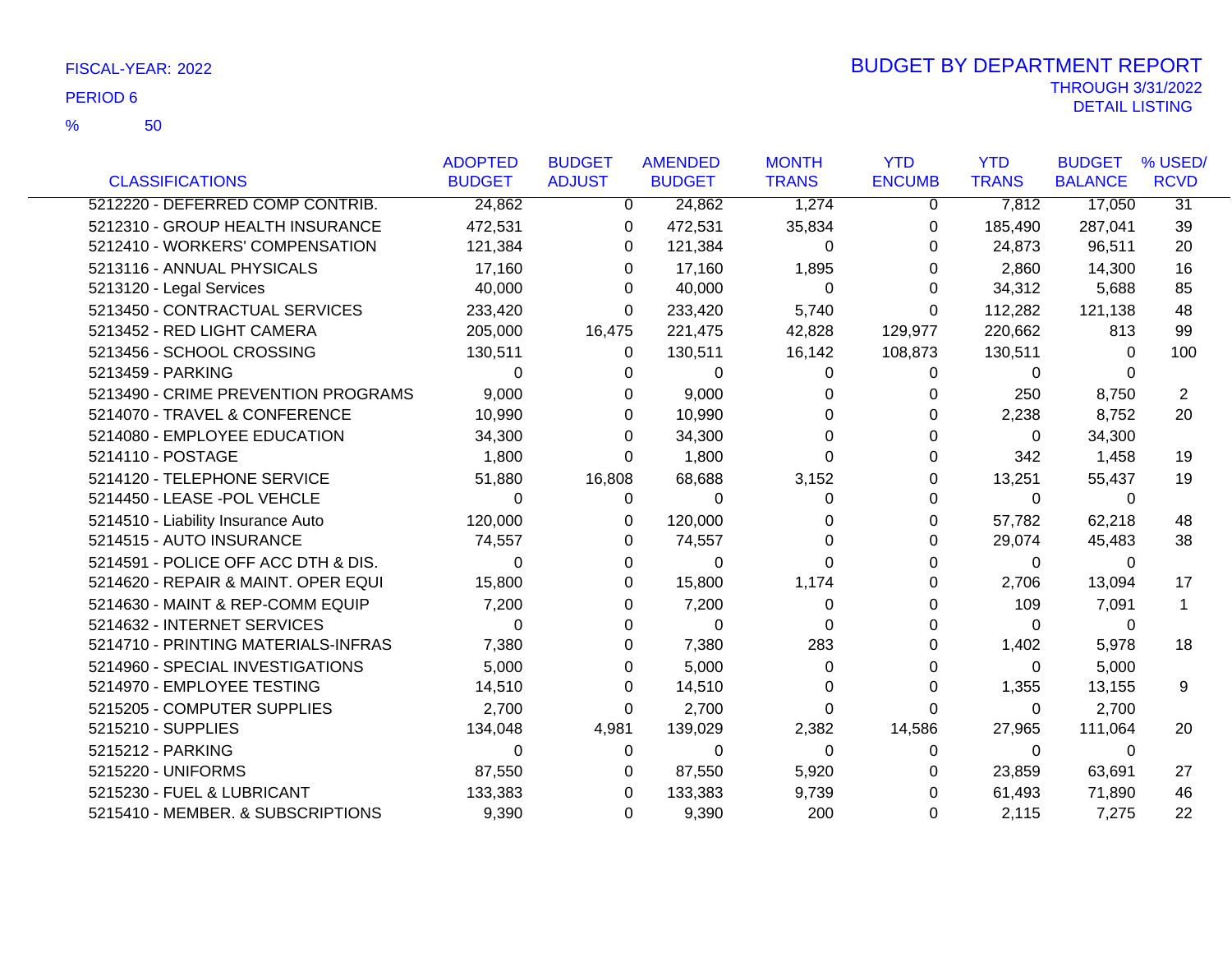| <b>CLASSIFICATIONS</b>              | <b>ADOPTED</b><br><b>BUDGET</b> | <b>BUDGET</b><br><b>ADJUST</b> | <b>AMENDED</b><br><b>BUDGET</b> | <b>MONTH</b><br><b>TRANS</b> | <b>YTD</b><br><b>ENCUMB</b> | <b>YTD</b><br><b>TRANS</b> | <b>BUDGET</b><br><b>BALANCE</b> | % USED/<br><b>RCVD</b> |
|-------------------------------------|---------------------------------|--------------------------------|---------------------------------|------------------------------|-----------------------------|----------------------------|---------------------------------|------------------------|
| 5215940 - PRISONER DETENTION        | 0                               | 0                              | 0                               | 0                            | 0                           | $\Omega$                   | $\Omega$                        |                        |
| 5216430 - EQUIPMENT OPERATING       | 0                               | 0                              | 0                               | 0                            | 0                           | 0                          | 0                               |                        |
| 5216440 - VEHICLES                  | O                               |                                |                                 |                              |                             | 0                          |                                 |                        |
| 5217110 - DEBT SERVICE- PRINCIPAL   |                                 |                                |                                 |                              |                             | 0                          |                                 |                        |
| 5217210 - DEBT SERVICE- INTEREST    | 0                               |                                |                                 |                              |                             | 0                          | ი                               |                        |
| 5219920 - GENERAL CONTINGENCY       | 5,000                           | 0                              | 5,000                           | 0                            | 0                           | 0                          | 5,000                           |                        |
| Department 1910-POLICE TOTAL        | 7,354,831                       | 38,264                         | 7,393,095                       | 507,634                      | 253,436                     | 3,374,310                  | 4,018,785                       | 45                     |
| Department 2000-PARKS & RECREATION  |                                 |                                |                                 |                              |                             |                            |                                 |                        |
| 5721210 - FULL-TIME                 | 423,488                         | 0                              | 423,488                         | 30,210                       | 0                           | 183,014                    | 240,474                         | 43                     |
| 5721310 - PART-TIME                 | 0                               | 0                              | $\Omega$                        | 0                            | 0                           | 0                          | 0                               |                        |
| 5721410 - OVERTIME                  | 0                               | 0                              | 0                               | ∩                            | O.                          | $\Omega$                   |                                 |                        |
| 5722110 - F.I.C.A.                  | 32,397                          | 0                              | 32,397                          | 2,188                        | 0                           | 13,300                     | 19,097                          | 41                     |
| 5722210 - PENSION PLAN CONTRIBUTION | 36,295                          | 0                              | 36,295                          | 0                            | 0                           | 16,412                     | 19,883                          | 45                     |
| 5722220 - DEFERRED COMP CONTRIB     | 0                               | 0                              | $\Omega$                        | 0                            | 0                           | $\Omega$                   | $\Omega$                        |                        |
| 5722310 - GROUP HEALTH INSURANCE    | 50,777                          | 0                              | 50,777                          | 3,445                        | 0                           | 18,293                     | 32,484                          | 36                     |
| 5722410 - WORKERS' COMPENSATION     | 19,057                          | 0                              | 19,057                          | 0                            | 0                           | 3,905                      | 15,152                          | 20                     |
| 5723450 - CONTRACTUAL               | 37,420                          | 11,000                         | 48,420                          | 1,442                        | 3,012                       | 12,883                     | 35,537                          | 26                     |
| 5724060 - Auto Allowance            | 0                               | 0                              | 0                               | 0                            | 0                           | 0                          | 0                               |                        |
| 5724070 - TRAVEL & CONFERENCE       | 338                             | 0                              | 338                             | 0                            | O                           | 0                          | 338                             |                        |
| 5724080 - EMPLOYEE EDUCATION        | 2,570                           | 0                              | 2,570                           | 270                          | 0                           | 270                        | 2,300                           | 10                     |
| 5724110 - POSTAGE                   | 2,150                           | 0                              | 2,150                           | $\Omega$                     | 0                           | 47                         | 2,103                           | 2                      |
| 5724120 - CELL SERVICES             | 3,892                           | 0                              | 3,892                           | 232                          | 0                           | 1,473                      | 2,419                           | 37                     |
| 5724310 - UTILITIES- ELECTRICITY    | 8,400                           | 0                              | 8,400                           | 0                            | 0                           | 221                        | 8,179                           | $\overline{c}$         |
| 5724320 - UTILITIES- WATER          | 1,000                           | 0                              | 1,000                           | 972                          | 0                           | 972                        | 28                              | 97                     |
| 5724350 - ELECTRIC - CITY PARKS     | $\Omega$                        | 0                              | $\Omega$                        | 0                            | 0                           | $\Omega$                   | $\Omega$                        |                        |
| 5724515 - AUTO INSURANCE            | 8,357                           | 0                              | 8,357                           | O                            | 0                           | 3,261                      | 5,096                           | 39                     |
| 5724632 - INTERNET SERVICES         | 0                               |                                | U                               |                              |                             | 0                          | 0                               |                        |
| 5724634 - INTERNET MAINTENANCE      | 0                               |                                |                                 |                              |                             | 0                          |                                 |                        |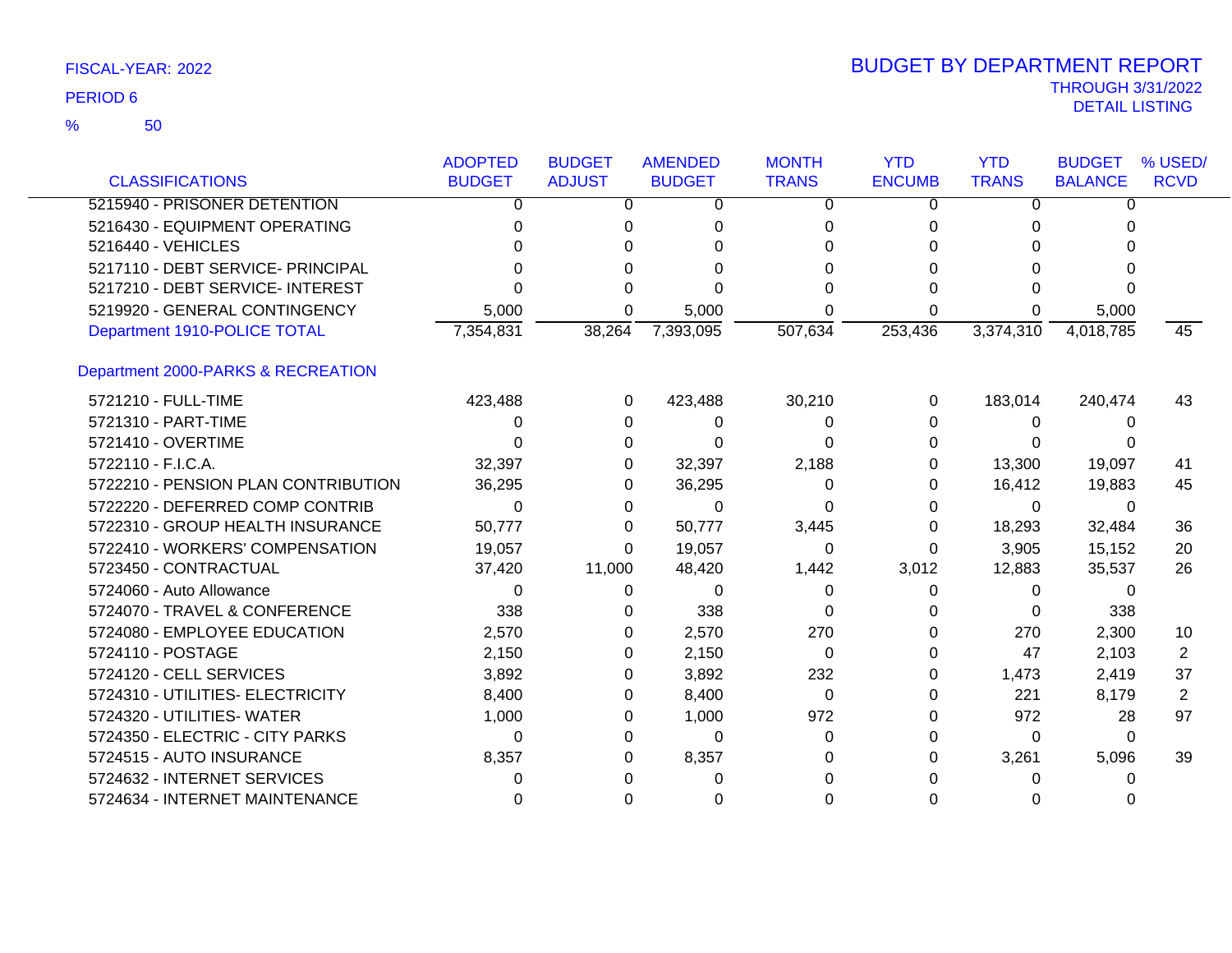|                                          | <b>ADOPTED</b> | <b>BUDGET</b> | <b>AMENDED</b> | <b>MONTH</b> | <b>YTD</b>    | <b>YTD</b>   | <b>BUDGET</b>  | % USED/     |
|------------------------------------------|----------------|---------------|----------------|--------------|---------------|--------------|----------------|-------------|
| <b>CLASSIFICATIONS</b>                   | <b>BUDGET</b>  | <b>ADJUST</b> | <b>BUDGET</b>  | <b>TRANS</b> | <b>ENCUMB</b> | <b>TRANS</b> | <b>BALANCE</b> | <b>RCVD</b> |
| 5724670 - MAINT & REP - PARK FACIL       | 0              | 0             | 0              | 0            | 0             | 0            | 0              |             |
| 5724690 - MAINT & REP-TENNIS FACLTY      | 0              | 0             | 0              | 0            | 0             | 0            | 0              |             |
| 5724710 - COPY MACHINE                   | 7,000          | $\Omega$      | 7,000          | 202          | 0             | 998          | 6,002          | 14          |
| 5724820 - SPECIAL EVENTS                 | 86,500         | 10,800        | 97,300         | 6,714        | 14,100        | 37,858       | 59,442         | 38          |
| 5724901 - PROPERTY TAXES                 | $\Omega$       | 0             | 0              | 0            | 0             | 0            | 0              |             |
| 5725205 - COMPUTER EQUIPMENT             | 7,600          | 0             | 7,600          | 517          | 0             | 517          | 7,083          | 6           |
| 5725210 - SUPPLIES                       | 4,000          | 0             | 4,000          | 1,039        | 0             | 1,114        | 2,886          | 27          |
| 5725220 - UNIFORMS                       | 2,850          | $\Omega$      | 2,850          | 347          | 0             | 496          | 2,354          | 17          |
| 5725230 - FUEL                           | 9,378          | 0             | 9,378          | 663          | 0             | 4,277        | 5,101          | 45          |
| 5725410 - MEMBER. & SUBSCRIPTIONS        | 1,180          | 0             | 1,180          | 0            | 0             | 0            | 1,180          |             |
| 5725630 - FOOTBALL                       | 58,625         | 8,010         | 66,635         | 800          | 39,814        | 42,434       | 24,201         | 63          |
| 5725631 - CHEERLEADERS                   | 10,500         | 6,418         | 16,918         | 1,845        | 1,625         | 9,700        | 7,217          | 57          |
| 5725635 - DANCE/MODELING                 | 0              | 0             | 0              | 0            | 0             | 0            | 0              |             |
| 5725650 - SOCCER                         | 0              | 0             | $\Omega$       | $\Omega$     | 0             | 0            | $\Omega$       |             |
| 5725670 - SPECIAL RECREATION PROG.       | 18,800         | 2,978         | 21,778         | 1,464        | 2,978         | 8,595        | 13,183         | 39          |
| 5725680 - SENIOR CITIZENS PROGRAM        | 40,806         | 796           | 41,602         | 6,818        | 15,419        | 31,819       | 9,783          | 76          |
| 5729920 - GENERAL CONTINGENCY            | 5,000          | 0             | 5,000          | 0            | 0             | 0            | 5,000          |             |
| Department 2000-PARKS & RECREATION TOTAL | 878,380        | 40,002        | 918,382        | 59,168       | 76,948        | 391,859      | 526,522        | 42          |
| Department 2010-RECREATION-TENNIS        |                |               |                |              |               |              |                |             |
| 5721210 - FULL-TIME                      | 132,776        | 0             | 132,776        | 8,234        | 0             | 62,025       | 70,751         | 46          |
| 5721310 - PART-TIME                      | 41,477         | 0             | 41,477         | 3,351        | 0             | 14,598       | 26,879         | 35          |
| 5721410 - OVERTIME                       | 0              | 0             | 0              | 0            | 0             | 0            | 0              |             |
| 5722110 - F.I.C.A.                       | 13,330         | 0             | 13,330         | 882          | 0             | 5,833        | 7,497          | 43          |
| 5722210 - PENSION PLAN CONTRIBUTION      | 0              | $\Omega$      | $\Omega$       | $\Omega$     | 0             | 0            | 0              |             |
| 5722220 - DEFERRED COMP CONTRIB          | 9,294          | 0             | 9,294          | 576          | 0             | 4,161        | 5,133          | 44          |
| 5722310 - GROUP HEALTH INSURANCE         | 16,926         | 0             | 16,926         | 1,372        | 0             | 7,724        | 9,202          | 45          |
| 5722410 - WORKERS' COMPENSATION          | 7,841          | $\Omega$      | 7,841          | 0            | 0             | 1,607        | 6,234          | 20          |
| 5723450 - CONTRACTUAL                    | 253,124        | 8,256         | 261,380        | 19,578       | 71,681        | 156,889      | 104,491        | 60          |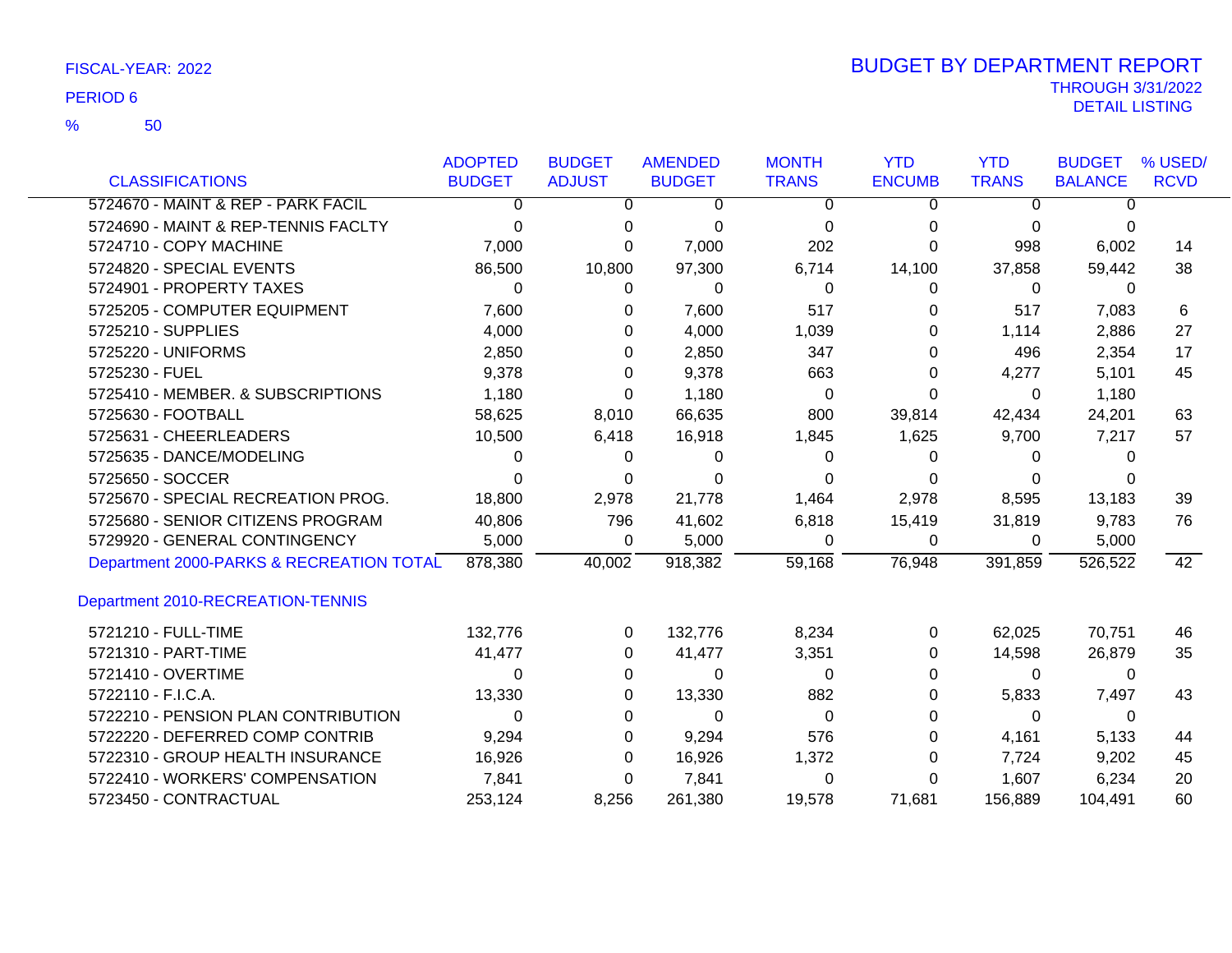|                                         | <b>ADOPTED</b> | <b>BUDGET</b> | <b>AMENDED</b> | <b>MONTH</b> | <b>YTD</b>    | <b>YTD</b>      | <b>BUDGET</b>  | % USED/         |
|-----------------------------------------|----------------|---------------|----------------|--------------|---------------|-----------------|----------------|-----------------|
| <b>CLASSIFICATIONS</b>                  | <b>BUDGET</b>  | <b>ADJUST</b> | <b>BUDGET</b>  | <b>TRANS</b> | <b>ENCUMB</b> | <b>TRANS</b>    | <b>BALANCE</b> | <b>RCVD</b>     |
| 5724120 - CELL SERVICES                 | 566            | $\Omega$      | 566            | 0            | 0             | $\overline{97}$ | 469            | $\overline{17}$ |
| 5724125 - TELEPHONE SERVICES            | 0              | 0             | $\Omega$       | 0            | 0             | 0               | 0              |                 |
| 5724620 - REPAIR & MAINT. OPER EQUI     | 6,500          | 0             | 6,500          | 2,150        | 0             | 3,014           | 3,486          | 46              |
| 5724634 - INTERNET MAINTENANCE          | $\Omega$       | 0             | $\Omega$       | 0            | 0             | $\Omega$        | 0              |                 |
| 5724670 - MAINT & REP - PARK FACIL      | 8,740          | 0             | 8,740          | 1,563        | 0             | 2,552           | 6,188          | 29              |
| 5725205 - COMPUTER EQUIPMENT            | 1,450          | 0             | 1,450          | 0            | O             | $\Omega$        | 1,450          |                 |
| 5725210 - SUPPLIES                      | 4,750          | 0             | 4,750          | 0            | 0             | 550             | 4,200          | 11              |
| 5725220 - UNIFORMS                      | 1,500          | 0             | 1,500          | 0            | 0             | $\overline{0}$  | 1,500          |                 |
| Department 2010-RECREATION-TENNIS TOTAL | 498,274        | 8,256         | 506,530        | 37,706       | 71,681        | 259,050         | 247,480        | 51              |
| Department 2020-MULTI PURPOSE CENTER    |                |               |                |              |               |                 |                |                 |
| 5721210 - FULL-TIME                     | 193,572        | 0             | 193,572        | 19,190       | 0             | 100,448         | 93,124         | 51              |
| 5721310 - PART-TIME                     | 246,837        | 0             | 246,837        | 9,902        | 0             | 63,515          | 183,322        | 25              |
| 5721410 - OVERTIME                      | 0              | 0             | 0              | 0            | 0             | $\Omega$        | $\Omega$       |                 |
| 5722110 - F.I.C.A.                      | 33,691         | 0             | 33,691         | 2,069        | 0             | 11,679          | 22,012         | 34              |
| 5722210 - PENSION PLAN CONTRIBUTION     | 6,737          | 0             | 6,737          | 0            | 0             | 3,046           | 3,691          | 45              |
| 5722220 - DEFERRED COMP CONTRIB         | 8,310          | 0             | 8,310          | 676          | 0             | 3,688           | 4,622          | 44              |
| 5722310 - GROUP HEALTH INSURANCE        | 42,314         | 0             | 42,314         | 4,077        | 0             | 17,413          | 24,901         | 41              |
| 5722410 - WORKERS' COMPENSATION         | 19,818         | 0             | 19,818         | 0            | 0             | 4,061           | 15,757         | 20              |
| 5723450 - CONTRACTUAL                   | 6,665          | 3,105         | 9,770          | 214          | 0             | 3,391           | 6,379          | 34              |
| 5724125 - TELEPHONE SERVICES            | 0              | $\Omega$      | $\Omega$       | 0            | 0             | $\Omega$        | $\Omega$       |                 |
| 5724310 - UTILITIES- ELECTRICITY        | 45,000         | 17,751        | 62,751         | 0            | 45,000        | 45,000          | 17,751         | 71              |
| 5724320 - UTILITIES- WATER              | 0              | 0             | 0              | 0            | 0             | $\Omega$        | 0              |                 |
| 5724670 - MAINT & REP - PARK FACIL      | 15,724         | 0             | 15,724         | 2,039        | 0             | 7,481           | 8,243          | 47              |
| 5724710 - COPY MACHINE                  | 2,460          | 0             | 2,460          | 83           | 0             | 412             | 2,049          | 16              |
| 5725205 - COMPUTER EQUIPMENT            | 0              | 0             | $\Omega$       | 0            | ი             | 0               | 0              |                 |
| 5725210 - SUPPLIES                      | 2,750          | 0             | 2,750          | 236          | 0             | 710             | 2,040          | 25              |
| 5725550 - SCHOOL PROGRAM                | 12,900         | 1,100         | 14,000         | 1,646        | 0             | 3,477           | 10,523         | 24              |
| 5725640 - BASKETBALL                    | 4,550          | 350           | 4,900          | $\Omega$     | 0             | $\Omega$        | 4,900          |                 |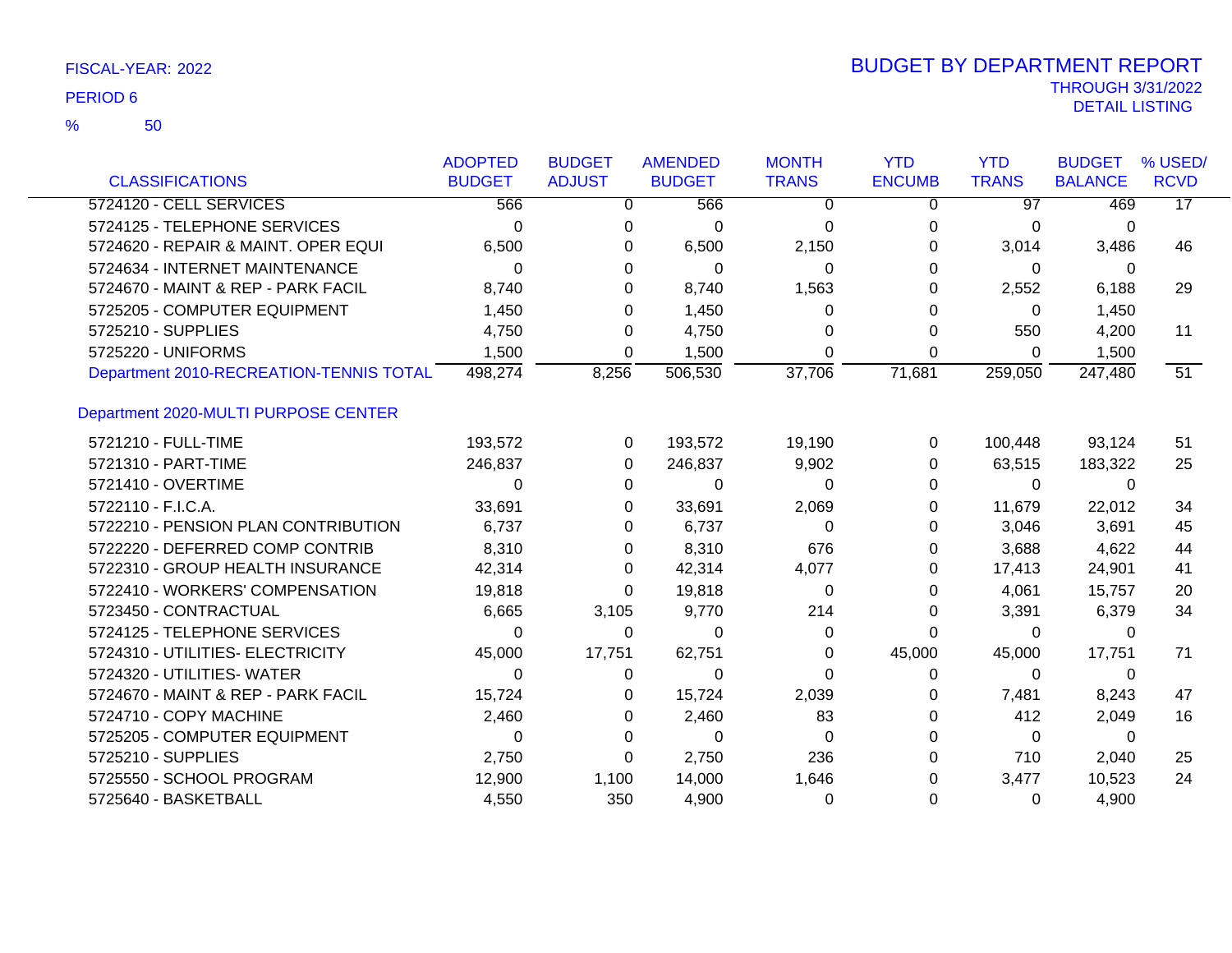| <b>CLASSIFICATIONS</b>                             | <b>ADOPTED</b><br><b>BUDGET</b> | <b>BUDGET</b><br><b>ADJUST</b> | <b>AMENDED</b><br><b>BUDGET</b> | <b>MONTH</b><br><b>TRANS</b> | <b>YTD</b><br><b>ENCUMB</b> | <b>YTD</b><br><b>TRANS</b> | <b>BUDGET</b><br><b>BALANCE</b> | % USED/<br><b>RCVD</b> |
|----------------------------------------------------|---------------------------------|--------------------------------|---------------------------------|------------------------------|-----------------------------|----------------------------|---------------------------------|------------------------|
| 5725660 - SUMMER PROGRAMS                          | 10,900                          | $\Omega$                       | 10,900                          | $\Omega$                     | $\Omega$                    | 0                          | 10,900                          |                        |
| 5725670 - SPECIAL RECREATION PROG.                 | 0                               | $\Omega$                       | 0                               | 0                            | 0                           | 0                          | 0                               |                        |
| 5726410 - EQPT LESS THAN \$500 VALUE               | ი                               | 0                              | 0                               | 0                            | 0                           | 0                          |                                 |                        |
| 5726430 - EQUIPMENT-OPERATING                      |                                 | 0                              | 0                               | 0                            | 0                           | 0                          |                                 |                        |
| Department 2020-MULTI PURPOSE CENTER TOTAL 652,228 |                                 | 22,306                         | 674,534                         | 40,132                       | 45,000                      | 264,321                    | 410,214                         | 39                     |
| Department 2030-Community Pool                     |                                 |                                |                                 |                              |                             |                            |                                 |                        |
| 5721210 - FULL-TIME                                | 0                               | 0                              | $\Omega$                        | 0                            | 0                           | 0                          | 0                               |                        |
| 5721310 - PART-TIME                                | 52,075                          | 0                              | 52,075                          | 0                            | 0                           | 144                        | 51,931                          |                        |
| 5722110 - F.I.C.A.                                 | 3,984                           | 0                              | 3,984                           | 0                            | 0                           | 11                         | 3,973                           |                        |
| 5722220 - DEFERRED COMP CONTRIB                    | 0                               | $\Omega$                       | 0                               | 0                            | $\Omega$                    | 0                          | 0                               |                        |
| 5722310 - GROUP HEALTH INSURANCE                   | 0                               | 0                              | $\Omega$                        | 0                            | 0                           | 0                          | 0                               |                        |
| 5722410 - WORKERS' COMPENSATION                    | 771                             | $\Omega$                       | 771                             | 0                            | 0                           | 158                        | 613                             | 20                     |
| 5723450 - CONTRACTUAL                              | 16,320                          | 0                              | 16,320                          | 984                          | 0                           | 1,923                      | 14,397                          | 11                     |
| 5724080 - EMPLOYEE EDUCATION                       | 1,520                           | 0                              | 1,520                           | 0                            | 0                           | 0                          | 1,520                           |                        |
| 5724120 - CELL SERVICES                            | $\Omega$                        | 0                              | $\Omega$                        | 0                            | 0                           | 0                          | 0                               |                        |
| 5724320 - UTILITIES- WATER                         | 25,000                          | 0                              | 25,000                          | 2,783                        | 0                           | 6,432                      | 18,568                          | 25                     |
| 5724350 - ELECTRIC - CITY PARKS                    | 9,000                           | 0                              | 9,000                           | 0                            | 8,216                       | 8,216                      | 784                             | 91                     |
| 5724632 - INTERNET SERVICES                        | 0                               | $\Omega$                       | $\Omega$                        | 0                            | 0                           | 0                          | 0                               |                        |
| 5724634 - INTERNET MAINTENANCE                     | 0                               | 0                              | $\Omega$                        | 0                            | 0                           | 0                          |                                 |                        |
| 5724670 - MAINT & REP - PARK FACIL                 | 12,700                          | 0                              | 12,700                          | 754                          | 0                           | 917                        | 11,783                          | 7                      |
| 5724820 - SPECIAL EVENTS                           | 2,000                           | $\Omega$                       | 2,000                           | 0                            | 0                           | 1,208                      | 792                             | 60                     |
| 5725205 - COMPUTER EQUIPMENT                       | $\Omega$                        | $\Omega$                       | $\Omega$                        | 0                            | $\Omega$                    | $\Omega$                   | $\mathbf{0}$                    |                        |
| 5725210 - SUPPLIES                                 | 7,000                           | 0                              | 7,000                           | 563                          | 1,999                       | 4,728                      | 2,272                           | 67                     |
| 5725220 - UNIFORMS                                 | 1,100                           | 0                              | 1,100                           | 713                          | 0                           | 713                        | 387                             | 64                     |
| Department 2030-Community Pool TOTAL               | 131,470                         | 0                              | 131,470                         | 5,797                        | 10,215                      | 24,450                     | 107,020                         | $\overline{18}$        |
| Department 2100-NON-DEPARTMENTAL                   |                                 |                                |                                 |                              |                             |                            |                                 |                        |
| 5192210 - PENSION PLAN CONTRIBUTION                | 0                               | 0                              | 0                               | 0                            | 0                           | 0                          | 0                               |                        |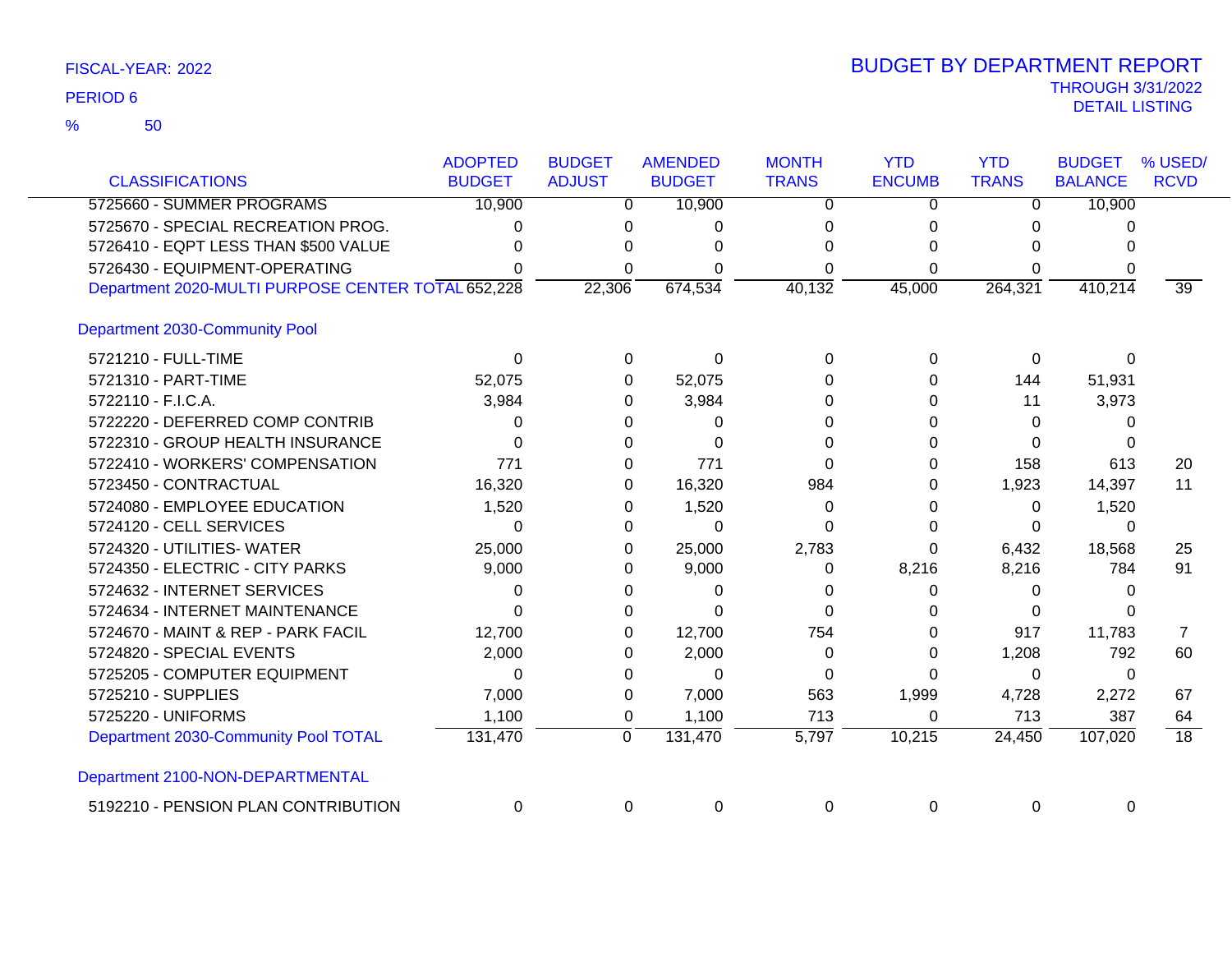50 %

| <b>CLASSIFICATIONS</b>                   | <b>ADOPTED</b><br><b>BUDGET</b> | <b>BUDGET</b><br><b>ADJUST</b> | <b>AMENDED</b><br><b>BUDGET</b> | <b>MONTH</b><br><b>TRANS</b> | <b>YTD</b><br><b>ENCUMB</b> | <b>YTD</b><br><b>TRANS</b> | <b>BUDGET</b><br><b>BALANCE</b> | % USED/<br><b>RCVD</b> |
|------------------------------------------|---------------------------------|--------------------------------|---------------------------------|------------------------------|-----------------------------|----------------------------|---------------------------------|------------------------|
| 5192250 - SECTION 185 CONTRIBUTION       | 115,000                         | 0                              | 115,000                         | 0                            | 0                           | 109,815                    | 5,185                           | $\overline{95}$        |
| 5199120 - DEBT SERVICE                   |                                 |                                |                                 |                              |                             |                            |                                 |                        |
|                                          |                                 |                                |                                 |                              |                             | O                          |                                 |                        |
| 5199140 - CIP FUND                       |                                 |                                |                                 |                              |                             |                            |                                 |                        |
| 5199150 - CRA FUND                       |                                 |                                |                                 |                              |                             |                            |                                 |                        |
| 5199920 - GENERAL CONTINGENCY            |                                 |                                |                                 |                              |                             |                            |                                 |                        |
| 5199924 - SETTLEMENTS                    |                                 |                                |                                 |                              |                             |                            |                                 |                        |
| 5819120 - INTRA-GOV TRANSFER-TO GF       | 74,314                          | 0                              | 74,314                          | 242,000                      |                             | 316,314                    | $-242,000$                      | 425                    |
| 5819130 - INTRA-GOV EMERG RESERVES FUND  |                                 | 0                              | O                               |                              | 0                           | 0                          |                                 |                        |
| 5819140 - INTRA GOV-CAPITAL IMP PROJ FUN | 2,565,547                       | 0                              | 2,565,547                       |                              | 0                           | 2,565,547                  |                                 | 100                    |
| 5819150 - INTRA-GOV CRA                  |                                 |                                |                                 |                              |                             | 0                          |                                 |                        |
| 5819160 - INTRA-GOV REVENUE STABILIZATIO |                                 | O                              |                                 | O.                           |                             | O                          |                                 |                        |
| 5819161 - INTRA-GOV GRANT MATCH          |                                 |                                |                                 |                              |                             |                            |                                 |                        |
| 5819162 - INTRA-GOV INS RESERVE          |                                 |                                |                                 |                              |                             |                            |                                 |                        |
| 5819163 - INTRA-GOV TAX EQUALIZATION     |                                 |                                |                                 |                              |                             |                            |                                 |                        |
| 5819164 - INTRA-GOV BLDG CAPITAL RESERVE |                                 |                                |                                 |                              |                             |                            |                                 |                        |
| 5819165 - INTRA-GOV PARKS ACQUISITION DE |                                 |                                |                                 |                              |                             |                            |                                 |                        |
| 5819166 - PEDESTRIAN CROSSING ACQ FUND   |                                 | 0                              |                                 |                              | 0                           |                            |                                 |                        |
| 5819167 - INTRA-GOV POLICE HDQTR & EOC   | 1,500,000                       | 0                              | 1,500,000                       |                              | 0                           | 1,500,000                  |                                 | 100                    |
| Department 2100-NON-DEPARTMENTAL TOTAL   | 4,254,861                       | 0                              | 4,254,861                       | 242,000                      | $\Omega$                    | 4,491,676                  | $-236,815$                      | 105                    |
| <b>EXPENSE TOTAL</b>                     | 24,056,379                      |                                | 270,954 24,327,333              | 1,557,241                    | 2,383,612                   | 14,762,865                 | 9,564,472                       | 60                     |
| Fund 001-GENERAL FUND TOTAL              |                                 |                                |                                 |                              |                             |                            |                                 |                        |
| <b>REVENUE</b>                           | 19,992,802                      | $\mathbf{0}$                   | 19,992,802                      | 1,045,272                    | $\mathbf{0}$                | 14,379,569                 | 5,613,237                       | 71                     |
| <b>EXPENSE</b>                           | 24,056,379                      | 270,954                        | 24,327,333                      | 1,557,241                    | 2,383,612                   | 14,762,865                 | 9,564,472                       | 60                     |
| Fund 001-GENERAL FUND TOTAL              | $-4,063,577$                    | $-270,954$                     | $-4,334,531$                    | $-511,969$                   | $-2,383,612$                | $-383,296$                 | $-3,951,235$                    |                        |

Fund 051-EMERGENCY RESERVE FUND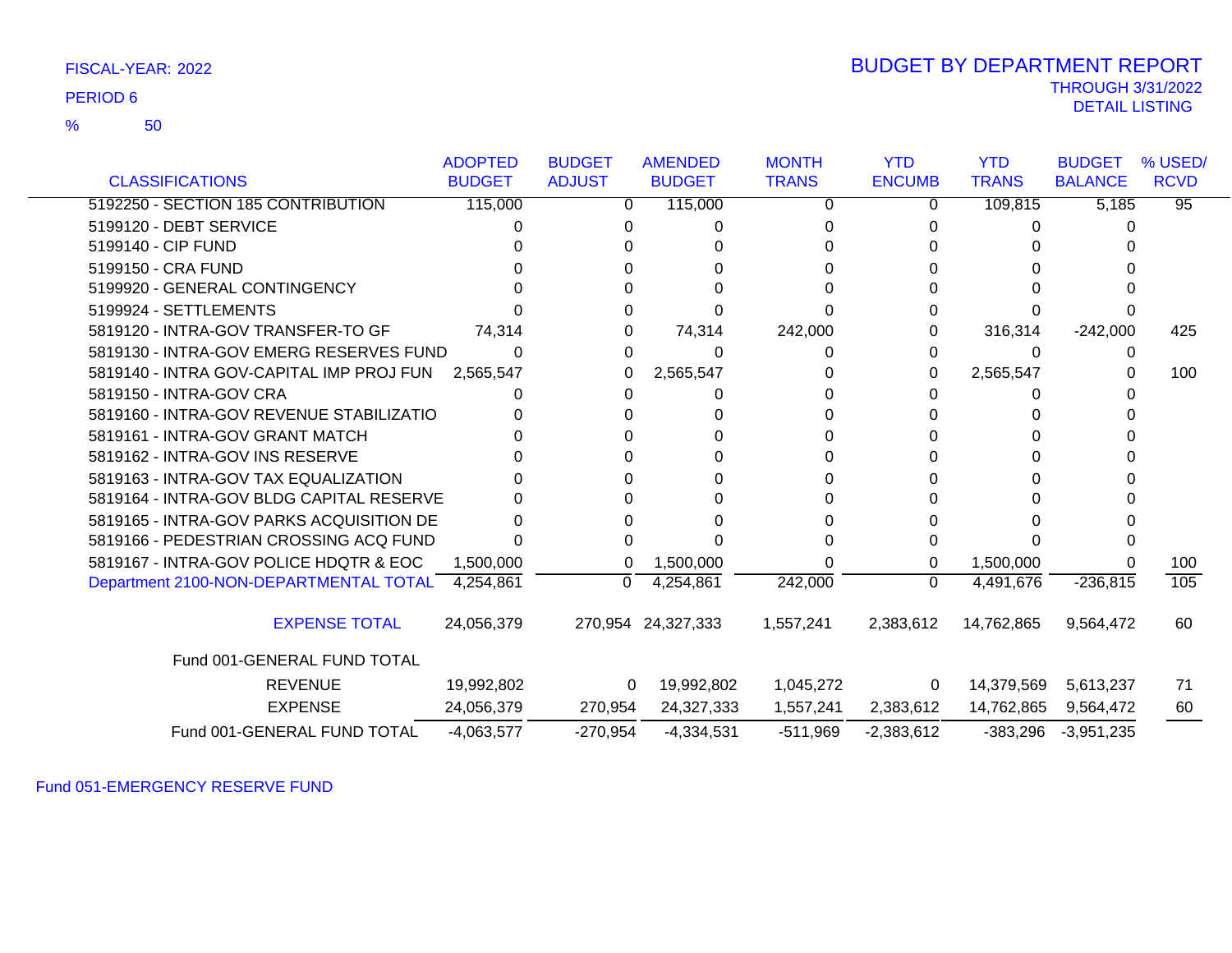| <b>CLASSIFICATIONS</b>                     | <b>ADOPTED</b><br><b>BUDGET</b> | <b>BUDGET</b><br><b>ADJUST</b> | <b>AMENDED</b><br><b>BUDGET</b> | <b>MONTH</b><br><b>TRANS</b> | <b>YTD</b><br><b>ENCUMB</b> | <b>YTD</b><br><b>TRANS</b> | <b>BUDGET</b><br><b>BALANCE</b> | % USED/<br><b>RCVD</b> |
|--------------------------------------------|---------------------------------|--------------------------------|---------------------------------|------------------------------|-----------------------------|----------------------------|---------------------------------|------------------------|
| <b>REVENUE</b>                             |                                 |                                |                                 |                              |                             |                            |                                 |                        |
| Department 0000-Description N/A            |                                 |                                |                                 |                              |                             |                            |                                 |                        |
| 3320000 - OTHER FIN ASSIST FEDERAL         | 0                               |                                | 0<br>0                          | 0                            | 0                           | 0                          | 0                               |                        |
| 3612000 - INTEREST INCOME                  | 60,000                          |                                | 60,000<br>$\Omega$              | 3,981                        | $\mathbf{0}$                | 24,438                     | 35,562                          | 40                     |
| 3694605 - FEMA HURRICANE IRMA REIMBURSEM   | 0                               |                                | $\Omega$<br>0                   | 0                            | 0                           | $\Omega$                   | $\Omega$                        |                        |
| 3699201 - MISC. OTHERS                     | 0                               |                                | 0<br>0                          | 0                            | 0                           | $-81$                      | 81                              |                        |
| 3699202 - COVID-19 CARES ACT MDC           | $\Omega$                        |                                | $\Omega$<br>$\Omega$            | $\Omega$                     | $\Omega$                    | 0                          | $\Omega$                        |                        |
| 3811000 - CONTRIB. FROM OTHER FUNDS        | 0                               |                                | 0<br>$\Omega$                   | 0                            | 0                           | 0                          | 0                               |                        |
| Department 0000-Description N/A TOTAL      | 60,000                          |                                | 60,000<br>$\overline{0}$        | 3,981                        | $\overline{0}$              | 24,357                     | 35,643                          | 40                     |
| <b>REVENUE TOTAL</b>                       | 60,000                          | 0                              | 60,000                          | 3,981                        | $\mathbf 0$                 | 24,357                     | 35,643                          | 40                     |
| <b>EXPENSE</b>                             |                                 |                                |                                 |                              |                             |                            |                                 |                        |
| Department 1310-CITY MANAGER               |                                 |                                |                                 |                              |                             |                            |                                 |                        |
| 5131210 - REGULAR                          | 0                               |                                | 0<br>$\Omega$                   | 0                            | $\Omega$                    | $\Omega$                   | $\Omega$                        |                        |
| 5133450 - CONTRACTUAL SERVCS-INFRA         | 0                               |                                | $\Omega$<br>$\Omega$            | 0                            | $\Omega$                    | 0                          | $\Omega$                        |                        |
| 5135210 - SUPPLIES                         | 0                               |                                | $\Omega$<br>$\Omega$            | $\pmb{0}$                    | $\Omega$                    | 0                          | 0                               |                        |
| Department 1310-CITY MANAGER TOTAL         | $\Omega$                        | $\Omega$                       | $\Omega$                        | $\overline{0}$               | $\Omega$                    | $\Omega$                   | $\overline{0}$                  |                        |
| Department 1320-PROCUREMENT DIVISION       |                                 |                                |                                 |                              |                             |                            |                                 |                        |
| 5135210 - SUPPLIES                         | 0                               |                                | 0<br>$\mathbf 0$                | $\pmb{0}$                    | $\mathbf 0$                 | $\pmb{0}$                  | 0                               |                        |
| Department 1320-PROCUREMENT DIVISION TOTAL | $\Omega$                        | $\Omega$                       | $\Omega$                        | $\Omega$                     | $\Omega$                    | $\Omega$                   | $\Omega$                        |                        |
| Department 1340-MANAGEMENT INFO. SYSTEMS   |                                 |                                |                                 |                              |                             |                            |                                 |                        |
| 5133450 - CONTRACTUAL SERVCS-INFRA         | 0                               |                                | 0<br>0                          | $\pmb{0}$                    | 0                           | 0                          | 0                               |                        |
| 5134632 - INTERNET SERVICE                 | $\Omega$                        |                                | $\Omega$<br>$\Omega$            | 0                            | 0                           | 0                          | 0                               |                        |
| 5135205 - COMPUTER EQUIPMENT               | 0                               |                                | $\Omega$<br>$\Omega$            | 0                            | $\Omega$                    | 0                          | 0                               |                        |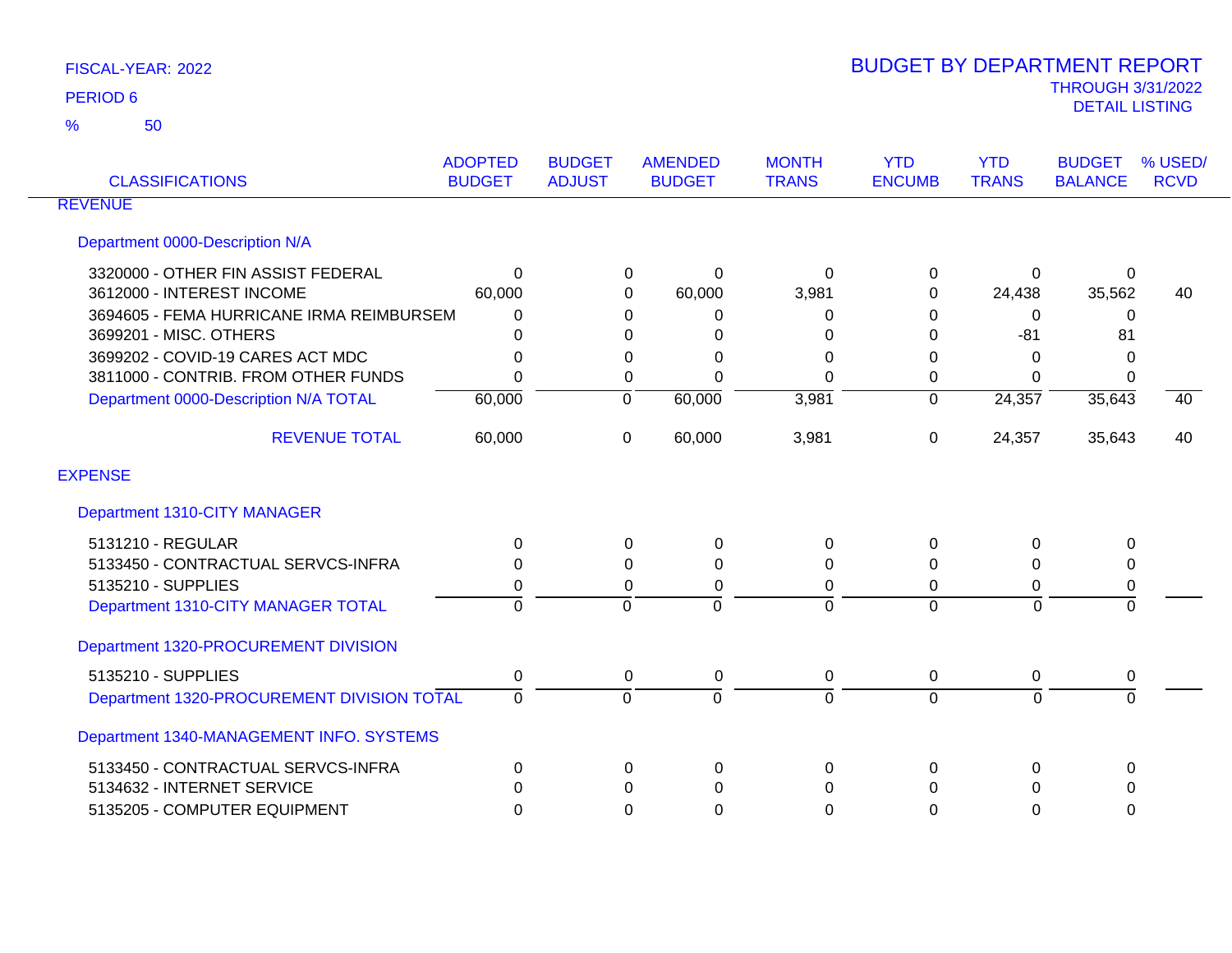| <b>CLASSIFICATIONS</b>                     | <b>ADOPTED</b><br><b>BUDGET</b> | <b>BUDGET</b><br><b>ADJUST</b> | <b>AMENDED</b><br><b>BUDGET</b> | <b>MONTH</b><br><b>TRANS</b> | <b>YTD</b><br><b>ENCUMB</b> | <b>YTD</b><br><b>TRANS</b> | <b>BUDGET</b><br>% USED/<br><b>BALANCE</b><br><b>RCVD</b> |
|--------------------------------------------|---------------------------------|--------------------------------|---------------------------------|------------------------------|-----------------------------|----------------------------|-----------------------------------------------------------|
| 5135210 - SUPPLIES                         | $\Omega$                        | 0                              | 0                               | 0                            | $\overline{0}$              | $\mathbf 0$                | 0                                                         |
| Department 1340-MANAGEMENT INFO. SYSTEMS   | $\mathbf 0$                     | ō                              | $\overline{0}$                  | $\Omega$                     | $\Omega$                    | $\Omega$                   | $\Omega$                                                  |
| <b>Department 1410-FINANCE</b>             |                                 |                                |                                 |                              |                             |                            |                                                           |
| 5135210 - SUPPLIES                         | 0                               | 0                              | 0                               | 0                            | $\mathbf 0$                 | $\mathbf 0$                | 0                                                         |
| Department 1410-FINANCE TOTAL              | $\overline{0}$                  | $\Omega$                       | $\overline{0}$                  | $\Omega$                     | $\Omega$                    | $\Omega$                   |                                                           |
| Department 1710-BUILDING MAINTENANCE       |                                 |                                |                                 |                              |                             |                            |                                                           |
| 5195210 - SUPPLIES                         | 0                               | 0                              | 0                               | 0                            | $\mathbf 0$                 | 0                          | 0                                                         |
| Department 1710-BUILDING MAINTENANCE TOTAL | $\Omega$                        | $\Omega$                       | $\Omega$                        | $\Omega$                     | $\Omega$                    | $\Omega$                   |                                                           |
| Department 1730-STREET MAINTENANCE         |                                 |                                |                                 |                              |                             |                            |                                                           |
| 5413450 - CONTRACTUAL SERVICES             | 0                               | $\mathbf 0$                    | $\mathbf 0$                     | 0                            | $\overline{0}$              | 0                          | 0                                                         |
| Department 1730-STREET MAINTENANCE TOTAL   | $\Omega$                        | $\Omega$                       | $\Omega$                        | $\Omega$                     | $\Omega$                    | $\Omega$                   | ∩                                                         |
| Department 1750-LANSCAPE MAINTENANCE       |                                 |                                |                                 |                              |                             |                            |                                                           |
| 5193450 - CONT. SVCS.                      | 0                               | 0                              | 0                               | 0                            | 0                           | 0                          | $\Omega$                                                  |
| 5195210 - SUPPLIES                         | 0                               | 0                              | 0                               | 0                            | 0                           | 0                          | 0                                                         |
| Department 1750-LANSCAPE MAINTENANCE       | $\Omega$                        | $\Omega$                       | $\Omega$                        | $\Omega$                     | $\Omega$                    | $\Omega$                   | $\Omega$                                                  |
| Department 1790-ENGINEERING & CONSTRUCTN   |                                 |                                |                                 |                              |                             |                            |                                                           |
| 5193450 - CONT. SVCS.                      | 0                               | 0                              | 0                               | 0                            | $\mathbf 0$                 | 0                          | 0                                                         |
| Department 1790-ENGINEERING & CONSTRUCTN   | $\Omega$                        | $\overline{0}$                 | ō                               | 0                            | $\overline{0}$              | $\overline{0}$             | $\Omega$                                                  |
| Department 1910-POLICE                     |                                 |                                |                                 |                              |                             |                            |                                                           |
| 5211210 - REGULAR                          | 0                               | $\Omega$                       | 0                               | $\Omega$                     | 0                           | 0                          | $\Omega$                                                  |
| 5212110 - F.I.C.A.                         | 0                               | 0                              | $\Omega$                        | $\Omega$                     | 0                           | $\Omega$                   | 0                                                         |
| 5215210 - SUPPLIES                         | 0                               | $\Omega$                       | $\Omega$                        | $\Omega$                     | $\Omega$                    | 0                          | $\Omega$                                                  |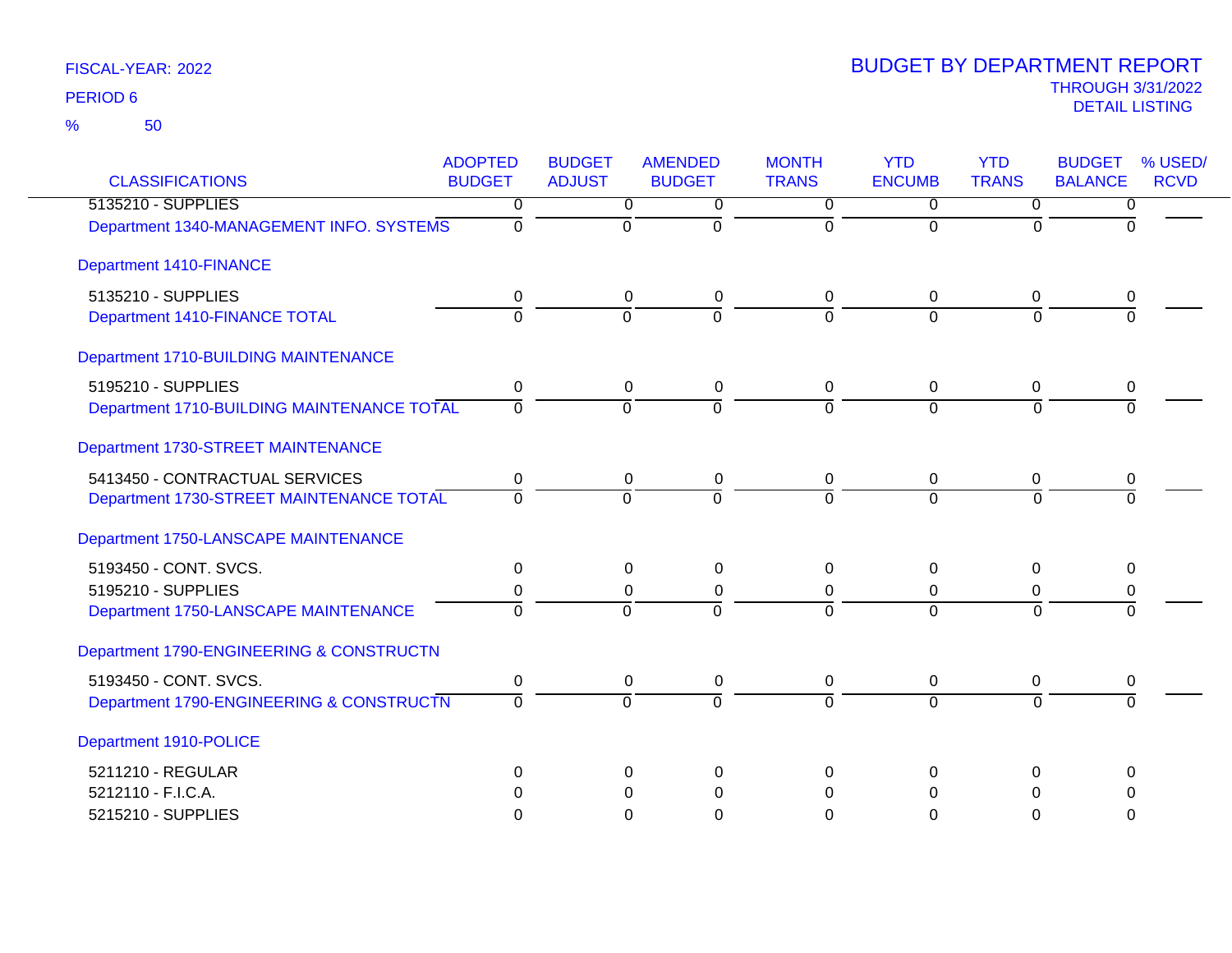50 %

# THROUGH 3/31/2022 DETAIL LISTING PERIOD <sup>6</sup> BUDGET BY DEPARTMENT REPORT

| <b>CLASSIFICATIONS</b>                     | <b>ADOPTED</b><br><b>BUDGET</b> | <b>BUDGET</b><br><b>ADJUST</b> | <b>AMENDED</b><br><b>BUDGET</b> | <b>MONTH</b><br><b>TRANS</b> | <b>YTD</b><br><b>ENCUMB</b> | <b>YTD</b><br><b>TRANS</b> | <b>BUDGET</b><br><b>BALANCE</b> | % USED/<br><b>RCVD</b> |
|--------------------------------------------|---------------------------------|--------------------------------|---------------------------------|------------------------------|-----------------------------|----------------------------|---------------------------------|------------------------|
| Department 1910-POLICE TOTAL               |                                 | <sup>0</sup>                   | $\Omega$                        | 0                            | <sup>0</sup>                |                            | 0                               |                        |
| Department 2000-PARKS & RECREATION         |                                 |                                |                                 |                              |                             |                            |                                 |                        |
| 5723450 - CONTRACTUAL                      | ∩                               |                                | $\Omega$<br>0                   | 0                            | 0                           | 0                          | $\Omega$                        |                        |
| 5725210 - SUPPLIES                         |                                 |                                | 0                               | 0                            |                             |                            |                                 |                        |
| 5725550 - SCHOOL PROGRAM                   |                                 |                                | $\Omega$<br>0                   | 0                            | 0                           | 0                          | 0                               |                        |
| 5725680 - SENIOR CITIZENS PROGRAM          |                                 |                                | 0<br>0                          | 0                            | 0                           | 0                          | 0                               |                        |
| Department 2000-PARKS & RECREATION TOTAL   | $\Omega$                        | $\Omega$                       | $\Omega$                        | $\Omega$                     | $\Omega$                    | $\Omega$                   | $\Omega$                        |                        |
| Department 2020-MULTI PURPOSE CENTER       |                                 |                                |                                 |                              |                             |                            |                                 |                        |
| 5723450 - CONTRACTUAL                      | $\Omega$                        |                                | $\mathbf{0}$<br>$\Omega$        | $\Omega$                     | $\Omega$                    | $\Omega$                   | 0                               |                        |
| 5725210 - SUPPLIES                         |                                 |                                | $\Omega$<br>0                   | 0                            | $\Omega$                    | 0                          | 0                               |                        |
| Department 2020-MULTI PURPOSE CENTER TOTAL | $\Omega$                        | $\Omega$                       | $\Omega$                        | $\Omega$                     | $\Omega$                    | $\Omega$                   | $\Omega$                        |                        |
| Department 2030-Community Pool             |                                 |                                |                                 |                              |                             |                            |                                 |                        |
| 5725210 - SUPPLIES                         | $\Omega$                        |                                | $\mathbf{0}$<br>0               | 0                            | 0                           | $\Omega$                   | 0                               |                        |
| Department 2030-Community Pool TOTAL       | $\Omega$                        | $\Omega$                       | $\Omega$                        | $\Omega$                     | $\Omega$                    | $\Omega$                   | $\Omega$                        |                        |
| <b>EXPENSE TOTAL</b>                       | $\Omega$                        | $\Omega$                       | 0                               | $\Omega$                     | $\Omega$                    | $\Omega$                   | $\Omega$                        |                        |
| Fund 051-EMERGENCY RESERVE FUND TOTAL      |                                 |                                |                                 |                              |                             |                            |                                 |                        |
| <b>REVENUE</b>                             | 60,000                          |                                | 60,000<br>0                     | 3,981                        | 0                           | 24,357                     | 35,643                          | 40                     |
| <b>EXPENSE</b>                             | 0                               |                                | $\Omega$<br>0                   | 0                            | 0                           | 0                          | $\Omega$                        | 60                     |
| Fund 051-EMERGENCY RESERVE FUND TOTAL      | 60,000                          |                                | 60,000<br>0                     | 3,981                        | $\Omega$                    | 24,357                     | 35,643                          |                        |

Fund 106-STATE GRANT FUND

REVENUE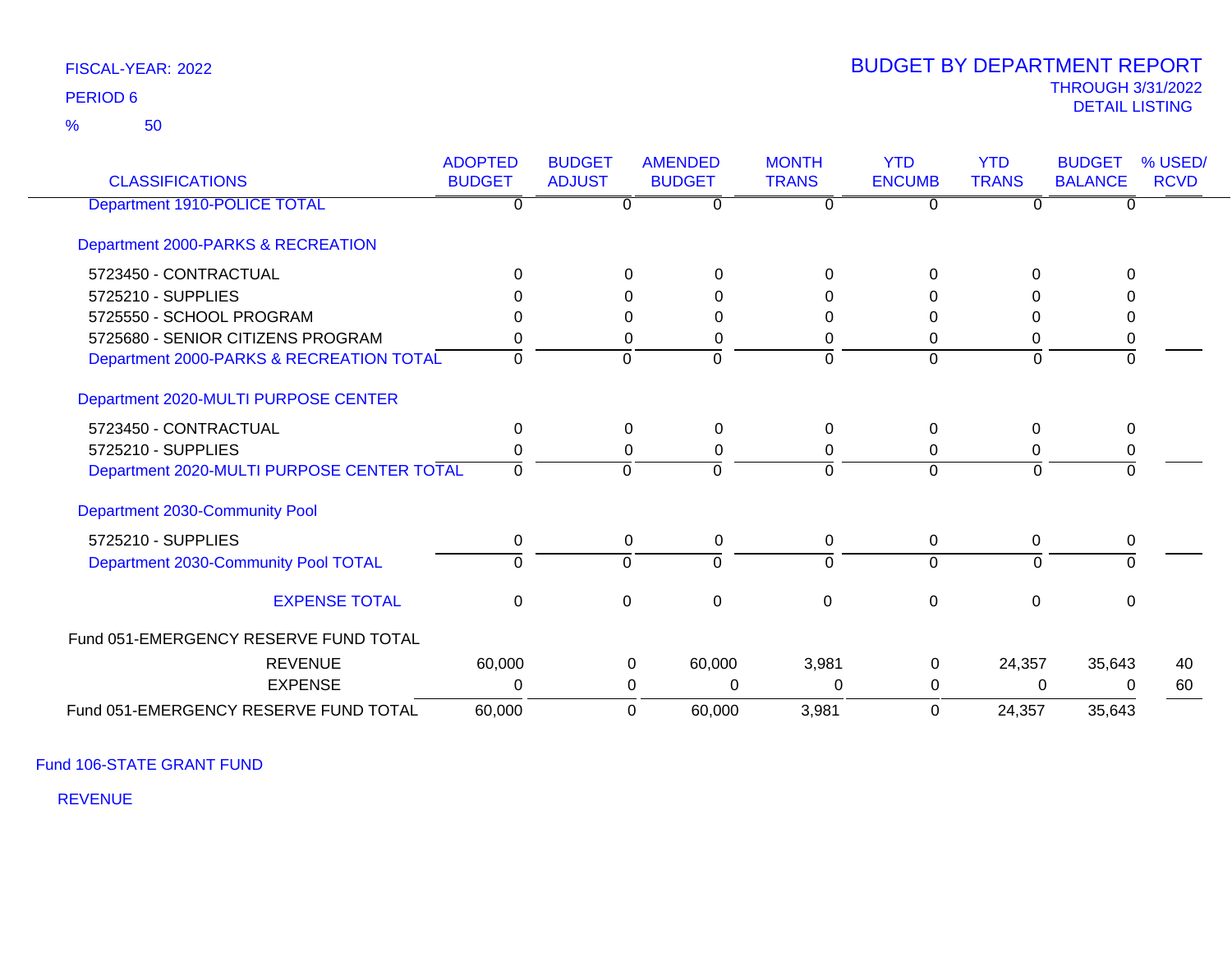50 %

| <b>CLASSIFICATIONS</b>                   | <b>ADOPTED</b><br><b>BUDGET</b> | <b>BUDGET</b><br><b>ADJUST</b> | <b>AMENDED</b><br><b>BUDGET</b> | <b>MONTH</b><br><b>TRANS</b> | <b>YTD</b><br><b>ENCUMB</b> | <b>YTD</b><br><b>TRANS</b> | <b>BUDGET</b><br><b>BALANCE</b> | % USED/<br><b>RCVD</b> |
|------------------------------------------|---------------------------------|--------------------------------|---------------------------------|------------------------------|-----------------------------|----------------------------|---------------------------------|------------------------|
| Department 0000-Description N/A          |                                 |                                |                                 |                              |                             |                            |                                 |                        |
| 3371000 - GENERAL GOVERNMENT             | 0                               | $\Omega$                       | $\Omega$                        | $\Omega$                     | $\Omega$                    | 0                          | $\Omega$                        |                        |
| 3612000 - INTEREST INCOME                | 0                               | 0                              | $\Omega$                        | 303                          | $\Omega$                    | 1,441                      | $-1,441$                        |                        |
| 3699201 - MISC. OTHERS                   | 0                               | 0                              | 0                               | $\Omega$                     | 0                           | 0                          |                                 |                        |
| Department 0000-Description N/A TOTAL    | 0                               | $\Omega$                       | $\overline{0}$                  | $\overline{303}$             | $\mathbf 0$                 | 1,441                      | $-1,441$                        |                        |
| Department 2001-FRDAP FUCHS PARK PROJECT |                                 |                                |                                 |                              |                             |                            |                                 |                        |
| 3311000 - REVENUE                        | 0                               | 0                              | 0                               | 0                            | 0                           | $\pmb{0}$                  | 0                               |                        |
| 3341000 - REVENUE                        | 0                               | 0                              | 0                               | 0                            | 0                           | 0                          | 0                               |                        |
| Department 2001-FRDAP FUCHS PARK PROJECT | 0                               | $\Omega$                       | $\mathbf 0$                     | $\Omega$                     | $\Omega$                    | $\Omega$                   | $\overline{0}$                  |                        |
| Department 2002-FRDAP-DANTE FASCELL PARK |                                 |                                |                                 |                              |                             |                            |                                 |                        |
| 3341000 - REVENUE                        | 0                               |                                | 0<br>0                          | 0                            | 0                           | 0                          | 0                               |                        |
| Department 2002-FRDAP-DANTE FASCELL PARK | $\Omega$                        | $\Omega$                       | 0                               | $\Omega$                     | $\overline{0}$              | $\Omega$                   | $\overline{0}$                  |                        |
| Department 2003-FRDAP-PALMER PARK        |                                 |                                |                                 |                              |                             |                            |                                 |                        |
| 3341000 - REVENUE                        | $\mathbf 0$                     | 0                              | 0                               | 0                            | 0                           | 0                          | 0                               |                        |
| Department 2003-FRDAP-PALMER PARK        | $\overline{0}$                  | $\overline{0}$                 | $\overline{0}$                  | $\Omega$                     | $\Omega$                    | $\Omega$                   | $\Omega$                        |                        |
| Department 2004-FRDAP-SO MIA PARK        |                                 |                                |                                 |                              |                             |                            |                                 |                        |
| 3341000 - REVENUE                        | 0                               | 50,000                         | 50,000                          | 0                            | 0                           | 0                          | 50,000                          |                        |
| Department 2004-FRDAP-SO MIA PARK        | $\Omega$                        | 50,000                         | 50,000                          | $\Omega$                     | $\overline{0}$              | $\mathbf 0$                | 50,000                          |                        |
| Department 3802-ADA FY 2011              |                                 |                                |                                 |                              |                             |                            |                                 |                        |
| 3371000 - GENERAL GOVERNMENT             | 0                               | 0                              | 0                               | 0                            | 0                           | 0                          | 0                               |                        |
| Department 3802-ADA FY 2011 TOTAL        | $\Omega$                        | $\overline{0}$                 | $\overline{0}$                  | $\Omega$                     | $\Omega$                    | $\Omega$                   | $\Omega$                        |                        |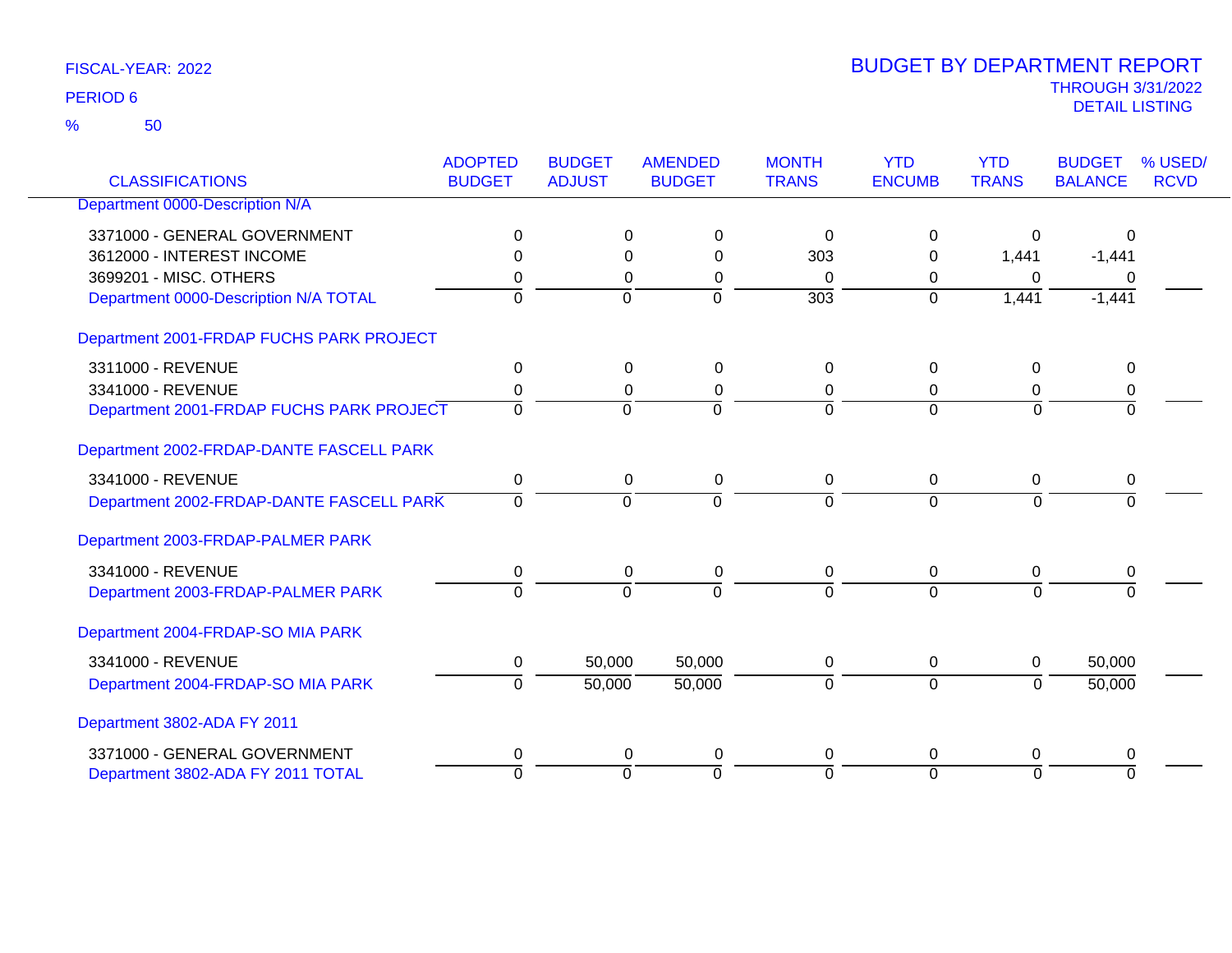50 %

# THROUGH 3/31/2022 DETAIL LISTING PERIOD <sup>6</sup> BUDGET BY DEPARTMENT REPORT

| <b>CLASSIFICATIONS</b>                       | <b>ADOPTED</b><br><b>BUDGET</b> | <b>BUDGET</b><br><b>ADJUST</b> | <b>AMENDED</b><br><b>BUDGET</b> | <b>MONTH</b><br><b>TRANS</b> | <b>YTD</b><br><b>ENCUMB</b> | <b>YTD</b><br><b>TRANS</b> | <b>BUDGET</b><br><b>BALANCE</b> | % USED/<br><b>RCVD</b> |
|----------------------------------------------|---------------------------------|--------------------------------|---------------------------------|------------------------------|-----------------------------|----------------------------|---------------------------------|------------------------|
| Department 3901-FDEP-TWIN LAKES GRANT        |                                 |                                |                                 |                              |                             |                            |                                 |                        |
|                                              |                                 |                                |                                 |                              |                             |                            |                                 |                        |
| 3341000 - REVENUE                            | 0                               | 0                              | 0                               | 0                            | 0                           | 0                          |                                 |                        |
| Department 3901-FDEP-TWIN LAKES GRANT TOTAL  | $\Omega$                        | $\overline{0}$                 | $\overline{0}$                  | $\Omega$                     | $\Omega$                    | $\Omega$                   | $\Omega$                        |                        |
| Department 3902-FDEP Drainage Phase VI       |                                 |                                |                                 |                              |                             |                            |                                 |                        |
| 3341000 - REVENUE                            | 0                               | 0                              | 0                               | $\mathbf 0$                  | 0                           | 0                          | 0                               |                        |
| Department 3902-FDEP Drainage Phase VI TOTAL | $\overline{0}$                  | $\overline{0}$                 | $\Omega$                        | $\Omega$                     | $\Omega$                    | $\mathbf 0$                | $\Omega$                        |                        |
| Department 7001-FDOT-USF-BICYCLE SAFETY      |                                 |                                |                                 |                              |                             |                            |                                 |                        |
| 3341000 - REVENUE                            | 0                               | 0                              | 0                               | $\mathbf 0$                  | $\mathbf 0$                 | 0                          | 0                               |                        |
| Department 7001-FDOT-USF-BICYCLE SAFETY      | $\Omega$                        | $\Omega$                       | $\Omega$                        | $\Omega$                     | $\Omega$                    | $\Omega$                   |                                 |                        |
| Department 7002-FDOT-USF-BICYCLE SAFETY      |                                 |                                |                                 |                              |                             |                            |                                 |                        |
| 3341000 - REVENUE                            | 0                               | 0                              | 0                               | 0                            | 0                           | 0                          | 0                               |                        |
| Department 7002-FDOT-USF-BICYCLE SAFETY      | $\Omega$                        | $\Omega$                       | $\Omega$                        | $\Omega$                     | $\Omega$                    | $\Omega$                   | $\Omega$                        |                        |
| Department 7003-FDOT 62 AVE PED & BICYCLIST  |                                 |                                |                                 |                              |                             |                            |                                 |                        |
| 3341000 - REVENUE                            | 0                               | 115,263                        | 115,263                         | 0                            | $\mathbf 0$                 | 0                          | 115,263                         |                        |
| Department 7003-FDOT 62 AVE PED & BICYCLIST  | $\Omega$                        | 115,263                        | 115,263                         | $\Omega$                     | $\Omega$                    | $\Omega$                   | 115,263                         |                        |
| Department 7004-FDOT-TRANSPORTATION GRANT    |                                 |                                |                                 |                              |                             |                            |                                 |                        |
| 3341000 - REVENUE                            | 0                               | 106,220                        | 106,220                         | 0                            | 0                           | 0                          | 106,220                         |                        |
| Department 7004-FDOT-TRANSPORTATION GRANT    | $\Omega$                        | 106,220                        | 106,220                         | $\Omega$                     | $\Omega$                    | 0                          | 106,220                         |                        |
| <b>REVENUE TOTAL</b>                         | 0                               | 271,483                        | 271,483                         | 303                          | 0                           | 1,441                      | 270,042                         |                        |

EXPENSE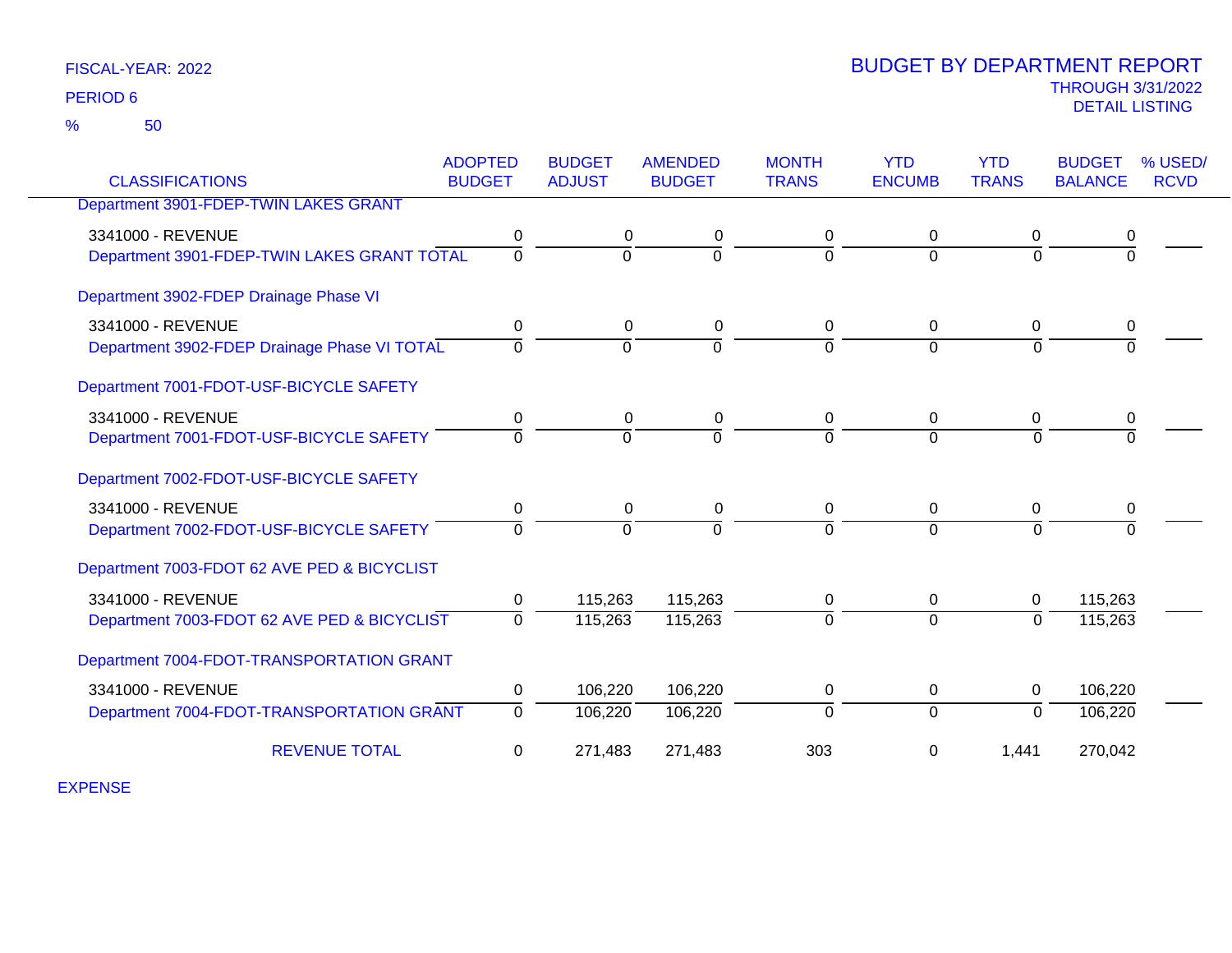50 %

| <b>CLASSIFICATIONS</b>                      | <b>ADOPTED</b><br><b>BUDGET</b> | <b>BUDGET</b><br><b>ADJUST</b> | <b>AMENDED</b><br><b>BUDGET</b> | <b>MONTH</b><br><b>TRANS</b> | <b>YTD</b><br><b>ENCUMB</b> | <b>YTD</b><br><b>TRANS</b> | <b>BUDGET</b><br><b>BALANCE</b> | % USED/<br><b>RCVD</b> |
|---------------------------------------------|---------------------------------|--------------------------------|---------------------------------|------------------------------|-----------------------------|----------------------------|---------------------------------|------------------------|
| Department 2001-FRDAP FUCHS PARK PROJECT    |                                 |                                |                                 |                              |                             |                            |                                 |                        |
|                                             |                                 |                                |                                 |                              |                             |                            |                                 |                        |
| 5723450 - CONTRACTUAL                       | 0                               | $\Omega$                       | 0                               | 0                            | $\Omega$                    | 0                          | 0                               |                        |
| Department 2001-FRDAP FUCHS PARK PROJECT    | $\overline{0}$                  | 0                              | $\Omega$                        | $\Omega$                     | $\Omega$                    | $\Omega$                   | $\overline{0}$                  |                        |
| Department 2002-FRDAP-DANTE FASCELL PARK    |                                 |                                |                                 |                              |                             |                            |                                 |                        |
| 5726450 - MATCHING CONTRIBUTION             | 0                               | 0                              | 0                               | 0                            | 0                           | 0                          | 0                               |                        |
| Department 2002-FRDAP-DANTE FASCELL PARK    | $\Omega$                        | $\Omega$                       | $\Omega$                        | 0                            | $\Omega$                    | $\Omega$                   | $\Omega$                        |                        |
| Department 2003-FRDAP-PALMER PARK           |                                 |                                |                                 |                              |                             |                            |                                 |                        |
| 5726450 - MATCHING CONTRIBUTION             | 0                               | 0                              | 0                               | 0                            | 0                           | 0                          | 0                               |                        |
| Department 2003-FRDAP-PALMER PARK           | $\overline{0}$                  | $\Omega$                       | $\overline{0}$                  | $\Omega$                     | $\Omega$                    | $\overline{0}$             | $\Omega$                        |                        |
| Department 2004-FRDAP-SO MIA PARK           |                                 |                                |                                 |                              |                             |                            |                                 |                        |
| 5726450 - MATCHING CONTRIBUTION             | 0                               | 50,000                         | 50,000                          | 0                            | 50,000                      | 50,000                     | 0                               | 100                    |
| Department 2004-FRDAP-SO MIA PARK           | $\Omega$                        | 50,000                         | 50,000                          | $\Omega$                     | 50,000                      | 50,000                     | $\Omega$                        | 100                    |
| Department 3303-CDBG SW 66 ST IMPROV PHASE  |                                 |                                |                                 |                              |                             |                            |                                 |                        |
| 5416440 - CAPITAL IMPROVEMENTS              | 0                               | $\mathbf 0$                    | 0                               | 0                            | $\mathbf 0$                 | 0                          | 0                               |                        |
| Department 3303-CDBG SW 66 ST IMPROV PHASE  | $\Omega$                        | $\Omega$                       | $\Omega$                        | $\Omega$                     | $\Omega$                    | $\Omega$                   |                                 |                        |
| Department 3901-FDEP-TWIN LAKES GRANT       |                                 |                                |                                 |                              |                             |                            |                                 |                        |
| 5413100 - PROFESSIONAL SERVICES             | 0                               | $\Omega$                       | $\Omega$                        | 0                            | $\Omega$                    | 0                          | $\Omega$                        |                        |
| 5413450 - CONTRACTUAL SERVICES              | 0                               | 0                              | 0                               | 0                            | 0                           | 0                          | 0                               |                        |
| Department 3901-FDEP-TWIN LAKES GRANT TOTAL | $\overline{0}$                  | $\Omega$                       | $\Omega$                        | $\Omega$                     | $\Omega$                    | $\overline{0}$             | $\Omega$                        |                        |
| Department 3902-FDEP Drainage Phase VI      |                                 |                                |                                 |                              |                             |                            |                                 |                        |
| 5416490 - CONSTRUCTIONS PROJECTS            | 0                               | 0                              | $\pmb{0}$                       | 0                            | 0                           | 0                          | 0                               |                        |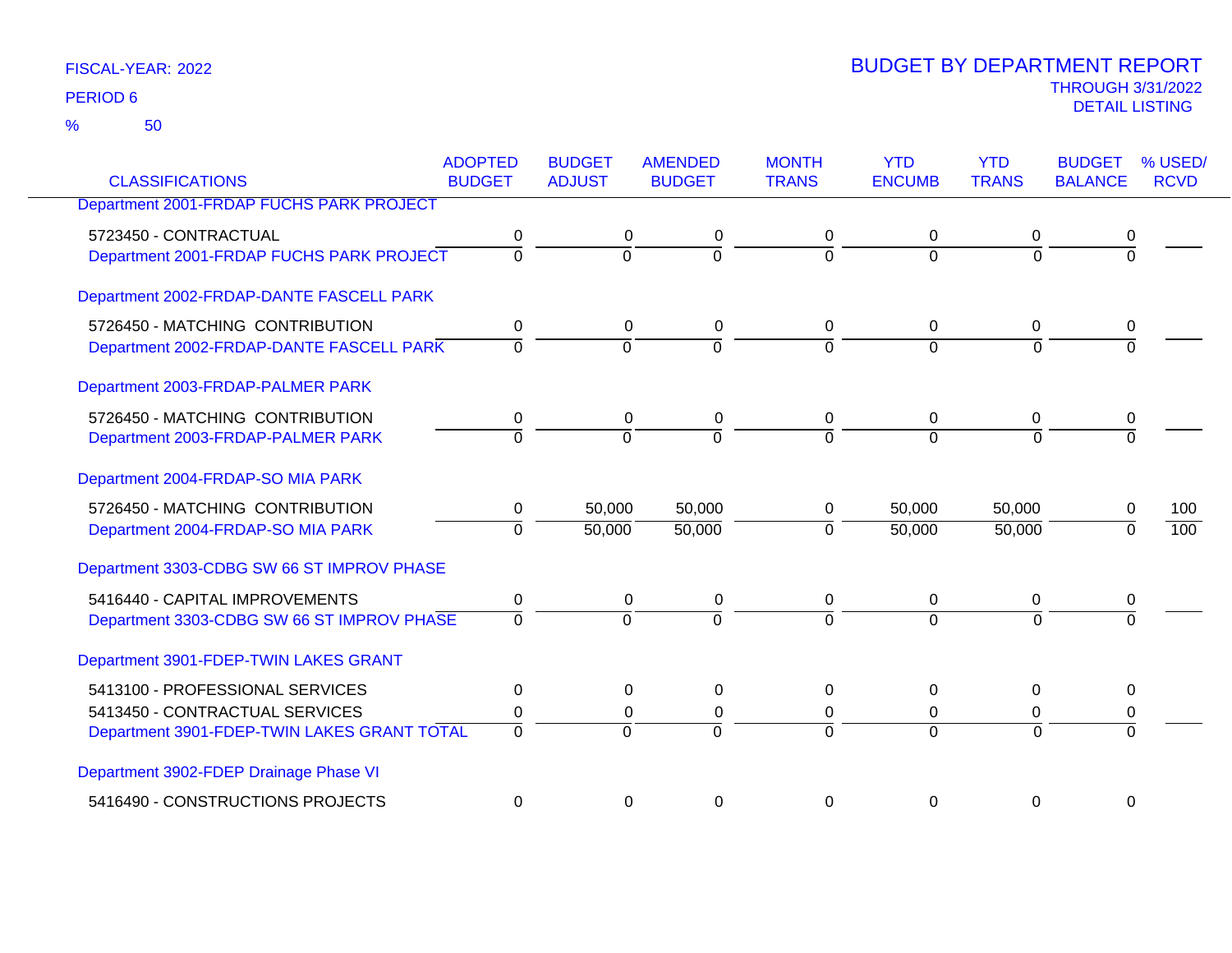50 %

# THROUGH 3/31/2022 DETAIL LISTING PERIOD <sup>6</sup> BUDGET BY DEPARTMENT REPORT

| <b>CLASSIFICATIONS</b>                       | <b>ADOPTED</b><br><b>BUDGET</b> | <b>BUDGET</b><br><b>ADJUST</b> | <b>AMENDED</b><br><b>BUDGET</b> | <b>MONTH</b><br><b>TRANS</b> | <b>YTD</b><br><b>ENCUMB</b> | <b>YTD</b><br><b>TRANS</b> | <b>BUDGET</b><br><b>BALANCE</b> | % USED/<br><b>RCVD</b> |
|----------------------------------------------|---------------------------------|--------------------------------|---------------------------------|------------------------------|-----------------------------|----------------------------|---------------------------------|------------------------|
| Department 3902-FDEP Drainage Phase VI TOTAL | $\Omega$                        | $\Omega$                       | $\Omega$                        | $\Omega$                     | $\overline{0}$              | $\Omega$                   | $\Omega$                        |                        |
| Department 7001-FDOT-USF-BICYCLE SAFETY      |                                 |                                |                                 |                              |                             |                            |                                 |                        |
| 5211410 - OVERTIME                           | 0                               | 0                              | 0                               | $\mathbf 0$                  | 0                           | $\Omega$                   | 0                               |                        |
| Department 7001-FDOT-USF-BICYCLE SAFETY      | $\mathbf{0}$                    | $\mathbf 0$                    | $\Omega$                        | $\Omega$                     | $\Omega$                    | $\Omega$                   | $\Omega$                        |                        |
| Department 7002-FDOT-USF-BICYCLE SAFETY      |                                 |                                |                                 |                              |                             |                            |                                 |                        |
| 5211410 - OVERTIME                           | 0                               | $\mathbf 0$                    | $\pmb{0}$                       | 0                            | 0                           | 0                          | $\pmb{0}$                       |                        |
| Department 7002-FDOT-USF-BICYCLE SAFETY      | $\Omega$                        | $\mathbf 0$                    | $\Omega$                        | $\Omega$                     | $\Omega$                    | $\Omega$                   | $\Omega$                        |                        |
| Department 7003-FDOT 62 AVE PED & BICYCLIST  |                                 |                                |                                 |                              |                             |                            |                                 |                        |
| 5413100 - PROFESSIONAL SERVICES              | $\mathbf{0}$                    | 0                              | $\Omega$                        | $\Omega$                     | $\Omega$                    | $\Omega$                   | 0                               |                        |
| 5416490 - CONSTRUCTIONS PROJECTS             | 0                               | 115,263                        | 115,263                         | 0                            | 12,402                      | 93,578                     | 21,685                          | 81                     |
| Department 7003-FDOT 62 AVE PED & BICYCLIST  | $\overline{0}$                  | 115,263                        | 115,263                         | $\mathbf 0$                  | 12,402                      | 93,578                     | 21,685                          | $\overline{81}$        |
| Department 7004-FDOT-TRANSPORTATION GRANT    |                                 |                                |                                 |                              |                             |                            |                                 |                        |
| 5413450 - CONTRACTUAL SERVICES               | $\mathbf 0$                     | 106,220                        | 106,220                         | 0                            | $\mathbf 0$                 | $\mathbf 0$                | 106,220                         |                        |
| Department 7004-FDOT-TRANSPORTATION GRANT    | $\overline{0}$                  | 106,220                        | 106,220                         | $\Omega$                     | $\overline{0}$              | 0                          | 106,220                         |                        |
| <b>EXPENSE TOTAL</b>                         | 0                               | 271,483                        | 271,483                         | $\mathbf 0$                  | 62,402                      | 143,578                    | 127,905                         | 52                     |
| Fund 106-STATE GRANT FUND TOTAL              |                                 |                                |                                 |                              |                             |                            |                                 |                        |
| <b>REVENUE</b>                               | $\mathbf 0$                     | 271,483                        | 271,483                         | 303                          | $\Omega$                    | 1,441                      | 270,042                         |                        |
| <b>EXPENSE</b>                               | 0                               | 271,483                        | 271,483                         | 0                            | 62,402                      | 143,578                    | 127,905                         | 52                     |
| Fund 106-STATE GRANT FUND TOTAL              | $\Omega$                        | $\Omega$                       | $\Omega$                        | 303                          | $-62,402$                   | $-142,137$                 | 142,137                         |                        |

Fund 111-STORM WATER DRAIN TRUST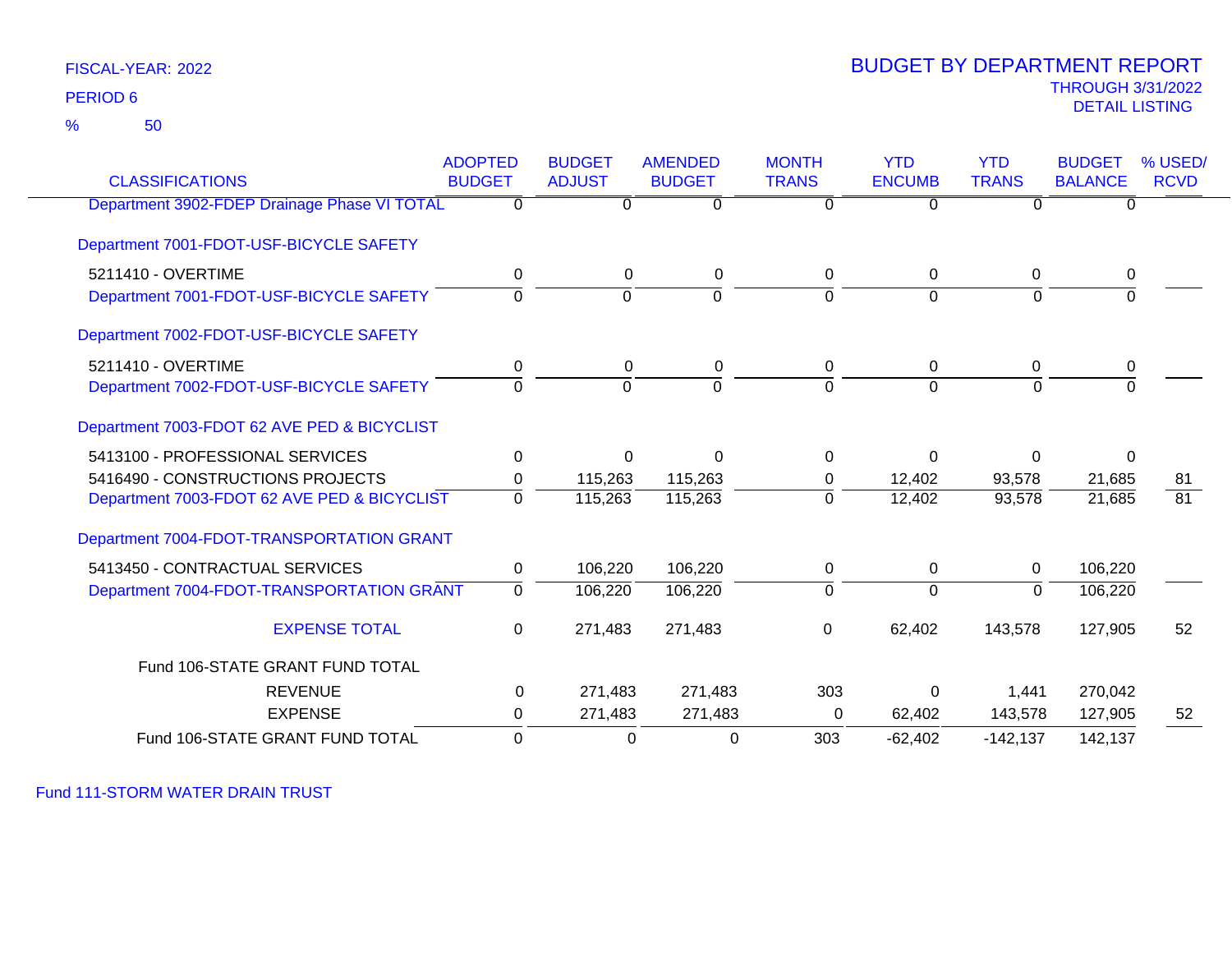| <b>CLASSIFICATIONS</b>                   | <b>ADOPTED</b><br><b>BUDGET</b> | <b>BUDGET</b><br><b>ADJUST</b> | <b>AMENDED</b><br><b>BUDGET</b> | <b>MONTH</b><br><b>TRANS</b> | <b>YTD</b><br><b>ENCUMB</b> | <b>YTD</b><br><b>TRANS</b> | <b>BUDGET</b><br><b>BALANCE</b> | % USED/<br><b>RCVD</b> |
|------------------------------------------|---------------------------------|--------------------------------|---------------------------------|------------------------------|-----------------------------|----------------------------|---------------------------------|------------------------|
| <b>REVENUE</b>                           |                                 |                                |                                 |                              |                             |                            |                                 |                        |
| Department 0000-Description N/A          |                                 |                                |                                 |                              |                             |                            |                                 |                        |
| 3143000 - UTILITY TAX-WATER              | 0                               | 0                              | $\Omega$                        | 0                            | 0                           | 522                        | $-522$                          |                        |
| 3301000 - INTERGOVERNMENTAL REVENUE      | 365,000                         | 0                              | 365,000                         | 18,319                       | $\Omega$                    | 345,059                    | 19,941                          | 94                     |
| 3612000 - INTEREST INCOME                | 7,000                           | 0                              | 7,000                           | 307                          | 0                           | 1,693                      | 5,307                           | 24                     |
| 3699201 - MISC. OTHERS                   | $\Omega$                        | 0                              | 0                               | 0                            | 0                           | 0                          | $\Omega$                        |                        |
| Department 0000-Description N/A TOTAL    | 372,000                         | $\mathbf 0$                    | 372,000                         | 18,626                       | $\overline{0}$              | 347,274                    | 24,726                          | $\overline{93}$        |
| <b>REVENUE TOTAL</b>                     | 372,000                         | 0                              | 372,000                         | 18,626                       | 0                           | 347,274                    | 24,726                          | 93                     |
| <b>EXPENSE</b>                           |                                 |                                |                                 |                              |                             |                            |                                 |                        |
| Department 1730-STREET MAINTENANCE       |                                 |                                |                                 |                              |                             |                            |                                 |                        |
| 5411210 - REGULAR                        | 41,346                          | 0                              | 41,346                          | 3,218                        | 0                           | 19,471                     | 21,875                          | 47                     |
| 5411410 - OVERTIME                       | $\Omega$                        | 0                              | 0                               | 468                          | $\Omega$                    | 468                        | $-468$                          |                        |
| 5412110 - F.I.C.A.                       | 3,163                           | 0                              | 3,163                           | 251                          | 0                           | 1,492                      | 1,671                           | 47                     |
| 5412210 - PENSION PLAN CONTRIBUTION      | 4,115                           | 0                              | 4,115                           | 0                            | 0                           | 1,861                      | 2,254                           | 45                     |
| 5412310 - GROUP HEALTH INSURANCE         | 8,463                           | 0                              | 8,463                           | 709                          | $\Omega$                    | 3,490                      | 4,973                           | 41                     |
| 5412410 - WORKERS' COMPENSATION          | 3,608                           | 0                              | 3,608                           | 0                            | 0                           | 739                        | 2,869                           | 20                     |
| 5413450 - CONTRACTUAL SERVICES           | 113,745                         | 13,457                         | 127,202                         | 0                            | 33,457                      | 57,321                     | 69,881                          | 45                     |
| 5416490 - CONSTRUCTIONS PROJECTS         | 105,000                         | 116,216                        | 221,216                         | 0                            | 70,748                      | 115,371                    | 105,845                         | 52                     |
| 5417100 - BOND SERVICE- PRINCIPAL        | 0                               | 0                              | 0                               | 0                            | 0                           | 0                          | 0                               |                        |
| 5417200 - INTEREST EXPENSE               | 0                               | 0                              | $\Omega$                        | 0                            | 0                           | 0                          | 0                               |                        |
| 5819120 - INTRA-GOV TRANSFER-TO GF       | 150,000                         | $\Omega$                       | 150,000                         | $\Omega$                     | 0                           | 150,000                    | $\Omega$                        | 100                    |
| Department 1730-STREET MAINTENANCE TOTAL | 429,440                         | 129,673                        | 559,113                         | 4,646                        | 104,205                     | 350,213                    | 208,900                         | 62                     |
| <b>EXPENSE TOTAL</b>                     | 429,440                         | 129,673                        | 559,113                         | 4,646                        | 104,205                     | 350,213                    | 208,900                         | 62                     |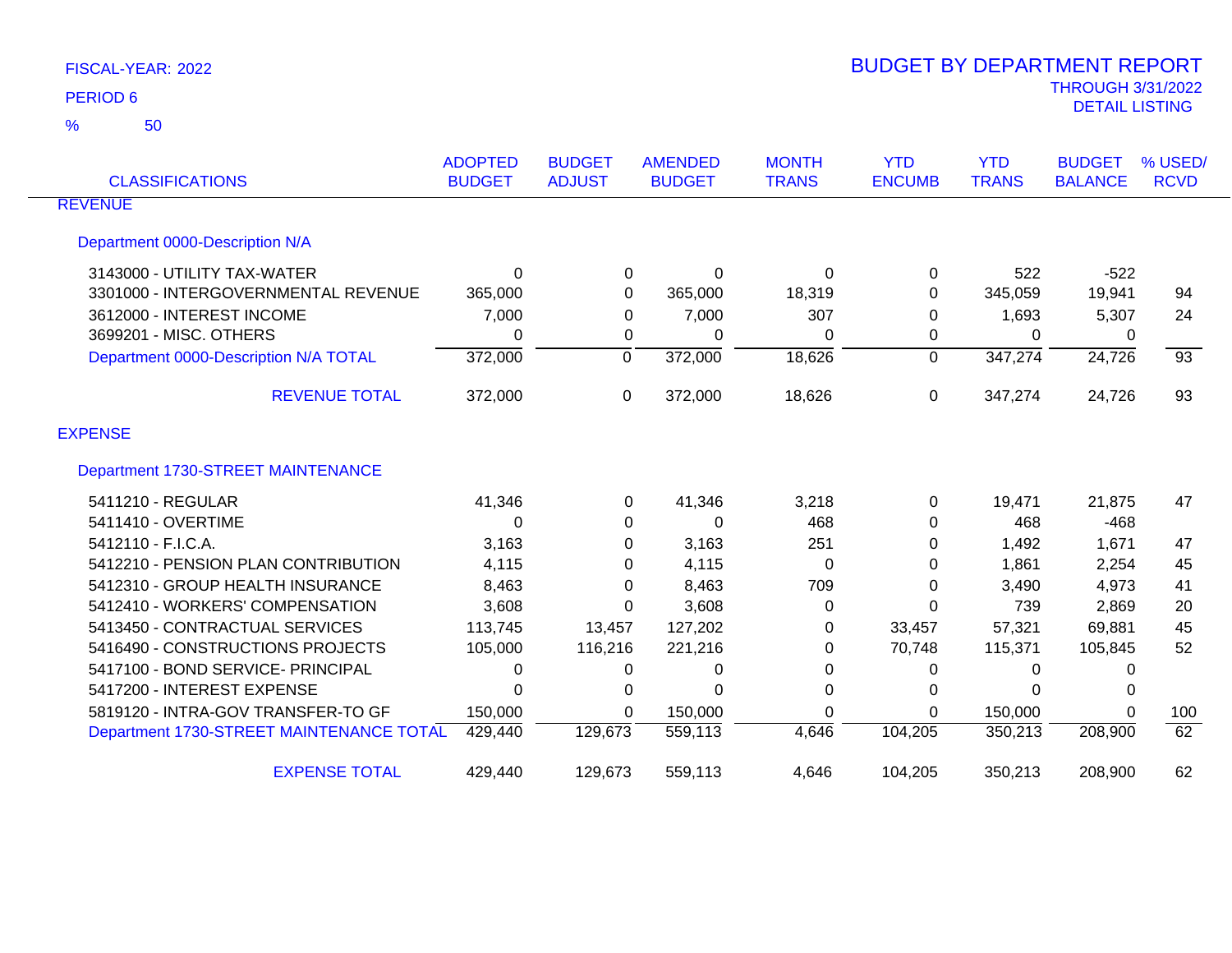50 %

|                                          | <b>ADOPTED</b> | <b>BUDGET</b> | <b>AMENDED</b> | <b>MONTH</b> | <b>YTD</b>    | <b>YTD</b>   | <b>BUDGET</b>  | % USED          |
|------------------------------------------|----------------|---------------|----------------|--------------|---------------|--------------|----------------|-----------------|
| <b>CLASSIFICATIONS</b>                   | <b>BUDGET</b>  | <b>ADJUST</b> | <b>BUDGET</b>  | <b>TRANS</b> | <b>ENCUMB</b> | <b>TRANS</b> | <b>BALANCE</b> | <b>RCVD</b>     |
| Fund 111-STORM WATER DRAIN TRUST TOTAL   |                |               |                |              |               |              |                |                 |
| <b>REVENUE</b>                           | 372,000        | 0             | 372,000        | 18,626       | 0             | 347,274      | 24,726         | 93              |
| <b>EXPENSE</b>                           | 429,440        | 129,673       | 559,113        | 4,646        | 104,205       | 350,213      | 208,900        | 62              |
| Fund 111-STORM WATER DRAIN TRUST TOTAL   | $-57,440$      | $-129,673$    | $-187,113$     | 13,980       | $-104,205$    | $-2,939$     | $-184,174$     |                 |
| Fund 112-2ND LOCAL OPTION GAS TRST       |                |               |                |              |               |              |                |                 |
| <b>REVENUE</b>                           |                |               |                |              |               |              |                |                 |
| Department 0000-Description N/A          |                |               |                |              |               |              |                |                 |
| 3121000 - LOCAL OPTION TAXES             | 66,300         | 0             | 66,300         | 5,865        | 0             | 35,765       | 30,535         | 53              |
| 3301000 - INTERGOVERNMENTAL REVENUE      | $\Omega$       | 0             | 0              | $\Omega$     | 0             | $\Omega$     | $\Omega$       |                 |
| 3612000 - INTEREST INCOME                | 2,200          | 0             | 2,200          | 213          | 0             | 1,242        | 958            | 56              |
| Department 0000-Description N/A TOTAL    | 68,500         | 0             | 68,500         | 6,078        | $\mathbf 0$   | 37,007       | 31,493         | $\overline{54}$ |
| <b>REVENUE TOTAL</b>                     | 68,500         | 0             | 68,500         | 6,078        | 0             | 37,007       | 31,493         | 54              |
| <b>EXPENSE</b>                           |                |               |                |              |               |              |                |                 |
| Department 1730-STREET MAINTENANCE       |                |               |                |              |               |              |                |                 |
| 5416210 - INFRASTRUCTURE PROJECTS        | 100,000        | 100,000       | 200,000        | 0            | 100,000       | 100,000      | 100,000        | 50              |
| Department 1730-STREET MAINTENANCE TOTAL | 100,000        | 100,000       | 200,000        | 0            | 100,000       | 100,000      | 100,000        | $\overline{50}$ |
| <b>EXPENSE TOTAL</b>                     | 100,000        | 100,000       | 200,000        | 0            | 100,000       | 100,000      | 100,000        | 50              |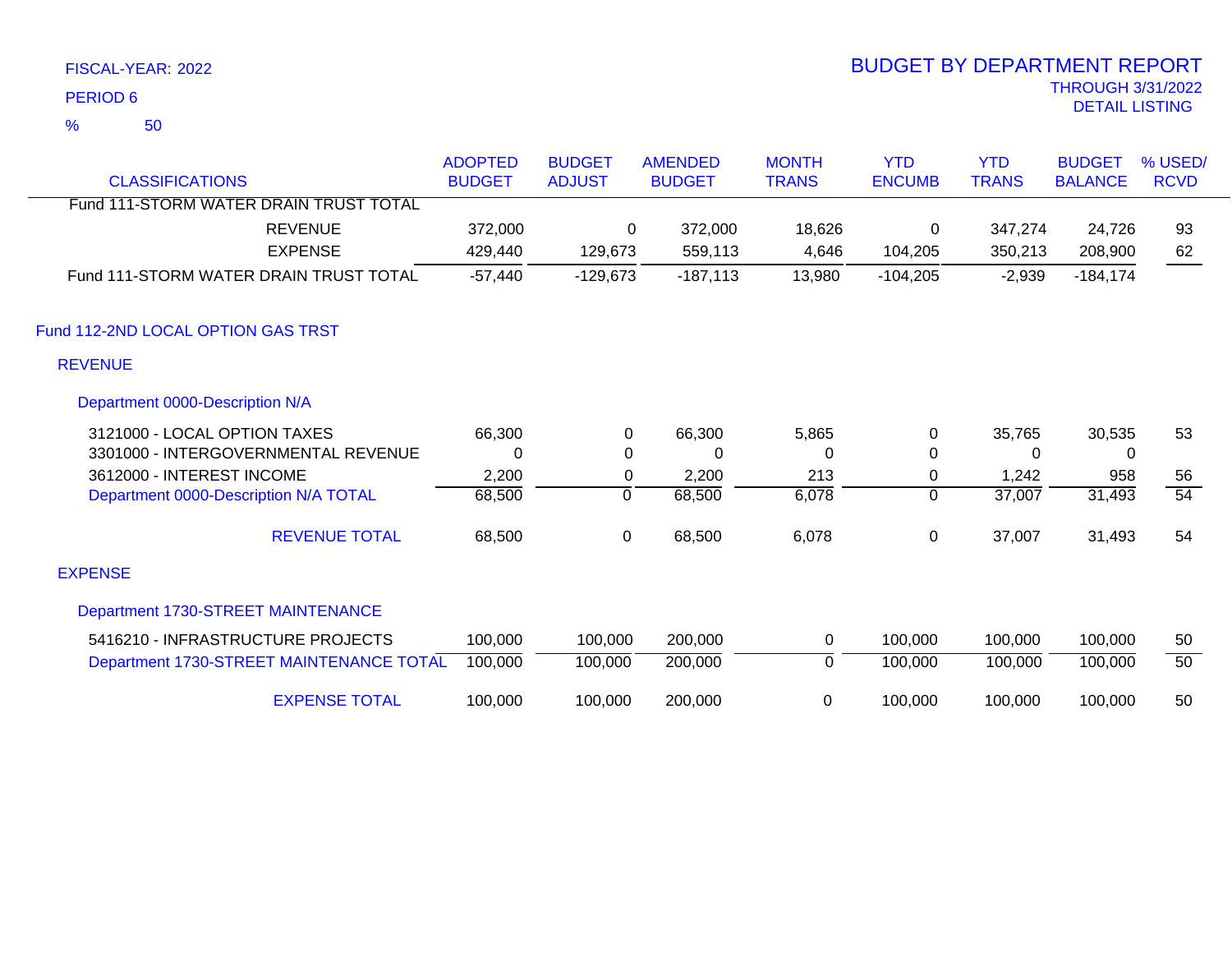50 %

| <b>CLASSIFICATIONS</b>                       | <b>ADOPTED</b><br><b>BUDGET</b> | <b>BUDGET</b><br><b>ADJUST</b> | <b>AMENDED</b><br><b>BUDGET</b> | <b>MONTH</b><br><b>TRANS</b> | <b>YTD</b><br><b>ENCUMB</b> | <b>YTD</b><br><b>TRANS</b> | <b>BUDGET</b><br><b>BALANCE</b> | % USED/<br><b>RCVD</b> |
|----------------------------------------------|---------------------------------|--------------------------------|---------------------------------|------------------------------|-----------------------------|----------------------------|---------------------------------|------------------------|
| Fund 112-2ND LOCAL OPTION GAS TRST TOTAL     |                                 |                                |                                 |                              |                             |                            |                                 |                        |
| <b>REVENUE</b><br><b>EXPENSE</b>             | 68,500<br>100,000               | $\Omega$<br>100,000            | 68,500<br>200,000               | 6,078<br>0                   | 0<br>100,000                | 37,007<br>100,000          | 31,493<br>100,000               | 54<br>50               |
| Fund 112-2ND LOCAL OPTION GAS TRST TOTAL     | $-31,500$                       | $-100,000$                     | $-131,500$                      | 6,078                        | $-100,000$                  | $-62,993$                  | $-68,507$                       |                        |
| Fund 114-LOCAL GRANTS FUND                   |                                 |                                |                                 |                              |                             |                            |                                 |                        |
| <b>REVENUE</b>                               |                                 |                                |                                 |                              |                             |                            |                                 |                        |
| Department 0000-Description N/A              |                                 |                                |                                 |                              |                             |                            |                                 |                        |
| 3371000 - GENERAL GOVERNMENT                 | $\mathbf 0$                     | 0                              | 0                               | 0                            | 0                           | 6,638                      | $-6,638$                        |                        |
| Department 0000-Description N/A TOTAL        | $\Omega$                        | $\Omega$                       | $\overline{0}$                  | $\Omega$                     | $\Omega$                    | 6,638                      | $-6,638$                        |                        |
| Department 3001-SNP-MURRAY PARK POOL         |                                 |                                |                                 |                              |                             |                            |                                 |                        |
| 3371000 - GENERAL GOVERNMENT                 | $\pmb{0}$                       | $\mathbf 0$                    | 0                               | 0                            | $\mathbf 0$                 | 0                          | 0                               |                        |
| Department 3001-SNP-MURRAY PARK POOL TOTAL   | $\mathbf 0$                     | $\Omega$                       | $\overline{0}$                  | $\Omega$                     | $\overline{0}$              | $\Omega$                   | $\Omega$                        |                        |
| Department 3101-HFSF-Complete Streets Policy |                                 |                                |                                 |                              |                             |                            |                                 |                        |
| 3661000 - REVENUE                            | $\mathbf 0$                     | $\mathbf 0$                    | $\mathbf 0$                     | $\mathbf 0$                  | $\mathbf 0$                 | 0                          | $\pmb{0}$                       |                        |
| Department 3101-HFSF-Complete Streets Policy | $\mathbf{0}$                    | $\mathbf 0$                    | $\Omega$                        | $\Omega$                     | $\mathbf 0$                 | $\Omega$                   | $\Omega$                        |                        |
| Department 3604-MDC SCHOOL & SR MEALS        |                                 |                                |                                 |                              |                             |                            |                                 |                        |
| 3371000 - GENERAL GOVERNMENT                 | 0                               | 0                              | 0                               | 0                            | $\mathbf 0$                 | 0                          | 0                               |                        |
| Department 3604-MDC SCHOOL & SR MEALS        | $\overline{0}$                  | $\overline{0}$                 | $\Omega$                        | $\overline{0}$               | $\overline{0}$              | $\overline{0}$             | $\Omega$                        |                        |
| Department 3605-MDC SCHOOL & SR MEALS        |                                 |                                |                                 |                              |                             |                            |                                 |                        |
| 3371000 - GENERAL GOVERNMENT                 | 0                               | 0                              | 0                               | 0                            | $\mathbf 0$                 | 0                          | $\mathbf 0$                     |                        |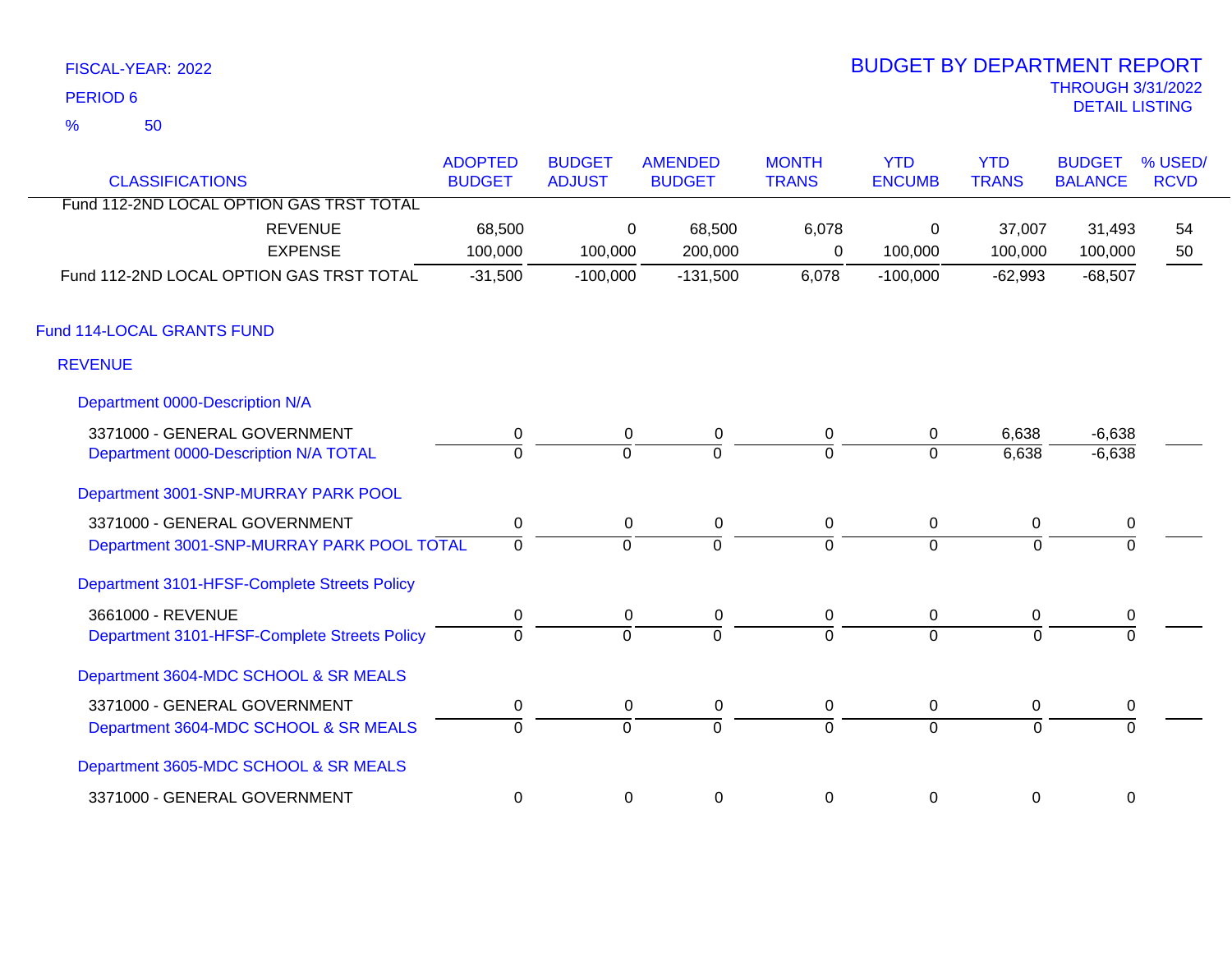50 %

# THROUGH 3/31/2022 DETAIL LISTING PERIOD <sup>6</sup> BUDGET BY DEPARTMENT REPORT

| <b>CLASSIFICATIONS</b>                    | <b>ADOPTED</b><br><b>BUDGET</b> | <b>BUDGET</b><br><b>ADJUST</b> | <b>AMENDED</b><br><b>BUDGET</b>  | <b>MONTH</b><br><b>TRANS</b> | <b>YTD</b><br><b>ENCUMB</b> | <b>YTD</b><br><b>TRANS</b> | <b>BUDGET</b><br><b>BALANCE</b> | % USED/<br><b>RCVD</b> |
|-------------------------------------------|---------------------------------|--------------------------------|----------------------------------|------------------------------|-----------------------------|----------------------------|---------------------------------|------------------------|
| Department 3605-MDC SCHOOL & SR MEALS     | $\Omega$                        |                                | $\overline{0}$<br>$\Omega$       | 0                            | $\overline{0}$              | $\Omega$                   | $\overline{0}$                  |                        |
| Department 3606-MDC SCHOOL & SR MEALS     |                                 |                                |                                  |                              |                             |                            |                                 |                        |
| 3371000 - GENERAL GOVERNMENT              | $\pmb{0}$                       |                                | 0<br>0                           | 0                            | 0                           | 0                          | 0                               |                        |
| Department 3606-MDC SCHOOL & SR MEALS     | $\Omega$                        |                                | $\Omega$<br>$\Omega$             | $\Omega$                     | $\Omega$                    | $\Omega$                   | 0                               |                        |
| Department 3607-SR MEAL AMENDMENT TO JUNE |                                 |                                |                                  |                              |                             |                            |                                 |                        |
| 3371000 - GENERAL GOVERNMENT              | 0                               |                                | 0<br>0                           | 0                            | $\Omega$                    | 0                          | 0                               |                        |
| Department 3607-SR MEAL AMENDMENT TO JUNE | $\overline{0}$                  |                                | $\overline{0}$<br>$\overline{0}$ | $\Omega$                     | $\Omega$                    | $\Omega$                   | $\Omega$                        |                        |
| Department 3608-SR MEAL & AFTER SCHOOL    |                                 |                                |                                  |                              |                             |                            |                                 |                        |
| 3371000 - GENERAL GOVERNMENT              | 0                               |                                | 0<br>0                           | 0                            | $\mathbf 0$                 | $\Omega$                   | 0                               |                        |
| Department 3608-SR MEAL & AFTER SCHOOL    | $\Omega$                        |                                | $\Omega$<br>$\Omega$             | $\Omega$                     | $\Omega$                    | $\Omega$                   |                                 |                        |
| Department 3609-SR MEAL&AFTER SCH #2 JUL- |                                 |                                |                                  |                              |                             |                            |                                 |                        |
| 3371000 - GENERAL GOVERNMENT              | 0                               |                                | 0<br>0                           | 0                            | $\mathbf{0}$                | 0                          | 0                               |                        |
| Department 3609-SR MEAL&AFTER SCH #2 JUL- | $\Omega$                        |                                | $\Omega$<br>$\Omega$             | $\Omega$                     | $\Omega$                    | $\Omega$                   | $\Omega$                        |                        |
| Department 3610-SR MEAL&AFTER SCH         |                                 |                                |                                  |                              |                             |                            |                                 |                        |
| 3371000 - GENERAL GOVERNMENT              | 0                               |                                | 0<br>0                           | 0                            | $\mathbf 0$                 | 0                          | 0                               |                        |
| Department 3610-SR MEAL&AFTER SCH         | $\Omega$                        |                                | $\overline{0}$<br>$\Omega$       | $\Omega$                     | $\overline{0}$              | $\Omega$                   |                                 |                        |
| Department 3801-ADA-FY2010                |                                 |                                |                                  |                              |                             |                            |                                 |                        |
| 3371000 - GENERAL GOVERNMENT              | 0                               |                                | 0<br>0                           | 0                            | 0                           | 0                          | 0                               |                        |
| Department 3801-ADA-FY2010 TOTAL          | $\Omega$                        |                                | $\Omega$<br>$\Omega$             | $\Omega$                     | $\Omega$                    | $\Omega$                   | $\Omega$                        |                        |

Department 3802-ADA FY 2011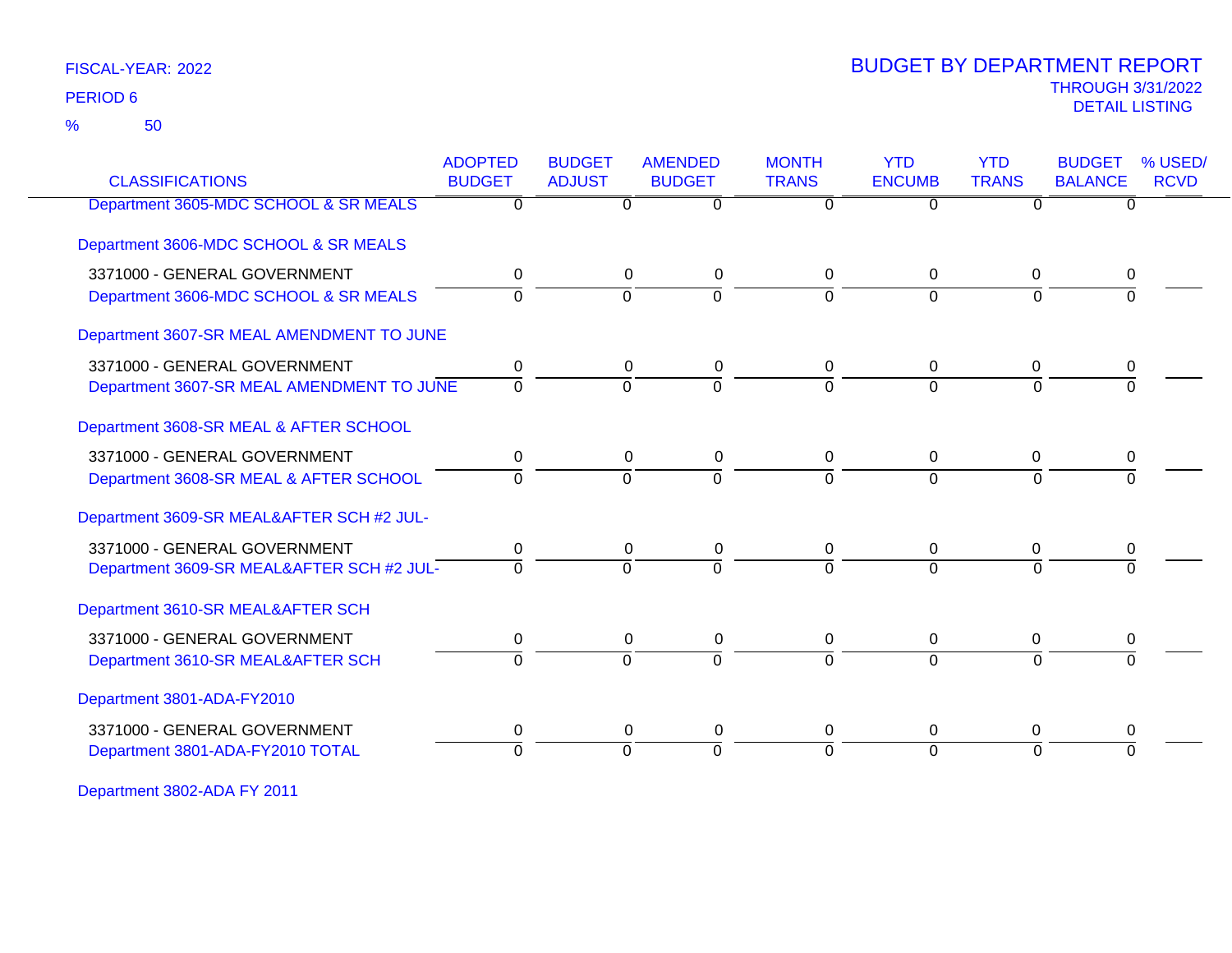50 %

| <b>CLASSIFICATIONS</b>            | <b>ADOPTED</b><br><b>BUDGET</b> | <b>BUDGET</b><br><b>ADJUST</b> | <b>AMENDED</b><br><b>BUDGET</b> | <b>MONTH</b><br><b>TRANS</b> | <b>YTD</b><br><b>ENCUMB</b> | <b>YTD</b><br><b>TRANS</b> | <b>BUDGET</b><br>% USED/<br><b>BALANCE</b><br><b>RCVD</b> |
|-----------------------------------|---------------------------------|--------------------------------|---------------------------------|------------------------------|-----------------------------|----------------------------|-----------------------------------------------------------|
| 3371000 - GENERAL GOVERNMENT      | 0                               | 0                              | 0                               | $\overline{0}$               | $\overline{0}$              | 0                          | 0                                                         |
| Department 3802-ADA FY 2011 TOTAL | 0                               | $\mathbf 0$                    | $\overline{0}$                  | $\Omega$                     | $\Omega$                    | $\Omega$                   | $\Omega$                                                  |
| Department 3803-ADA FY 2012       |                                 |                                |                                 |                              |                             |                            |                                                           |
| 3371000 - GENERAL GOVERNMENT      | 0                               | 0                              | 0                               | 0                            | $\mathbf 0$                 | 0                          | 0                                                         |
| Department 3803-ADA FY 2012 TOTAL | $\overline{0}$                  | $\overline{0}$                 | ō                               | $\Omega$                     | $\Omega$                    | $\Omega$                   | $\Omega$                                                  |
| Department 3804-ADA FY 2013       |                                 |                                |                                 |                              |                             |                            |                                                           |
| 3371000 - GENERAL GOVERNMENT      | 0                               | $\mathbf 0$                    | 0                               | $\mathbf 0$                  | $\overline{0}$              | $\mathbf 0$                | 0                                                         |
| Department 3804-ADA FY 2013 TOTAL | 0                               | $\Omega$                       | 0                               | $\Omega$                     | $\Omega$                    | $\Omega$                   |                                                           |
| Department 3805-ADA FY 2013       |                                 |                                |                                 |                              |                             |                            |                                                           |
| 3371000 - GENERAL GOVERNMENT      | 0                               | $\mathbf 0$                    | $\pmb{0}$                       | 0                            | $\mathbf 0$                 | 0                          | 0                                                         |
| Department 3805-ADA FY 2013 TOTAL | $\Omega$                        | $\Omega$                       | $\overline{0}$                  | $\Omega$                     | $\Omega$                    | $\Omega$                   |                                                           |
| Department 3806-ADA FY 2015       |                                 |                                |                                 |                              |                             |                            |                                                           |
| 3371000 - GENERAL GOVERNMENT      | 0                               | $\mathbf 0$                    | $\mathbf 0$                     | 0                            | 0                           | $\Omega$                   | 0                                                         |
| Department 3806-ADA FY 2015 TOTAL | $\overline{0}$                  | $\overline{0}$                 | $\overline{0}$                  | $\Omega$                     | $\Omega$                    | $\overline{0}$             | $\Omega$                                                  |
| Department 3807-ADA FY 2016       |                                 |                                |                                 |                              |                             |                            |                                                           |
| 3371000 - GENERAL GOVERNMENT      | 0                               | 0                              | 0                               | 0                            | $\mathbf 0$                 | 0                          | 0                                                         |
| Department 3807-ADA FY 2016 TOTAL | $\overline{0}$                  | $\Omega$                       | $\Omega$                        | $\Omega$                     | $\Omega$                    | $\Omega$                   | $\Omega$                                                  |
| Department 3808-ADA FY 2017       |                                 |                                |                                 |                              |                             |                            |                                                           |
| 3371000 - GENERAL GOVERNMENT      | 0                               | 0                              | $\mathbf 0$                     | 0                            | 0                           | 0                          | 0                                                         |
| Department 3808-ADA FY 2017 TOTAL | ō                               | $\overline{0}$                 | 0                               | $\Omega$                     | $\overline{0}$              | $\overline{0}$             | $\Omega$                                                  |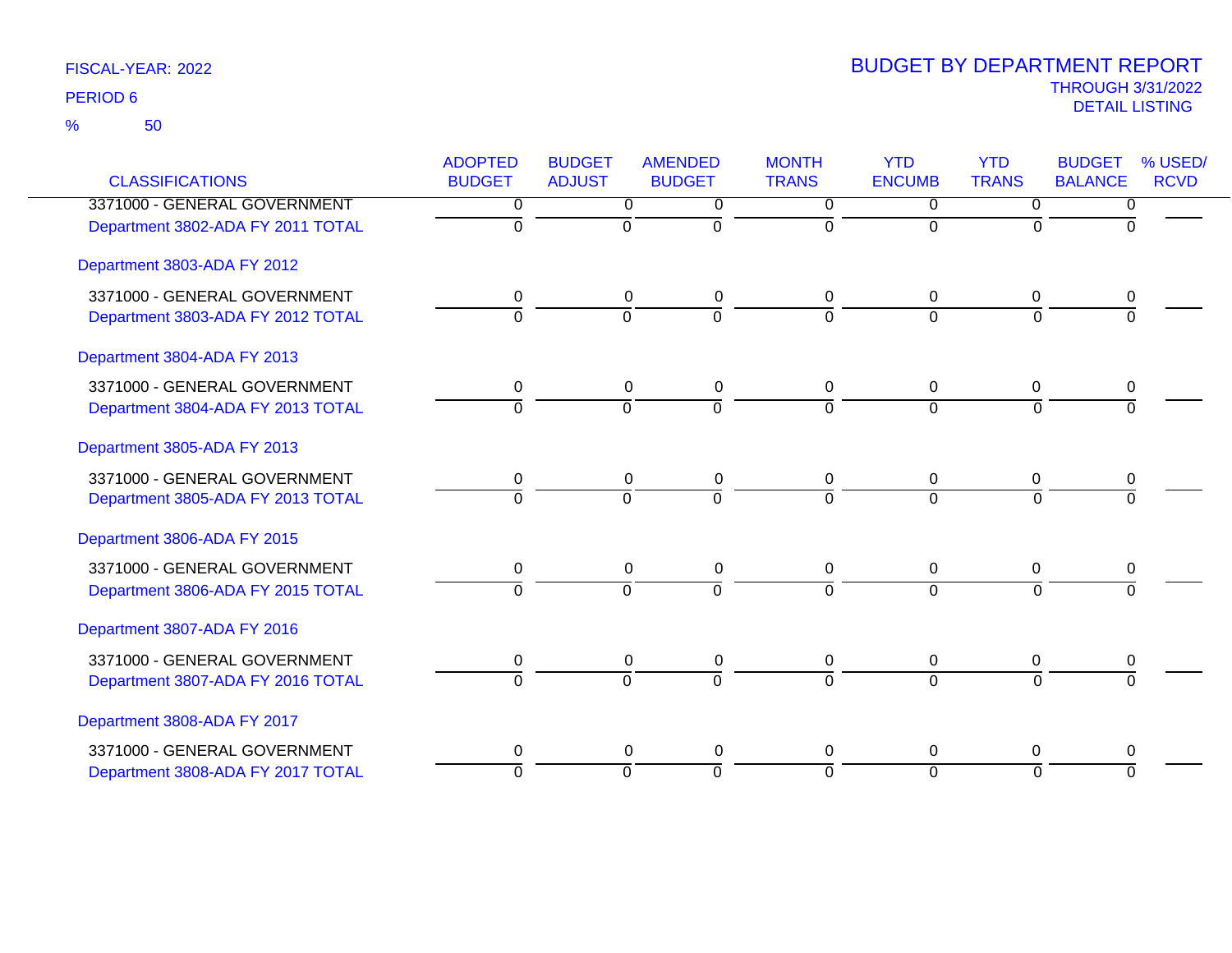50 %

# THROUGH 3/31/2022 DETAIL LISTING PERIOD <sup>6</sup> BUDGET BY DEPARTMENT REPORT

| <b>CLASSIFICATIONS</b>                         | <b>ADOPTED</b><br><b>BUDGET</b> | <b>BUDGET</b><br><b>ADJUST</b> | <b>AMENDED</b><br><b>BUDGET</b> | <b>MONTH</b><br><b>TRANS</b> | <b>YTD</b><br><b>ENCUMB</b> | <b>YTD</b><br><b>TRANS</b> | <b>BUDGET</b><br><b>BALANCE</b> | % USED/<br><b>RCVD</b> |
|------------------------------------------------|---------------------------------|--------------------------------|---------------------------------|------------------------------|-----------------------------|----------------------------|---------------------------------|------------------------|
| Department 3809-ADA FY18-20                    |                                 |                                |                                 |                              |                             |                            |                                 |                        |
| 3311000 - REVENUE                              | 0                               | $\Omega$                       | 0                               | 0                            | 0                           | 0                          | $\Omega$                        |                        |
| 3371000 - GENERAL GOVERNMENT                   | 0                               | 0                              | 0                               | 0                            | 0                           | 0                          | 0                               |                        |
| Department 3809-ADA FY18-20 TOTAL              | $\Omega$                        | $\Omega$                       | $\Omega$                        | $\Omega$                     | $\Omega$                    | $\Omega$                   | $\Omega$                        |                        |
| Department 4010-GOB-WATER & SEWER              |                                 |                                |                                 |                              |                             |                            |                                 |                        |
| 3311000 - REVENUE                              | 0                               | $\Omega$                       | 0                               | 0                            | $\Omega$                    | 0                          | 0                               |                        |
| 3371000 - GENERAL GOVERNMENT                   | 0                               | $\Omega$                       | 0                               | 0                            | $\Omega$                    | 0                          | 0                               |                        |
| Department 4010-GOB-WATER & SEWER              | $\mathbf 0$                     | $\Omega$                       | $\Omega$                        | $\Omega$                     | $\Omega$                    | $\mathbf 0$                | $\Omega$                        |                        |
| Department 4011-GOB-Sanitary Sewer Master Plan |                                 |                                |                                 |                              |                             |                            |                                 |                        |
| 3371000 - GENERAL GOVERNMENT                   | 0                               | 1,151,080                      | 1,151,080                       | 0                            | 0                           | $\mathbf 0$                | 1,151,080                       |                        |
| Department 4011-GOB-Sanitary Sewer Master Plan | $\mathbf 0$                     | 1,151,080                      | 1,151,080                       | $\Omega$                     | $\mathbf 0$                 | 0                          | 1,151,080                       |                        |
| Department 4012-GOB-CITYWIDE ROAD              |                                 |                                |                                 |                              |                             |                            |                                 |                        |
| 3371000 - GENERAL GOVERNMENT                   | 0                               | 0                              | 0                               | 0                            | 0                           | 0                          | 0                               |                        |
| Department 4012-GOB-CITYWIDE ROAD              | $\overline{0}$                  | $\Omega$                       | $\overline{0}$                  | $\Omega$                     | $\Omega$                    | $\overline{0}$             | $\Omega$                        |                        |
| Department 4100-VILLAGERS GRANT-               |                                 |                                |                                 |                              |                             |                            |                                 |                        |
| 3371000 - GENERAL GOVERNMENT                   | 0                               | 0                              | 0                               | 0                            | $\mathbf 0$                 | 0                          | 0                               |                        |
| Department 4100-VILLAGERS GRANT-               | $\Omega$                        | $\Omega$                       | $\Omega$                        | 0                            | $\Omega$                    | $\Omega$                   | $\Omega$                        |                        |
| Department 4101-VILLAGERS GRANT-               |                                 |                                |                                 |                              |                             |                            |                                 |                        |
| 3371000 - GENERAL GOVERNMENT                   | 0                               | 0                              | 0                               | 0                            | 0                           | 0                          | 0                               |                        |
| Department 4101-VILLAGERS GRANT-               | $\Omega$                        | $\overline{0}$                 | $\Omega$                        | 0                            | $\Omega$                    | $\overline{0}$             | $\Omega$                        |                        |

Department 4200-MPO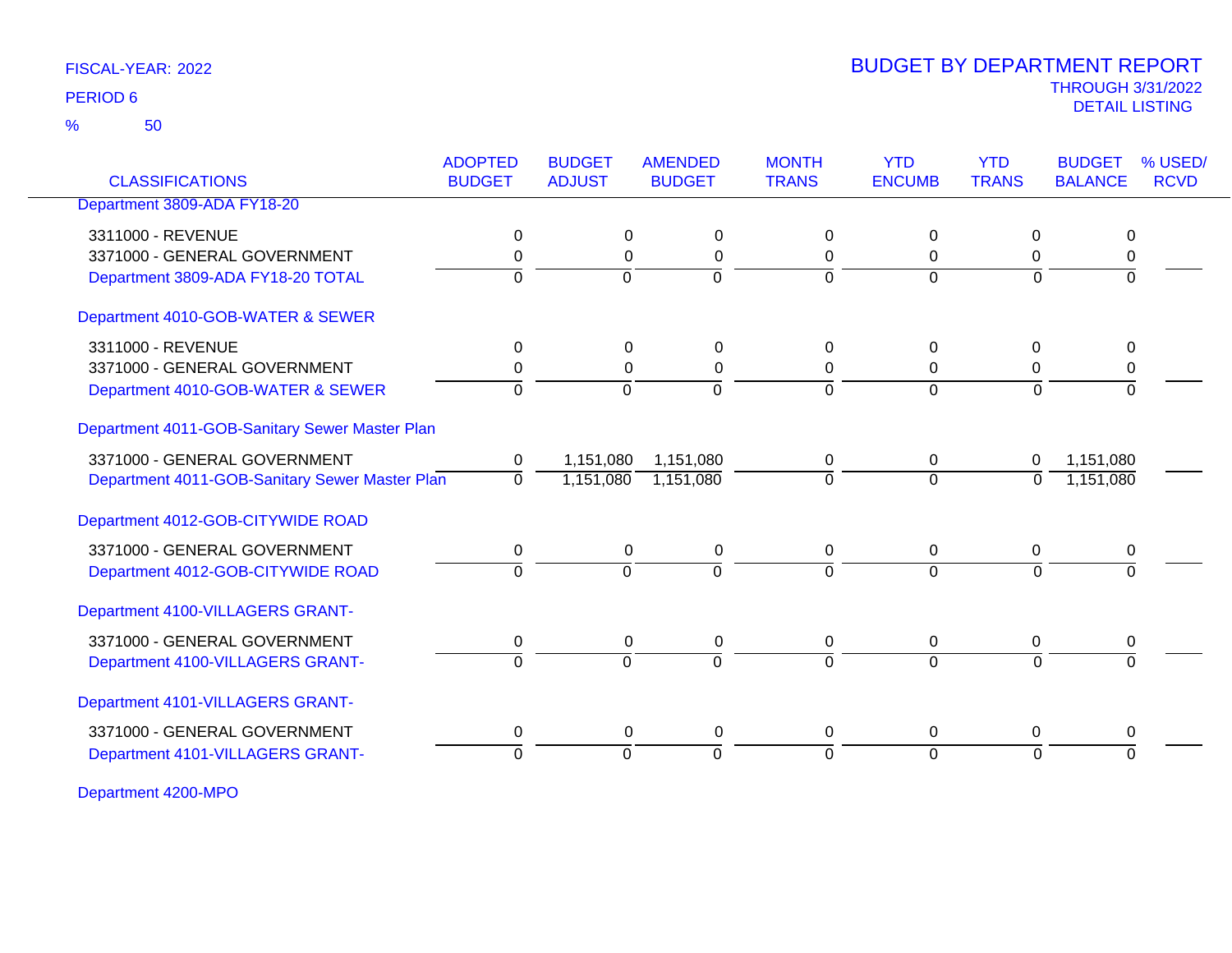50 %

| <b>CLASSIFICATIONS</b>                           | <b>ADOPTED</b><br><b>BUDGET</b> | <b>BUDGET</b><br><b>ADJUST</b> | <b>AMENDED</b><br><b>BUDGET</b> | <b>MONTH</b><br><b>TRANS</b> | <b>YTD</b><br><b>ENCUMB</b> | <b>YTD</b><br><b>TRANS</b> | <b>BUDGET</b><br>% USED/<br><b>BALANCE</b><br><b>RCVD</b> |
|--------------------------------------------------|---------------------------------|--------------------------------|---------------------------------|------------------------------|-----------------------------|----------------------------|-----------------------------------------------------------|
| 3371000 - GENERAL GOVERNMENT                     | 0                               | 0                              | 0                               | 0                            | $\Omega$                    | 0                          | 0                                                         |
| Department 4200-MPO TOTAL                        | $\mathbf 0$                     | $\mathbf 0$                    | $\mathbf 0$                     | $\Omega$                     | $\mathbf 0$                 | $\Omega$                   |                                                           |
| Department 4201-MPO-Complete Street Policy       |                                 |                                |                                 |                              |                             |                            |                                                           |
| 3371000 - GENERAL GOVERNMENT                     | 0                               | 0                              | $\mathbf 0$                     | $\Omega$                     | $\Omega$                    | 0                          | 0                                                         |
| Department 4201-MPO-Complete Street Policy TOTAL | $\overline{0}$                  | $\overline{0}$                 | $\overline{0}$                  | $\Omega$                     | $\Omega$                    | $\Omega$                   |                                                           |
| Department 4300-MDC-NEAT STREETS-CRA TREE        |                                 |                                |                                 |                              |                             |                            |                                                           |
| 3371000 - GENERAL GOVERNMENT                     | 0                               | 0                              | 0                               | 0                            | 0                           | 0                          | 0                                                         |
| Department 4300-MDC-NEAT STREETS-CRA TREE        | $\Omega$                        | $\Omega$                       | $\Omega$                        | $\Omega$                     | $\Omega$                    | $\Omega$                   | $\Omega$                                                  |
| Department 4301-MDC Neat Streets-Tree Planting   |                                 |                                |                                 |                              |                             |                            |                                                           |
| 3371000 - GENERAL GOVERNMENT                     | 0                               | 0                              | $\mathbf 0$                     | 0                            | $\Omega$                    | 0                          |                                                           |
| Department 4301-MDC Neat Streets-Tree Planting   | $\overline{0}$                  | $\overline{0}$                 | $\overline{0}$                  | $\Omega$                     | $\Omega$                    | $\Omega$                   |                                                           |
| Department 4302-MDC Neat Streets-CRA&Downtown    |                                 |                                |                                 |                              |                             |                            |                                                           |
| 3371000 - GENERAL GOVERNMENT                     | 0                               | $\mathbf 0$                    | 0                               | 0                            | 0                           | 0                          | 0                                                         |
| Department 4302-MDC Neat Streets-CRA&Downtown    | $\Omega$                        | $\mathbf 0$                    | $\Omega$                        | $\Omega$                     | $\Omega$                    | $\Omega$                   | $\Omega$                                                  |
| Department 4400-South Miami Garden Club          |                                 |                                |                                 |                              |                             |                            |                                                           |
| 3661000 - REVENUE                                | 0                               | 0                              | 0                               | 0                            | 0                           | 0                          | 0                                                         |
| Department 4400-South Miami Garden Club TOTAL    | $\Omega$                        | $\Omega$                       | $\Omega$                        | $\Omega$                     | $\Omega$                    | $\Omega$                   |                                                           |
| Department 4501-ORANGE BOWL YOUTH SPORTS,        |                                 |                                |                                 |                              |                             |                            |                                                           |
| 3661000 - REVENUE                                | 0                               | 0                              | 0                               | 0                            | 0                           | 0                          | 0                                                         |
| Department 4501-ORANGE BOWL YOUTH SPORTS,        | $\Omega$                        | $\overline{0}$                 | $\Omega$                        | $\Omega$                     | $\Omega$                    | $\Omega$                   | $\Omega$                                                  |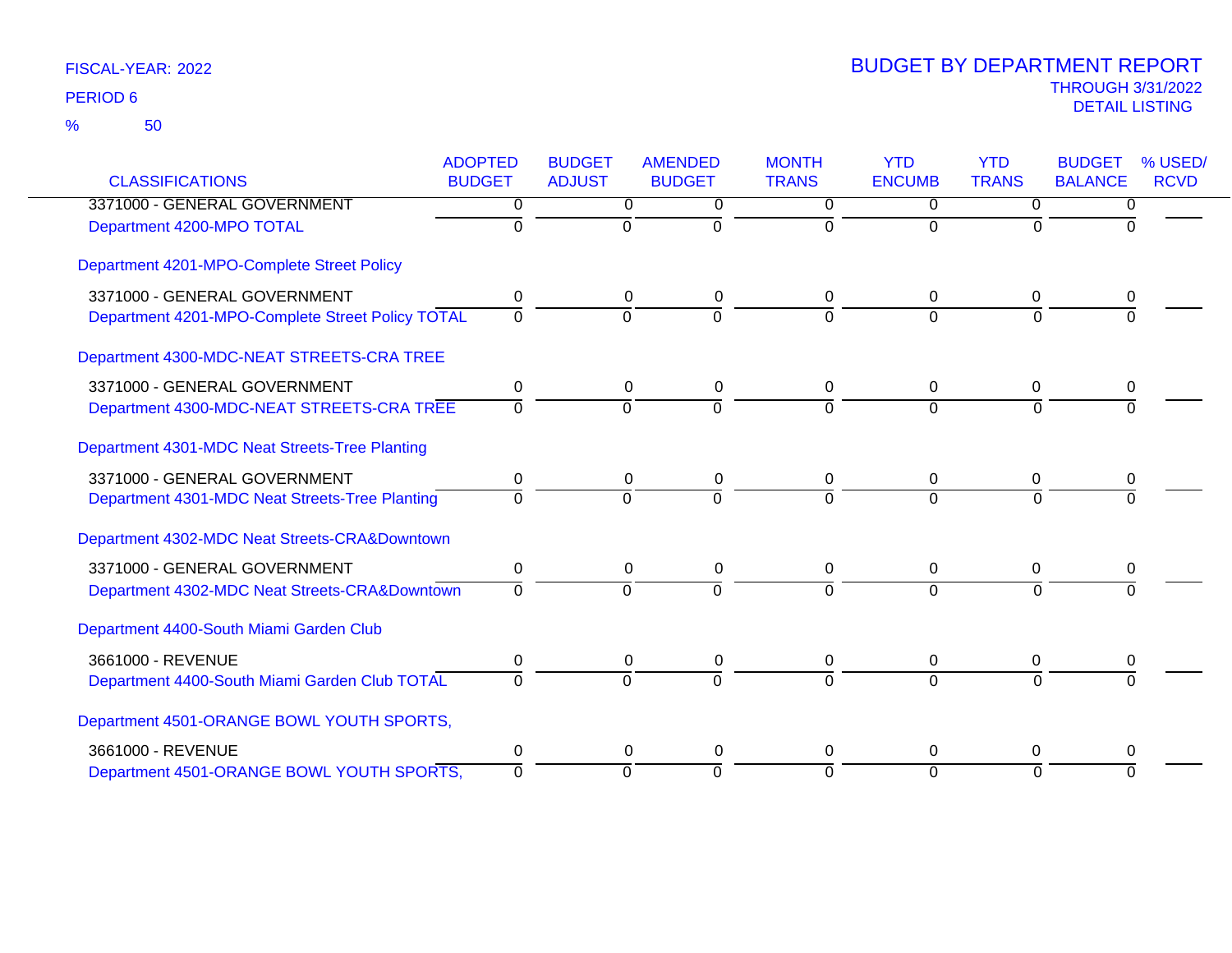50 %

| <b>CLASSIFICATIONS</b>                       | <b>ADOPTED</b><br><b>BUDGET</b> | <b>BUDGET</b><br><b>ADJUST</b> | <b>AMENDED</b><br><b>BUDGET</b> | <b>MONTH</b><br><b>TRANS</b> | <b>YTD</b><br><b>ENCUMB</b> | <b>YTD</b><br><b>TRANS</b> | <b>BUDGET</b><br><b>BALANCE</b> | % USED/<br><b>RCVD</b> |
|----------------------------------------------|---------------------------------|--------------------------------|---------------------------------|------------------------------|-----------------------------|----------------------------|---------------------------------|------------------------|
| Department 4601-USA Swimming FY18            |                                 |                                |                                 |                              |                             |                            |                                 |                        |
| 3661000 - REVENUE                            | 0                               | 0                              | 0                               | 0                            | 0                           | 0                          | 0                               |                        |
| Department 4601-USA Swimming FY18 TOTAL      | $\Omega$                        | $\Omega$                       | $\Omega$                        | ō                            | $\Omega$                    | $\mathbf 0$                | $\Omega$                        |                        |
| <b>REVENUE TOTAL</b>                         | $\Omega$                        | 1,151,080                      | 1,151,080                       | 0                            | 0                           | 6,638                      | 1,144,442                       |                        |
| <b>EXPENSE</b>                               |                                 |                                |                                 |                              |                             |                            |                                 |                        |
| Department 3001-SNP-MURRAY PARK POOL         |                                 |                                |                                 |                              |                             |                            |                                 |                        |
| 5413100 - PROFESSIONAL SERVICES              | 0                               | 0                              | $\mathbf 0$                     | 0                            | 0                           | 0                          | $\mathbf 0$                     |                        |
| 5413450 - CONTRACTUAL SERVICES               | $\Omega$                        | 0                              | 0                               | 0                            | $\Omega$                    | 0                          | $\pmb{0}$                       |                        |
| Department 3001-SNP-MURRAY PARK POOL TOTAL   | $\Omega$                        | $\overline{0}$                 | $\Omega$                        | $\overline{0}$               | $\Omega$                    | $\Omega$                   | $\overline{0}$                  |                        |
| Department 3101-HFSF-Complete Streets Policy |                                 |                                |                                 |                              |                             |                            |                                 |                        |
| 5413450 - CONTRACTUAL SERVICES               | 0                               | 0                              | 0                               | 0                            | 0                           | 0                          | $\boldsymbol{0}$                |                        |
| Department 3101-HFSF-Complete Streets Policy | $\Omega$                        | $\Omega$                       | $\Omega$                        | $\overline{0}$               | $\Omega$                    | $\Omega$                   | $\Omega$                        |                        |
| Department 3603-12-SMIA-CB OCT11-SEP12       |                                 |                                |                                 |                              |                             |                            |                                 |                        |
| 5413450 - CONTRACTUAL SERVICES               | 0                               | 0                              | $\mathbf 0$                     | $\pmb{0}$                    | 0                           | 0                          | 0                               |                        |
| Department 3603-12-SMIA-CB OCT11-SEP12 TOTAL | $\Omega$                        | $\Omega$                       | $\Omega$                        | $\Omega$                     | $\Omega$                    | $\Omega$                   | $\Omega$                        |                        |
| Department 3604-MDC SCHOOL & SR MEALS        |                                 |                                |                                 |                              |                             |                            |                                 |                        |
| 5411310 - PART TIME                          | 0                               | 0                              | 0                               | $\mathbf 0$                  | $\mathbf{0}$                | $\Omega$                   | $\mathbf 0$                     |                        |
| 5413450 - CONTRACTUAL SERVICES               | 0                               | 0                              | $\Omega$                        | 0                            | $\Omega$                    | $\Omega$                   | 0                               |                        |
| Department 3604-MDC SCHOOL & SR MEALS        | $\Omega$                        | $\Omega$                       | $\Omega$                        | $\Omega$                     | $\Omega$                    | $\Omega$                   | $\Omega$                        |                        |
| Department 3605-MDC SCHOOL & SR MEALS        |                                 |                                |                                 |                              |                             |                            |                                 |                        |
| 5411310 - PART TIME                          | $\Omega$                        | 0                              | 0                               | 0                            | 0                           | 0                          | 0                               |                        |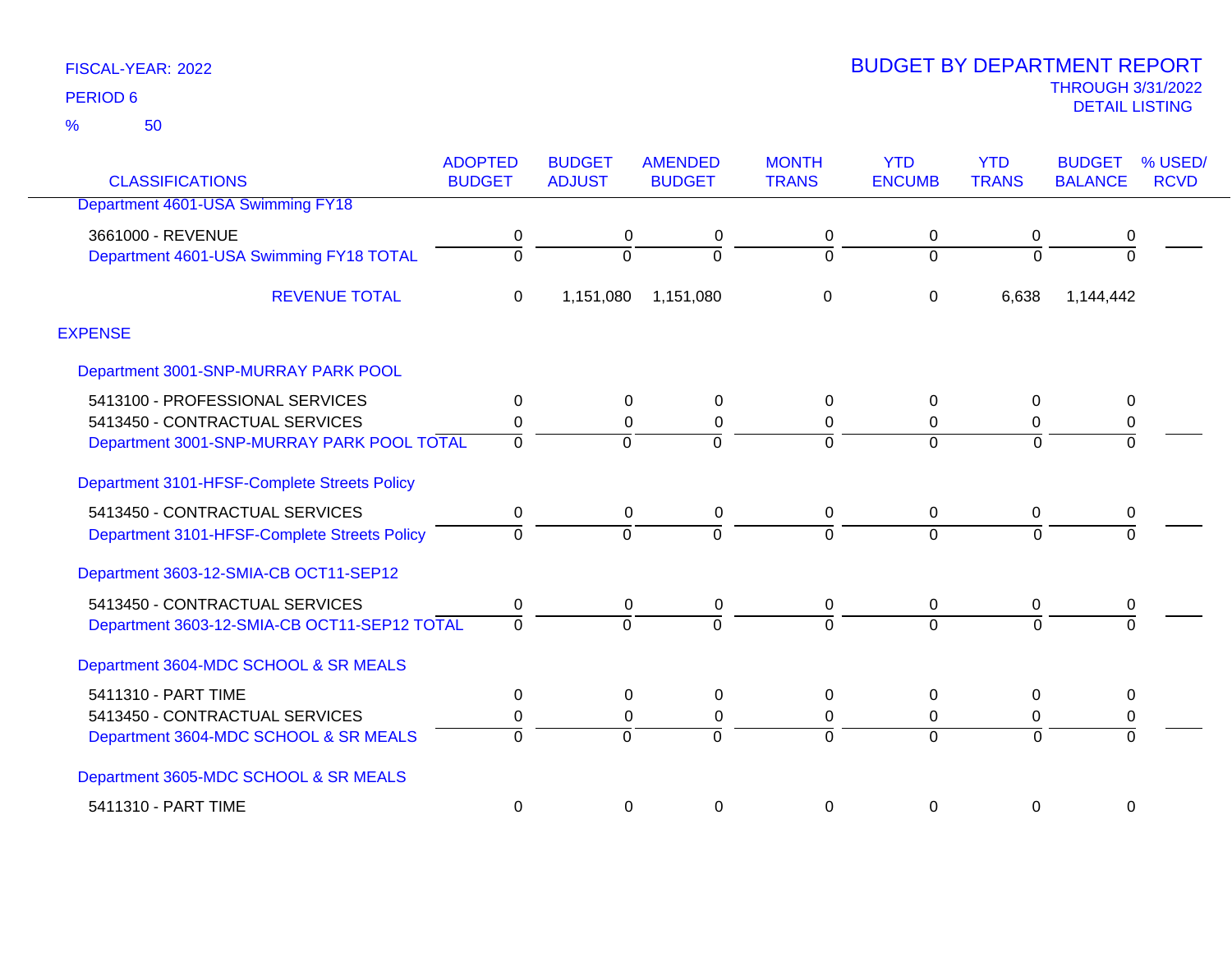50 %

| <b>CLASSIFICATIONS</b>                    | <b>ADOPTED</b><br><b>BUDGET</b> | <b>BUDGET</b><br><b>ADJUST</b> | <b>AMENDED</b><br><b>BUDGET</b> | <b>MONTH</b><br><b>TRANS</b> | <b>YTD</b><br><b>ENCUMB</b> | <b>YTD</b><br><b>TRANS</b> | <b>BUDGET</b><br><b>BALANCE</b> | % USED/<br><b>RCVD</b> |
|-------------------------------------------|---------------------------------|--------------------------------|---------------------------------|------------------------------|-----------------------------|----------------------------|---------------------------------|------------------------|
| 5413450 - CONTRACTUAL SERVICES            | 0                               | 0                              | $\overline{0}$                  | $\overline{0}$               | $\overline{0}$              | $\overline{0}$             | 0                               |                        |
| Department 3605-MDC SCHOOL & SR MEALS     | 0                               | $\mathbf 0$                    | $\overline{0}$                  | $\Omega$                     | $\Omega$                    | $\Omega$                   |                                 |                        |
| Department 3606-MDC SCHOOL & SR MEALS     |                                 |                                |                                 |                              |                             |                            |                                 |                        |
| 5411310 - PART TIME                       | 0                               | 0                              | 0                               | $\Omega$                     | $\Omega$                    | $\Omega$                   | $\Omega$                        |                        |
| 5413450 - CONTRACTUAL SERVICES            | 0                               | 0                              | 0                               | 0                            | 0                           | 0                          | 0                               |                        |
| Department 3606-MDC SCHOOL & SR MEALS     | $\Omega$                        | $\mathbf 0$                    | $\mathbf 0$                     | $\Omega$                     | $\Omega$                    | $\Omega$                   | $\Omega$                        |                        |
| Department 3607-SR MEAL AMENDMENT TO JUNE |                                 |                                |                                 |                              |                             |                            |                                 |                        |
| 5411310 - PART TIME                       | $\mathbf{0}$                    | 0                              | $\Omega$                        | $\Omega$                     | 0                           | $\Omega$                   | 0                               |                        |
| 5413450 - CONTRACTUAL SERVICES            | 0                               | $\Omega$                       | 0                               | 0                            | 0                           | 0                          | 0                               |                        |
| Department 3607-SR MEAL AMENDMENT TO JUNE | $\Omega$                        | $\mathbf 0$                    | $\mathbf 0$                     | $\Omega$                     | $\Omega$                    | $\Omega$                   | $\Omega$                        |                        |
| Department 3608-SR MEAL & AFTER SCHOOL    |                                 |                                |                                 |                              |                             |                            |                                 |                        |
| 5411310 - PART TIME                       | $\Omega$                        | 0                              | 0                               | $\Omega$                     | $\Omega$                    | 0                          | $\Omega$                        |                        |
| 5413450 - CONTRACTUAL SERVICES            | 0                               | 0                              | 0                               | 0                            | 0                           | 0                          | 0                               |                        |
| Department 3608-SR MEAL & AFTER SCHOOL    | $\Omega$                        | $\mathbf 0$                    | $\overline{0}$                  | $\Omega$                     | $\Omega$                    | $\Omega$                   | $\Omega$                        |                        |
| Department 3609-SR MEAL&AFTER SCH #2 JUL- |                                 |                                |                                 |                              |                             |                            |                                 |                        |
| 5411310 - PART TIME                       | $\Omega$                        | 0                              | $\Omega$                        | $\Omega$                     | $\Omega$                    | 0                          | 0                               |                        |
| 5413450 - CONTRACTUAL SERVICES            | 0                               | 0                              | 0                               | 0                            | $\Omega$                    | 0                          | 0                               |                        |
| Department 3609-SR MEAL&AFTER SCH #2 JUL- | $\Omega$                        | $\Omega$                       | $\overline{0}$                  | $\Omega$                     | $\overline{0}$              | $\Omega$                   | $\Omega$                        |                        |
| Department 3610-SR MEAL&AFTER SCH         |                                 |                                |                                 |                              |                             |                            |                                 |                        |
| 5411310 - PART TIME                       | 0                               | 0                              | 0                               | $\Omega$                     | 0                           | 0                          | 0                               |                        |
| 5413450 - CONTRACTUAL SERVICES            | 0                               | 0                              | 0                               | 0                            | $\Omega$                    | $\Omega$                   | 0                               |                        |
| Department 3610-SR MEAL&AFTER SCH         | $\Omega$                        | $\Omega$                       | $\Omega$                        | $\Omega$                     | $\Omega$                    | $\Omega$                   | $\Omega$                        |                        |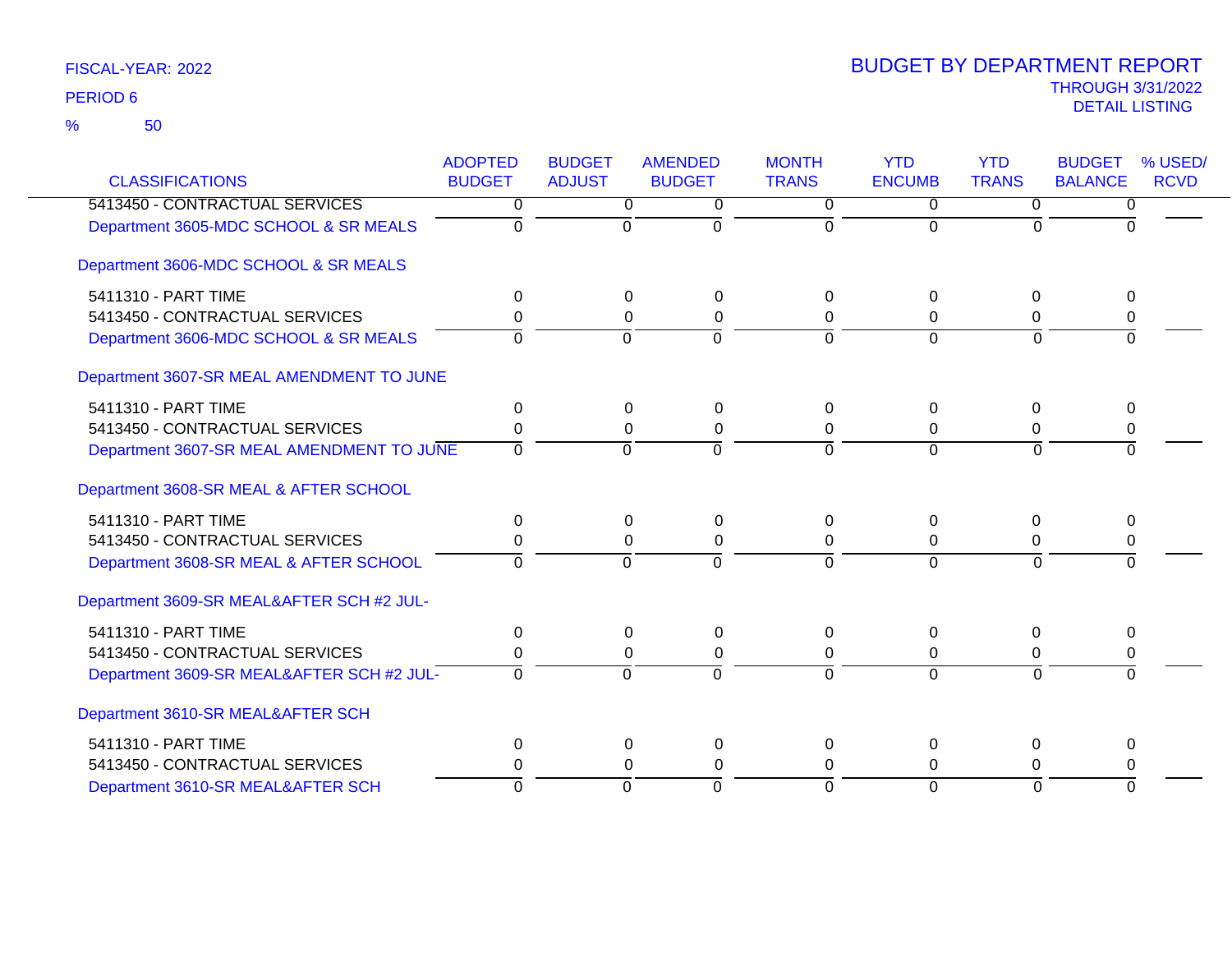50 %

| <b>CLASSIFICATIONS</b>                                     | <b>ADOPTED</b><br><b>BUDGET</b> | <b>BUDGET</b><br><b>ADJUST</b> | <b>AMENDED</b><br><b>BUDGET</b>            | <b>MONTH</b><br><b>TRANS</b> | <b>YTD</b><br><b>ENCUMB</b>      | <b>YTD</b><br><b>TRANS</b> | <b>BUDGET</b><br><b>BALANCE</b> | % USED/<br><b>RCVD</b> |
|------------------------------------------------------------|---------------------------------|--------------------------------|--------------------------------------------|------------------------------|----------------------------------|----------------------------|---------------------------------|------------------------|
| Department 3801-ADA-FY2010                                 |                                 |                                |                                            |                              |                                  |                            |                                 |                        |
| 5453450 - CONTRACTUAL<br>Department 3801-ADA-FY2010 TOTAL  | $\pmb{0}$<br>$\overline{0}$     | $\overline{0}$                 | $\mathbf 0$<br>$\pmb{0}$<br>$\overline{0}$ | 0<br>$\mathbf 0$             | 0<br>$\Omega$                    | 0<br>$\overline{0}$        | 0<br>$\overline{0}$             |                        |
| Department 3802-ADA FY 2011                                |                                 |                                |                                            |                              |                                  |                            |                                 |                        |
| 5453450 - CONTRACTUAL<br>Department 3802-ADA FY 2011 TOTAL | 0<br>$\overline{0}$             | $\Omega$                       | $\mathbf 0$<br>0<br>$\overline{0}$         | $\mathbf 0$<br>$\Omega$      | $\overline{0}$<br>$\overline{0}$ | $\mathbf 0$<br>$\Omega$    | $\mathbf 0$<br>$\Omega$         |                        |
| Department 3803-ADA FY 2012                                |                                 |                                |                                            |                              |                                  |                            |                                 |                        |
| 5453450 - CONTRACTUAL<br>Department 3803-ADA FY 2012 TOTAL | 0<br>$\Omega$                   | $\Omega$                       | $\mathbf 0$<br>$\pmb{0}$<br>$\overline{0}$ | 0<br>$\Omega$                | $\overline{0}$<br>$\Omega$       | $\mathbf 0$<br>$\Omega$    | 0<br>$\Omega$                   |                        |
| Department 3804-ADA FY 2013                                |                                 |                                |                                            |                              |                                  |                            |                                 |                        |
| 5453450 - CONTRACTUAL<br>Department 3804-ADA FY 2013 TOTAL | 0<br>$\overline{0}$             | 0                              | $\mathbf 0$<br>$\pmb{0}$<br>$\overline{0}$ | 0<br>$\mathbf 0$             | $\mathbf 0$<br>$\overline{0}$    | $\Omega$<br>$\overline{0}$ | 0<br>$\Omega$                   |                        |
| Department 3805-ADA FY 2013                                |                                 |                                |                                            |                              |                                  |                            |                                 |                        |
| 5453450 - CONTRACTUAL<br>Department 3805-ADA FY 2013 TOTAL | 0<br>$\overline{0}$             | $\overline{0}$                 | $\mathbf 0$<br>$\pmb{0}$<br>$\overline{0}$ | 0<br>$\Omega$                | $\overline{0}$<br>$\Omega$       | $\mathbf 0$<br>$\Omega$    | 0<br>$\overline{0}$             |                        |
| Department 3806-ADA FY 2015                                |                                 |                                |                                            |                              |                                  |                            |                                 |                        |
| 5453450 - CONTRACTUAL<br>Department 3806-ADA FY 2015 TOTAL | 0<br>$\overline{0}$             | $\mathbf 0$                    | $\mathbf 0$<br>$\pmb{0}$<br>$\overline{0}$ | 0<br>$\Omega$                | $\overline{0}$<br>$\overline{0}$ | $\mathbf 0$<br>$\Omega$    | 0<br>$\Omega$                   |                        |
| Department 3807-ADA FY 2016                                |                                 |                                |                                            |                              |                                  |                            |                                 |                        |
| 5453450 - CONTRACTUAL                                      | 0                               | 0                              | 0                                          | 0                            | 0                                | 0                          | $\mathbf 0$                     |                        |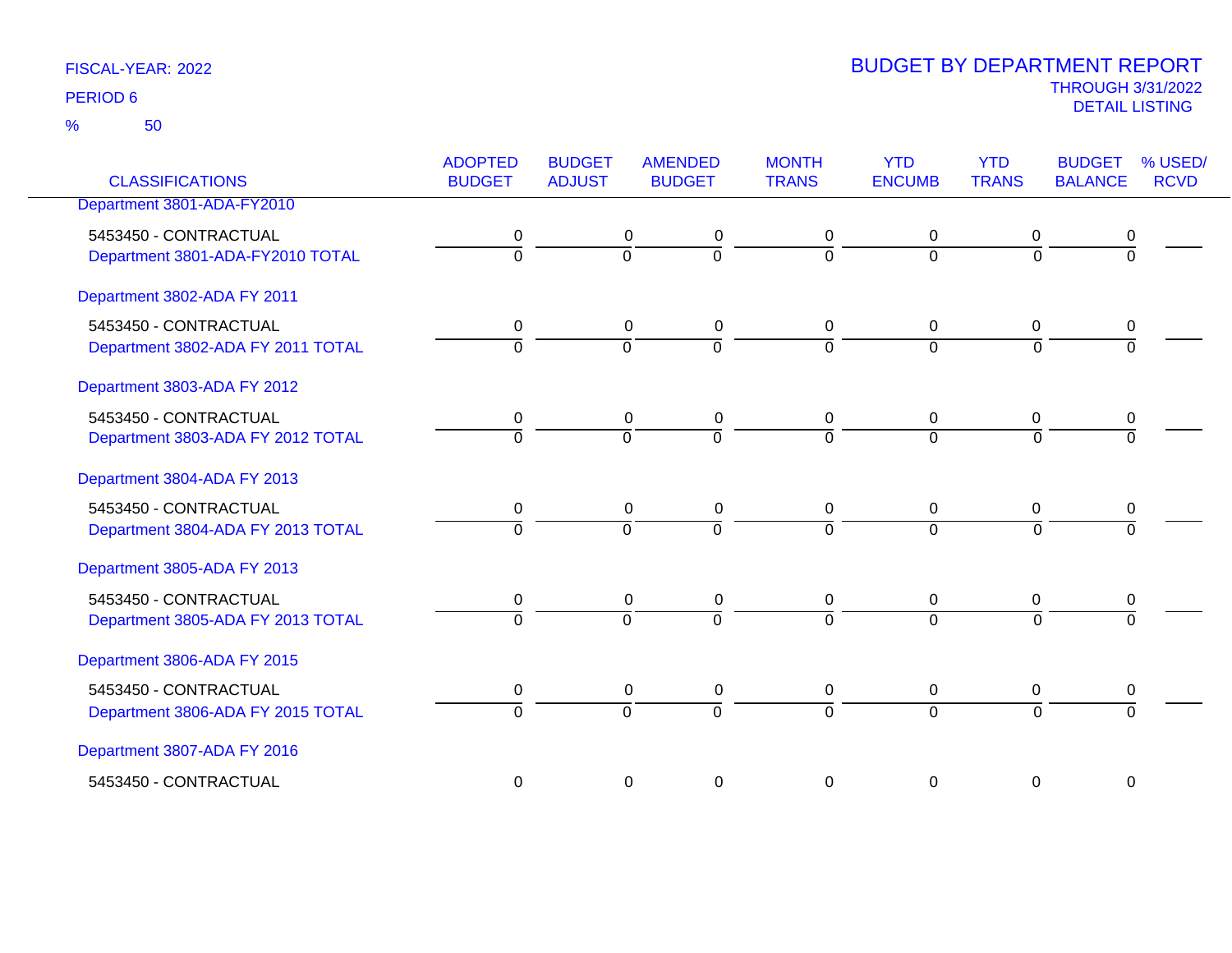50 %

| <b>CLASSIFICATIONS</b>                         | <b>ADOPTED</b><br><b>BUDGET</b> | <b>BUDGET</b><br><b>ADJUST</b> | <b>AMENDED</b><br><b>BUDGET</b> | <b>MONTH</b><br><b>TRANS</b> | <b>YTD</b><br><b>ENCUMB</b> | <b>YTD</b><br><b>TRANS</b> | <b>BUDGET</b><br><b>BALANCE</b> | % USED/<br><b>RCVD</b> |
|------------------------------------------------|---------------------------------|--------------------------------|---------------------------------|------------------------------|-----------------------------|----------------------------|---------------------------------|------------------------|
| Department 3807-ADA FY 2016 TOTAL              | 0                               | 0                              | $\overline{0}$                  | 0                            | $\overline{0}$              | $\mathbf{0}$               | $\Omega$                        |                        |
| Department 3808-ADA FY 2017                    |                                 |                                |                                 |                              |                             |                            |                                 |                        |
| 5453450 - CONTRACTUAL                          | 0                               | 0                              | $\boldsymbol{0}$                | 0                            | 0                           | 0                          | 0                               |                        |
| Department 3808-ADA FY 2017 TOTAL              | $\overline{0}$                  | $\Omega$                       | $\overline{0}$                  | $\Omega$                     | $\overline{0}$              | $\Omega$                   | $\Omega$                        |                        |
| Department 3809-ADA FY18-20                    |                                 |                                |                                 |                              |                             |                            |                                 |                        |
| 5413450 - CONTRACTUAL SERVICES                 | 0                               | 0                              | $\mathbf 0$                     | 0                            | $\Omega$                    | 0                          | $\Omega$                        |                        |
| 5415210 - SUPPLIES                             | 0                               | $\Omega$                       | 0                               | $\Omega$                     | 0                           | 0                          | 0                               |                        |
| Department 3809-ADA FY18-20 TOTAL              | $\overline{0}$                  | $\Omega$                       | $\overline{0}$                  | $\Omega$                     | $\overline{0}$              | $\Omega$                   | $\overline{0}$                  |                        |
| Department 4000-WATER DIST SYS EXTENSION       |                                 |                                |                                 |                              |                             |                            |                                 |                        |
| 5416490 - CONSTRUCTIONS PROJECTS               | 0                               | 0                              | $\mathbf 0$                     | $\mathbf 0$                  | 0                           | 0                          | 0                               |                        |
| Department 4000-WATER DIST SYS EXTENSION       | $\overline{0}$                  | $\overline{0}$                 | $\overline{0}$                  | $\Omega$                     | $\mathbf 0$                 | $\Omega$                   | 0                               |                        |
| Department 4010-GOB-WATER & SEWER              |                                 |                                |                                 |                              |                             |                            |                                 |                        |
| 5413100 - PROFESSIONAL SERVICES                | 0                               | 0                              | $\mathbf 0$                     | $\mathbf 0$                  | 0                           | $\mathbf 0$                | 0                               |                        |
| 5413450 - CONTRACTUAL SERVICES                 | 0                               | 0                              | 0                               | 0                            | 0                           | 0                          | 0                               |                        |
| Department 4010-GOB-WATER & SEWER              | $\overline{0}$                  | $\Omega$                       | $\overline{0}$                  | $\Omega$                     | $\Omega$                    | $\Omega$                   | $\overline{0}$                  |                        |
| Department 4011-GOB-Sanitary Sewer Master Plan |                                 |                                |                                 |                              |                             |                            |                                 |                        |
| 5413100 - PROFESSIONAL SERVICES                | 0                               | $\Omega$                       | $\Omega$                        | $\Omega$                     | $\Omega$                    | $\Omega$                   | $\Omega$                        |                        |
| 5416490 - CONSTRUCTIONS PROJECTS               | 0                               | 1,151,080                      | 1,151,080                       | 200,471                      | 488,055                     | 690,999                    | 460,081                         | 60                     |
| Department 4011-GOB-Sanitary Sewer Master Plan | $\overline{0}$                  | 1,151,080                      | 1,151,080                       | 200,471                      | 488,055                     | 690,999                    | 460,081                         | 60                     |
| Department 4012-GOB-CITYWIDE ROAD              |                                 |                                |                                 |                              |                             |                            |                                 |                        |
| 5416490 - CONSTRUCTIONS PROJECTS               | 0                               | 6,639                          | 6,639                           | 0                            | 1                           | 6,639                      | 0                               | 100                    |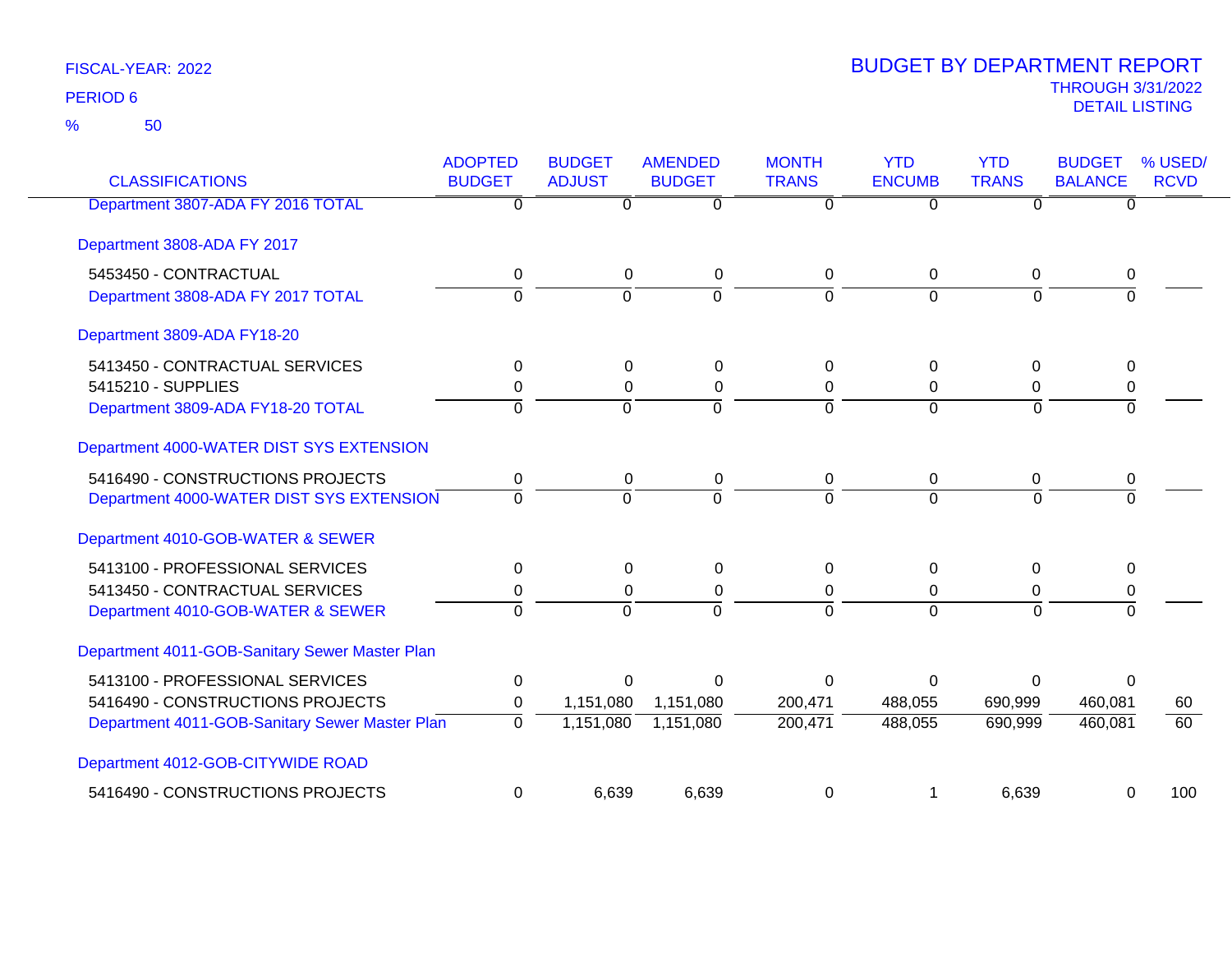50 %

# THROUGH 3/31/2022 DETAIL LISTING PERIOD <sup>6</sup> BUDGET BY DEPARTMENT REPORT

| <b>CLASSIFICATIONS</b>                           | <b>ADOPTED</b><br><b>BUDGET</b> | <b>BUDGET</b><br><b>ADJUST</b> | <b>AMENDED</b><br><b>BUDGET</b> | <b>MONTH</b><br><b>TRANS</b> | <b>YTD</b><br><b>ENCUMB</b> | <b>YTD</b><br><b>TRANS</b> | <b>BUDGET</b><br><b>BALANCE</b> | % USED/<br><b>RCVD</b> |
|--------------------------------------------------|---------------------------------|--------------------------------|---------------------------------|------------------------------|-----------------------------|----------------------------|---------------------------------|------------------------|
| Department 4012-GOB-CITYWIDE ROAD                | $\overline{0}$                  | 6,639                          | 6,639                           | $\overline{0}$               |                             | 6,639                      | $\Omega$                        | 100                    |
| Department 4100-VILLAGERS GRANT-                 |                                 |                                |                                 |                              |                             |                            |                                 |                        |
| 5196450 - CAPITAL OUTLAY                         | $\pmb{0}$                       | $\mathbf 0$                    | 0                               | 0                            | $\mathbf 0$                 | 0                          | 0                               |                        |
| Department 4100-VILLAGERS GRANT-                 | $\Omega$                        | $\Omega$                       | $\Omega$                        | $\Omega$                     | $\Omega$                    | $\Omega$                   |                                 |                        |
| Department 4101-VILLAGERS GRANT-                 |                                 |                                |                                 |                              |                             |                            |                                 |                        |
| 5196450 - CAPITAL OUTLAY                         | 0                               | 0                              | 0                               | 0                            | 0                           | 0                          |                                 |                        |
| Department 4101-VILLAGERS GRANT-                 | $\Omega$                        | $\Omega$                       | $\Omega$                        | $\Omega$                     | $\Omega$                    | $\Omega$                   | $\Omega$                        |                        |
| Department 4200-MPO                              |                                 |                                |                                 |                              |                             |                            |                                 |                        |
| 5416490 - CONSTRUCTIONS PROJECTS                 | 0                               | 0                              | 0                               | 0                            | 0                           | 0                          | 0                               |                        |
| Department 4200-MPO TOTAL                        | $\Omega$                        | $\Omega$                       | $\Omega$                        | $\Omega$                     | $\Omega$                    | $\Omega$                   |                                 |                        |
| Department 4201-MPO-Complete Street Policy       |                                 |                                |                                 |                              |                             |                            |                                 |                        |
| 5413450 - CONTRACTUAL SERVICES                   | 0                               | 0                              | 0                               | 0                            | 0                           | 0                          | 0                               |                        |
| Department 4201-MPO-Complete Street Policy TOTAL | $\overline{0}$                  | $\Omega$                       | $\overline{0}$                  | $\Omega$                     | $\Omega$                    | $\Omega$                   | $\Omega$                        |                        |
| Department 4300-MDC-NEAT STREETS-CRA TREE        |                                 |                                |                                 |                              |                             |                            |                                 |                        |
| 5413450 - CONTRACTUAL SERVICES                   | 0                               | 0                              | $\mathbf 0$                     | 0                            | $\mathbf 0$                 | 0                          | 0                               |                        |
| Department 4300-MDC-NEAT STREETS-CRA TREE        | $\Omega$                        | $\Omega$                       | $\Omega$                        | $\Omega$                     | $\Omega$                    | $\Omega$                   |                                 |                        |
| Department 4301-MDC Neat Streets-Tree Planting   |                                 |                                |                                 |                              |                             |                            |                                 |                        |
| 5413450 - CONTRACTUAL SERVICES                   | 0                               | 0                              | 0                               | 0                            | 0                           | 0                          | 0                               |                        |
| Department 4301-MDC Neat Streets-Tree Planting   | $\Omega$                        | $\overline{0}$                 | $\overline{0}$                  | $\Omega$                     | $\Omega$                    | $\Omega$                   | $\Omega$                        |                        |
|                                                  |                                 |                                |                                 |                              |                             |                            |                                 |                        |

Department 4302-MDC Neat Streets-CRA&Downtown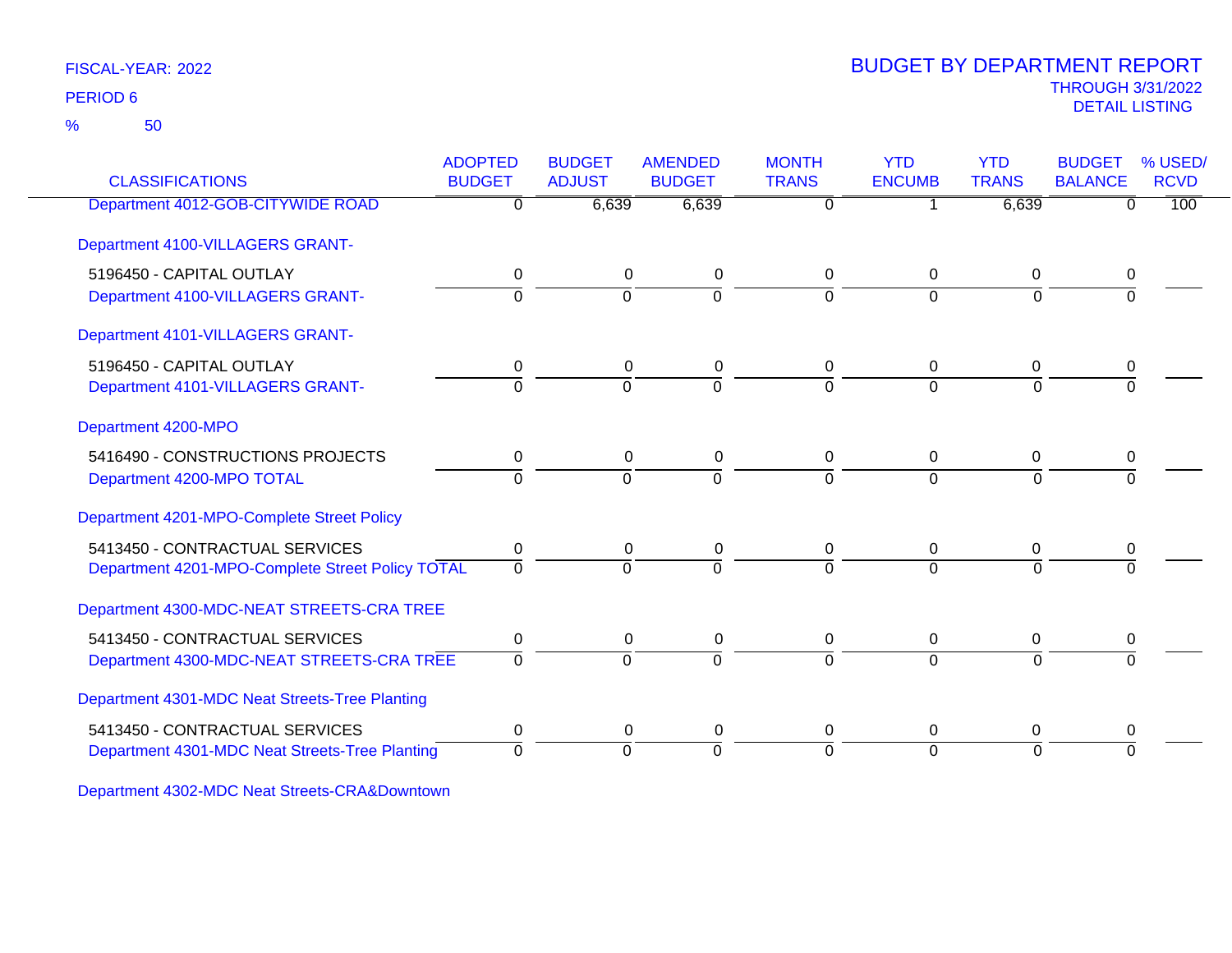| <b>CLASSIFICATIONS</b>                        | <b>ADOPTED</b><br><b>BUDGET</b> | <b>BUDGET</b><br><b>ADJUST</b> | <b>AMENDED</b><br><b>BUDGET</b> | <b>MONTH</b><br><b>TRANS</b> | <b>YTD</b><br><b>ENCUMB</b> | <b>YTD</b><br><b>TRANS</b> | <b>BUDGET</b><br><b>BALANCE</b> | % USED/<br><b>RCVD</b> |
|-----------------------------------------------|---------------------------------|--------------------------------|---------------------------------|------------------------------|-----------------------------|----------------------------|---------------------------------|------------------------|
| 5413450 - CONTRACTUAL SERVICES                | 0                               | 0                              | 0                               | 0                            | 0                           | 0                          | 0                               |                        |
| Department 4302-MDC Neat Streets-CRA&Downtown | $\Omega$                        | $\mathbf 0$                    | 0                               | ō                            | $\overline{0}$              | $\Omega$                   | $\Omega$                        |                        |
| Department 4400-South Miami Garden Club       |                                 |                                |                                 |                              |                             |                            |                                 |                        |
| 5193450 - CONT. SVCS.                         | 0                               | 0                              | 0                               | 0                            | $\mathbf 0$                 | 0                          | 0                               |                        |
| Department 4400-South Miami Garden Club TOTAL | $\overline{0}$                  | $\mathbf 0$                    | $\overline{0}$                  | $\overline{0}$               | $\mathbf 0$                 | $\overline{0}$             | 0                               |                        |
| Department 4501-ORANGE BOWL YOUTH SPORTS,     |                                 |                                |                                 |                              |                             |                            |                                 |                        |
| 5723450 - CONTRACTUAL                         | $\pmb{0}$                       | 0                              | $\mathbf 0$                     | 0                            | $\mathbf 0$                 | $\mathbf 0$                | 0                               |                        |
| Department 4501-ORANGE BOWL YOUTH SPORTS,     | $\Omega$                        | $\Omega$                       | 0                               | $\overline{0}$               | $\overline{0}$              | $\Omega$                   | $\Omega$                        |                        |
| Department 4601-USA Swimming FY18             |                                 |                                |                                 |                              |                             |                            |                                 |                        |
| 5723450 - CONTRACTUAL                         | $\pmb{0}$                       | 0                              | $\mathbf 0$                     | 0                            | 0                           | $\mathbf 0$                | $\mathbf 0$                     |                        |
| Department 4601-USA Swimming FY18 TOTAL       | $\Omega$                        | $\Omega$                       | $\Omega$                        | $\Omega$                     | $\Omega$                    | $\Omega$                   | $\Omega$                        |                        |
| <b>EXPENSE TOTAL</b>                          | 0                               | 1,157,719                      | 1,157,719                       | 200,471                      | 488,056                     | 697,638                    | 460,081                         | 60                     |
| Fund 114-LOCAL GRANTS FUND TOTAL              |                                 |                                |                                 |                              |                             |                            |                                 |                        |
| <b>REVENUE</b>                                | 0                               | 1,151,080                      | 1,151,080                       | $\mathbf 0$                  | $\mathbf 0$                 | 6,638                      | 1,144,442                       |                        |
| <b>EXPENSE</b>                                | 0                               | 1,157,719                      | 1,157,719                       | 200,471                      | 488,056                     | 697,638                    | 460,081                         | 60                     |
| Fund 114-LOCAL GRANTS FUND TOTAL              | $\Omega$                        | $-6,639$                       | $-6,639$                        | $-200,471$                   | $-488,056$                  | $-691,000$                 | 684,361                         |                        |
| Fund 116-HOMETOWN DIST. IMPROVMENT            |                                 |                                |                                 |                              |                             |                            |                                 |                        |
| <b>REVENUE</b>                                |                                 |                                |                                 |                              |                             |                            |                                 |                        |
| Department 0000-Description N/A               |                                 |                                |                                 |                              |                             |                            |                                 |                        |

| - PARKING EXCEPTION<br>3419060 - |  |  |  |  |
|----------------------------------|--|--|--|--|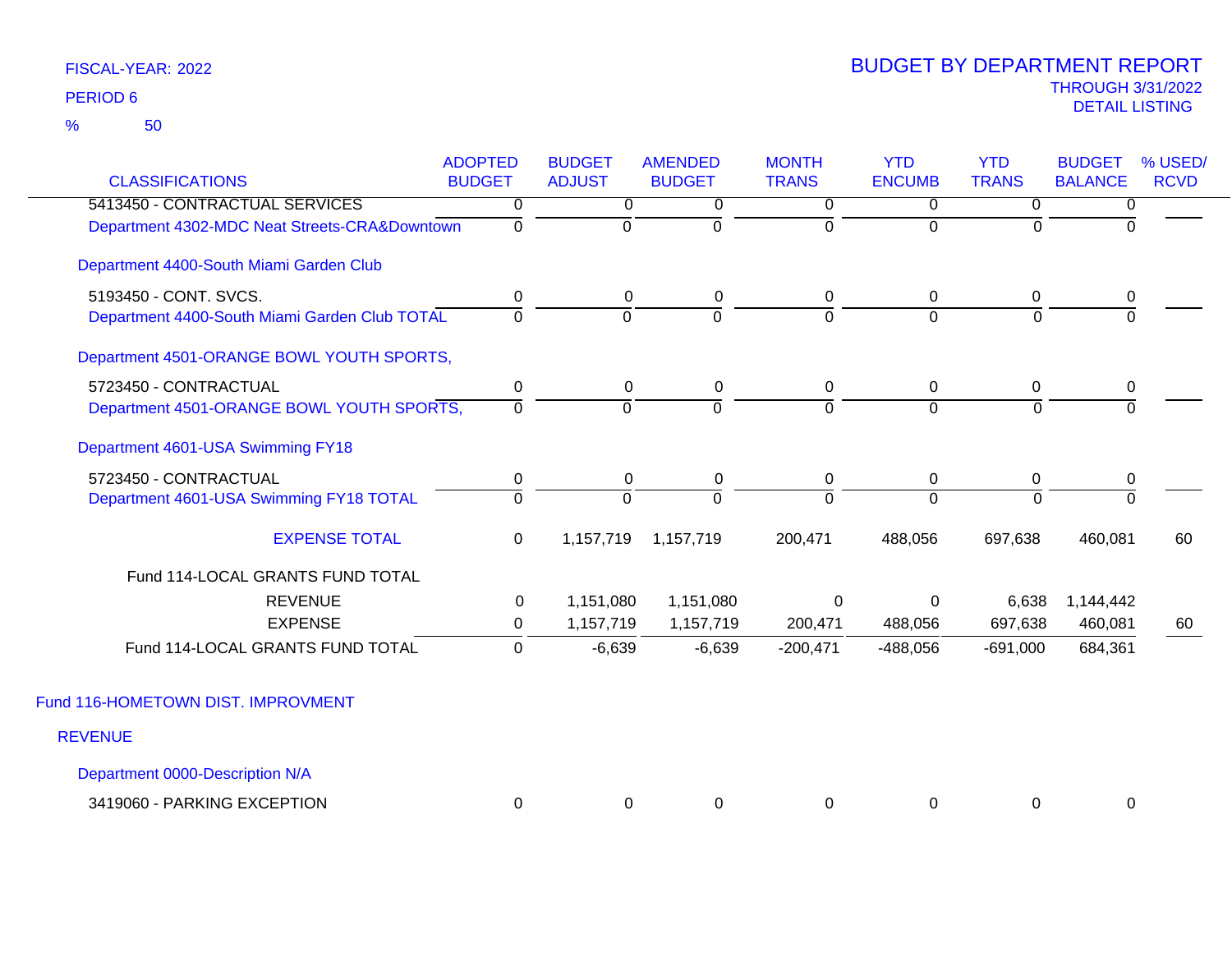50 %

| <b>CLASSIFICATIONS</b>                       | <b>ADOPTED</b><br><b>BUDGET</b> | <b>BUDGET</b><br><b>ADJUST</b> | <b>AMENDED</b><br><b>BUDGET</b> | <b>MONTH</b><br><b>TRANS</b> | <b>YTD</b><br><b>ENCUMB</b> | <b>YTD</b><br><b>TRANS</b> | <b>BUDGET</b><br><b>BALANCE</b> | % USED/<br><b>RCVD</b> |
|----------------------------------------------|---------------------------------|--------------------------------|---------------------------------|------------------------------|-----------------------------|----------------------------|---------------------------------|------------------------|
| 3612000 - INTEREST INCOME                    | $\overline{0}$                  | 0                              | 0                               | 0                            | 0                           | $\overline{0}$             | $\overline{0}$                  |                        |
| Department 0000-Description N/A TOTAL        | 0                               | $\overline{0}$                 | $\overline{0}$                  | 0                            | $\overline{0}$              | $\mathbf 0$                | $\overline{0}$                  |                        |
| <b>REVENUE TOTAL</b>                         | $\mathbf 0$                     | $\mathbf 0$                    | $\mathsf 0$                     | $\mathbf 0$                  | $\boldsymbol{0}$            | $\mathbf 0$                | 0                               |                        |
| <b>EXPENSE</b>                               |                                 |                                |                                 |                              |                             |                            |                                 |                        |
| <b>Department 1410-FINANCE</b>               |                                 |                                |                                 |                              |                             |                            |                                 |                        |
| 5819120 - INTRA-GOV TRANSFER-TO GF           | 1,008                           | 0                              | 1,008                           | $\mathbf 0$                  | 0                           | 1,008                      | 0                               | 100                    |
| <b>Department 1410-FINANCE TOTAL</b>         | 1,008                           | $\overline{0}$                 | 1,008                           | $\overline{0}$               | $\overline{0}$              | 1,008                      | $\overline{0}$                  | 100                    |
| <b>EXPENSE TOTAL</b>                         | 1,008                           | $\mathbf 0$                    | 1,008                           | $\pmb{0}$                    | $\boldsymbol{0}$            | 1,008                      | $\mathbf 0$                     | 100                    |
| Fund 116-HOMETOWN DIST. IMPROVMENT TOTAL     |                                 |                                |                                 |                              |                             |                            |                                 |                        |
| <b>REVENUE</b>                               | $\overline{0}$                  |                                | 0<br>0                          | 0                            | 0                           | $\Omega$                   | $\mathbf 0$                     | 100                    |
| <b>EXPENSE</b>                               | 1,008                           |                                | 0<br>1,008                      | 0                            | 0                           | 1,008                      | 0                               | 100                    |
| Fund 116-HOMETOWN DIST. IMPROVMENT TOTAL     | $-1,008$                        |                                | $\mathbf 0$<br>$-1,008$         | $\mathbf 0$                  | $\mathbf{0}$                | $-1,008$                   | 0                               |                        |
| <b>Fund 117-Parks Facilities Impact Fees</b> |                                 |                                |                                 |                              |                             |                            |                                 |                        |
| <b>REVENUE</b>                               |                                 |                                |                                 |                              |                             |                            |                                 |                        |
| Department 0000-Description N/A              |                                 |                                |                                 |                              |                             |                            |                                 |                        |
| 3246100 - Impact Fees-Residential            | 0                               | 0                              | 0                               | 10,963                       | $\mathbf 0$                 | 29,110                     | $-29,110$                       |                        |
| 3246200 - Impact Fees-Commercial             | $\Omega$                        | 0                              | 0                               | $\Omega$                     | 0                           | 0                          | $\mathbf 0$                     |                        |
| 3612000 - INTEREST INCOME                    | 1,200                           | $\mathbf 0$                    | 1,200                           | 181                          | $\mathbf 0$                 | 1,069                      | 131                             | 89                     |
| Department 0000-Description N/A TOTAL        | 1,200                           | $\overline{0}$                 | 1,200                           | 11,144                       | $\overline{0}$              | 30,179                     | $-28,979$                       | 2514                   |
| <b>REVENUE TOTAL</b>                         | 1,200                           | $\mathbf 0$                    | 1,200                           | 11,144                       | $\mathbf 0$                 | 30,179                     | $-28,979$                       | 2514                   |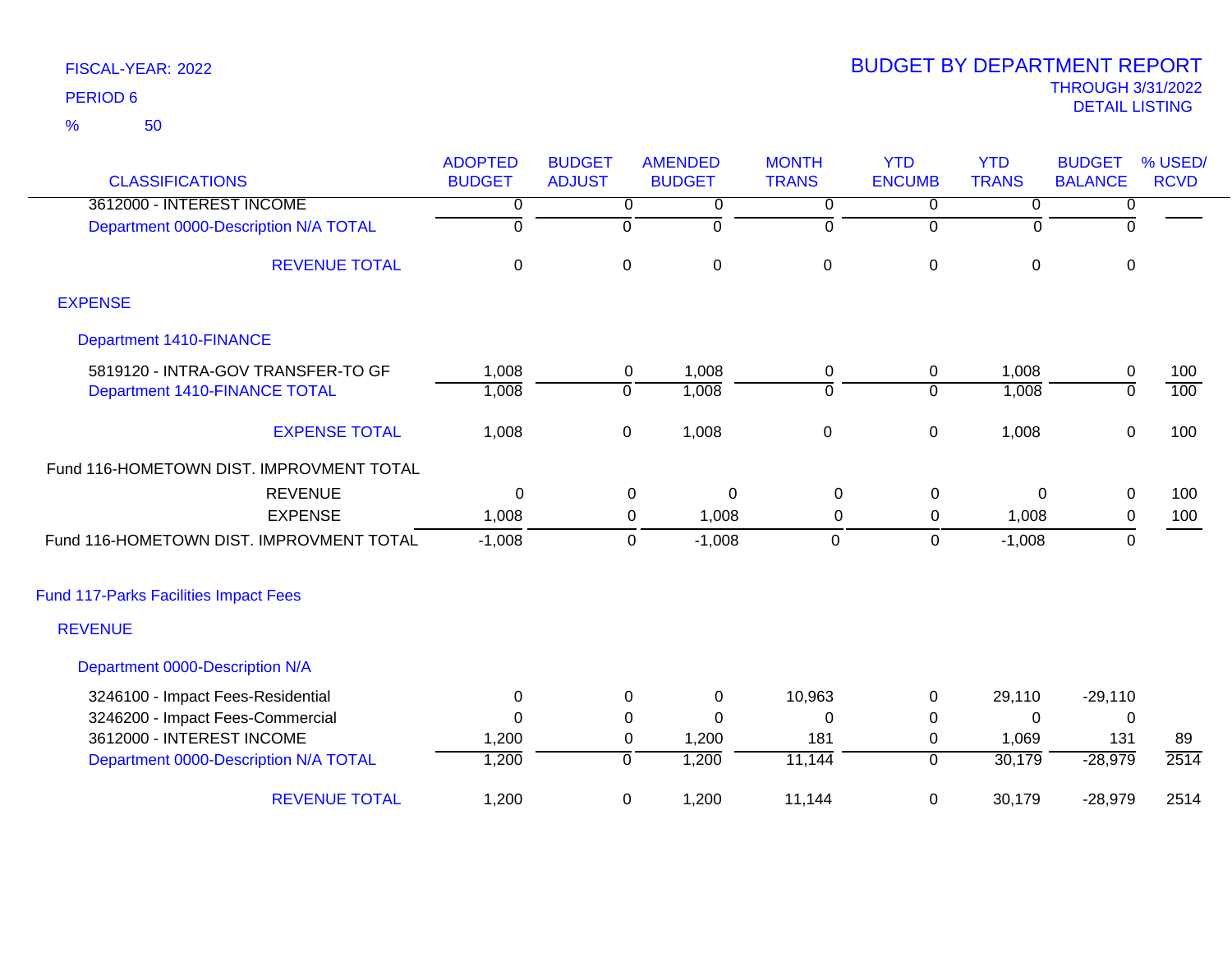50 %

| <b>CLASSIFICATIONS</b>                      | <b>ADOPTED</b><br><b>BUDGET</b> | <b>BUDGET</b><br><b>ADJUST</b> |                | <b>AMENDED</b><br><b>BUDGET</b> | <b>MONTH</b><br><b>TRANS</b> | <b>YTD</b><br><b>ENCUMB</b> | <b>YTD</b><br><b>TRANS</b> | <b>BUDGET</b><br><b>BALANCE</b> | % USED/<br><b>RCVD</b> |
|---------------------------------------------|---------------------------------|--------------------------------|----------------|---------------------------------|------------------------------|-----------------------------|----------------------------|---------------------------------|------------------------|
| <b>EXPENSE</b>                              |                                 |                                |                |                                 |                              |                             |                            |                                 |                        |
| Department 2000-PARKS & RECREATION          |                                 |                                |                |                                 |                              |                             |                            |                                 |                        |
| 5723450 - CONTRACTUAL                       | $\mathbf{0}$                    |                                | $\Omega$       | $\Omega$                        | $\Omega$                     | $\Omega$                    | 0                          | 0                               |                        |
| 5726110 - LAND ACQUISITION                  | $\Omega$                        |                                | 0              | $\Omega$                        | $\Omega$                     | $\Omega$                    | $\Omega$                   | $\pmb{0}$                       |                        |
| 5726440 - CAPITAL IMPROVEMENTS              | 60,000                          |                                | 0              | 60,000                          | 0                            | 60,000                      | 60,000                     | 0                               | 100                    |
| Department 2000-PARKS & RECREATION TOTAL    | 60,000                          |                                | $\overline{0}$ | 60,000                          | $\overline{0}$               | 60,000                      | 60,000                     | $\overline{0}$                  | 100                    |
| <b>EXPENSE TOTAL</b>                        | 60,000                          |                                | $\mathbf 0$    | 60,000                          | $\mathsf 0$                  | 60,000                      | 60,000                     | $\mathsf 0$                     | 100                    |
| Fund 117-Parks Facilities Impact Fees TOTAL |                                 |                                |                |                                 |                              |                             |                            |                                 |                        |
| <b>REVENUE</b>                              | 1,200                           |                                | 0              | 1,200                           | 11,144                       | 0                           | 30,179                     | $-28,979$                       | 2514                   |
| <b>EXPENSE</b>                              | 60,000                          |                                | 0              | 60,000                          | 0                            | 60,000                      | 60,000                     | 0                               | 100                    |
| Fund 117-Parks Facilities Impact Fees TOTAL | $-58,800$                       |                                | 0              | $-58,800$                       | 11,144                       | $-60,000$                   | $-29,821$                  | $-28,979$                       |                        |
| Fund 118-TREE TRUST FUND                    |                                 |                                |                |                                 |                              |                             |                            |                                 |                        |
| <b>REVENUE</b>                              |                                 |                                |                |                                 |                              |                             |                            |                                 |                        |
| Department 0000-Description N/A             |                                 |                                |                |                                 |                              |                             |                            |                                 |                        |
| 3430000 - Tree Trust Fund                   | 0                               |                                | 0              | 0                               | 10,069                       | 0                           | 14,069                     | $-14,069$                       |                        |
| 3437000 - CONSERV & RESC MGMT FEES          | 0                               |                                | 0              | 0                               | 0                            | 0                           | $\Omega$                   | 0                               |                        |
| Department 0000-Description N/A TOTAL       | $\Omega$                        |                                | $\Omega$       | $\overline{0}$                  | 10,069                       | $\overline{0}$              | 14,069                     | $-14,069$                       |                        |
| <b>REVENUE TOTAL</b>                        | $\mathbf 0$                     |                                | 0              | $\pmb{0}$                       | 10,069                       | 0                           | 14,069                     | $-14,069$                       |                        |
| <b>EXPENSE</b>                              |                                 |                                |                |                                 |                              |                             |                            |                                 |                        |

Department 1750-LANSCAPE MAINTENANCE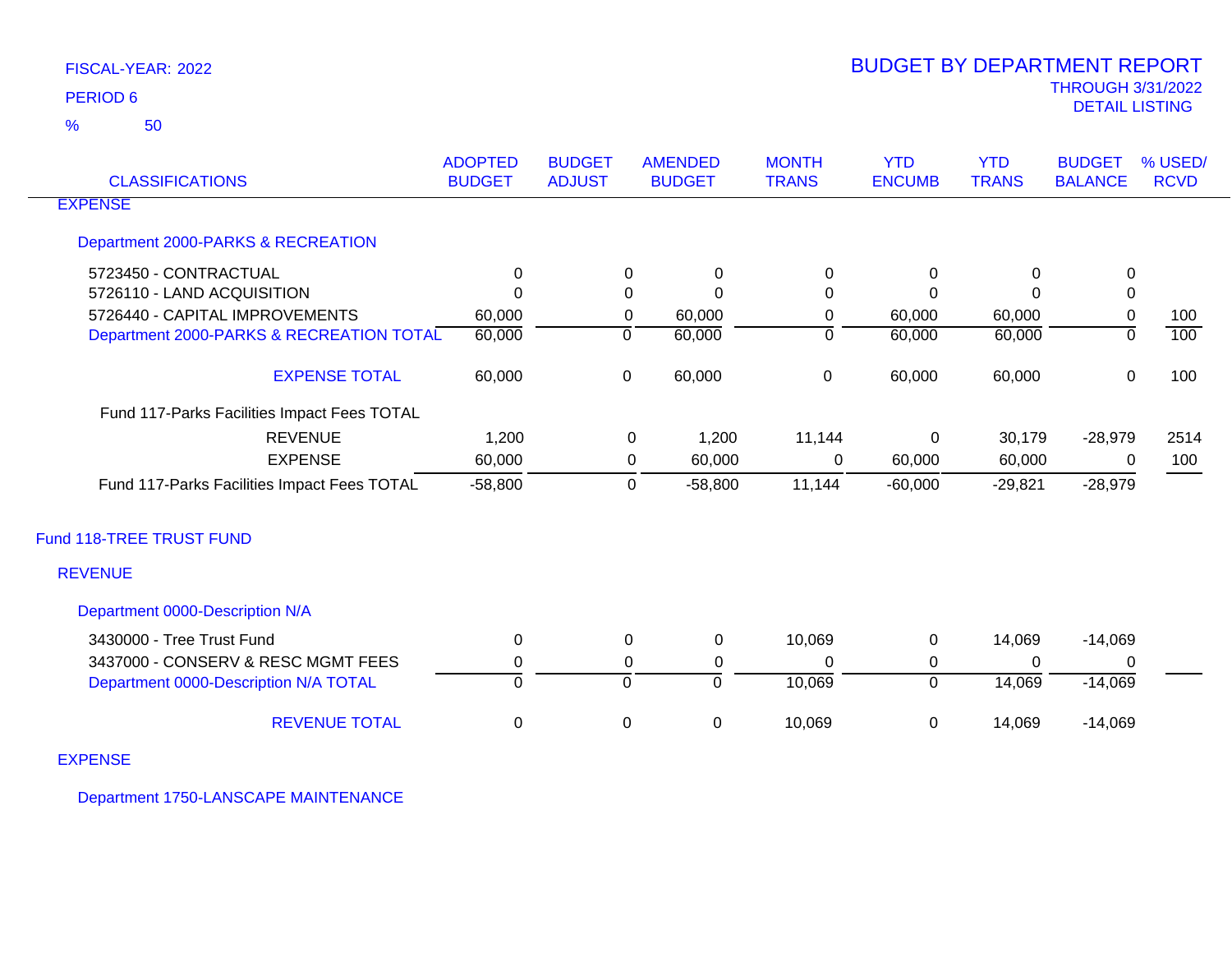|                                          | <b>ADOPTED</b> | <b>BUDGET</b> | <b>AMENDED</b> | <b>MONTH</b>   | <b>YTD</b>     | <b>YTD</b>   | <b>BUDGET</b>  | % USED/     |
|------------------------------------------|----------------|---------------|----------------|----------------|----------------|--------------|----------------|-------------|
| <b>CLASSIFICATIONS</b>                   | <b>BUDGET</b>  | <b>ADJUST</b> | <b>BUDGET</b>  | <b>TRANS</b>   | <b>ENCUMB</b>  | <b>TRANS</b> | <b>BALANCE</b> | <b>RCVD</b> |
| 5193450 - CONT. SVCS.                    | 25,000         | 25,000        | 50,000         | 0              | 25,000         | 25,000       | 25,000         | 50          |
| Department 1750-LANSCAPE MAINTENANCE     | 25,000         | 25,000        | 50,000         | 0              | 25,000         | 25,000       | 25,000         | 50          |
| <b>EXPENSE TOTAL</b>                     | 25,000         | 25,000        | 50,000         | 0              | 25,000         | 25,000       | 25,000         | 50          |
| Fund 118-TREE TRUST FUND TOTAL           |                |               |                |                |                |              |                |             |
| <b>REVENUE</b>                           | 0              |               | 0<br>0         | 10,069         | $\mathbf 0$    | 14,069       | $-14,069$      | 50          |
| <b>EXPENSE</b>                           | 25,000         | 25,000        | 50,000         | 0              | 25,000         | 25,000       | 25,000         | 50          |
| Fund 118-TREE TRUST FUND TOTAL           | $-25,000$      | $-25,000$     | $-50,000$      | 10,069         | $-25,000$      | $-10,931$    | $-39,069$      |             |
| <b>Fund 119-Solar Panel Trust Fund</b>   |                |               |                |                |                |              |                |             |
| <b>REVENUE</b>                           |                |               |                |                |                |              |                |             |
| Department 0000-Description N/A          |                |               |                |                |                |              |                |             |
| 3371000 - GENERAL GOVERNMENT             | 0              | 0             | 0              | 0              | $\mathbf 0$    | 0            | $\pmb{0}$      |             |
| Department 0000-Description N/A TOTAL    | $\Omega$       | $\mathbf 0$   | $\Omega$       | $\Omega$       | $\mathbf 0$    | $\Omega$     | $\Omega$       |             |
| <b>REVENUE TOTAL</b>                     | 0              | $\mathbf 0$   | $\mathbf 0$    | $\pmb{0}$      | $\pmb{0}$      | $\mathbf 0$  | $\mathsf 0$    |             |
| <b>EXPENSE</b>                           |                |               |                |                |                |              |                |             |
| Department 1790-ENGINEERING & CONSTRUCTN |                |               |                |                |                |              |                |             |
| 5193450 - CONT. SVCS.                    | 0              | 0             | 0              | $\pmb{0}$      | $\mathbf 0$    | $\mathbf 0$  | 0              |             |
| 5196450 - CAPITAL OUTLAY                 | 0              | 0             | 0              | 0              | $\mathbf 0$    | 0            | 0              |             |
| Department 1790-ENGINEERING & CONSTRUCTN | $\mathbf 0$    | $\mathbf 0$   | $\overline{0}$ | $\overline{0}$ | $\overline{0}$ | $\mathbf 0$  | $\Omega$       |             |
| <b>EXPENSE TOTAL</b>                     | 0              | 0             | 0              | 0              | 0              | 0            | 0              |             |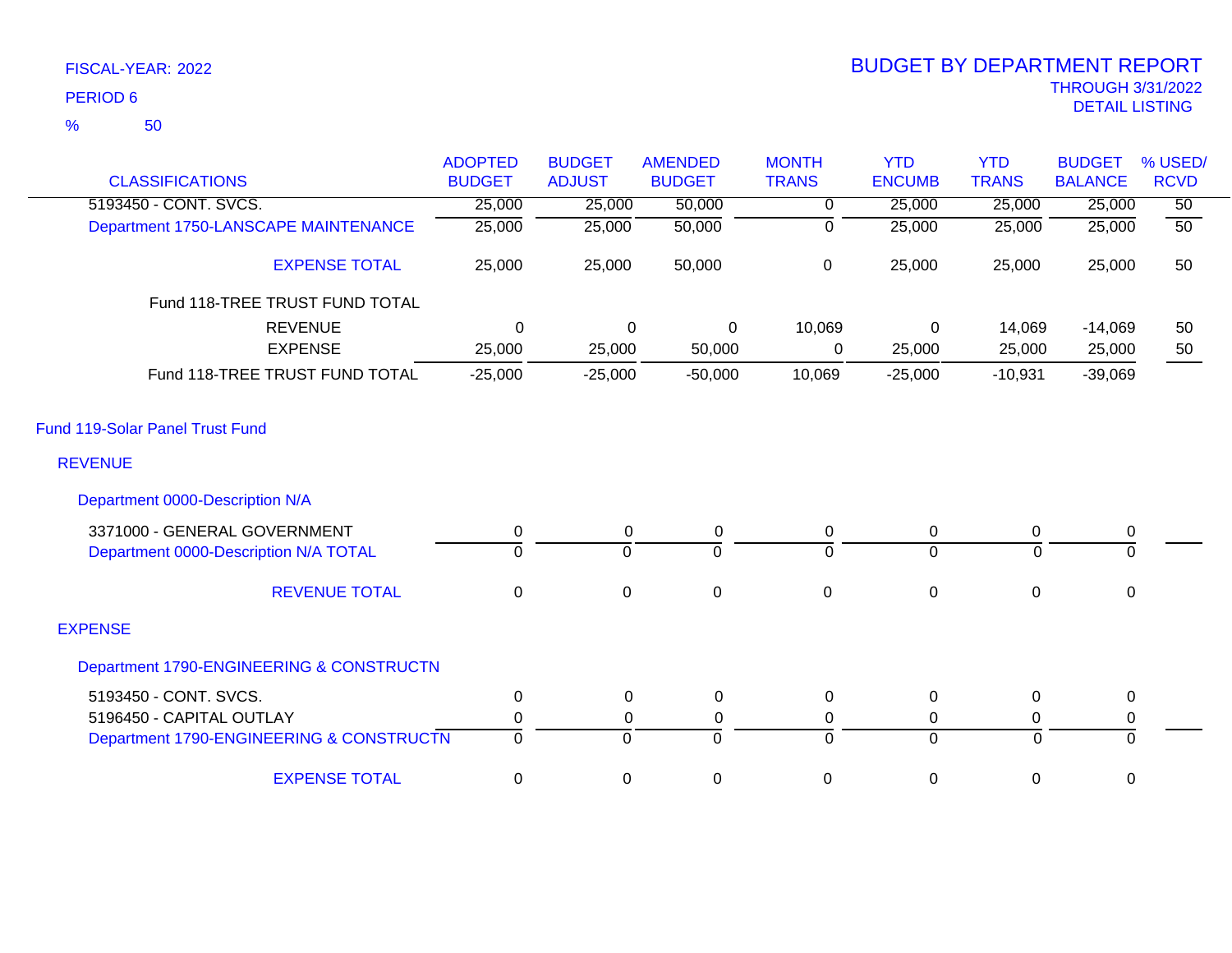50 %

# THROUGH 3/31/2022 DETAIL LISTING PERIOD <sup>6</sup> BUDGET BY DEPARTMENT REPORT

| <b>CLASSIFICATIONS</b>                     | <b>ADOPTED</b><br><b>BUDGET</b> | <b>BUDGET</b><br><b>ADJUST</b> | <b>AMENDED</b><br><b>BUDGET</b> |                | <b>MONTH</b><br><b>TRANS</b> | <b>YTD</b><br><b>ENCUMB</b> | <b>YTD</b><br><b>TRANS</b> | <b>BUDGET</b><br><b>BALANCE</b> | % USED/<br><b>RCVD</b> |
|--------------------------------------------|---------------------------------|--------------------------------|---------------------------------|----------------|------------------------------|-----------------------------|----------------------------|---------------------------------|------------------------|
| Fund 119-Solar Panel Trust Fund TOTAL      |                                 |                                |                                 |                |                              |                             |                            |                                 |                        |
| <b>REVENUE</b>                             | $\Omega$                        |                                | $\Omega$                        | 0              | 0                            | 0                           |                            | $\mathbf 0$<br>$\mathbf 0$      |                        |
| <b>EXPENSE</b>                             | $\mathbf 0$                     |                                | 0                               | 0              | $\mathbf 0$                  | 0                           |                            | $\mathbf 0$<br>$\pmb{0}$        | 50                     |
| Fund 119-Solar Panel Trust Fund TOTAL      | $\Omega$                        |                                | $\mathbf 0$                     | $\overline{0}$ | 0                            | $\overline{0}$              |                            | $\mathbf{0}$<br>$\mathbf 0$     |                        |
| Fund 120-FEDERAL GRANT FUND                |                                 |                                |                                 |                |                              |                             |                            |                                 |                        |
| <b>REVENUE</b>                             |                                 |                                |                                 |                |                              |                             |                            |                                 |                        |
| Department 0000-Description N/A            |                                 |                                |                                 |                |                              |                             |                            |                                 |                        |
| 3311000 - REVENUE                          | $\mathbf{0}$                    |                                | $\mathbf 0$<br>0                |                | 0                            | 0                           | 0                          | 0                               |                        |
| 3699201 - MISC. OTHERS                     | 0                               | $\Omega$                       | $\mathbf 0$                     |                | 0                            | 0                           | $\Omega$                   | 0                               |                        |
| 3699294 - PRIOR YEAR ENCUMBRANCES          | 0                               |                                | 0<br>0                          |                | 0                            | 0                           | 0                          | $\mathbf 0$                     |                        |
| Department 0000-Description N/A TOTAL      | $\overline{0}$                  | $\mathbf 0$                    | $\Omega$                        |                | $\Omega$                     | $\Omega$                    | $\overline{0}$             | $\Omega$                        |                        |
| Department 3301-CDBG MURRAY PARK POOL      |                                 |                                |                                 |                |                              |                             |                            |                                 |                        |
| 3311000 - REVENUE                          | $\mathbf 0$                     |                                | $\mathbf 0$<br>0                |                | 0                            | $\mathbf 0$                 | 0                          | 0                               |                        |
| Department 3301-CDBG MURRAY PARK POOL      | $\Omega$                        | $\Omega$                       | $\Omega$                        |                | $\Omega$                     | $\overline{0}$              | $\Omega$                   | $\Omega$                        |                        |
| Department 3302-CDBG STREET LIGHTING       |                                 |                                |                                 |                |                              |                             |                            |                                 |                        |
| 3311000 - REVENUE                          | $\mathbf 0$                     |                                | $\mathbf 0$<br>0                |                | 0                            | $\mathbf 0$                 | 0                          | $\mathbf 0$                     |                        |
| Department 3302-CDBG STREET LIGHTING TOTAL | $\mathbf 0$                     | $\Omega$                       | $\Omega$                        |                | $\Omega$                     | $\Omega$                    | $\Omega$                   | $\Omega$                        |                        |
| Department 3303-CDBG SW 66 ST IMPROV PHASE |                                 |                                |                                 |                |                              |                             |                            |                                 |                        |
| 3311000 - REVENUE                          | 0                               |                                | 0<br>0                          |                | 0                            | 0                           | 0                          | 0                               |                        |
| Department 3303-CDBG SW 66 ST IMPROV PHASE | $\mathbf 0$                     | $\mathbf 0$                    | $\overline{0}$                  |                | $\Omega$                     | $\Omega$                    | $\Omega$                   | $\Omega$                        |                        |

Department 3304-CDBG MARSHALL WILLIAMSON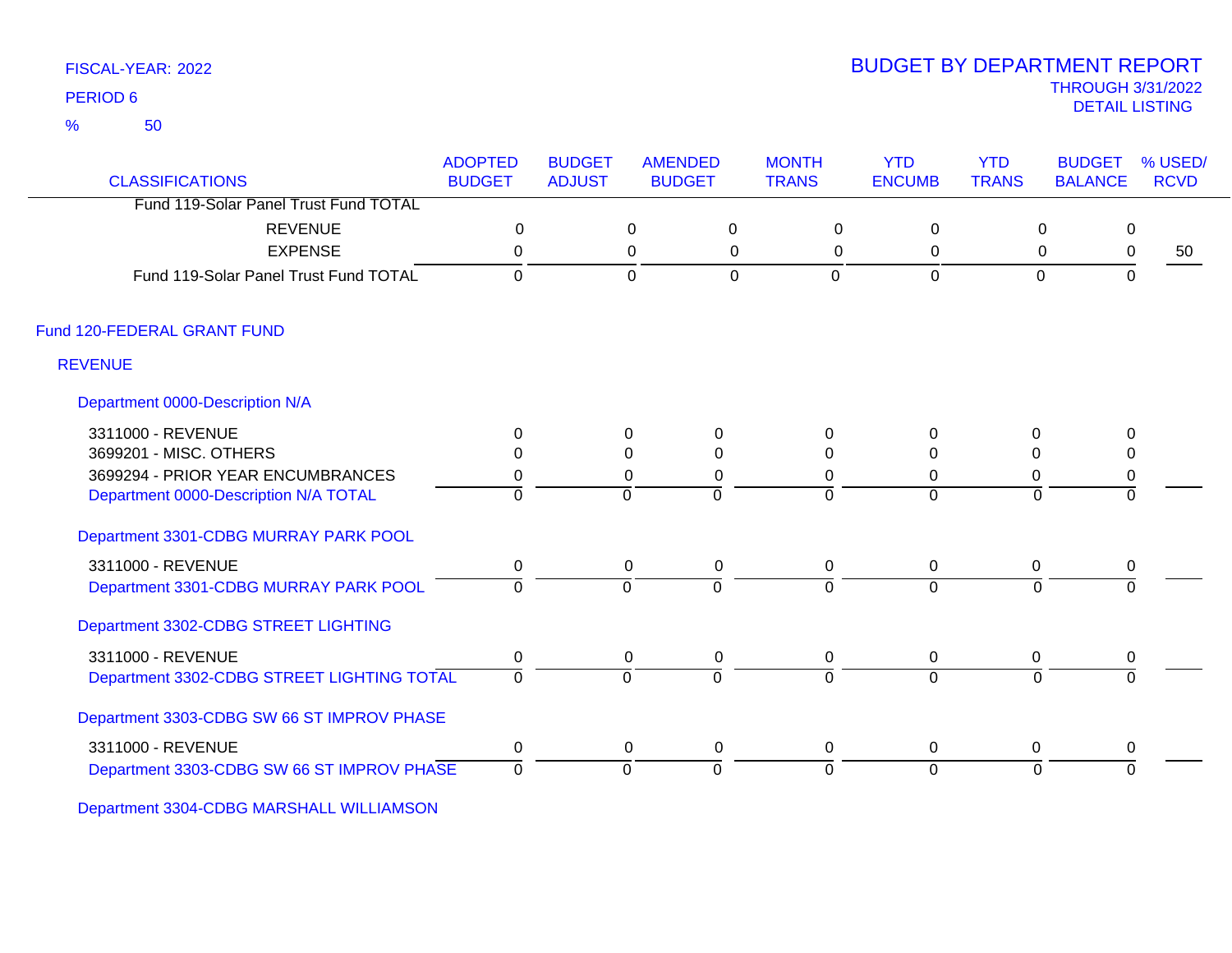50 %

| <b>CLASSIFICATIONS</b>                        | <b>ADOPTED</b><br><b>BUDGET</b> | <b>BUDGET</b><br><b>ADJUST</b> | <b>AMENDED</b><br><b>BUDGET</b> | <b>MONTH</b><br><b>TRANS</b> | <b>YTD</b><br><b>ENCUMB</b> | <b>YTD</b><br><b>TRANS</b> | <b>BUDGET</b><br><b>BALANCE</b> | % USED/<br><b>RCVD</b> |
|-----------------------------------------------|---------------------------------|--------------------------------|---------------------------------|------------------------------|-----------------------------|----------------------------|---------------------------------|------------------------|
| 3311000 - REVENUE                             | $\Omega$                        | 0                              | 0                               | $\overline{0}$               | 0                           | $\Omega$                   | 0                               |                        |
| Department 3304-CDBG MARSHALL WILLIAMSON      | $\Omega$                        | $\Omega$                       | 0                               | 0                            | $\Omega$                    | $\Omega$                   |                                 |                        |
| Department 3305-CDBG MURRAY PARK FIELD        |                                 |                                |                                 |                              |                             |                            |                                 |                        |
| 3311000 - REVENUE                             | 0                               | 0                              | 0                               | 0                            | $\mathbf{0}$                | 0                          | 0                               |                        |
| Department 3305-CDBG MURRAY PARK FIELD        | $\Omega$                        | $\Omega$                       | $\Omega$                        | $\Omega$                     | $\Omega$                    | $\Omega$                   |                                 |                        |
| Department 3306-CDBG SW 64 BIKE LANE & ST IMP |                                 |                                |                                 |                              |                             |                            |                                 |                        |
| 3311000 - REVENUE                             | 0                               | 0                              | 0                               | 0                            | $\mathbf 0$                 | 0                          | 0                               |                        |
| Department 3306-CDBG SW 64 BIKE LANE & ST IMP | $\overline{0}$                  | $\Omega$                       | $\overline{0}$                  | $\Omega$                     | $\Omega$                    | $\Omega$                   |                                 |                        |
| Department 3307-CDBG-AFTER SCHOOL             |                                 |                                |                                 |                              |                             |                            |                                 |                        |
| 3311000 - REVENUE                             | 0                               | 0                              | 0                               | 0                            | 0                           | 0                          |                                 |                        |
| Department 3307-CDBG-AFTER SCHOOL             | $\Omega$                        | $\Omega$                       | $\Omega$                        | 0                            | $\Omega$                    | $\Omega$                   |                                 |                        |
| Department 3308-CDBG-TENNIS LESSONS           |                                 |                                |                                 |                              |                             |                            |                                 |                        |
| 3311000 - REVENUE                             | 0                               | 0                              | 0                               | 0                            | 0                           | 0                          | 0                               |                        |
| Department 3308-CDBG-TENNIS LESSONS TOTAL     | $\Omega$                        | $\Omega$                       | $\overline{0}$                  | $\Omega$                     | $\Omega$                    | $\Omega$                   | $\Omega$                        |                        |
| Department 3309-CDBG BREWER PARK              |                                 |                                |                                 |                              |                             |                            |                                 |                        |
| 3311000 - REVENUE                             | 0                               | 0                              | 0                               | 0                            | 0                           | 0                          | 0                               |                        |
| Department 3309-CDBG BREWER PARK              | $\Omega$                        | $\Omega$                       | $\Omega$                        | 0                            | 0                           | $\Omega$                   |                                 |                        |
| Department 3310-CDBG COMM CTR RENOVATION      |                                 |                                |                                 |                              |                             |                            |                                 |                        |
| 3311000 - REVENUE                             | 0                               | $\Omega$                       | 0                               | $\Omega$                     | $\Omega$                    | $\Omega$                   | 0                               |                        |
| Department 3310-CDBG COMM CTR RENOVATION      | $\overline{0}$                  | $\overline{0}$                 | $\Omega$                        | $\Omega$                     | $\Omega$                    | $\Omega$                   | $\Omega$                        |                        |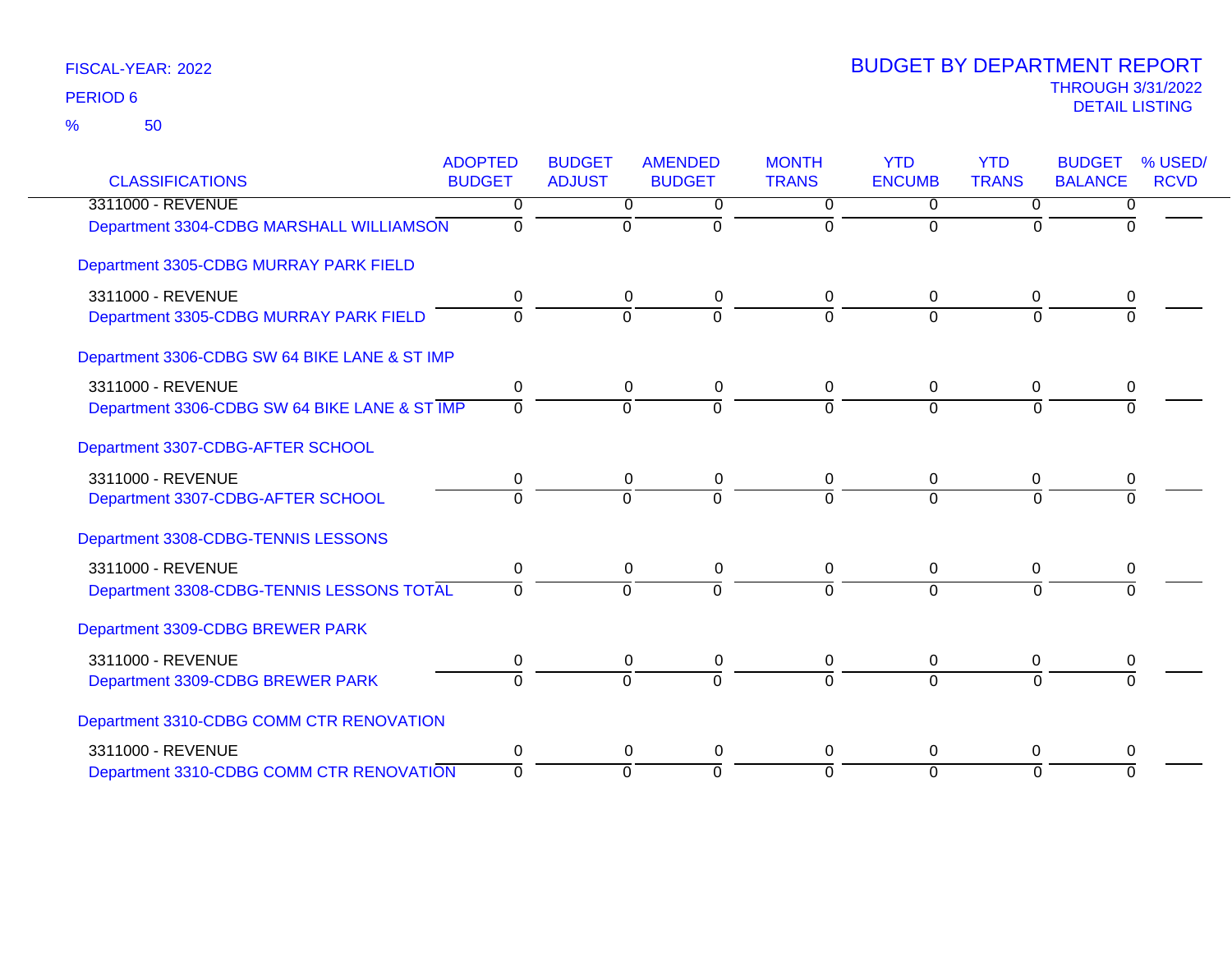50 %

| <b>CLASSIFICATIONS</b>                         | <b>ADOPTED</b><br><b>BUDGET</b> | <b>BUDGET</b><br><b>ADJUST</b> | <b>AMENDED</b><br><b>BUDGET</b> | <b>MONTH</b><br><b>TRANS</b> | <b>YTD</b><br><b>ENCUMB</b> | <b>YTD</b><br><b>TRANS</b> | <b>BUDGET</b><br><b>BALANCE</b> | % USED/<br><b>RCVD</b> |
|------------------------------------------------|---------------------------------|--------------------------------|---------------------------------|------------------------------|-----------------------------|----------------------------|---------------------------------|------------------------|
| Department 3311-CDBG-SENIOR MEALS PROGRAM      |                                 |                                |                                 |                              |                             |                            |                                 |                        |
|                                                |                                 |                                |                                 |                              |                             |                            |                                 |                        |
| 3311000 - REVENUE                              | 0                               | 0                              | 0                               | 0                            | 0                           | 0                          | 0                               |                        |
| Department 3311-CDBG-SENIOR MEALS PROGRAM      | $\overline{0}$                  | $\overline{0}$                 | $\overline{0}$                  | 0                            | $\overline{0}$              | $\Omega$                   | $\Omega$                        |                        |
| Department 3312-CDBG-SENIOR MEALS PROGRAM      |                                 |                                |                                 |                              |                             |                            |                                 |                        |
| 3311000 - REVENUE                              | 0                               | 0                              | 0                               | 0                            | $\mathbf 0$                 | 0                          | 0                               |                        |
| Department 3312-CDBG-SENIOR MEALS PROGRAM      | $\Omega$                        | $\Omega$                       | $\Omega$                        | 0                            | 0                           | $\Omega$                   |                                 |                        |
| Department 3313-CDBG-MARSHALL WILLIAMSON       |                                 |                                |                                 |                              |                             |                            |                                 |                        |
| 3311000 - REVENUE                              | 0                               | 101,149                        | 101,149                         | 0                            | $\mathbf 0$                 | 0                          | 101,149                         |                        |
| Department 3313-CDBG-MARSHALL WILLIAMSON       | $\overline{0}$                  | 101,149                        | 101,149                         | $\Omega$                     | $\overline{0}$              | $\overline{0}$             | 101,149                         |                        |
| Department 3314-FY 2019 CDBG Sr Meals          |                                 |                                |                                 |                              |                             |                            |                                 |                        |
| 3311000 - REVENUE                              | 0                               | 0                              | 0                               | 0                            | 0                           | 0                          |                                 |                        |
| Department 3314-FY 2019 CDBG Sr Meals TOTAL    | $\Omega$                        | $\Omega$                       | $\Omega$                        | $\Omega$                     | $\Omega$                    | $\overline{0}$             | $\Omega$                        |                        |
| Department 3315-FY 2020 CDBG SENIOR MEALS      |                                 |                                |                                 |                              |                             |                            |                                 |                        |
| 3311000 - REVENUE                              | 0                               | 0                              | 0                               | 0                            | $\mathbf{0}$                | 0                          |                                 |                        |
| Department 3315-FY 2020 CDBG SENIOR MEALS      | $\Omega$                        | $\Omega$                       | $\overline{0}$                  | $\Omega$                     | $\Omega$                    | $\Omega$                   | $\Omega$                        |                        |
| Department 3405-2013 JAG A-Form Interface Cont |                                 |                                |                                 |                              |                             |                            |                                 |                        |
| 3311000 - REVENUE                              | 0                               | 0                              | 0                               | 0                            | $\mathbf 0$                 | 0                          | 0                               |                        |
| Department 3405-2013 JAG A-Form Interface Cont | $\Omega$                        | $\Omega$                       | $\Omega$                        | $\Omega$                     | $\Omega$                    | $\Omega$                   | $\Omega$                        |                        |
| Department 3406-BYRNE-JAG 2013                 |                                 |                                |                                 |                              |                             |                            |                                 |                        |
| 3311000 - REVENUE                              | 0                               | 0                              | 0                               | 0                            | 0                           | 0                          | 0                               |                        |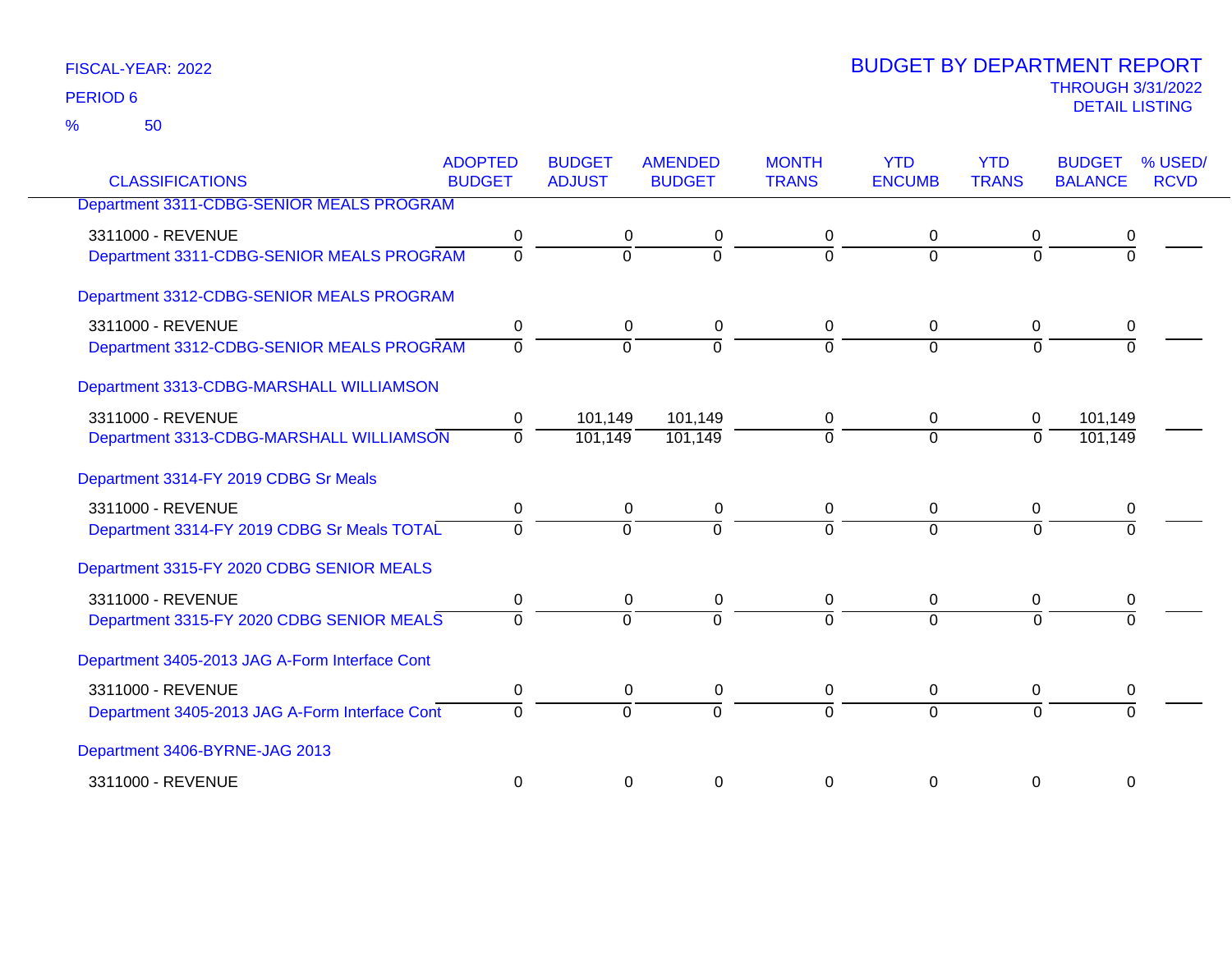50 %

# THROUGH 3/31/2022 DETAIL LISTING PERIOD <sup>6</sup> BUDGET BY DEPARTMENT REPORT

| <b>CLASSIFICATIONS</b>                      | <b>ADOPTED</b><br><b>BUDGET</b> | <b>BUDGET</b><br><b>ADJUST</b> | <b>AMENDED</b><br><b>BUDGET</b> | <b>MONTH</b><br><b>TRANS</b> | <b>YTD</b><br><b>ENCUMB</b> | <b>YTD</b><br><b>TRANS</b> | <b>BUDGET</b><br><b>BALANCE</b> | % USED/<br><b>RCVD</b> |
|---------------------------------------------|---------------------------------|--------------------------------|---------------------------------|------------------------------|-----------------------------|----------------------------|---------------------------------|------------------------|
| Department 3406-BYRNE-JAG 2013 TOTAL        | 0                               | $\Omega$                       | $\overline{0}$                  | 0                            | $\Omega$                    | $\overline{0}$             | $\mathbf{0}$                    |                        |
| Department 3407-BYRNE-JAG VEH BURGLARY      |                                 |                                |                                 |                              |                             |                            |                                 |                        |
| 3311000 - REVENUE                           | 0                               | 0                              | $\boldsymbol{0}$                | 0                            | 0                           | 0                          | 0                               |                        |
| Department 3407-BYRNE-JAG VEH BURGLARY 2013 | $\Omega$                        | $\Omega$                       | $\Omega$                        | $\Omega$                     | $\Omega$                    | $\Omega$                   | $\Omega$                        |                        |
| Department 3408-BYRNE-JAG 2014              |                                 |                                |                                 |                              |                             |                            |                                 |                        |
| 3311000 - REVENUE                           | 0                               | 0                              | 0                               | 0                            | 0                           | 0                          | 0                               |                        |
| Department 3408-BYRNE-JAG 2014 TOTAL        | 0                               | 0                              | $\overline{0}$                  | $\Omega$                     | $\Omega$                    | $\Omega$                   | $\Omega$                        |                        |
| Department 3409-BYRNE-JAG 2014              |                                 |                                |                                 |                              |                             |                            |                                 |                        |
| 3311000 - REVENUE                           | 0                               | 0                              | 0                               | 0                            | 0                           | 0                          | 0                               |                        |
| Department 3409-BYRNE-JAG 2014 TOTAL        | $\Omega$                        | $\Omega$                       | $\Omega$                        | $\Omega$                     | $\Omega$                    | $\Omega$                   | $\Omega$                        |                        |
| Department 3410-BYRNE-JAG FY15              |                                 |                                |                                 |                              |                             |                            |                                 |                        |
| 3311000 - REVENUE                           | 0                               | 0                              | 0                               | 0                            | 0                           | 0                          | 0                               |                        |
| Department 3410-BYRNE-JAG FY15 TOTAL        | $\overline{0}$                  | $\overline{0}$                 | $\overline{0}$                  | $\Omega$                     | $\overline{0}$              | $\Omega$                   | $\Omega$                        |                        |
| Department 3411-BYRNE-JAG FY15-2            |                                 |                                |                                 |                              |                             |                            |                                 |                        |
| 3311000 - REVENUE                           | 0                               | 0                              | 0                               | $\mathbf 0$                  | 0                           | 0                          | 0                               |                        |
| Department 3411-BYRNE-JAG FY15-2 TOTAL      | $\Omega$                        | $\Omega$                       | $\overline{0}$                  | $\Omega$                     | $\Omega$                    | $\Omega$                   | $\Omega$                        |                        |
| Department 3412-BYRNE-JAG FY16 2 TABLETS    |                                 |                                |                                 |                              |                             |                            |                                 |                        |
| 3311000 - REVENUE                           | 0                               | $\pmb{0}$                      | 0                               | 0                            | 0                           | 0                          | 0                               |                        |
| Department 3412-BYRNE-JAG FY16 2 TABLETS    | $\Omega$                        | $\mathbf 0$                    | $\Omega$                        | $\Omega$                     | $\overline{0}$              | $\Omega$                   | $\Omega$                        |                        |

Department 3413-BYRNE-JAG FY16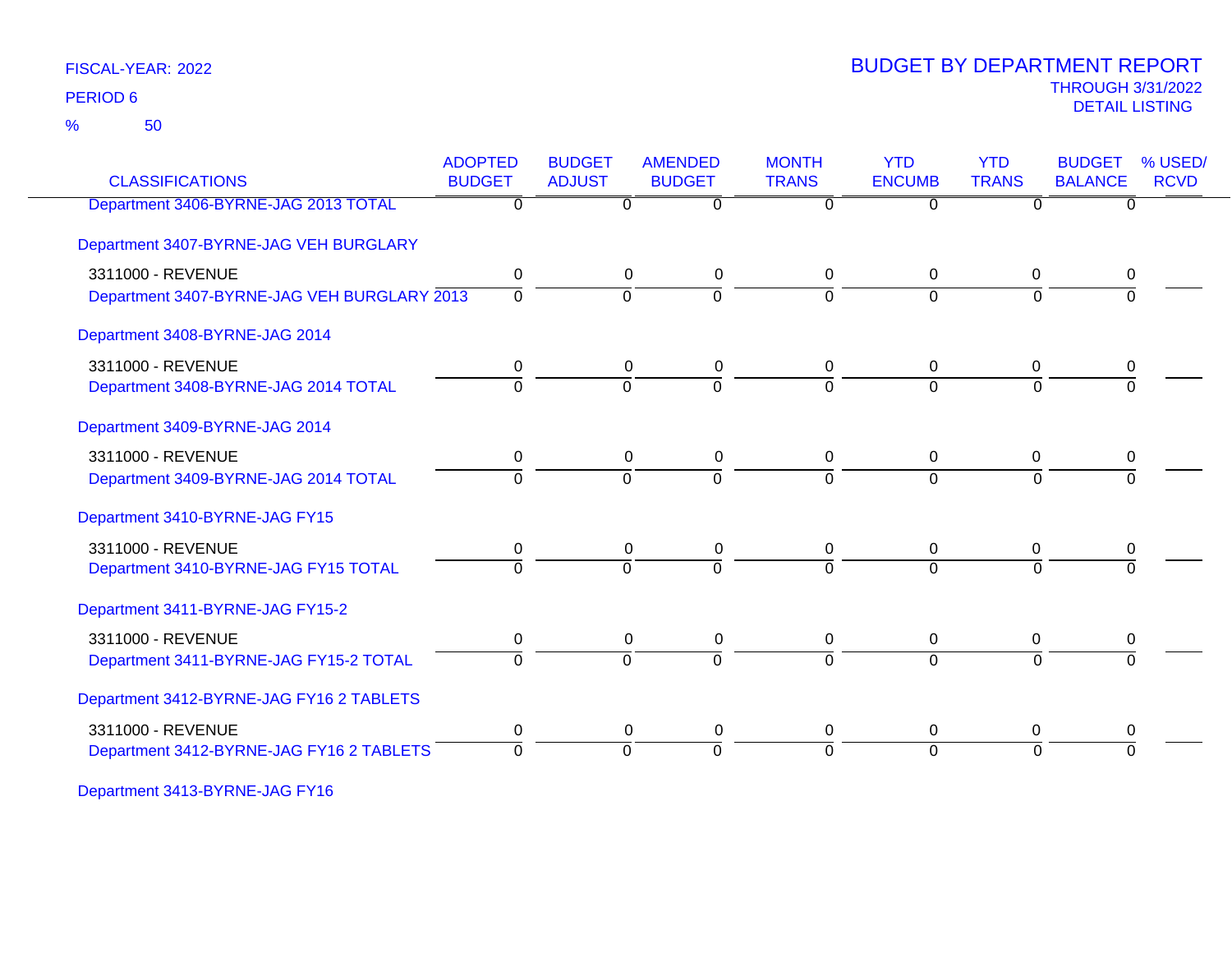| <b>CLASSIFICATIONS</b>                  | <b>ADOPTED</b><br><b>BUDGET</b> | <b>BUDGET</b><br><b>ADJUST</b> | <b>AMENDED</b><br><b>BUDGET</b> | <b>MONTH</b><br><b>TRANS</b> | <b>YTD</b><br><b>ENCUMB</b> | <b>YTD</b><br><b>TRANS</b> | <b>BUDGET</b><br><b>BALANCE</b> | % USED/<br><b>RCVD</b> |
|-----------------------------------------|---------------------------------|--------------------------------|---------------------------------|------------------------------|-----------------------------|----------------------------|---------------------------------|------------------------|
| 3311000 - REVENUE                       | 0                               | 0                              | 0                               | 0                            | $\mathbf 0$                 | $\mathbf 0$                | 0                               |                        |
| Department 3413-BYRNE-JAG FY16 TOTAL    | $\mathbf 0$                     | $\mathbf 0$                    | $\Omega$                        | $\Omega$                     | $\overline{0}$              | $\Omega$                   | $\Omega$                        |                        |
| Department 3414-BYRNE JAG-FY17          |                                 |                                |                                 |                              |                             |                            |                                 |                        |
| 3311000 - REVENUE                       | 0                               | $\mathbf 0$                    | $\pmb{0}$                       | 0                            | 0                           | 0                          | $\pmb{0}$                       |                        |
| Department 3414-BYRNE JAG-FY17 TOTAL    | $\mathbf 0$                     | $\mathbf 0$                    | $\overline{0}$                  | $\Omega$                     | $\Omega$                    | $\overline{0}$             | $\Omega$                        |                        |
| Department 3415-BYRNE JAG- FY17         |                                 |                                |                                 |                              |                             |                            |                                 |                        |
| 3311000 - REVENUE                       | 0                               | 0                              | 0                               | $\mathbf 0$                  | 0                           | $\mathbf 0$                | 0                               |                        |
| Department 3415-BYRNE JAG- FY17 TOTAL   | $\Omega$                        | $\Omega$                       | $\overline{0}$                  | $\Omega$                     | $\Omega$                    | $\Omega$                   | $\Omega$                        |                        |
| Department 3416-BYRNE-JAG FY19          |                                 |                                |                                 |                              |                             |                            |                                 |                        |
| 3311000 - REVENUE                       | 0                               | 0                              | $\pmb{0}$                       | 0                            | 0                           | $\mathbf 0$                | 0                               |                        |
| Department 3416-BYRNE-JAG FY19 TOTAL    | $\overline{0}$                  | $\overline{0}$                 | $\overline{0}$                  | $\Omega$                     | $\Omega$                    | $\Omega$                   |                                 |                        |
| Department 3417-BYRNE-JAG FY18-19       |                                 |                                |                                 |                              |                             |                            |                                 |                        |
| 3311000 - REVENUE                       | 0                               | $\mathbf 0$                    | $\pmb{0}$                       | 0                            | 0                           | 0                          | 0                               |                        |
| Department 3417-BYRNE-JAG FY18-19 TOTAL | $\Omega$                        | $\mathbf 0$                    | $\Omega$                        | $\Omega$                     | $\Omega$                    | $\Omega$                   | $\Omega$                        |                        |
| Department 5001-POLICE VESTS GRANT FY11 |                                 |                                |                                 |                              |                             |                            |                                 |                        |
| 3311000 - REVENUE                       | 0                               | $\mathbf 0$                    | 0                               | 0                            | $\mathbf 0$                 | 0                          | 0                               |                        |
| Department 5001-POLICE VESTS GRANT FY11 | $\overline{0}$                  | $\overline{0}$                 | $\overline{0}$                  | $\Omega$                     | $\Omega$                    | $\overline{0}$             | $\overline{0}$                  |                        |
| Department 5002-POLICE VESTS GRANT FY12 |                                 |                                |                                 |                              |                             |                            |                                 |                        |
| 3311000 - REVENUE                       | 0                               | 0                              | 0                               | 0                            | 0                           | $\Omega$                   | 0                               |                        |
| Department 5002-POLICE VESTS GRANT FY12 | $\Omega$                        | $\overline{0}$                 | $\Omega$                        | $\Omega$                     | $\overline{0}$              | $\Omega$                   | $\Omega$                        |                        |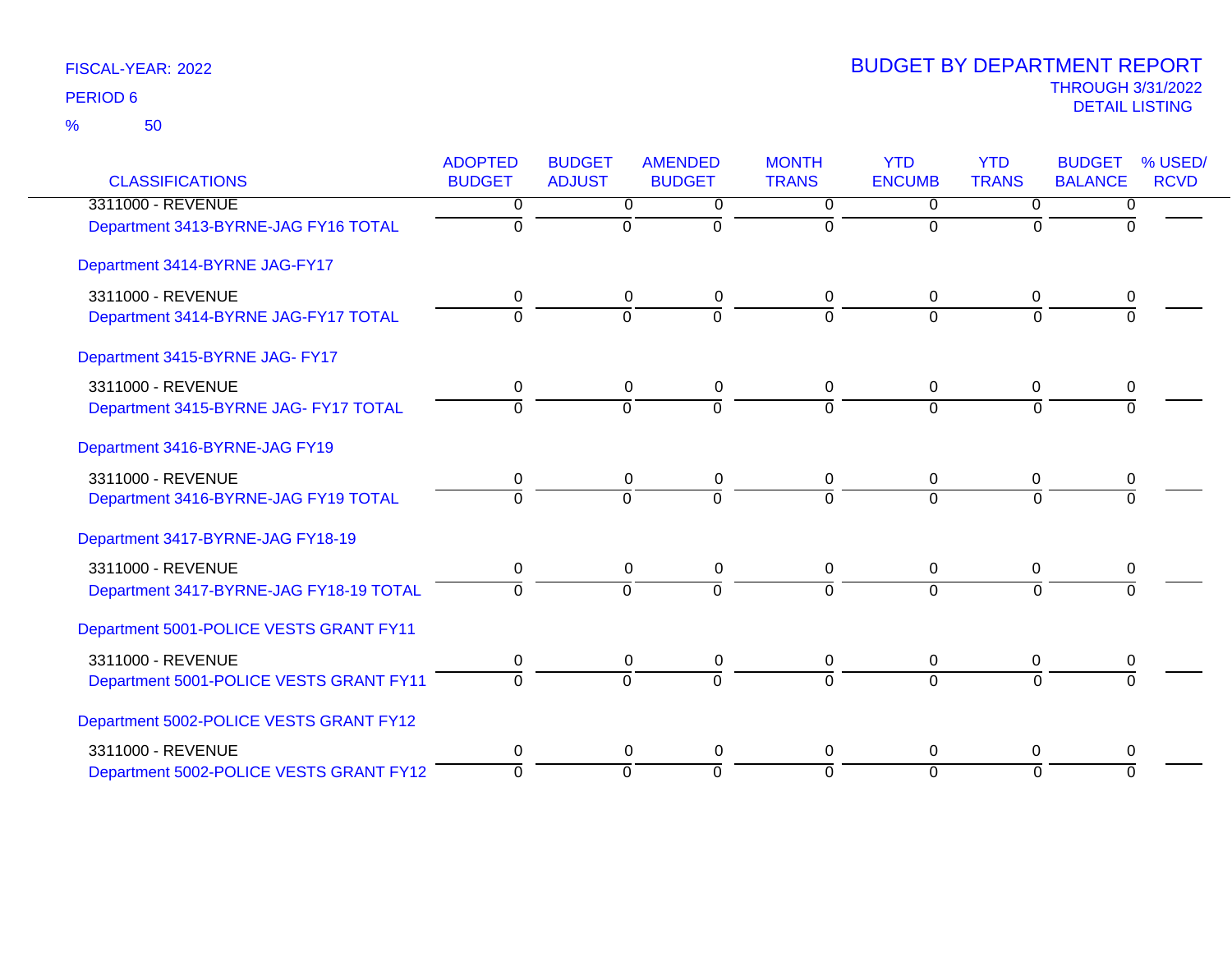50 %

|                                            | <b>ADOPTED</b> | <b>BUDGET</b>  | <b>AMENDED</b> | <b>MONTH</b>   | <b>YTD</b>     | <b>YTD</b>     | <b>BUDGET</b>  | % USED/     |
|--------------------------------------------|----------------|----------------|----------------|----------------|----------------|----------------|----------------|-------------|
| <b>CLASSIFICATIONS</b>                     | <b>BUDGET</b>  | <b>ADJUST</b>  | <b>BUDGET</b>  | <b>TRANS</b>   | <b>ENCUMB</b>  | <b>TRANS</b>   | <b>BALANCE</b> | <b>RCVD</b> |
| Department 5003-BVP-POLICE VEST GRANT FY17 |                |                |                |                |                |                |                |             |
| 3311000 - REVENUE                          | 0              | 0              | 0              | 0              | 0              | 0              | 0              |             |
| Department 5003-BVP-POLICE VEST GRANT FY17 | $\overline{0}$ | $\overline{0}$ | $\Omega$       | $\overline{0}$ | $\Omega$       | $\Omega$       | $\overline{0}$ |             |
| Department 6000-SFLHIDTA-FY12              |                |                |                |                |                |                |                |             |
| 3311000 - REVENUE                          | 0              | 0              | 0              | $\mathbf 0$    | $\mathbf{0}$   | $\Omega$       | 0              |             |
| 3811000 - CONTRIB. FROM OTHER FUNDS        | 0              | 0              | 0              | $\mathbf 0$    | 0              | 0              | 0              |             |
| Department 6000-SFLHIDTA-FY12 TOTAL        | $\overline{0}$ | $\mathbf 0$    | $\Omega$       | $\overline{0}$ | $\overline{0}$ | $\overline{0}$ | $\overline{0}$ |             |
| Department 6001-SFLHIDTA-FY13MAY-SEP       |                |                |                |                |                |                |                |             |
| 3311000 - REVENUE                          | 0              | $\mathbf 0$    | 0              | $\mathbf 0$    | $\mathbf{0}$   | $\Omega$       | 0              |             |
| 3811000 - CONTRIB. FROM OTHER FUNDS        | 0              | 0              | 0              | $\mathbf 0$    | 0              | 0              | 0              |             |
| Department 6001-SFLHIDTA-FY13MAY-SEP TOTAL | $\overline{0}$ | $\overline{0}$ | $\overline{0}$ | $\overline{0}$ | $\Omega$       | $\Omega$       | $\Omega$       |             |
| <b>REVENUE TOTAL</b>                       | 0              | 101,149        | 101,149        | $\mathbf 0$    | $\mathbf{0}$   | 0              | 101,149        |             |
| <b>EXPENSE</b>                             |                |                |                |                |                |                |                |             |
| Department 3301-CDBG MURRAY PARK POOL      |                |                |                |                |                |                |                |             |
| 5726550 - CONSTRUCTION                     | 0              | 0              | 0              | 0              | $\mathbf{0}$   | 0              | 0              |             |
| Department 3301-CDBG MURRAY PARK POOL      | 0              | $\Omega$       | $\Omega$       | $\Omega$       | $\overline{0}$ | $\Omega$       | $\Omega$       |             |
| Department 3302-CDBG STREET LIGHTING       |                |                |                |                |                |                |                |             |
| 5416550 - CONSTRUCTION                     | 0              | 0              | 0              | 0              | 0              | 0              | 0              |             |
| Department 3302-CDBG STREET LIGHTING TOTAL | $\overline{0}$ | $\overline{0}$ | $\overline{0}$ | $\overline{0}$ | $\overline{0}$ | $\overline{0}$ | $\Omega$       |             |
| Department 3303-CDBG SW 66 ST IMPROV PHASE |                |                |                |                |                |                |                |             |
| 5411210 - REGULAR                          | 0              | 0              | 0              | 0              | $\Omega$       | $\Omega$       | $\Omega$       |             |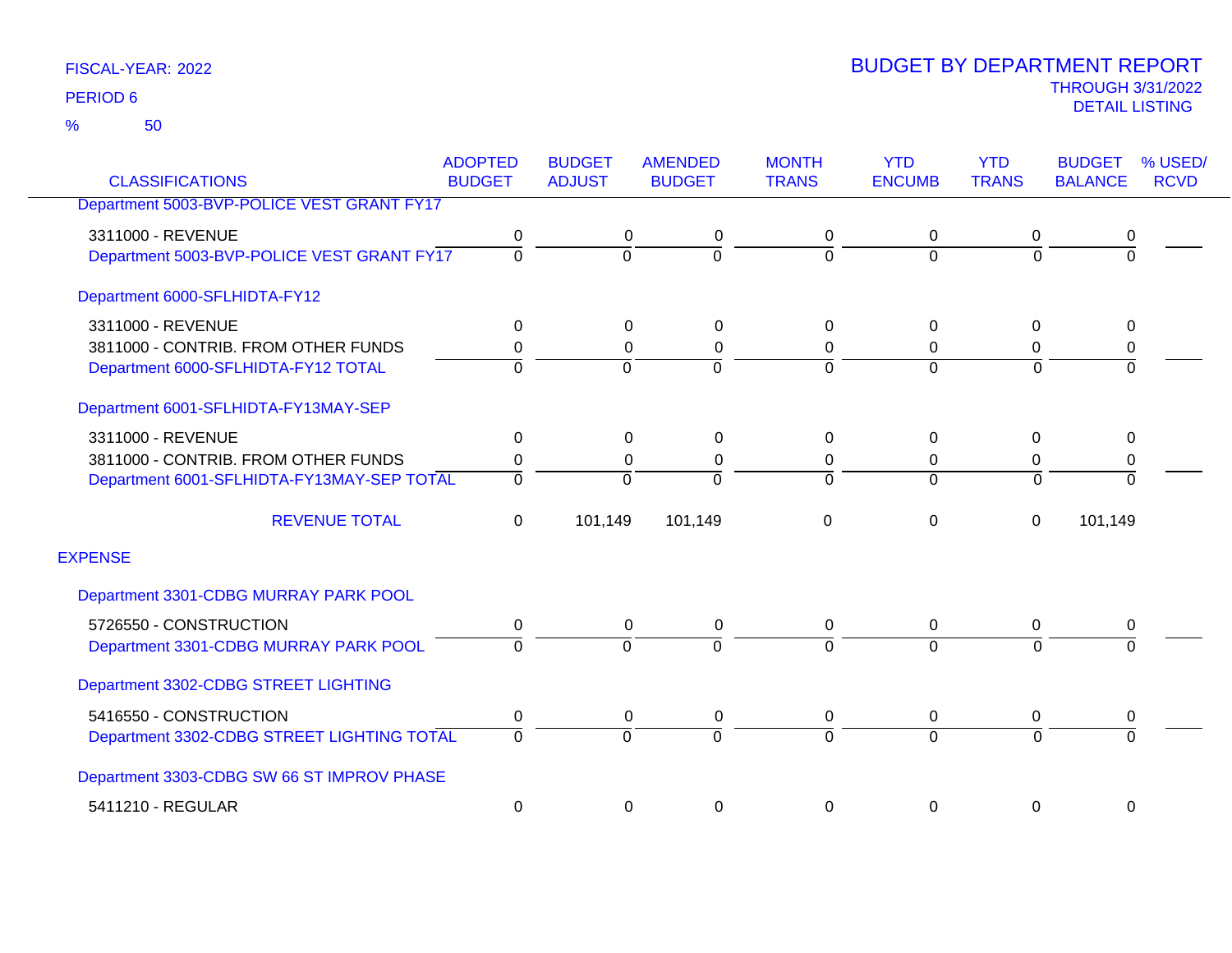|                                               | <b>ADOPTED</b> | <b>BUDGET</b>  | <b>AMENDED</b> | <b>MONTH</b> | <b>YTD</b>     | <b>YTD</b>   | <b>BUDGET</b>  | % USED/     |
|-----------------------------------------------|----------------|----------------|----------------|--------------|----------------|--------------|----------------|-------------|
| <b>CLASSIFICATIONS</b>                        | <b>BUDGET</b>  | <b>ADJUST</b>  | <b>BUDGET</b>  | <b>TRANS</b> | <b>ENCUMB</b>  | <b>TRANS</b> | <b>BALANCE</b> | <b>RCVD</b> |
| 5413450 - CONTRACTUAL SERVICES                | 0              | $\Omega$       | 0              | $\Omega$     | $\Omega$       | $\Omega$     | $\Omega$       |             |
| 5416440 - CAPITAL IMPROVEMENTS                | 0              | 0              | 0              | 0            | 0              | 0            | 0              |             |
| Department 3303-CDBG SW 66 ST IMPROV PHASE    | $\Omega$       | $\Omega$       | $\Omega$       | $\Omega$     | $\Omega$       | $\Omega$     | $\Omega$       |             |
| Department 3304-CDBG MARSHALL WILLIAMSON      |                |                |                |              |                |              |                |             |
| 5726550 - CONSTRUCTION                        | 0              | $\mathbf 0$    | $\pmb{0}$      | 0            | 0              | 0            | 0              |             |
| Department 3304-CDBG MARSHALL WILLIAMSON      | $\Omega$       | $\mathbf 0$    | $\Omega$       | $\Omega$     | $\Omega$       | $\Omega$     | $\Omega$       |             |
| Department 3305-CDBG MURRAY PARK FIELD        |                |                |                |              |                |              |                |             |
| 5726302 - IMPROVEMENT OTHER THAN BLDG         | 0              | 0              | 0              | $\Omega$     | 0              | 0            | 0              |             |
| Department 3305-CDBG MURRAY PARK FIELD        | $\overline{0}$ | $\overline{0}$ | $\overline{0}$ | $\Omega$     | $\overline{0}$ | $\Omega$     | $\Omega$       |             |
| Department 3306-CDBG SW 64 BIKE LANE & ST IMP |                |                |                |              |                |              |                |             |
| 5413120 - PROFESSIONAL SERVS-ST BEA           | $\overline{0}$ | $\Omega$       | $\Omega$       | $\Omega$     | $\Omega$       | $\Omega$     | $\Omega$       |             |
| 5413450 - CONTRACTUAL SERVICES                | 0              | 0              | $\Omega$       | $\Omega$     | 0              | $\Omega$     | U              |             |
| 5416450 - SUNSET DR & ST LIGHTING             | 0              | 0              | 0              | 0            | 0              | 0            | 0              |             |
| Department 3306-CDBG SW 64 BIKE LANE & ST IMP | $\overline{0}$ | $\overline{0}$ | $\mathbf 0$    | $\mathbf 0$  | $\Omega$       | $\mathbf 0$  | $\Omega$       |             |
| Department 3307-CDBG-AFTER SCHOOL             |                |                |                |              |                |              |                |             |
| 5725210 - SUPPLIES                            | 0              | $\mathbf 0$    | 0              | 0            | 0              | 0            | 0              |             |
| Department 3307-CDBG-AFTER SCHOOL             | $\Omega$       | $\Omega$       | $\Omega$       | $\Omega$     | $\Omega$       | $\Omega$     | $\Omega$       |             |
| Department 3308-CDBG-TENNIS LESSONS           |                |                |                |              |                |              |                |             |
| 5721210 - FULL-TIME                           | 0              | $\Omega$       | $\Omega$       | $\Omega$     | $\Omega$       | $\Omega$     | $\Omega$       |             |
| 5722110 - F.I.C.A.                            | 0              |                | 0<br>0         | 0            | 0              | 0            | 0              |             |
| 5725205 - COMPUTER EQUIPMENT                  | 0              | 0              | $\Omega$       | $\Omega$     | $\Omega$       | 0            | 0              |             |
| Department 3308-CDBG-TENNIS LESSONS TOTAL     | $\Omega$       | $\mathbf 0$    | $\Omega$       | $\Omega$     | $\Omega$       | $\Omega$     | $\Omega$       |             |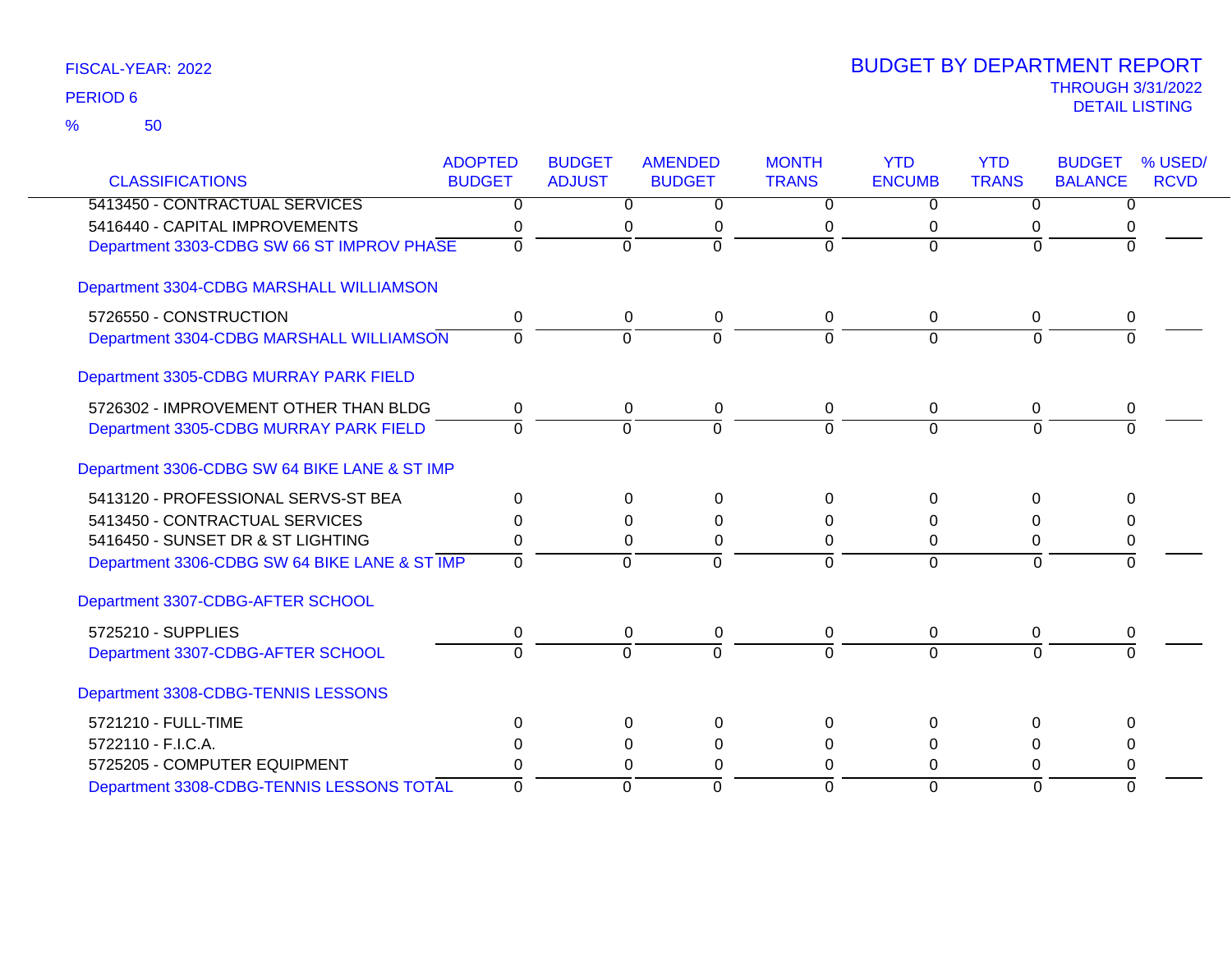50 %

|                                             | <b>ADOPTED</b><br><b>BUDGET</b> | <b>BUDGET</b><br><b>ADJUST</b> | <b>AMENDED</b><br><b>BUDGET</b> | <b>MONTH</b><br><b>TRANS</b> | <b>YTD</b><br><b>ENCUMB</b> | <b>YTD</b><br><b>TRANS</b> | <b>BUDGET</b><br><b>BALANCE</b> | % USED/<br><b>RCVD</b> |
|---------------------------------------------|---------------------------------|--------------------------------|---------------------------------|------------------------------|-----------------------------|----------------------------|---------------------------------|------------------------|
| <b>CLASSIFICATIONS</b>                      |                                 |                                |                                 |                              |                             |                            |                                 |                        |
| Department 3309-CDBG BREWER PARK            |                                 |                                |                                 |                              |                             |                            |                                 |                        |
| 5726302 - IMPROVEMENT OTHER THAN BLDG       | 0                               | 0                              | 0                               | 0                            | 0                           | 0                          | 0                               |                        |
| Department 3309-CDBG BREWER PARK            | $\overline{0}$                  | $\overline{0}$                 | $\overline{0}$                  | $\Omega$                     | $\Omega$                    | $\Omega$                   | $\overline{0}$                  |                        |
| Department 3310-CDBG COMM CTR RENOVATION    |                                 |                                |                                 |                              |                             |                            |                                 |                        |
| 5726550 - CONSTRUCTION                      | 0                               | 0                              | 0                               | 0                            | 0                           | 0                          | 0                               |                        |
| Department 3310-CDBG COMM CTR RENOVATION    | $\overline{0}$                  | $\overline{0}$                 | $\overline{0}$                  | $\Omega$                     | $\Omega$                    | $\overline{0}$             | $\Omega$                        |                        |
| Department 3311-CDBG-SENIOR MEALS PROGRAM   |                                 |                                |                                 |                              |                             |                            |                                 |                        |
| 5721210 - FULL-TIME                         | 0                               | 0                              | 0                               | 0                            | $\Omega$                    | 0                          | 0                               |                        |
| 5723450 - CONTRACTUAL                       | 0                               | 0                              | 0                               | 0                            | 0                           | 0                          | 0                               |                        |
| Department 3311-CDBG-SENIOR MEALS PROGRAM   | $\Omega$                        | $\Omega$                       | $\overline{0}$                  | $\Omega$                     | $\Omega$                    | $\overline{0}$             | $\Omega$                        |                        |
| Department 3312-CDBG-SENIOR MEALS PROGRAM   |                                 |                                |                                 |                              |                             |                            |                                 |                        |
| 5723450 - CONTRACTUAL                       | 0                               | $\pmb{0}$                      | 0                               | $\mathbf 0$                  | $\mathbf 0$                 | $\mathbf 0$                | 0                               |                        |
| Department 3312-CDBG-SENIOR MEALS PROGRAM   | $\overline{0}$                  | $\Omega$                       | $\Omega$                        | $\Omega$                     | $\Omega$                    | $\Omega$                   | $\Omega$                        |                        |
| Department 3313-CDBG-MARSHALL WILLIAMSON    |                                 |                                |                                 |                              |                             |                            |                                 |                        |
| 5726550 - CONSTRUCTION                      | 0                               | 101,149                        | 101,149                         | 0                            | 37,935                      | 101,149                    | 0                               | 100                    |
| Department 3313-CDBG-MARSHALL WILLIAMSON    | 0                               | 101,149                        | 101,149                         | 0                            | 37,935                      | 101,149                    | $\Omega$                        | 100                    |
| Department 3314-FY 2019 CDBG Sr Meals       |                                 |                                |                                 |                              |                             |                            |                                 |                        |
| 5723450 - CONTRACTUAL                       |                                 | 0                              | 0                               | 0                            | $\Omega$                    | 0                          | 0                               |                        |
| Department 3314-FY 2019 CDBG Sr Meals TOTAL | $\overline{0}$                  | $\overline{0}$                 | $\overline{0}$                  | $\Omega$                     | $\Omega$                    | $\overline{0}$             | 0                               |                        |
| Department 3315-FY 2020 CDBG SENIOR MEALS   |                                 |                                |                                 |                              |                             |                            |                                 |                        |
| 5723450 - CONTRACTUAL                       | 0                               | 0                              | 0                               | 0                            | 0                           | 0                          | 0                               |                        |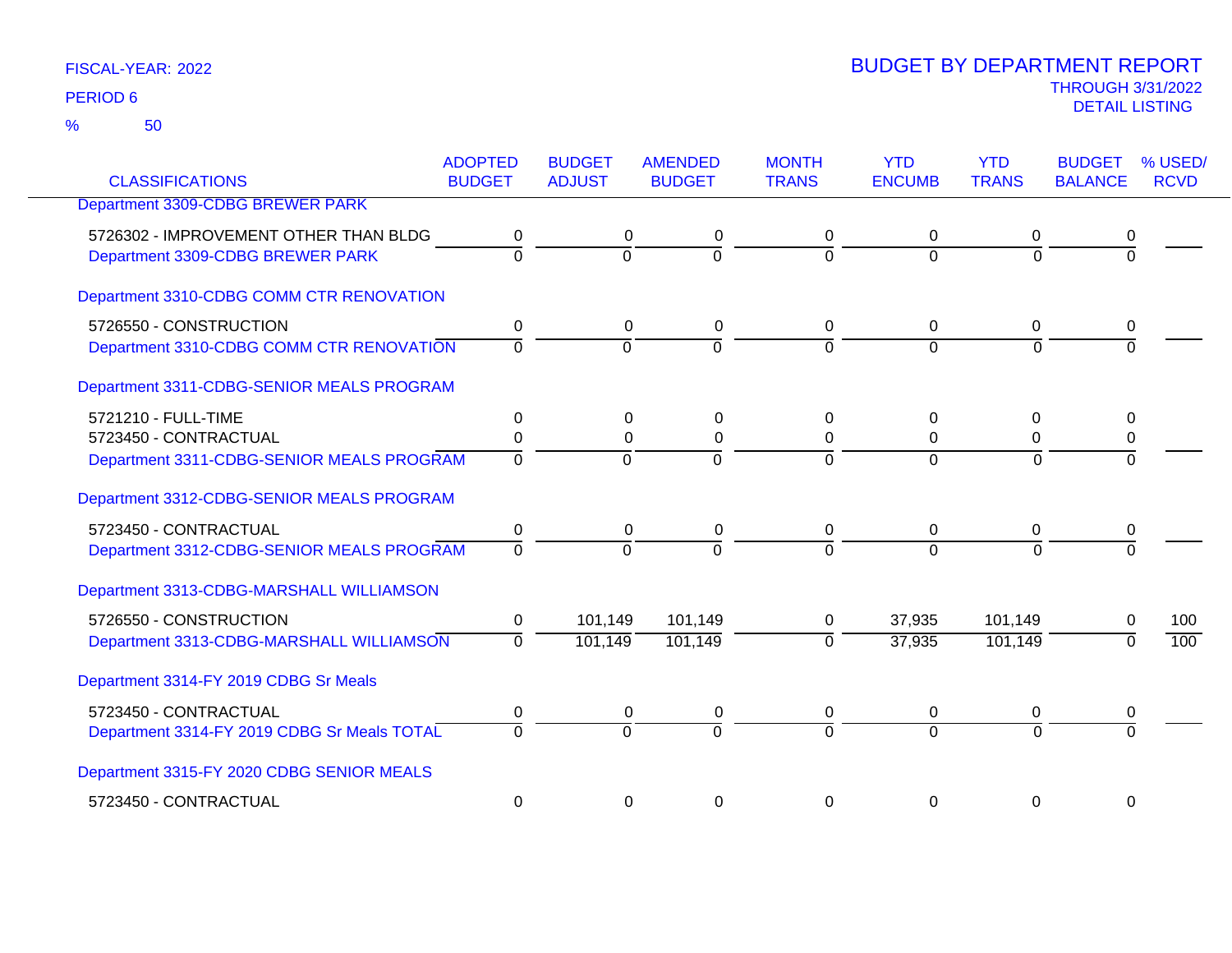50 %

# THROUGH 3/31/2022 DETAIL LISTING PERIOD <sup>6</sup> BUDGET BY DEPARTMENT REPORT

| <b>CLASSIFICATIONS</b>                         | <b>ADOPTED</b><br><b>BUDGET</b> | <b>BUDGET</b><br><b>ADJUST</b> | <b>AMENDED</b><br><b>BUDGET</b> | <b>MONTH</b><br><b>TRANS</b> | <b>YTD</b><br><b>ENCUMB</b> | <b>YTD</b><br><b>TRANS</b> | <b>BUDGET</b><br><b>BALANCE</b> | % USED/<br><b>RCVD</b> |
|------------------------------------------------|---------------------------------|--------------------------------|---------------------------------|------------------------------|-----------------------------|----------------------------|---------------------------------|------------------------|
| Department 3315-FY 2020 CDBG SENIOR MEALS      | $\Omega$                        | 0                              | $\overline{0}$                  | $\Omega$                     | $\overline{0}$              | $\Omega$                   | $\overline{0}$                  |                        |
| Department 3405-2013 JAG A-Form Interface Cont |                                 |                                |                                 |                              |                             |                            |                                 |                        |
| 5214634 - MAINTENANCE-INTERNET SFTW            | 0                               | 0                              | 0                               | 0                            | $\Omega$                    | 0                          | 0                               |                        |
| Department 3405-2013 JAG A-Form Interface Cont | $\Omega$                        | $\Omega$                       | $\overline{0}$                  | $\Omega$                     | $\Omega$                    | $\Omega$                   | $\Omega$                        |                        |
| Department 3406-BYRNE-JAG 2013                 |                                 |                                |                                 |                              |                             |                            |                                 |                        |
| 5215205 - COMPUTER SUPPLIES                    | 0                               | 0                              | 0                               | 0                            | 0                           | 0                          | 0                               |                        |
| Department 3406-BYRNE-JAG 2013 TOTAL           | 0                               | $\Omega$                       | $\overline{0}$                  | $\Omega$                     | $\Omega$                    | $\Omega$                   | $\Omega$                        |                        |
| Department 3407-BYRNE-JAG VEH BURGLARY         |                                 |                                |                                 |                              |                             |                            |                                 |                        |
| 5215205 - COMPUTER SUPPLIES                    | 0                               | 0                              | 0                               | 0                            | $\mathbf 0$                 | 0                          | 0                               |                        |
| Department 3407-BYRNE-JAG VEH BURGLARY 2013    | $\overline{0}$                  | $\Omega$                       | $\overline{0}$                  | $\Omega$                     | $\Omega$                    | $\overline{0}$             | $\Omega$                        |                        |
| Department 3408-BYRNE-JAG 2014                 |                                 |                                |                                 |                              |                             |                            |                                 |                        |
| 5215205 - COMPUTER SUPPLIES                    |                                 | 0                              | 0                               | 0                            | $\mathbf{0}$                | 0                          | 0                               |                        |
| Department 3408-BYRNE-JAG 2014 TOTAL           | $\Omega$                        | $\Omega$                       | $\overline{0}$                  | $\Omega$                     | $\Omega$                    | $\Omega$                   |                                 |                        |
| Department 3409-BYRNE-JAG 2014                 |                                 |                                |                                 |                              |                             |                            |                                 |                        |
| 5215205 - COMPUTER SUPPLIES                    | 0                               | 0                              | 0                               | 0                            | $\mathbf 0$                 | 0                          | 0                               |                        |
| Department 3409-BYRNE-JAG 2014 TOTAL           | $\Omega$                        | $\Omega$                       | $\Omega$                        | $\Omega$                     | $\Omega$                    | $\Omega$                   | $\Omega$                        |                        |
| Department 3410-BYRNE-JAG FY15                 |                                 |                                |                                 |                              |                             |                            |                                 |                        |
| 5215205 - COMPUTER SUPPLIES                    | 0                               | $\mathbf 0$                    | 0                               | 0                            | $\mathbf 0$                 | 0                          | $\mathbf 0$                     |                        |
| Department 3410-BYRNE-JAG FY15 TOTAL           | $\Omega$                        | $\overline{0}$                 | $\Omega$                        | $\Omega$                     | $\Omega$                    | $\Omega$                   | $\Omega$                        |                        |
|                                                |                                 |                                |                                 |                              |                             |                            |                                 |                        |

Department 3411-BYRNE-JAG FY15-2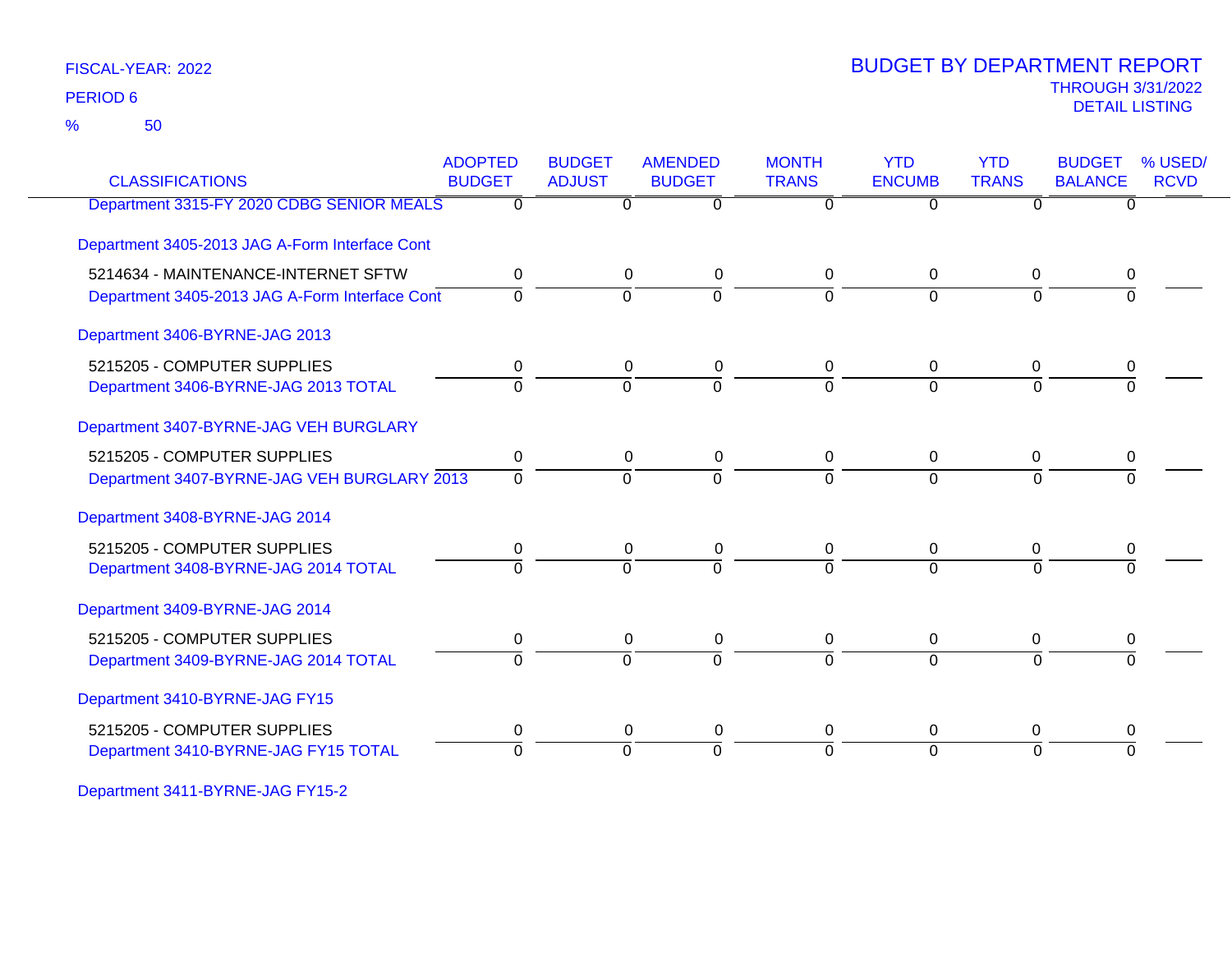50 %

| <b>CLASSIFICATIONS</b>                   | <b>ADOPTED</b><br><b>BUDGET</b> | <b>BUDGET</b><br><b>ADJUST</b> | <b>AMENDED</b><br><b>BUDGET</b> | <b>MONTH</b><br><b>TRANS</b> | <b>YTD</b><br><b>ENCUMB</b> | <b>YTD</b><br><b>TRANS</b> | <b>BUDGET</b><br><b>BALANCE</b> | % USED/<br><b>RCVD</b> |
|------------------------------------------|---------------------------------|--------------------------------|---------------------------------|------------------------------|-----------------------------|----------------------------|---------------------------------|------------------------|
| 5215205 - COMPUTER SUPPLIES              | $\overline{0}$                  | $\overline{0}$                 | 0                               | $\overline{0}$               | $\overline{0}$              | $\overline{0}$             | $\overline{0}$                  |                        |
| Department 3411-BYRNE-JAG FY15-2 TOTAL   | 0                               | $\Omega$                       | 0                               | 0                            | $\Omega$                    | $\Omega$                   |                                 |                        |
| Department 3412-BYRNE-JAG FY16 2 TABLETS |                                 |                                |                                 |                              |                             |                            |                                 |                        |
| 5215205 - COMPUTER SUPPLIES              | 0                               | $\Omega$                       | 0                               | 0                            | 0                           | 0                          |                                 |                        |
| Department 3412-BYRNE-JAG FY16 2 TABLETS | $\mathbf 0$                     | $\Omega$                       | $\Omega$                        | $\Omega$                     | $\Omega$                    | $\Omega$                   |                                 |                        |
| Department 3413-BYRNE-JAG FY16           |                                 |                                |                                 |                              |                             |                            |                                 |                        |
| 5215205 - COMPUTER SUPPLIES              | 0                               | 0                              | 0                               | 0                            | $\mathbf{0}$                | 0                          | 0                               |                        |
| Department 3413-BYRNE-JAG FY16 TOTAL     | $\Omega$                        | $\Omega$                       | $\overline{0}$                  | 0                            | $\overline{0}$              | $\Omega$                   |                                 |                        |
| Department 3414-BYRNE JAG-FY17           |                                 |                                |                                 |                              |                             |                            |                                 |                        |
| 5215205 - COMPUTER SUPPLIES              | 0                               | 0                              | 0                               | 0                            | 0                           | 0                          | 0                               |                        |
| Department 3414-BYRNE JAG-FY17 TOTAL     | $\Omega$                        | $\Omega$                       | $\overline{0}$                  | 0                            | $\Omega$                    | $\Omega$                   |                                 |                        |
| Department 3415-BYRNE JAG- FY17          |                                 |                                |                                 |                              |                             |                            |                                 |                        |
| 5215205 - COMPUTER SUPPLIES              | 0                               | 0                              | 0                               | 0                            | 0                           | 0                          | 0                               |                        |
| Department 3415-BYRNE JAG- FY17 TOTAL    | $\Omega$                        | $\Omega$                       | $\Omega$                        | $\Omega$                     | $\Omega$                    | $\Omega$                   |                                 |                        |
| Department 3416-BYRNE-JAG FY19           |                                 |                                |                                 |                              |                             |                            |                                 |                        |
| 5215205 - COMPUTER SUPPLIES              | 0                               | 0                              | 0                               | 0                            | $\mathbf 0$                 | 0                          | 0                               |                        |
| Department 3416-BYRNE-JAG FY19 TOTAL     | 0                               | $\Omega$                       | $\Omega$                        | 0                            | $\Omega$                    | $\Omega$                   |                                 |                        |
| Department 3417-BYRNE-JAG FY18-19        |                                 |                                |                                 |                              |                             |                            |                                 |                        |
| 5215205 - COMPUTER SUPPLIES              | 0                               | 0                              | 0                               | 0                            | $\mathbf 0$                 | 0                          | 0                               |                        |
| Department 3417-BYRNE-JAG FY18-19 TOTAL  | $\Omega$                        | $\Omega$                       | $\Omega$                        | $\Omega$                     | $\overline{0}$              | $\Omega$                   | $\Omega$                        |                        |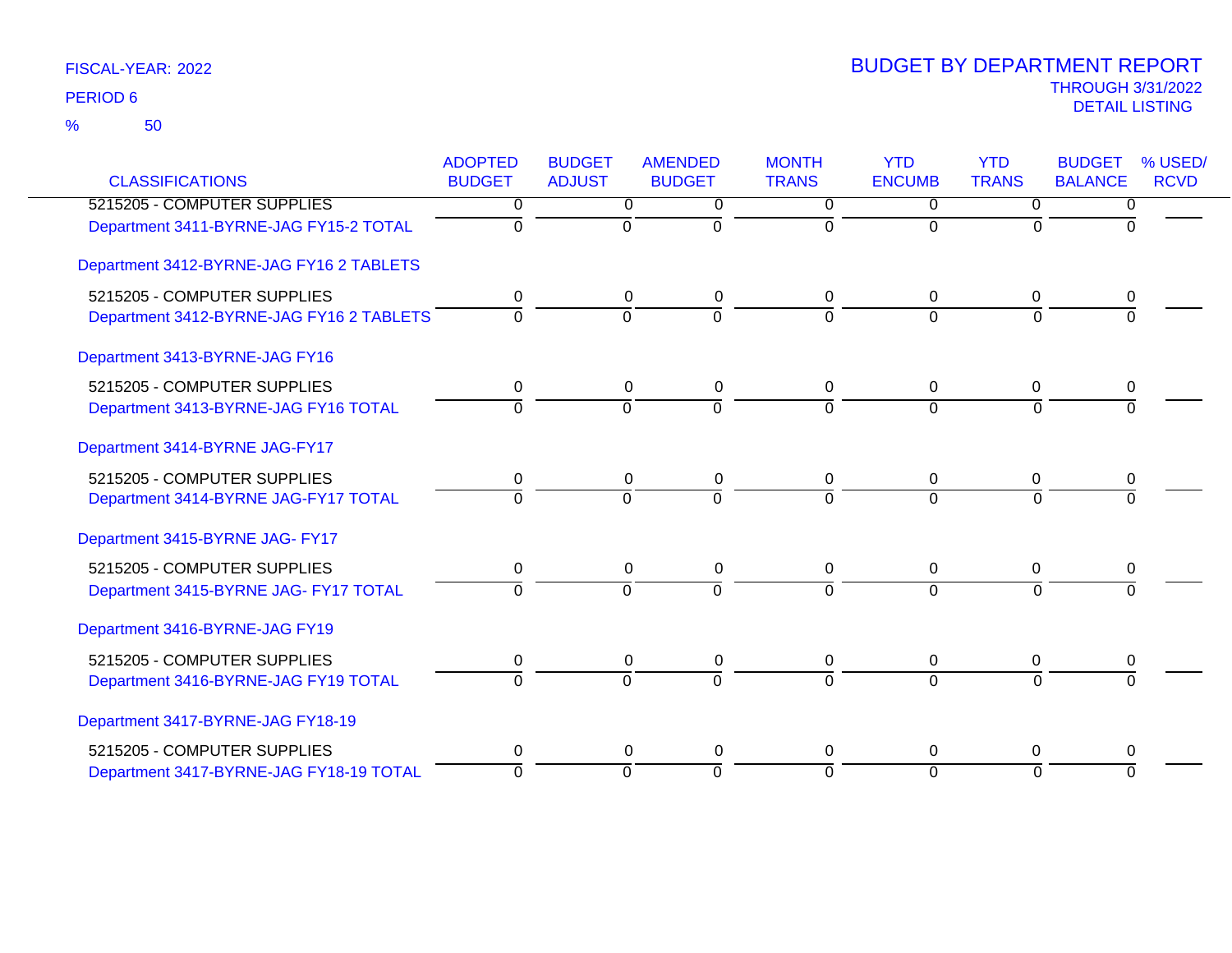50 %

| <b>CLASSIFICATIONS</b>                     | <b>ADOPTED</b><br><b>BUDGET</b> | <b>BUDGET</b><br><b>ADJUST</b> | <b>AMENDED</b><br><b>BUDGET</b> | <b>MONTH</b><br><b>TRANS</b> | <b>YTD</b><br><b>ENCUMB</b> | <b>YTD</b><br><b>TRANS</b> | <b>BUDGET</b><br><b>BALANCE</b> | % USED/<br><b>RCVD</b> |
|--------------------------------------------|---------------------------------|--------------------------------|---------------------------------|------------------------------|-----------------------------|----------------------------|---------------------------------|------------------------|
| Department 5001-POLICE VESTS GRANT FY11    |                                 |                                |                                 |                              |                             |                            |                                 |                        |
| 5215220 - UNIFORMS                         | 0                               | 0                              | 0                               | 0                            | $\mathbf 0$                 | 0                          | 0                               |                        |
| Department 5001-POLICE VESTS GRANT FY11    | $\Omega$                        | $\Omega$                       | $\Omega$                        | $\Omega$                     | $\Omega$                    | $\Omega$                   | $\Omega$                        |                        |
| Department 5002-POLICE VESTS GRANT FY12    |                                 |                                |                                 |                              |                             |                            |                                 |                        |
| 5215220 - UNIFORMS                         | 0                               | 0                              | 0                               | 0                            | $\mathbf 0$                 | 0                          | 0                               |                        |
| Department 5002-POLICE VESTS GRANT FY12    | $\Omega$                        | $\Omega$                       | $\Omega$                        | $\Omega$                     | $\Omega$                    | $\Omega$                   | $\Omega$                        |                        |
| Department 5003-BVP-POLICE VEST GRANT FY17 |                                 |                                |                                 |                              |                             |                            |                                 |                        |
| 5215220 - UNIFORMS                         | 0                               | 0                              | 0                               | 0                            | $\mathbf 0$                 | 0                          | 0                               |                        |
| Department 5003-BVP-POLICE VEST GRANT FY17 | $\Omega$                        | $\Omega$                       | $\Omega$                        | 0                            | $\Omega$                    | $\Omega$                   | $\Omega$                        |                        |
| Department 6000-SFLHIDTA-FY12              |                                 |                                |                                 |                              |                             |                            |                                 |                        |
| 5213450 - CONTRACTUAL SERVICES             | $\Omega$                        | $\Omega$                       | $\Omega$                        | 0                            | $\Omega$                    | $\Omega$                   | $\Omega$                        |                        |
| 5214060 - AUTO ALLOWANCE                   | 0                               | 0                              | $\Omega$                        | 0                            | 0                           | 0                          | 0                               |                        |
| 5819900 - INTER-FUND TRANSFER              |                                 | 0                              | 0                               | 0                            | 0                           | 0                          | 0                               |                        |
| Department 6000-SFLHIDTA-FY12 TOTAL        | $\Omega$                        | 0                              | $\Omega$                        | $\Omega$                     | $\Omega$                    | $\overline{0}$             | $\overline{0}$                  |                        |
| Department 6001-SFLHIDTA-FY13MAY-SEP       |                                 |                                |                                 |                              |                             |                            |                                 |                        |
| 5213450 - CONTRACTUAL SERVICES             | 0                               | 0                              | $\Omega$                        | 0                            | $\Omega$                    | $\Omega$                   | $\Omega$                        |                        |
| 5214060 - AUTO ALLOWANCE                   | 0                               | 0                              | $\Omega$                        | 0                            | $\Omega$                    | 0                          | 0                               |                        |
| 5819900 - INTER-FUND TRANSFER              | 0                               | 0                              | 0                               | 0                            | $\mathbf 0$                 | 0                          | 0                               |                        |
| Department 6001-SFLHIDTA-FY13MAY-SEP TOTAL | $\Omega$                        | $\Omega$                       | $\Omega$                        | $\Omega$                     | $\Omega$                    | $\Omega$                   | $\Omega$                        |                        |
| <b>EXPENSE TOTAL</b>                       | 0                               | 101,149                        | 101,149                         | $\mathbf 0$                  | 37,935                      | 101,149                    | 0                               | 100                    |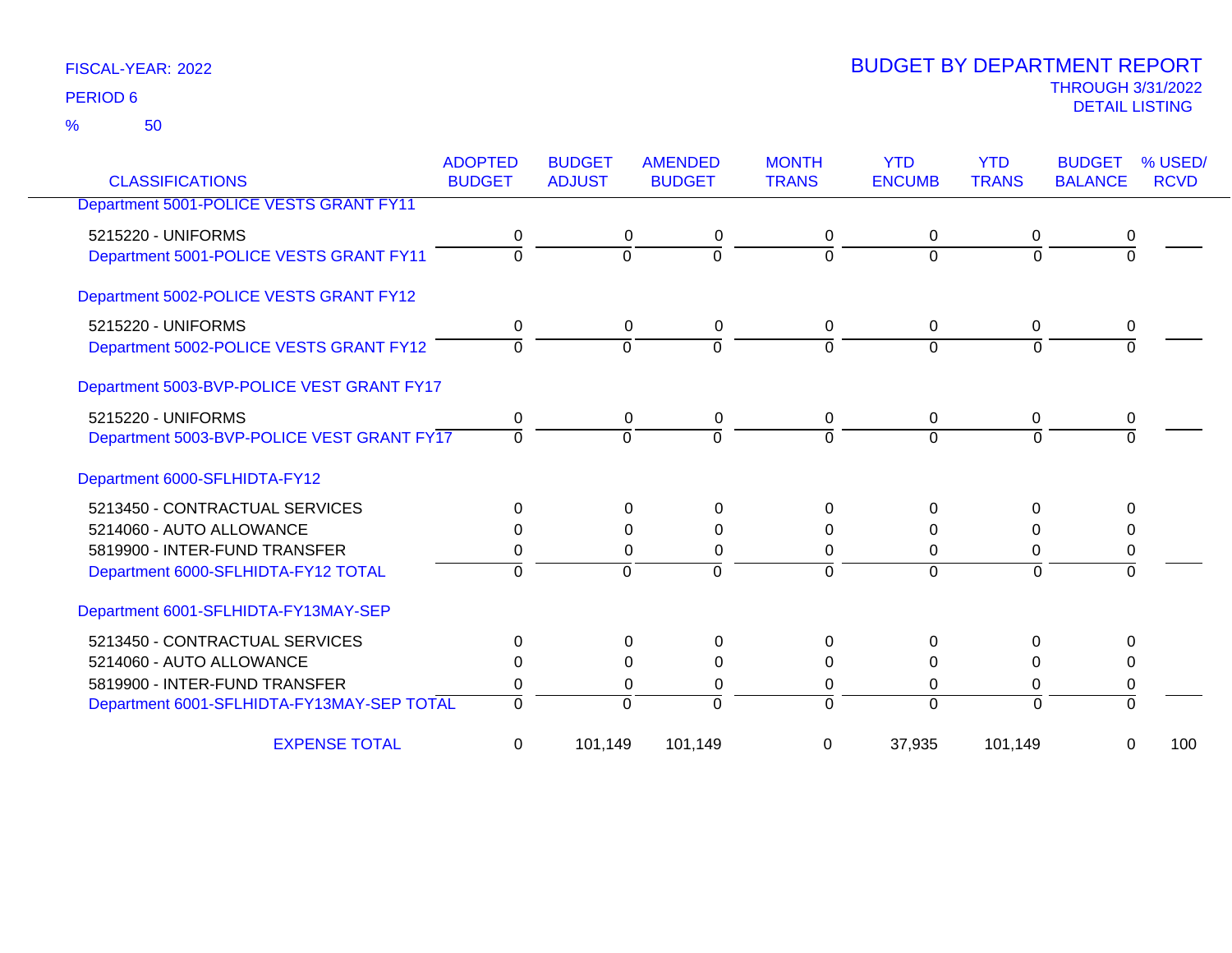|                | FISCAL-YEAR: 2022                      |                                 |                                |                                 |                              | <b>BUDGET BY DEPARTMENT REPORT</b> |                            |                                                   |                        |
|----------------|----------------------------------------|---------------------------------|--------------------------------|---------------------------------|------------------------------|------------------------------------|----------------------------|---------------------------------------------------|------------------------|
|                | PERIOD <sub>6</sub>                    |                                 |                                |                                 |                              |                                    |                            | <b>THROUGH 3/31/2022</b><br><b>DETAIL LISTING</b> |                        |
| %              | 50                                     |                                 |                                |                                 |                              |                                    |                            |                                                   |                        |
|                | <b>CLASSIFICATIONS</b>                 | <b>ADOPTED</b><br><b>BUDGET</b> | <b>BUDGET</b><br><b>ADJUST</b> | <b>AMENDED</b><br><b>BUDGET</b> | <b>MONTH</b><br><b>TRANS</b> | <b>YTD</b><br><b>ENCUMB</b>        | <b>YTD</b><br><b>TRANS</b> | <b>BUDGET</b><br><b>BALANCE</b>                   | % USED/<br><b>RCVD</b> |
|                | Fund 120-FEDERAL GRANT FUND TOTAL      |                                 |                                |                                 |                              |                                    |                            |                                                   |                        |
|                | <b>REVENUE</b>                         | $\pmb{0}$                       | 101,149                        | 101,149                         | $\mathbf 0$                  | 0                                  | 0                          | 101,149                                           |                        |
|                | <b>EXPENSE</b>                         | $\mathbf 0$                     | 101,149                        | 101,149                         | 0                            | 37,935                             | 101,149                    | 0                                                 | 100                    |
|                | Fund 120-FEDERAL GRANT FUND TOTAL      | 0                               | 0                              | 0                               | $\mathbf 0$                  | $-37,935$                          | $-101,149$                 | 101,149                                           |                        |
|                | Fund 121-ARPA-American Rescue Plan Act |                                 |                                |                                 |                              |                                    |                            |                                                   |                        |
| <b>REVENUE</b> |                                        |                                 |                                |                                 |                              |                                    |                            |                                                   |                        |
|                | Department 0000-Description N/A        |                                 |                                |                                 |                              |                                    |                            |                                                   |                        |
|                | 3320000 - OTHER FIN ASSIST FEDERAL     | 0                               | 685,662                        | 685,662                         | 0                            | 0                                  | 0                          | 685,662                                           |                        |
|                | 3612100 - INTEREST INCOME-TIF          | $\pmb{0}$                       | 0                              | $\Omega$                        | 1,790                        | $\mathbf 0$                        | 10,693                     | $-10,693$                                         |                        |
|                | Department 0000-Description N/A TOTAL  | $\overline{0}$                  | 685,662                        | 685,662                         | 1,790                        | 0                                  | 10,693                     | 674,969                                           | $\overline{1}$         |
|                | <b>REVENUE TOTAL</b>                   | $\mathbf 0$                     | 685,662                        | 685,662                         | 1,790                        | $\mathbf 0$                        | 10,693                     | 674,969                                           | $\mathbf 1$            |
| <b>EXPENSE</b> |                                        |                                 |                                |                                 |                              |                                    |                            |                                                   |                        |
|                | Department 1310-CITY MANAGER           |                                 |                                |                                 |                              |                                    |                            |                                                   |                        |
|                | 5131210 - REGULAR                      | 0                               | 289,122                        | 289,122                         | 0                            | 0                                  | 289,122                    | 0                                                 | 100                    |
|                | 5132110 - F.I.C.A.                     | 0                               | 13,065                         | 13,065                          | 0                            | 0                                  | 13,065                     | 1                                                 | 100                    |

Department 1730-STREET MAINTENANCE

| 5416210 - INFRASTRUCTURE PROJECTS        | 100.000 | 100.000 |        | 100,000 | 100,000 | 100 |
|------------------------------------------|---------|---------|--------|---------|---------|-----|
| 5416490 - CONSTRUCTIONS PROJECTS         | 283.475 | 283.475 | 68.967 | 67.785  | 283.475 | 100 |
| Department 1730-STREET MAINTENANCE TOTAL | 383.475 | 383.475 | 68.967 | 167.785 | 383.475 | 100 |

Department 1310-CITY MANAGER TOTAL  $\overline{0}$  302,187 302,187 0 0 302,187 1 100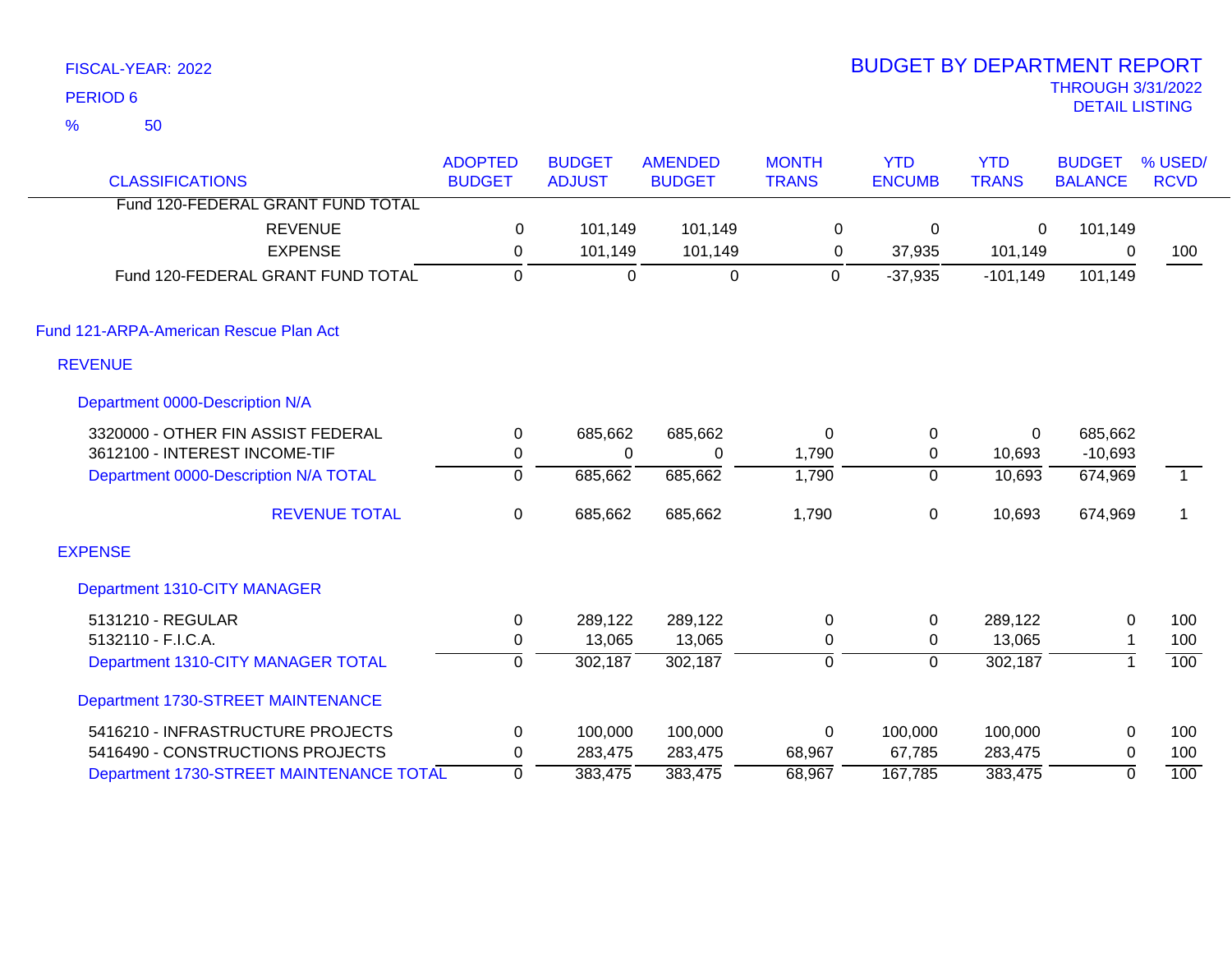50 %

# THROUGH 3/31/2022<br>DETAIL LISTING DETAIL LISTING PERIOD <sup>6</sup> BUDGET BY DEPARTMENT REPORT

| <b>CLASSIFICATIONS</b>                             | <b>ADOPTED</b><br><b>BUDGET</b> | <b>BUDGET</b><br><b>ADJUST</b> | <b>AMENDED</b><br><b>BUDGET</b> | <b>MONTH</b><br><b>TRANS</b> | <b>YTD</b><br><b>ENCUMB</b> | <b>YTD</b><br><b>TRANS</b> | <b>BUDGET</b><br><b>BALANCE</b> | % USED/<br><b>RCVD</b> |
|----------------------------------------------------|---------------------------------|--------------------------------|---------------------------------|------------------------------|-----------------------------|----------------------------|---------------------------------|------------------------|
| <b>EXPENSE TOTAL</b>                               | $\overline{0}$                  | 685,662                        | 685,662                         | 68,967                       | 167,785                     | 685,662                    |                                 | $\overline{100}$       |
| Fund 121-ARPA-American Rescue Plan Act TOTAL       |                                 |                                |                                 |                              |                             |                            |                                 |                        |
| <b>REVENUE</b>                                     | $\mathbf 0$                     | 685,662                        | 685,662                         | 1,790                        | 0                           | 10,693                     | 674,969                         |                        |
| <b>EXPENSE</b>                                     | $\mathbf 0$                     | 685,662                        | 685,662                         | 68,967                       | 167,785                     | 685,662                    |                                 | 100                    |
| Fund 121-ARPA-American Rescue Plan Act TOTAL       | $\mathbf 0$                     | 0                              | $\mathbf 0$                     | $-67,177$                    | $-167,785$                  | $-674,969$                 | 674,968                         |                        |
| Fund 124-PTP TAX-TRANSPORTATION                    |                                 |                                |                                 |                              |                             |                            |                                 |                        |
| <b>REVENUE</b>                                     |                                 |                                |                                 |                              |                             |                            |                                 |                        |
| Department 0000-Description N/A                    |                                 |                                |                                 |                              |                             |                            |                                 |                        |
| 3126000 - DISCRETIONARY SALES S/TAX                | 430,000                         | $\mathbf 0$                    | 430,000                         | 87,151                       | $\mathbf 0$                 | 247,074                    | 182,926                         | 57                     |
| 3301000 - INTERGOVERNMENTAL REVENUE                | $\Omega$                        | 0                              | $\Omega$                        | $\Omega$                     | $\Omega$                    | $\Omega$                   | $\mathbf{0}$                    |                        |
| 3612000 - INTEREST INCOME                          | 10,000                          | 0                              | 10,000                          | 686                          | 0                           | 4,427                      | 5,573                           | 44                     |
| Department 0000-Description N/A TOTAL              | 440,000                         | 0                              | 440,000                         | 87,837                       | $\Omega$                    | 251,501                    | 188,499                         | $\overline{57}$        |
| <b>REVENUE TOTAL</b>                               | 440,000                         | 0                              | 440,000                         | 87,837                       | 0                           | 251,501                    | 188,499                         | 57                     |
| <b>EXPENSE</b>                                     |                                 |                                |                                 |                              |                             |                            |                                 |                        |
| Department 1730-STREET MAINTENANCE                 |                                 |                                |                                 |                              |                             |                            |                                 |                        |
| 5413450 - CONTRACTUAL SERVICES                     | $\Omega$                        | 0                              | $\mathbf 0$                     | 0                            | 0                           | 0                          | 0                               |                        |
| 5416490 - CONSTRUCTIONS PROJECTS                   | 1,141,000                       | 550,979                        | 1,691,979                       | 12,047                       | 501,220                     | 743,440                    | 948,539                         | 43                     |
| Department 1730-STREET MAINTENANCE TOTAL 1,141,000 |                                 | 550,979                        | 1,691,979                       | 12,047                       | 501,220                     | 743,440                    | 948,539                         | $\overline{43}$        |
| <b>EXPENSE TOTAL</b>                               | 1,141,000                       | 550,979                        | 1,691,979                       | 12,047                       | 501,220                     | 743,440                    | 948,539                         | 43                     |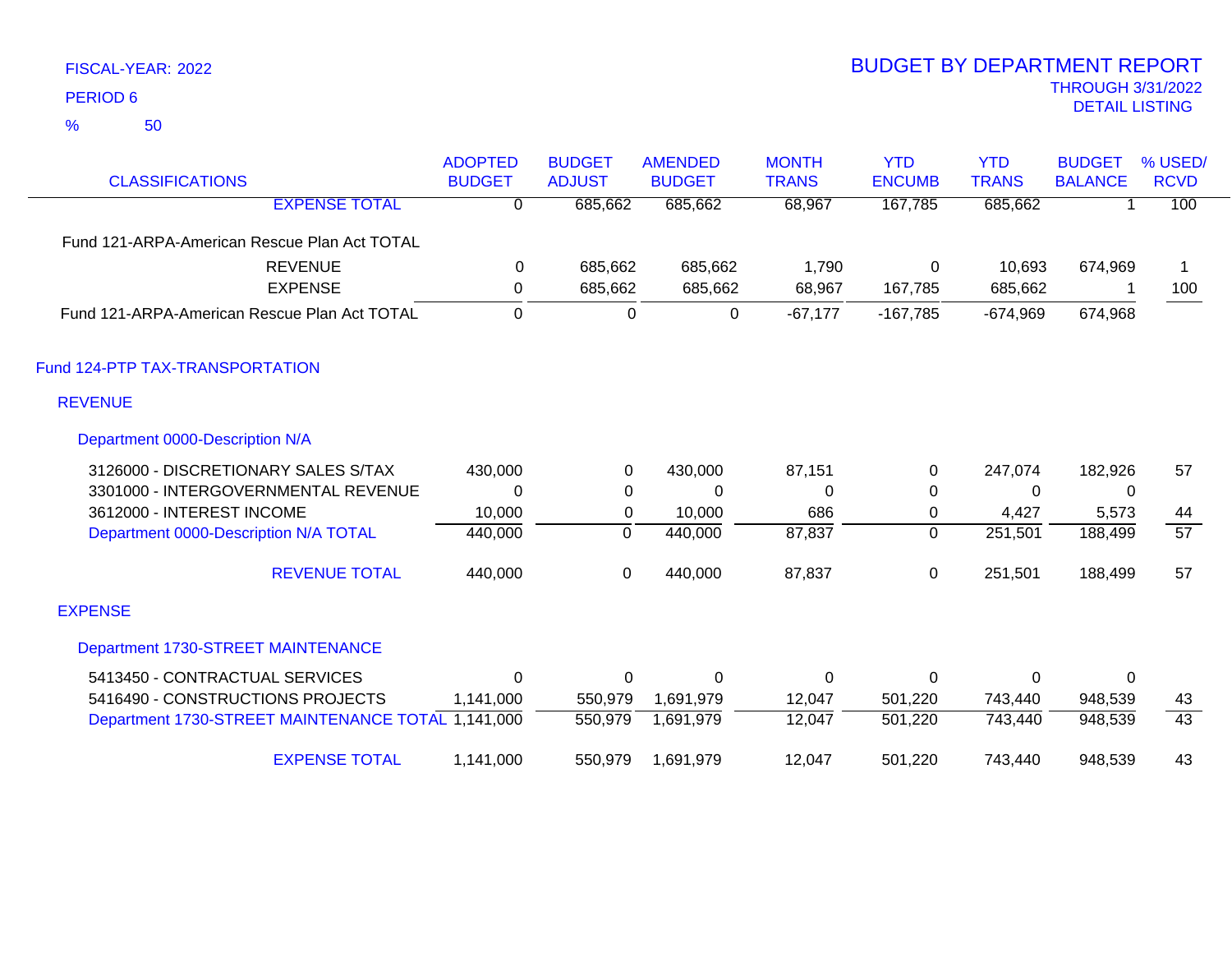50 %

| <b>CLASSIFICATIONS</b>                   | <b>ADOPTED</b><br><b>BUDGET</b> | <b>BUDGET</b><br><b>ADJUST</b> | <b>AMENDED</b><br><b>BUDGET</b> | <b>MONTH</b><br><b>TRANS</b> | <b>YTD</b><br><b>ENCUMB</b> | <b>YTD</b><br><b>TRANS</b> | <b>BUDGET</b><br><b>BALANCE</b> | % USED/<br><b>RCVD</b> |
|------------------------------------------|---------------------------------|--------------------------------|---------------------------------|------------------------------|-----------------------------|----------------------------|---------------------------------|------------------------|
| Fund 124-PTP TAX-TRANSPORTATION TOTAL    |                                 |                                |                                 |                              |                             |                            |                                 |                        |
| <b>REVENUE</b>                           | 440,000                         | 0                              | 440,000                         | 87,837                       | 0                           | 251,501                    | 188,499                         | 57                     |
| <b>EXPENSE</b>                           | 1,141,000                       | 550,979                        | 1,691,979                       | 12,047                       | 501,220                     | 743,440                    | 948,539                         | 43                     |
| Fund 124-PTP TAX-TRANSPORTATION TOTAL    | $-701,000$                      | $-550,979$                     | $-1,251,979$                    | 75,790                       | $-501,220$                  | -491,939                   | $-760,040$                      |                        |
| Fund 125-PTP TAX FUND-DIRECT TRANSIT     |                                 |                                |                                 |                              |                             |                            |                                 |                        |
| <b>REVENUE</b>                           |                                 |                                |                                 |                              |                             |                            |                                 |                        |
| Department 0000-Description N/A          |                                 |                                |                                 |                              |                             |                            |                                 |                        |
| 3126000 - DISCRETIONARY SALES S/TAX      | 107,500                         | 0                              | 107,500                         | 0                            | 0                           | 0                          | 107,500                         |                        |
| Department 0000-Description N/A TOTAL    | 107,500                         | $\mathbf 0$                    | 107,500                         | $\mathbf 0$                  | $\overline{0}$              | $\mathbf 0$                | 107,500                         |                        |
| <b>REVENUE TOTAL</b>                     | 107,500                         | 0                              | 107,500                         | $\mathbf 0$                  | 0                           | $\mathbf 0$                | 107,500                         |                        |
| <b>EXPENSE</b>                           |                                 |                                |                                 |                              |                             |                            |                                 |                        |
| Department 1730-STREET MAINTENANCE       |                                 |                                |                                 |                              |                             |                            |                                 |                        |
| 5413450 - CONTRACTUAL SERVICES           | 182,926                         | $\mathbf 0$                    | 182,926                         | 15,244                       | 107,902                     | 182,926                    | $\mathbf 0$                     | 100                    |
| 5414640 - MAINT & REP STRS & PARKWY      | 0                               | 0                              | 0                               | 0                            | 0                           | $\Omega$                   | $\mathbf 0$                     |                        |
| 5416490 - CONSTRUCTIONS PROJECTS         | 0                               | 0                              | 0                               | 0                            | 0                           | 0                          | 0                               |                        |
| Department 1730-STREET MAINTENANCE TOTAL | 182,926                         | 0                              | 182,926                         | 15,244                       | 107,902                     | 182,926                    | $\mathbf{0}$                    | 100                    |
| <b>EXPENSE TOTAL</b>                     | 182,926                         | 0                              | 182,926                         | 15,244                       | 107,902                     | 182,926                    | 0                               | 100                    |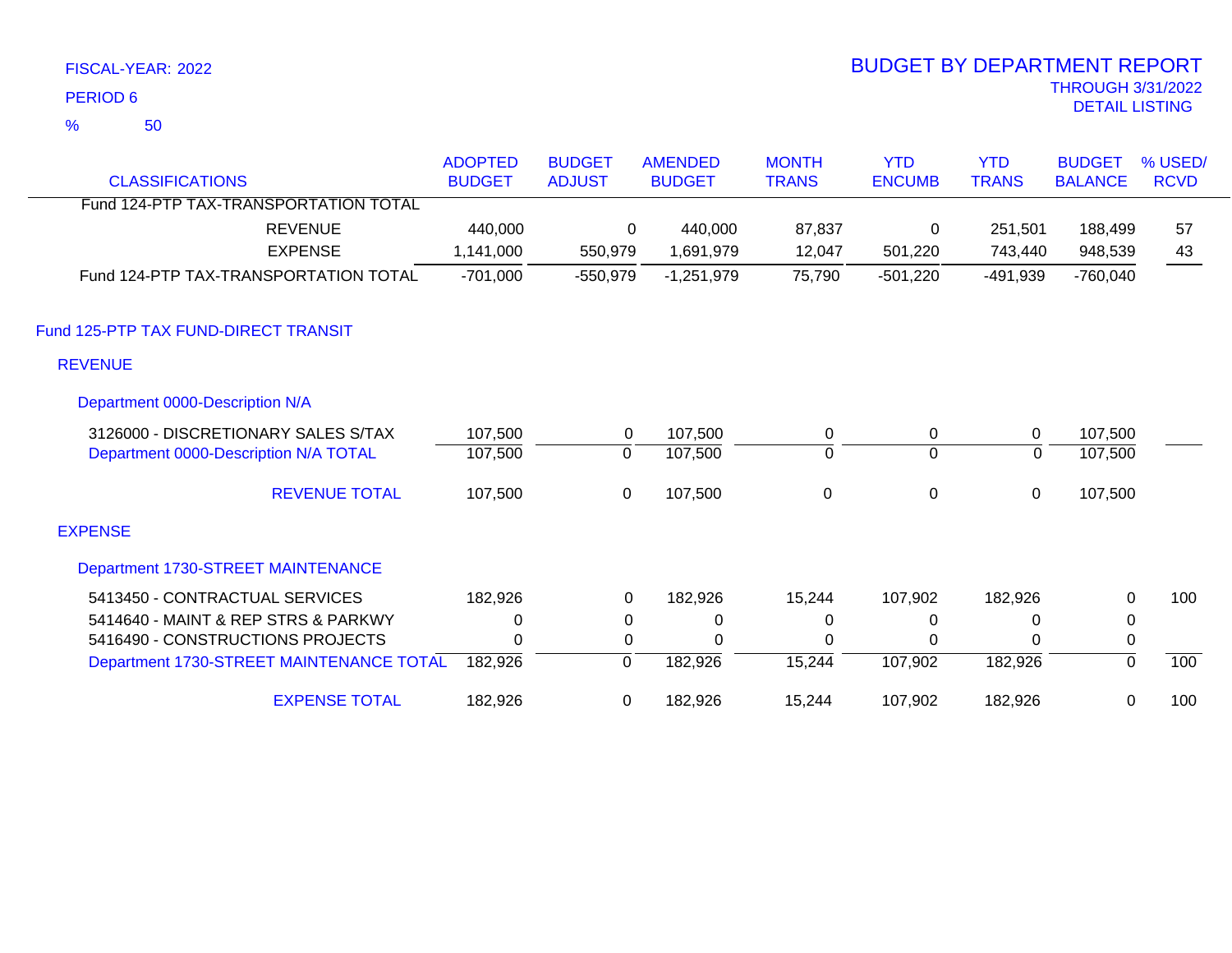50 %

| <b>CLASSIFICATIONS</b>                     | <b>ADOPTED</b><br><b>BUDGET</b> | <b>BUDGET</b><br><b>ADJUST</b> |             | <b>AMENDED</b><br><b>BUDGET</b> | <b>MONTH</b><br><b>TRANS</b> | <b>YTD</b><br><b>ENCUMB</b> | <b>YTD</b><br><b>TRANS</b> | <b>BUDGET</b><br><b>BALANCE</b> | % USED/<br><b>RCVD</b> |
|--------------------------------------------|---------------------------------|--------------------------------|-------------|---------------------------------|------------------------------|-----------------------------|----------------------------|---------------------------------|------------------------|
| Fund 125-PTP TAX FUND-DIRECT TRANSIT TOTAL |                                 |                                |             |                                 |                              |                             |                            |                                 |                        |
| <b>REVENUE</b>                             | 107,500                         |                                | 0           | 107,500                         | $\mathbf 0$                  | $\mathbf{0}$                | 0                          | 107,500                         |                        |
| <b>EXPENSE</b>                             | 182,926                         |                                | 0           | 182,926                         | 15,244                       | 107,902                     | 182,926                    | 0                               | 100                    |
| Fund 125-PTP TAX FUND-DIRECT TRANSIT TOTAL | $-75,426$                       |                                | $\mathbf 0$ | $-75,426$                       | $-15,244$                    | $-107,902$                  | $-182,926$                 | 107,500                         |                        |
| Fund 150-REVENUE STABILIZATION FUND        |                                 |                                |             |                                 |                              |                             |                            |                                 |                        |
| <b>REVENUE</b>                             |                                 |                                |             |                                 |                              |                             |                            |                                 |                        |
| Department 0000-Description N/A            |                                 |                                |             |                                 |                              |                             |                            |                                 |                        |
| 3811000 - CONTRIB. FROM OTHER FUNDS        | 0                               |                                | 0           | 0                               | $\mathbf 0$                  | 0                           | 0                          | $\pmb{0}$                       |                        |
| Department 0000-Description N/A TOTAL      | $\Omega$                        |                                | $\mathbf 0$ | $\Omega$                        | $\Omega$                     | $\mathbf 0$                 | $\Omega$                   | $\mathbf 0$                     |                        |
| <b>REVENUE TOTAL</b>                       | $\pmb{0}$                       |                                | $\mathbf 0$ | $\mathbf 0$                     | $\mathbf 0$                  | $\mathbf 0$                 | $\mathbf 0$                | $\mathbf 0$                     |                        |
| <b>EXPENSE</b>                             |                                 |                                |             |                                 |                              |                             |                            |                                 |                        |
| <b>Department 1410-FINANCE</b>             |                                 |                                |             |                                 |                              |                             |                            |                                 |                        |
| 5819120 - INTRA-GOV TRANSFER-TO GF         | 0                               |                                | 0           | $\pmb{0}$                       | 0                            | 0                           | $\mathbf 0$                | $\mathbf 0$                     |                        |
| 5819900 - INTER-FUND TRANSFER              | 0                               |                                | 0           | 0                               | 0                            | 0                           | 0                          | 0                               |                        |
| Department 1410-FINANCE TOTAL              | $\overline{0}$                  |                                | ō           | $\Omega$                        | $\Omega$                     | $\overline{0}$              | $\overline{0}$             | $\overline{0}$                  |                        |
| <b>EXPENSE TOTAL</b>                       | $\mathbf 0$                     |                                | $\mathbf 0$ | $\mathbf 0$                     | $\mathbf 0$                  | $\mathbf 0$                 | $\mathbf 0$                | 0                               |                        |
| Fund 150-REVENUE STABILIZATION FUND TOTAL  |                                 |                                |             |                                 |                              |                             |                            |                                 |                        |
| <b>REVENUE</b>                             | 0                               |                                | 0           | 0                               | 0                            | $\Omega$                    | 0                          | 0                               |                        |
| <b>EXPENSE</b>                             | 0                               |                                | 0           | 0                               | $\Omega$                     | 0                           | 0                          | 0                               | 100                    |
| Fund 150-REVENUE STABILIZATION FUND TOTAL  | $\mathbf 0$                     |                                | $\mathbf 0$ | $\Omega$                        | $\overline{0}$               | $\mathbf 0$                 | $\overline{0}$             | $\mathbf 0$                     |                        |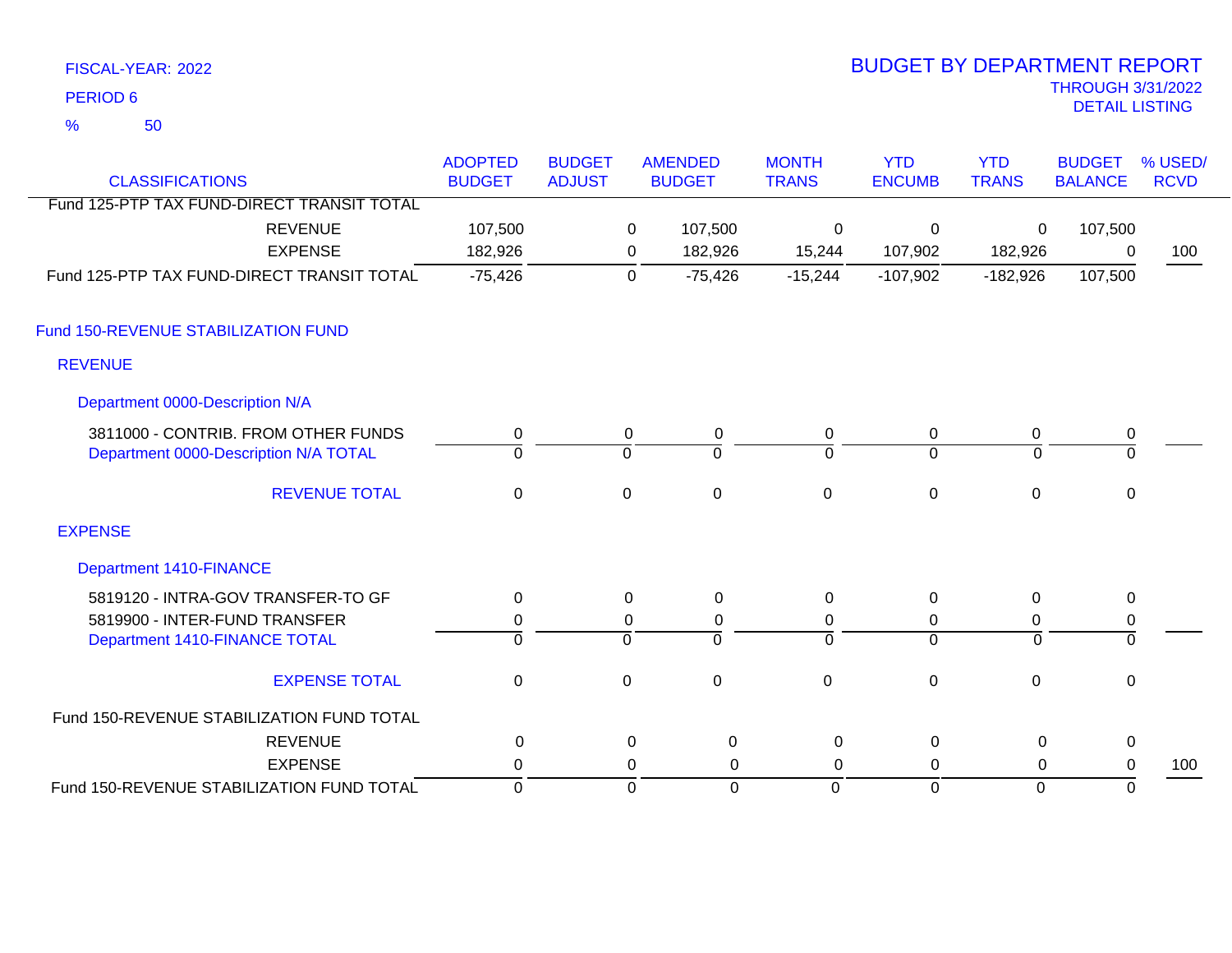| FISCAL-YEAR: 2022<br>PERIOD <sub>6</sub>                                     |                                 |                                |                  |                          |                              | <b>BUDGET BY DEPARTMENT REPORT</b> |                            | <b>THROUGH 3/31/2022</b><br><b>DETAIL LISTING</b> |                        |
|------------------------------------------------------------------------------|---------------------------------|--------------------------------|------------------|--------------------------|------------------------------|------------------------------------|----------------------------|---------------------------------------------------|------------------------|
| 50<br>$\frac{9}{6}$                                                          |                                 |                                |                  |                          |                              |                                    |                            |                                                   |                        |
| <b>CLASSIFICATIONS</b>                                                       | <b>ADOPTED</b><br><b>BUDGET</b> | <b>BUDGET</b><br><b>ADJUST</b> | <b>AMENDED</b>   | <b>BUDGET</b>            | <b>MONTH</b><br><b>TRANS</b> | <b>YTD</b><br><b>ENCUMB</b>        | <b>YTD</b><br><b>TRANS</b> | <b>BUDGET</b><br><b>BALANCE</b>                   | % USED/<br><b>RCVD</b> |
| Fund 151-GRANT MATCH RESERVE FUND                                            |                                 |                                |                  |                          |                              |                                    |                            |                                                   |                        |
| <b>REVENUE</b>                                                               |                                 |                                |                  |                          |                              |                                    |                            |                                                   |                        |
| Department 0000-Description N/A                                              |                                 |                                |                  |                          |                              |                                    |                            |                                                   |                        |
| 3811000 - CONTRIB. FROM OTHER FUNDS<br>Department 0000-Description N/A TOTAL | $\mathbf 0$<br>$\Omega$         |                                | 0<br>$\mathbf 0$ | $\pmb{0}$<br>$\mathbf 0$ | $\mathbf 0$<br>$\mathbf 0$   | 0<br>$\mathbf 0$                   | $\mathbf 0$<br>$\mathbf 0$ | 0<br>$\overline{0}$                               |                        |
| <b>REVENUE TOTAL</b>                                                         | $\mathbf 0$                     |                                | $\mathbf 0$      | $\pmb{0}$                | $\pmb{0}$                    | $\mathbf 0$                        | $\pmb{0}$                  | $\mathsf 0$                                       |                        |
| <b>EXPENSE</b>                                                               |                                 |                                |                  |                          |                              |                                    |                            |                                                   |                        |
| <b>Department 1410-FINANCE</b>                                               |                                 |                                |                  |                          |                              |                                    |                            |                                                   |                        |
| 5819120 - INTRA-GOV TRANSFER-TO GF                                           | $\mathbf 0$                     |                                | 0                | 0                        | 0                            | 0                                  | 0                          | 0                                                 |                        |
| 5819900 - INTER-FUND TRANSFER                                                | $\mathbf 0$                     |                                | 0                | $\boldsymbol{0}$         | $\mathbf 0$                  | $\mathbf 0$                        | $\mathbf 0$                | $\pmb{0}$                                         |                        |
| Department 1410-FINANCE TOTAL                                                | $\mathbf 0$                     |                                | $\mathbf 0$      | $\mathbf 0$              | $\mathbf 0$                  | $\mathbf 0$                        | $\mathbf 0$                | $\overline{0}$                                    |                        |
| <b>EXPENSE TOTAL</b>                                                         | $\mathbf 0$                     |                                | $\mathbf 0$      | $\pmb{0}$                | $\pmb{0}$                    | $\mathbf 0$                        | $\pmb{0}$                  | $\mathsf 0$                                       |                        |
| Fund 151-GRANT MATCH RESERVE FUND TOTAL                                      |                                 |                                |                  |                          |                              |                                    |                            |                                                   |                        |
| <b>REVENUE</b>                                                               | 0                               |                                | $\mathbf 0$      | $\mathbf 0$              | 0                            | $\mathbf 0$                        | 0                          | $\mathbf 0$                                       |                        |
| <b>EXPENSE</b>                                                               | $\mathbf 0$                     |                                | 0                | $\mathbf 0$              | 0                            | $\mathbf 0$                        | 0                          | $\mathbf 0$                                       | 100                    |
| Fund 151-GRANT MATCH RESERVE FUND TOTAL                                      | $\mathbf 0$                     |                                | $\mathbf 0$      | $\overline{0}$           | $\Omega$                     | $\mathbf 0$                        | $\overline{0}$             | $\mathbf 0$                                       |                        |

Fund 152-INSURANCE RESERVE FUND

REVENUE

Department 0000-Description N/A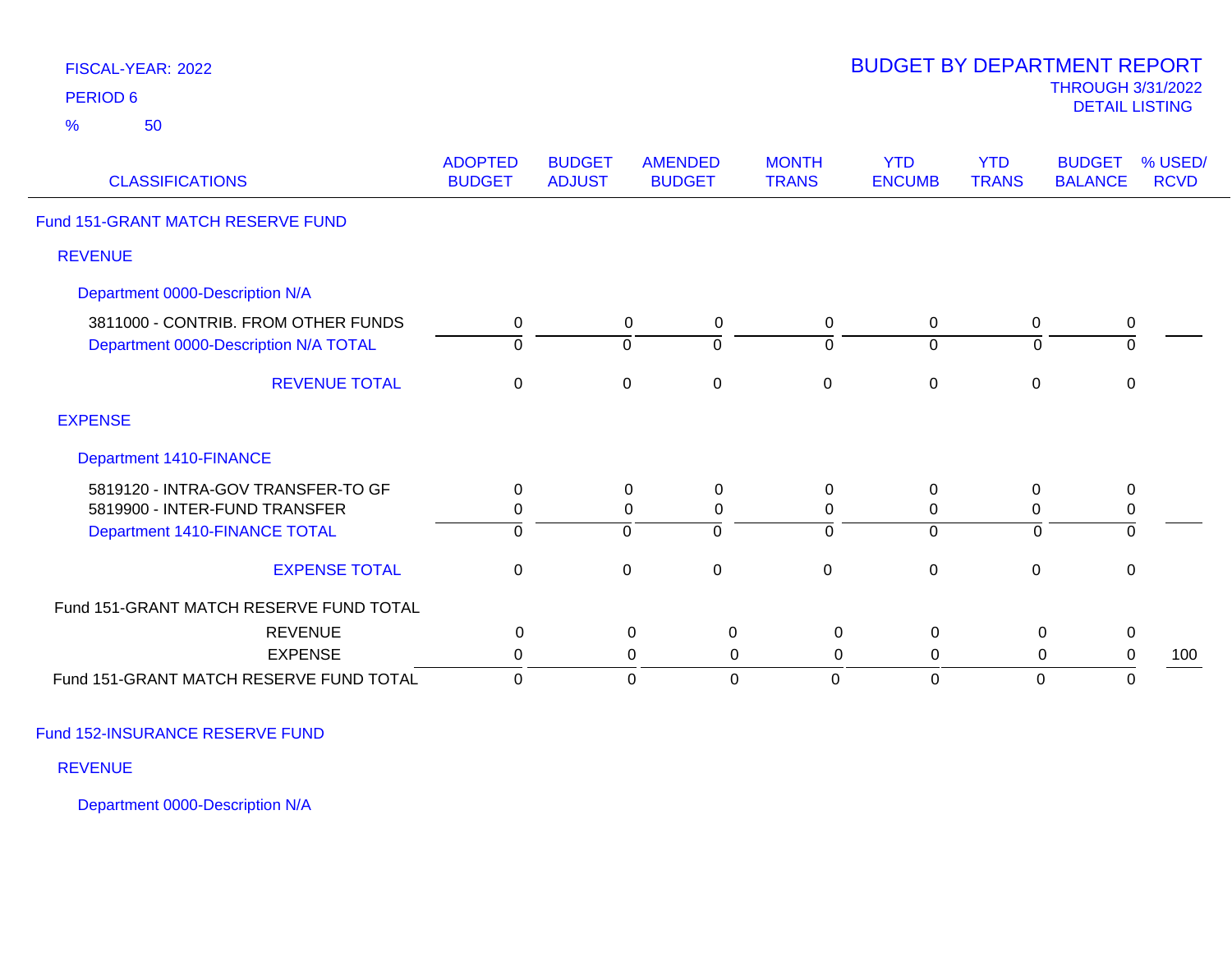50 %

| <b>CLASSIFICATIONS</b>                                                       | <b>ADOPTED</b><br><b>BUDGET</b> | <b>BUDGET</b><br><b>ADJUST</b> | <b>AMENDED</b><br><b>BUDGET</b> | <b>MONTH</b><br><b>TRANS</b> | <b>YTD</b><br><b>ENCUMB</b> | <b>YTD</b><br><b>TRANS</b> | <b>BUDGET</b><br><b>BALANCE</b> | % USED/<br><b>RCVD</b> |
|------------------------------------------------------------------------------|---------------------------------|--------------------------------|---------------------------------|------------------------------|-----------------------------|----------------------------|---------------------------------|------------------------|
| 3811000 - CONTRIB. FROM OTHER FUNDS                                          | 0                               | $\overline{0}$                 | $\overline{0}$                  | 0                            | $\overline{0}$              | $\overline{0}$             | 0                               |                        |
| Department 0000-Description N/A TOTAL                                        | $\overline{0}$                  | $\overline{0}$                 | $\mathbf 0$                     | $\overline{0}$               | $\Omega$                    | $\Omega$                   | $\Omega$                        |                        |
| <b>REVENUE TOTAL</b>                                                         | 0                               | $\mathbf 0$                    | $\mathsf 0$                     | $\pmb{0}$                    | $\pmb{0}$                   | $\mathbf 0$                | $\mathbf 0$                     |                        |
| <b>EXPENSE</b>                                                               |                                 |                                |                                 |                              |                             |                            |                                 |                        |
| <b>Department 1410-FINANCE</b>                                               |                                 |                                |                                 |                              |                             |                            |                                 |                        |
| 5819120 - INTRA-GOV TRANSFER-TO GF                                           | 0                               | 0                              | $\mathbf 0$                     | $\mathbf 0$                  | $\pmb{0}$                   | 0                          | $\mathbf 0$                     |                        |
| 5819900 - INTER-FUND TRANSFER                                                | 0                               | 0                              | 0                               | 0                            | 0                           | 0                          | $\mathbf 0$                     |                        |
| Department 1410-FINANCE TOTAL                                                | $\overline{0}$                  | $\mathbf 0$                    | $\overline{0}$                  | $\mathbf 0$                  | $\overline{0}$              | $\mathbf 0$                | $\mathbf 0$                     |                        |
| <b>EXPENSE TOTAL</b>                                                         | $\mathbf 0$                     | $\mathbf 0$                    | $\mathbf 0$                     | $\pmb{0}$                    | $\mathbf 0$                 | $\mathbf 0$                | $\mathbf 0$                     |                        |
| Fund 152-INSURANCE RESERVE FUND TOTAL                                        |                                 |                                |                                 |                              |                             |                            |                                 |                        |
| <b>REVENUE</b>                                                               | $\Omega$                        |                                | $\mathbf 0$<br>0                | $\mathsf 0$                  | $\mathsf 0$                 | $\mathbf 0$                | $\mathbf 0$                     |                        |
| <b>EXPENSE</b>                                                               | 0                               |                                | 0<br>0                          | $\mathbf 0$                  | 0                           | 0                          | 0                               | 100                    |
| Fund 152-INSURANCE RESERVE FUND TOTAL                                        | $\mathbf 0$                     |                                | $\mathbf 0$<br>$\mathbf 0$      | $\mathbf 0$                  | $\mathbf{0}$                | 0                          | $\mathbf 0$                     |                        |
| Fund 153-TAX EQUALIZATION RESERVE FUND                                       |                                 |                                |                                 |                              |                             |                            |                                 |                        |
| <b>REVENUE</b>                                                               |                                 |                                |                                 |                              |                             |                            |                                 |                        |
| Department 0000-Description N/A                                              |                                 |                                |                                 |                              |                             |                            |                                 |                        |
| 3811000 - CONTRIB. FROM OTHER FUNDS<br>Department 0000-Description N/A TOTAL | 0<br>$\Omega$                   | 0<br>$\Omega$                  | 0<br>$\overline{0}$             | $\mathbf 0$<br>$\Omega$      | 0<br>$\Omega$               | $\mathbf 0$<br>$\Omega$    | 0<br>$\Omega$                   |                        |
| <b>REVENUE TOTAL</b>                                                         | $\boldsymbol{0}$                | 0                              | $\pmb{0}$                       | $\pmb{0}$                    | $\boldsymbol{0}$            | $\mathbf 0$                | 0                               |                        |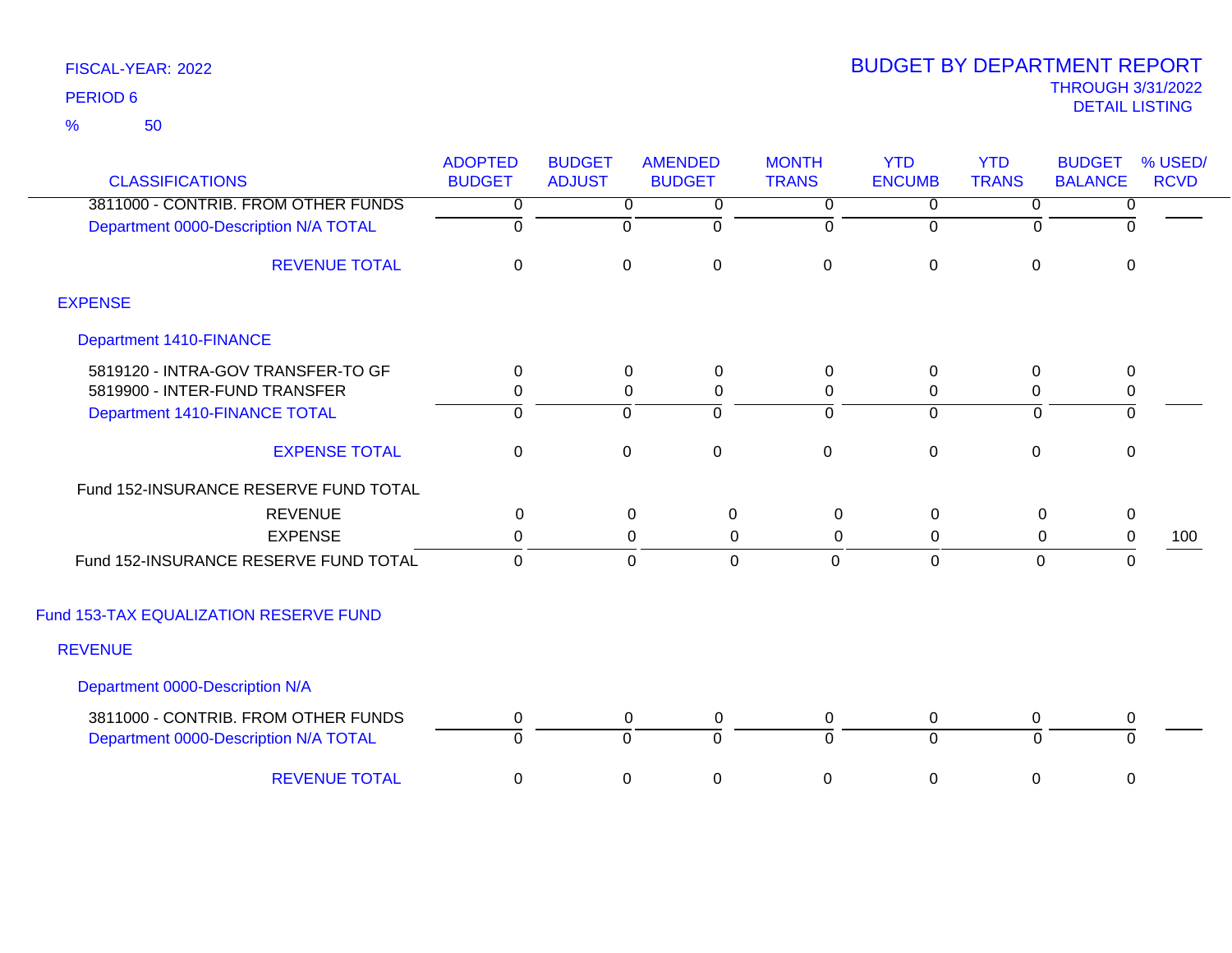50 %

| <b>CLASSIFICATIONS</b>                                                                               | <b>ADOPTED</b><br><b>BUDGET</b> | <b>BUDGET</b><br><b>ADJUST</b> | <b>AMENDED</b><br><b>BUDGET</b>                                              | <b>MONTH</b><br><b>TRANS</b> | <b>YTD</b><br><b>ENCUMB</b> | <b>YTD</b><br><b>TRANS</b> | <b>BUDGET</b><br><b>BALANCE</b> | % USED/<br><b>RCVD</b> |
|------------------------------------------------------------------------------------------------------|---------------------------------|--------------------------------|------------------------------------------------------------------------------|------------------------------|-----------------------------|----------------------------|---------------------------------|------------------------|
| <b>EXPENSE</b>                                                                                       |                                 |                                |                                                                              |                              |                             |                            |                                 |                        |
| <b>Department 1410-FINANCE</b>                                                                       |                                 |                                |                                                                              |                              |                             |                            |                                 |                        |
| 5819120 - INTRA-GOV TRANSFER-TO GF<br>5819900 - INTER-FUND TRANSFER<br>Department 1410-FINANCE TOTAL | 0<br>0<br>$\overline{0}$        |                                | $\mathbf 0$<br>0<br>$\mathbf 0$<br>$\mathbf 0$<br>$\overline{0}$<br>$\Omega$ | 0<br>$\Omega$<br>$\Omega$    | 0<br>0<br>$\overline{0}$    | 0<br>0<br>$\overline{0}$   | 0<br>0<br>0                     |                        |
| <b>EXPENSE TOTAL</b>                                                                                 | $\mathbf 0$                     |                                | $\mathbf 0$<br>$\mathbf 0$                                                   | $\mathbf 0$                  | $\mathbf 0$                 | $\mathbf 0$                | 0                               |                        |
| Fund 153-TAX EQUALIZATION RESERVE FUND TOTAL                                                         |                                 |                                |                                                                              |                              |                             |                            |                                 |                        |
| <b>REVENUE</b><br><b>EXPENSE</b>                                                                     | 0<br>0                          |                                | $\mathbf 0$<br>0<br>0<br>0                                                   | 0<br>0                       | $\mathbf 0$<br>0            | 0<br>0                     | $\pmb{0}$<br>0                  | 100                    |
| Fund 153-TAX EQUALIZATION RESERVE FUND TOTAL                                                         | $\mathbf 0$                     |                                | $\mathbf 0$<br>$\mathbf 0$                                                   | $\mathbf 0$                  | $\mathbf 0$                 | $\overline{0}$             | 0                               |                        |
| Fund 154-BUILDING CAPITAL RESERVE FUND                                                               |                                 |                                |                                                                              |                              |                             |                            |                                 |                        |
| <b>REVENUE</b>                                                                                       |                                 |                                |                                                                              |                              |                             |                            |                                 |                        |
| Department 0000-Description N/A                                                                      |                                 |                                |                                                                              |                              |                             |                            |                                 |                        |
| 3811000 - CONTRIB. FROM OTHER FUNDS<br>Department 0000-Description N/A TOTAL                         | 0<br>$\mathbf 0$                |                                | $\mathbf 0$<br>0<br>$\overline{0}$<br>$\Omega$                               | 0<br>$\Omega$                | $\mathbf 0$<br>$\mathbf{0}$ | 0<br>$\Omega$              | 0<br>$\Omega$                   |                        |
| <b>REVENUE TOTAL</b>                                                                                 | $\mathbf 0$                     |                                | $\mathbf 0$<br>$\pmb{0}$                                                     | $\mathbf 0$                  | $\mathbf 0$                 | $\pmb{0}$                  | 0                               |                        |
| <b>EXPENSE</b>                                                                                       |                                 |                                |                                                                              |                              |                             |                            |                                 |                        |
| <b>Department 1410-FINANCE</b>                                                                       |                                 |                                |                                                                              |                              |                             |                            |                                 |                        |
| 5819120 - INTRA-GOV TRANSFER-TO GF<br>5819900 - INTER-FUND TRANSFER                                  | $\Omega$<br>0                   |                                | 0<br>0<br>0<br>0                                                             | 0<br>0                       | $\Omega$<br>0               | 0<br>0                     | 0<br>0                          |                        |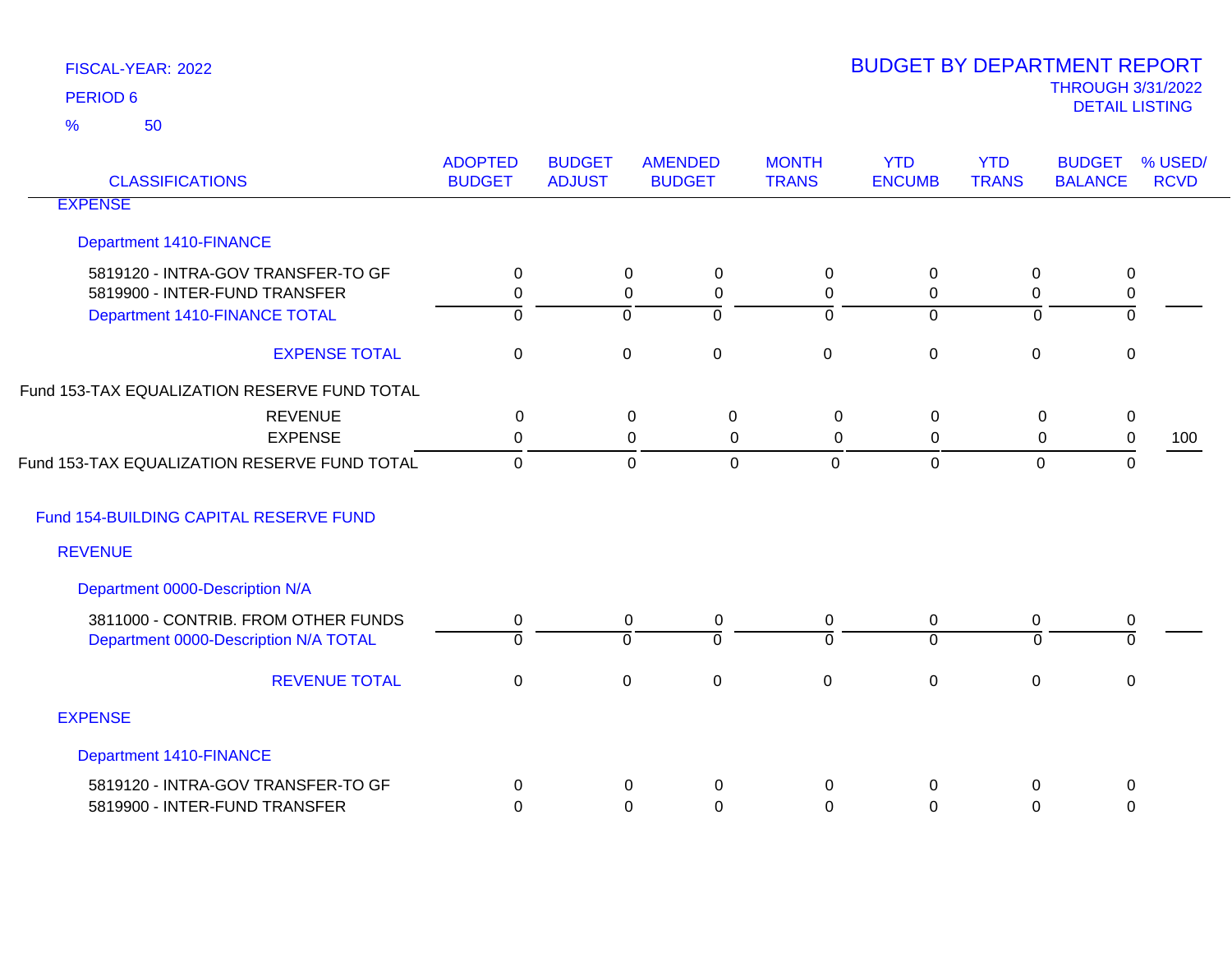| FISCAL-YEAR: 2022 |
|-------------------|
| <b>PERIOD 6</b>   |

| <b>CLASSIFICATIONS</b>                       | <b>ADOPTED</b><br><b>BUDGET</b> | <b>BUDGET</b><br><b>ADJUST</b> | <b>AMENDED</b><br><b>BUDGET</b> | <b>MONTH</b><br><b>TRANS</b> | <b>YTD</b><br><b>ENCUMB</b> | <b>YTD</b><br><b>TRANS</b> | <b>BUDGET</b><br><b>BALANCE</b> | % USED/<br><b>RCVD</b> |
|----------------------------------------------|---------------------------------|--------------------------------|---------------------------------|------------------------------|-----------------------------|----------------------------|---------------------------------|------------------------|
| <b>Department 1410-FINANCE TOTAL</b>         | ᠊ᠦ                              | 0                              | $\overline{0}$                  | $\overline{0}$               | $\overline{0}$              | $\overline{0}$             | $\overline{0}$                  |                        |
| <b>EXPENSE TOTAL</b>                         | $\mathbf 0$                     | 0                              | $\mathbf 0$                     | $\overline{0}$               | $\mathbf 0$                 | 0                          | $\Omega$                        |                        |
| Fund 154-BUILDING CAPITAL RESERVE FUND TOTAL |                                 |                                |                                 |                              |                             |                            |                                 |                        |
| <b>REVENUE</b>                               | 0                               | 0                              | $\mathbf{0}$                    | 0                            | $\Omega$                    | 0                          | 0                               |                        |
| <b>EXPENSE</b>                               | 0                               |                                | 0<br>$\overline{0}$             | 0                            | 0                           | 0                          | 0                               | 100                    |
| Fund 154-BUILDING CAPITAL RESERVE FUND TOTAL | 0                               |                                | $\overline{0}$<br>$\mathbf 0$   | $\overline{0}$               | $\mathbf 0$                 | $\overline{0}$             | 0                               |                        |
| Fund 155-CITY PARKS ACQUI DEV OPERATION      |                                 |                                |                                 |                              |                             |                            |                                 |                        |
| <b>REVENUE</b>                               |                                 |                                |                                 |                              |                             |                            |                                 |                        |
| Department 0000-Description N/A              |                                 |                                |                                 |                              |                             |                            |                                 |                        |
| 3699201 - MISC. OTHERS                       | 0                               | $\mathsf 0$                    | 0                               | 0                            | $\mathbf 0$                 | $\mathbf 0$                | 0                               |                        |
| 3811000 - CONTRIB. FROM OTHER FUNDS          | 0                               | $\mathbf 0$                    | 0                               | 0                            | 0                           | 0                          | 0                               |                        |
| Department 0000-Description N/A TOTAL        | $\Omega$                        | $\Omega$                       | $\Omega$                        | $\Omega$                     | $\overline{0}$              | $\mathbf 0$                | $\mathbf 0$                     |                        |
| <b>REVENUE TOTAL</b>                         | 0                               | 0                              | $\mathbf 0$                     | $\overline{0}$               | $\mathbf 0$                 | 0                          | 0                               |                        |
| <b>EXPENSE</b>                               |                                 |                                |                                 |                              |                             |                            |                                 |                        |
| Department 1410-FINANCE                      |                                 |                                |                                 |                              |                             |                            |                                 |                        |
| 5819120 - INTRA-GOV TRANSFER-TO GF           | 0                               | 0                              | 0                               | 0                            | $\mathbf 0$                 | $\mathbf 0$                | 0                               |                        |
| Department 1410-FINANCE TOTAL                | $\overline{0}$                  | $\overline{0}$                 | $\Omega$                        | $\Omega$                     | $\overline{0}$              | $\mathbf 0$                | $\mathbf 0$                     |                        |
| Department 2000-PARKS & RECREATION           |                                 |                                |                                 |                              |                             |                            |                                 |                        |
| 5726110 - LAND ACQUISITION                   | 0                               | $\mathbf 0$                    | 0                               | 0                            | $\mathbf 0$                 | 0                          | 0                               |                        |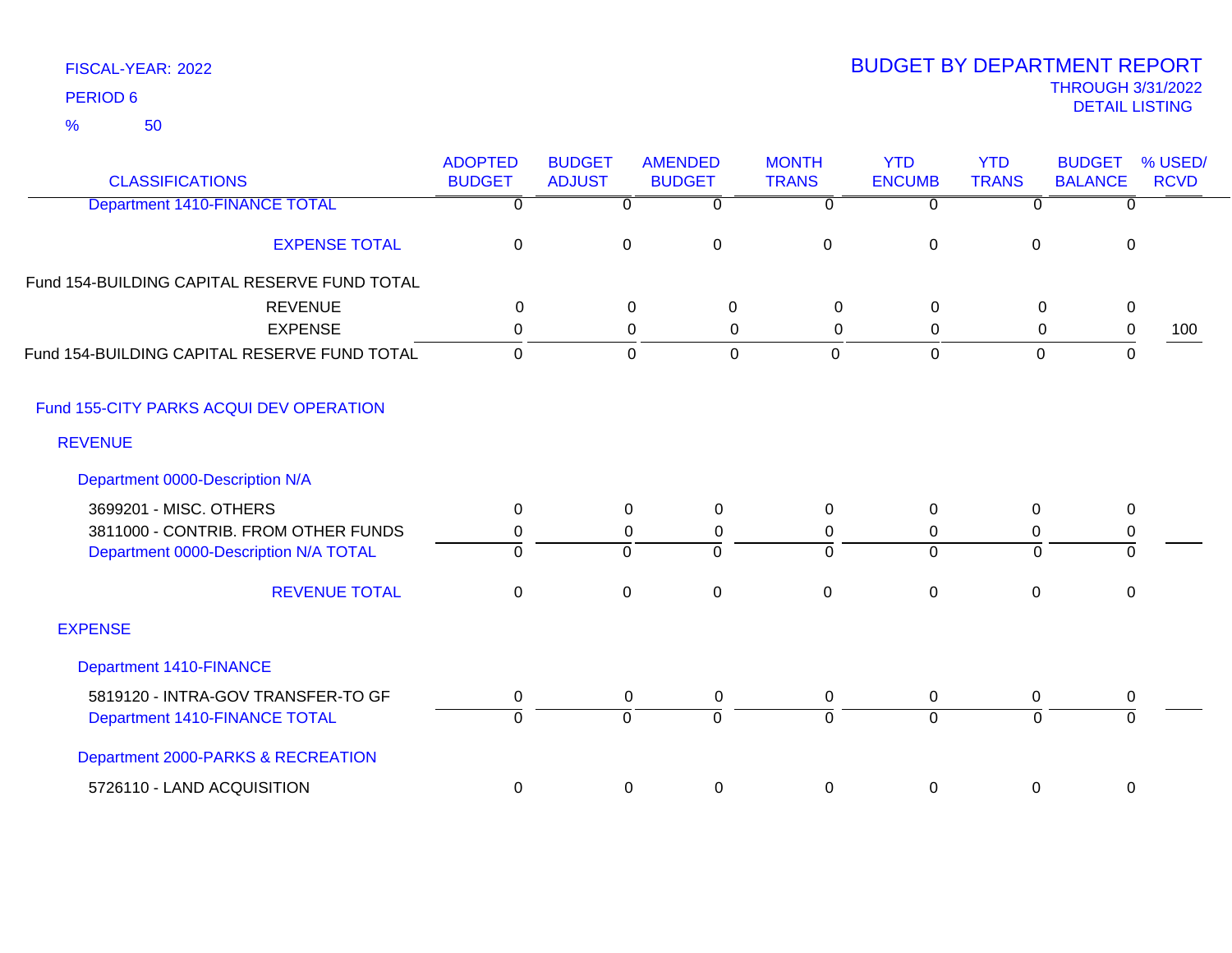50 %

| <b>CLASSIFICATIONS</b>                        | <b>ADOPTED</b><br><b>BUDGET</b> | <b>BUDGET</b><br><b>ADJUST</b> | <b>AMENDED</b><br><b>BUDGET</b> | <b>MONTH</b><br><b>TRANS</b> | <b>YTD</b><br><b>ENCUMB</b> | <b>YTD</b><br><b>TRANS</b> | <b>BUDGET</b><br><b>BALANCE</b> | % USED<br><b>RCVD</b> |
|-----------------------------------------------|---------------------------------|--------------------------------|---------------------------------|------------------------------|-----------------------------|----------------------------|---------------------------------|-----------------------|
| Department 2000-PARKS & RECREATION TOTAL      | 0                               | $\overline{0}$                 | $\mathbf 0$                     | $\Omega$                     | $\overline{0}$              | 0                          | 0                               |                       |
| <b>EXPENSE TOTAL</b>                          | $\mathbf 0$                     | $\mathbf 0$                    | $\mathbf 0$                     | $\mathbf 0$                  | $\mathbf 0$                 | $\mathbf 0$                | $\mathbf 0$                     |                       |
| Fund 155-CITY PARKS ACQUI DEV OPERATION TOTAL |                                 |                                |                                 |                              |                             |                            |                                 |                       |
| <b>REVENUE</b>                                | $\mathbf{0}$                    | $\Omega$                       | 0                               | $\Omega$                     | 0                           | 0                          | 0                               |                       |
| <b>EXPENSE</b>                                | 0                               | 0                              | 0                               | 0                            | 0                           | 0                          | $\pmb{0}$                       | 100                   |
| Fund 155-CITY PARKS ACQUI DEV OPERATION       | $\mathbf 0$                     | $\overline{0}$                 | 0                               | $\mathbf 0$                  | $\mathbf 0$                 | $\mathbf 0$                | $\pmb{0}$                       |                       |
| Fund 156-PEDESTRIAN CROSSING ACQUISITIO       |                                 |                                |                                 |                              |                             |                            |                                 |                       |
| <b>REVENUE</b>                                |                                 |                                |                                 |                              |                             |                            |                                 |                       |
| Department 0000-Description N/A               |                                 |                                |                                 |                              |                             |                            |                                 |                       |
| 3699201 - MISC. OTHERS                        | 0                               | 0                              | 0                               | 0                            | $\Omega$                    | 0                          | $\mathbf 0$                     |                       |
| 3811000 - CONTRIB. FROM OTHER FUNDS           | 0                               | 0                              | $\mathbf 0$                     | 0                            | 0                           | 0                          | $\pmb{0}$                       |                       |
| Department 0000-Description N/A TOTAL         | $\Omega$                        | $\overline{0}$                 | $\Omega$                        | $\Omega$                     | $\mathbf 0$                 | $\mathbf 0$                | 0                               |                       |
| <b>REVENUE TOTAL</b>                          | $\pmb{0}$                       | $\mathbf 0$                    | $\mathbf 0$                     | $\mathbf 0$                  | $\mathbf 0$                 | $\pmb{0}$                  | $\pmb{0}$                       |                       |
| <b>EXPENSE</b>                                |                                 |                                |                                 |                              |                             |                            |                                 |                       |
| Department 1790-ENGINEERING & CONSTRUCTN      |                                 |                                |                                 |                              |                             |                            |                                 |                       |
| 5193450 - CONT. SVCS.                         | 0                               | 284,352                        | 284,352                         | 0                            | 284,352                     | 284,352                    | $\pmb{0}$                       | 100                   |
| 5196490 - CONSTRUCTION PROJECTS               | 0                               | $\Omega$                       | $\Omega$                        | 0                            | $\Omega$                    | $\Omega$                   | $\pmb{0}$                       |                       |
| Department 1790-ENGINEERING & CONSTRUCTN      | $\overline{0}$                  | 284,352                        | 284,352                         | 0                            | 284,352                     | 284,352                    | $\overline{\mathfrak{o}}$       | 100                   |
| <b>EXPENSE TOTAL</b>                          | $\mathbf 0$                     | 284,352                        | 284,352                         | 0                            | 284,352                     | 284,352                    | 0                               | 100                   |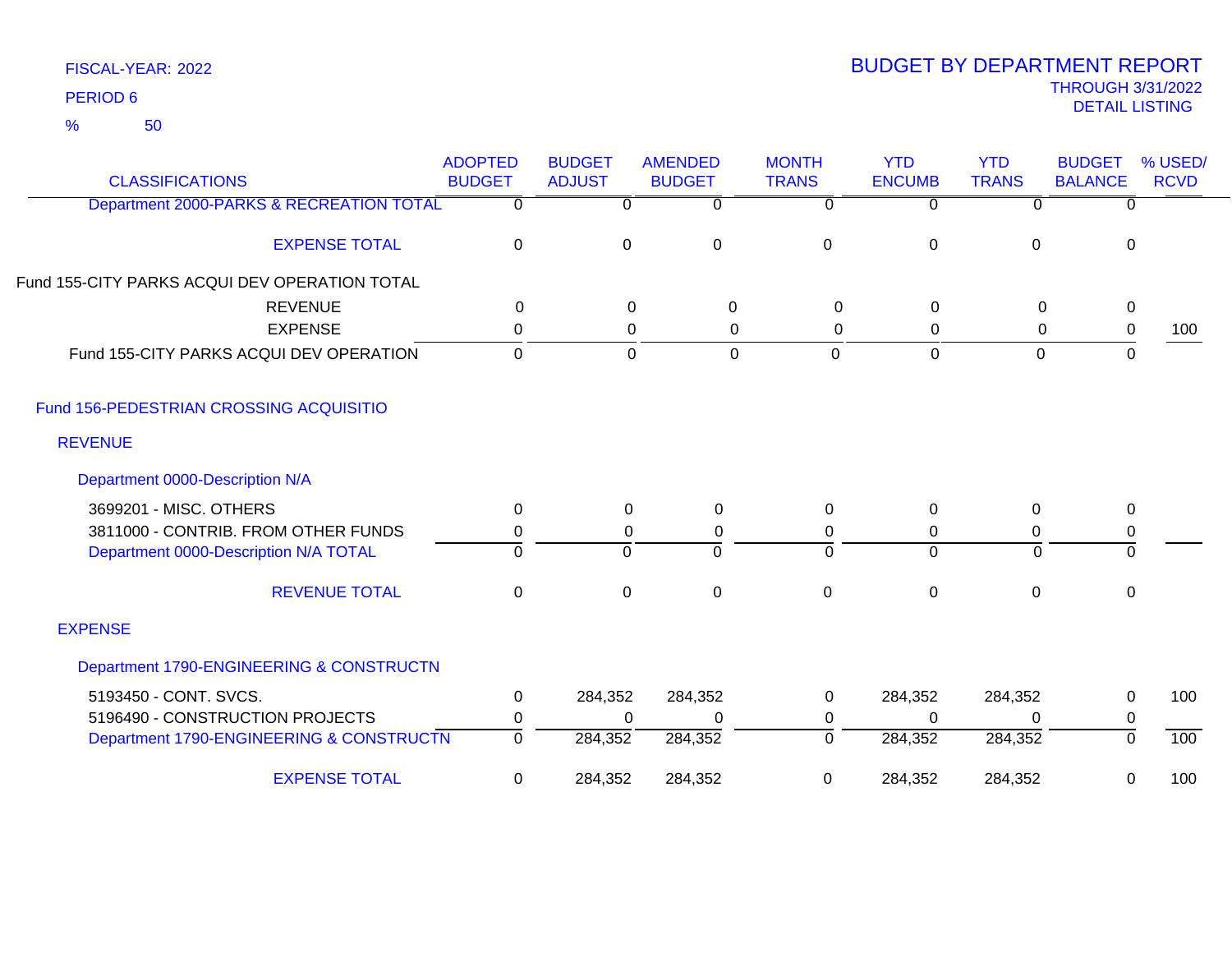50 %

| <b>CLASSIFICATIONS</b>                   | <b>ADOPTED</b><br><b>BUDGET</b> | <b>BUDGET</b><br><b>ADJUST</b> | <b>AMENDED</b><br><b>BUDGET</b> | <b>MONTH</b><br><b>TRANS</b> | <b>YTD</b><br><b>ENCUMB</b> | <b>YTD</b><br><b>TRANS</b> | <b>BUDGET</b><br><b>BALANCE</b> | % USED/<br><b>RCVD</b> |
|------------------------------------------|---------------------------------|--------------------------------|---------------------------------|------------------------------|-----------------------------|----------------------------|---------------------------------|------------------------|
| Fund 156-PEDESTRIAN CROSSING ACQUISITIO  |                                 |                                |                                 |                              |                             |                            |                                 |                        |
| <b>REVENUE</b>                           | 0                               | 0                              | $\mathbf 0$                     | $\mathbf 0$                  | 0                           | 0                          | $\mathbf 0$                     | 100                    |
| <b>EXPENSE</b>                           | 0                               | 284,352                        | 284,352                         | 0                            | 284,352                     | 284,352                    | 0                               | 100                    |
| Fund 156-PEDESTRIAN CROSSING ACQUISITIO  | $\mathbf{0}$                    | $-284,352$                     | $-284,352$                      | 0                            | $-284,352$                  | $-284,352$                 | $\overline{0}$                  |                        |
| Fund 157-PD HEADQUARTERS & EMER OPER CT  |                                 |                                |                                 |                              |                             |                            |                                 |                        |
| <b>REVENUE</b>                           |                                 |                                |                                 |                              |                             |                            |                                 |                        |
| Department 0000-Description N/A          |                                 |                                |                                 |                              |                             |                            |                                 |                        |
| 3699201 - MISC. OTHERS                   | $\Omega$                        | 0                              | $\Omega$                        | 0                            | 0                           | 0                          | $\mathbf 0$                     |                        |
| 3811000 - CONTRIB. FROM OTHER FUNDS      | 1,910,146                       | 0                              | 1,910,146                       | 0                            | $\mathbf 0$                 | 1,910,146                  | $\pmb{0}$                       | 100                    |
| Department 0000-Description N/A TOTAL    | 1,910,146                       | 0                              | 1,910,146                       | 0                            | 0                           | 1,910,146                  | 0                               | 100                    |
| <b>REVENUE TOTAL</b>                     | 1,910,146                       | 0                              | 1,910,146                       | $\mathbf 0$                  | $\mathbf 0$                 | 1,910,146                  | 0                               | 100                    |
| <b>EXPENSE</b>                           |                                 |                                |                                 |                              |                             |                            |                                 |                        |
| Department 1790-ENGINEERING & CONSTRUCTN |                                 |                                |                                 |                              |                             |                            |                                 |                        |
| 5193450 - CONT. SVCS.                    | 650,000                         | 0                              | 650,000                         | 0                            | 2,995                       | 2,995                      | 647,005                         |                        |
| 5196490 - CONSTRUCTION PROJECTS          | 0                               | 0                              | 0                               | 0                            | 0                           | 0                          | 0                               |                        |
| Department 1790-ENGINEERING & CONSTRUCTN | 650,000                         | 0                              | 650,000                         | $\mathbf 0$                  | 2,995                       | 2,995                      | 647,005                         |                        |
| <b>EXPENSE TOTAL</b>                     | 650,000                         | 0                              | 650,000                         | 0                            | 2,995                       | 2,995                      | 647,005                         |                        |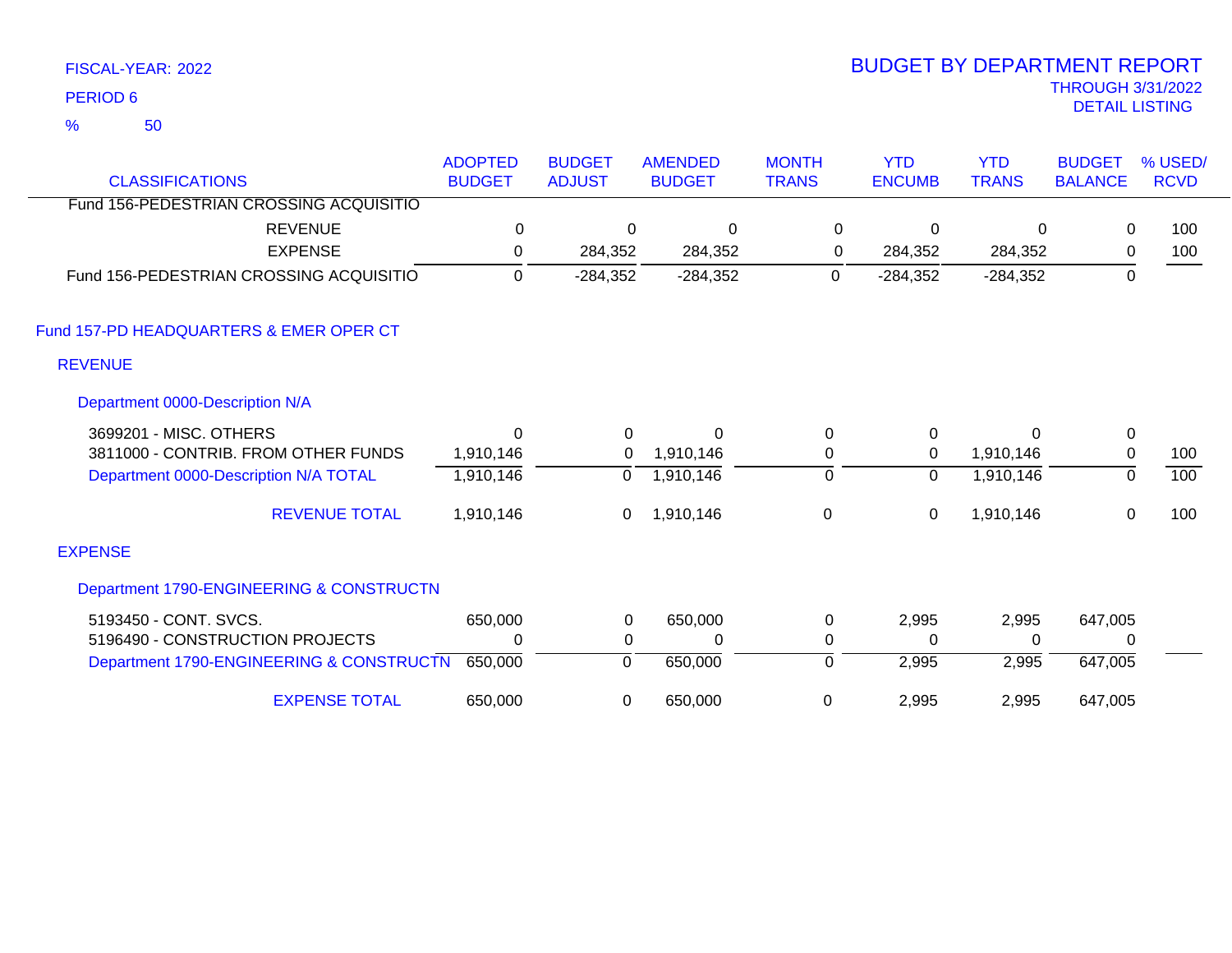50 %

# THROUGH 3/31/2022 DETAIL LISTING PERIOD <sup>6</sup> BUDGET BY DEPARTMENT REPORT

| <b>CLASSIFICATIONS</b>                  | <b>ADOPTED</b><br><b>BUDGET</b> | <b>BUDGET</b><br><b>ADJUST</b> | <b>AMENDED</b><br><b>BUDGET</b> | <b>MONTH</b><br><b>TRANS</b> | <b>YTD</b><br><b>ENCUMB</b> | <b>YTD</b><br><b>TRANS</b> | <b>BUDGET</b><br><b>BALANCE</b> | % USED/<br><b>RCVD</b> |
|-----------------------------------------|---------------------------------|--------------------------------|---------------------------------|------------------------------|-----------------------------|----------------------------|---------------------------------|------------------------|
| Fund 157-PD HEADQUARTERS & EMER OPER CT |                                 |                                |                                 |                              |                             |                            |                                 |                        |
| <b>REVENUE</b>                          | 1,910,146                       |                                | 1,910,146<br>0                  | $\mathbf 0$                  | 0                           | 1,910,146                  | $\mathbf{0}$                    | 100                    |
| <b>EXPENSE</b>                          | 650,000                         |                                | 650,000<br>0                    | 0                            | 2,995                       | 2,995                      | 647,005                         |                        |
| Fund 157-PD HEADQUARTERS & EMER OPER CT | 1,260,146                       |                                | 1,260,146<br>0                  | 0                            | $-2,995$                    | 1,907,151                  | $-647,005$                      |                        |
| Fund 201-DEBT SERVICE FUND              |                                 |                                |                                 |                              |                             |                            |                                 |                        |
| <b>REVENUE</b>                          |                                 |                                |                                 |                              |                             |                            |                                 |                        |
| Department 0000-Description N/A         |                                 |                                |                                 |                              |                             |                            |                                 |                        |
| 3612000 - INTEREST INCOME               | 2,000                           | $\mathbf 0$                    | 2,000                           | 68                           | 0                           | 242                        | 1,758                           | 12                     |
| 3669000 - HOSPITAL LANDSCAPE REVENU     | 143,661                         | 0                              | 143,661                         | 0                            | 0                           | 143,661                    | $\mathbf{0}$                    | 100                    |
| 3669300 - RICHMAN PROPERTIES LN PMT     | 642,594                         | 0                              | 642,594                         | 102,689                      | 0                           | 394,231                    | 248,363                         | 61                     |
| 3699201 - MISC. OTHERS                  | $\Omega$                        | 0                              | 0                               | 0                            | 0                           | 0                          | 0                               |                        |
| 3811100 - TRANSFER IN FROM GEN FUND     | 74,314                          | 0                              | 74,314                          | 242,000                      | 0                           | 316,314                    | $-242,000$                      | 425                    |
| 3841100 - DEBT BB&T LOAN FY15           | $\Omega$                        | 0                              | 0                               | 0                            | 0                           | $\Omega$                   | 0                               |                        |
| Department 0000-Description N/A TOTAL   | 862,569                         | 0                              | 862,569                         | 344,757                      | $\overline{0}$              | 854,448                    | 8,121                           | $\overline{99}$        |
| <b>REVENUE TOTAL</b>                    | 862,569                         | $\pmb{0}$                      | 862,569                         | 344,757                      | $\mathbf 0$                 | 854,448                    | 8,121                           | 99                     |
| <b>EXPENSE</b>                          |                                 |                                |                                 |                              |                             |                            |                                 |                        |
| <b>Department 1410-FINANCE</b>          |                                 |                                |                                 |                              |                             |                            |                                 |                        |
| 5197110 - DEBT SERVICE- PRINCIPAL       | 832,000                         | 0                              | 832,000                         | 0                            | 0                           | 540,000                    | 292,000                         | 64                     |
| 5197210 - DEBT SERVICE-INTEREST         | 217,956                         | $\mathbf{0}$                   | 217,956                         | 0                            | 0                           | 115,650                    | 102,306                         | 53                     |
| 5197310 - DEBT OTHER COST               | 2,000                           | $\Omega$                       | 2,000                           | 0                            | 0                           | $\Omega$                   | 2,000                           |                        |
| Department 1410-FINANCE TOTAL           | 1,051,956                       | 0                              | 1,051,956                       | $\overline{0}$               | 0                           | 655,650                    | 396,306                         | 62                     |

Department 1500-CITY ATTORNEY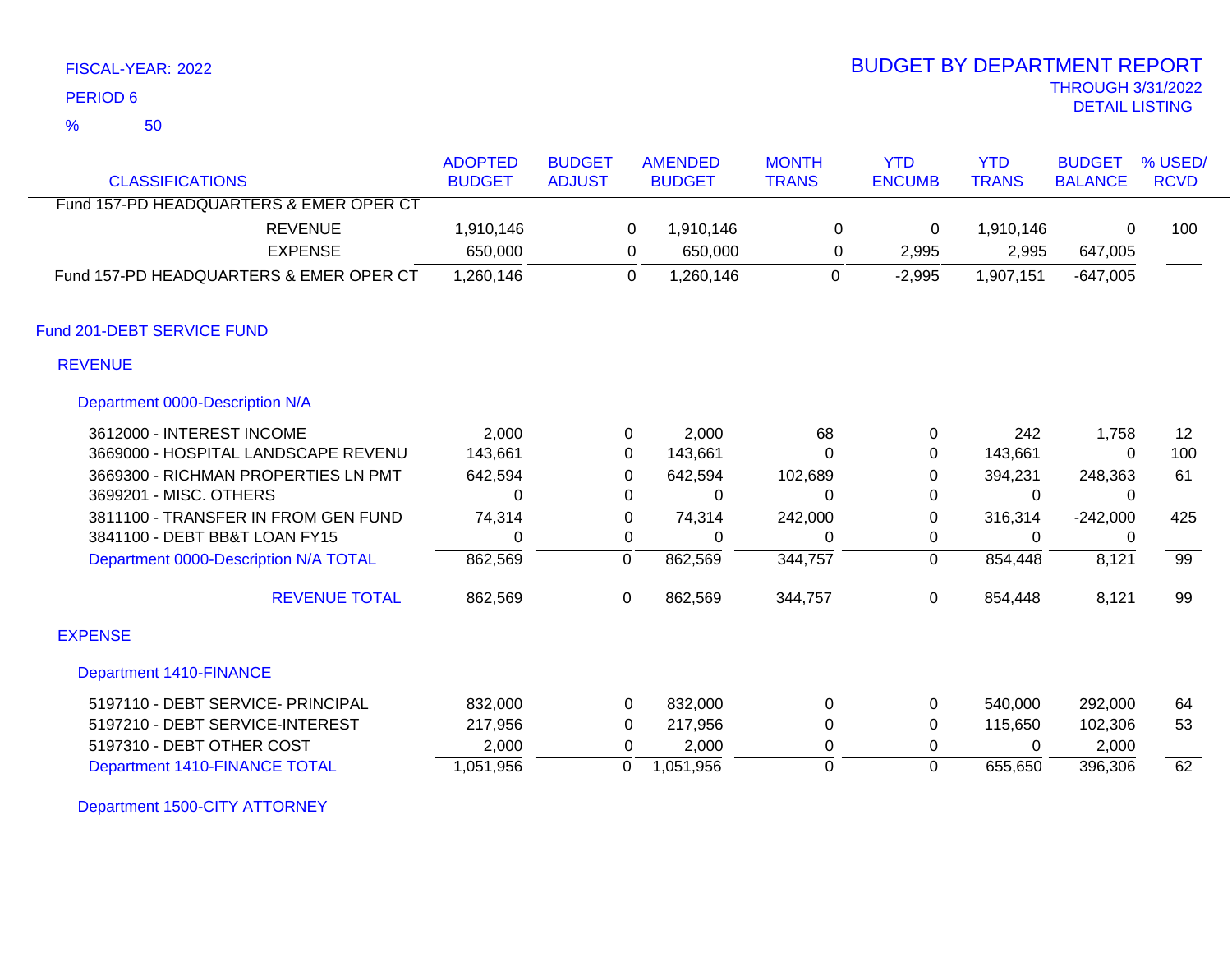### 50 %

# THROUGH 3/31/2022 DETAIL LISTING PERIOD <sup>6</sup> BUDGET BY DEPARTMENT REPORT

| <b>CLASSIFICATIONS</b>                | <b>ADOPTED</b><br><b>BUDGET</b> | <b>BUDGET</b><br><b>ADJUST</b> | <b>AMENDED</b><br><b>BUDGET</b> |              | <b>MONTH</b><br><b>TRANS</b> | <b>YTD</b><br><b>ENCUMB</b> | <b>YTD</b><br><b>TRANS</b> | <b>BUDGET</b><br><b>BALANCE</b> | % USED/<br><b>RCVD</b> |
|---------------------------------------|---------------------------------|--------------------------------|---------------------------------|--------------|------------------------------|-----------------------------|----------------------------|---------------------------------|------------------------|
| 5147310 - DEBT OTHER COST             | $\Omega$                        |                                | $\Omega$                        | $\Omega$     | $\Omega$                     | 0                           | $\mathbf{0}$               | $\Omega$                        |                        |
| 5197310 - DEBT OTHER COST             | $\Omega$                        |                                | 0                               | 0            | 0                            | 0                           | 0                          | 0                               |                        |
| Department 1500-CITY ATTORNEY TOTAL   | $\mathbf 0$                     | 0                              |                                 | ō            | $\overline{0}$               | $\Omega$                    | $\mathbf 0$                | $\Omega$                        |                        |
| <b>EXPENSE TOTAL</b>                  | 1,051,956                       | $\mathbf 0$                    | 1,051,956                       |              | $\pmb{0}$                    | 0                           | 655,650                    | 396,306                         | 62                     |
| Fund 201-DEBT SERVICE FUND TOTAL      |                                 |                                |                                 |              |                              |                             |                            |                                 |                        |
| <b>REVENUE</b>                        | 862,569                         |                                | 0                               | 862,569      | 344,757                      | $\overline{0}$              | 854,448                    | 8,121                           | 99                     |
| <b>EXPENSE</b>                        | 1,051,956                       |                                | 0                               | 1,051,956    | 0                            | 0                           | 655,650                    | 396,306                         | 62                     |
| Fund 201-DEBT SERVICE FUND TOTAL      | $-189,387$                      |                                | $\mathbf 0$                     | $-189,387$   | 344,757                      | $\mathbf 0$                 | 198,798                    | $-388,185$                      |                        |
| Fund 202-BOND TRUST FUND              |                                 |                                |                                 |              |                              |                             |                            |                                 |                        |
| <b>REVENUE</b>                        |                                 |                                |                                 |              |                              |                             |                            |                                 |                        |
| Department 0000-Description N/A       |                                 |                                |                                 |              |                              |                             |                            |                                 |                        |
| 3111000 - OPERATING REVENUE           | 0                               |                                | 0                               | 0            | 0                            | 0                           | $\mathbf 0$                | $\pmb{0}$                       |                        |
| Department 0000-Description N/A TOTAL | $\overline{0}$                  | $\mathbf 0$                    |                                 | $\mathbf{0}$ | $\overline{0}$               | $\mathbf 0$                 | $\Omega$                   | $\mathbf 0$                     |                        |
| <b>REVENUE TOTAL</b>                  | $\mathbf 0$                     | $\mathbf 0$                    |                                 | $\mathbf 0$  | $\mathbf 0$                  | $\mathbf 0$                 | $\mathbf{0}$               | $\mathbf 0$                     |                        |
| Fund 202-BOND TRUST FUND TOTAL        |                                 |                                |                                 |              |                              |                             |                            |                                 |                        |
| <b>REVENUE</b>                        | $\mathbf 0$                     |                                | $\mathbf 0$                     | $\pmb{0}$    | $\mathbf 0$                  | $\mathbf 0$                 | $\mathbf 0$                | $\mathbf 0$                     |                        |
| <b>EXPENSE</b>                        | $\pmb{0}$                       |                                | 0                               | $\pmb{0}$    | 0                            | $\mathbf 0$                 | 0                          | $\pmb{0}$                       | 62                     |
| Fund 202-BOND TRUST FUND TOTAL        | $\mathbf 0$                     |                                | $\mathbf 0$                     | $\mathbf 0$  | $\mathbf 0$                  | $\mathbf 0$                 | $\mathbf 0$                | $\mathbf 0$                     |                        |

Fund 301-CAPITAL IMPROVEMENT FUND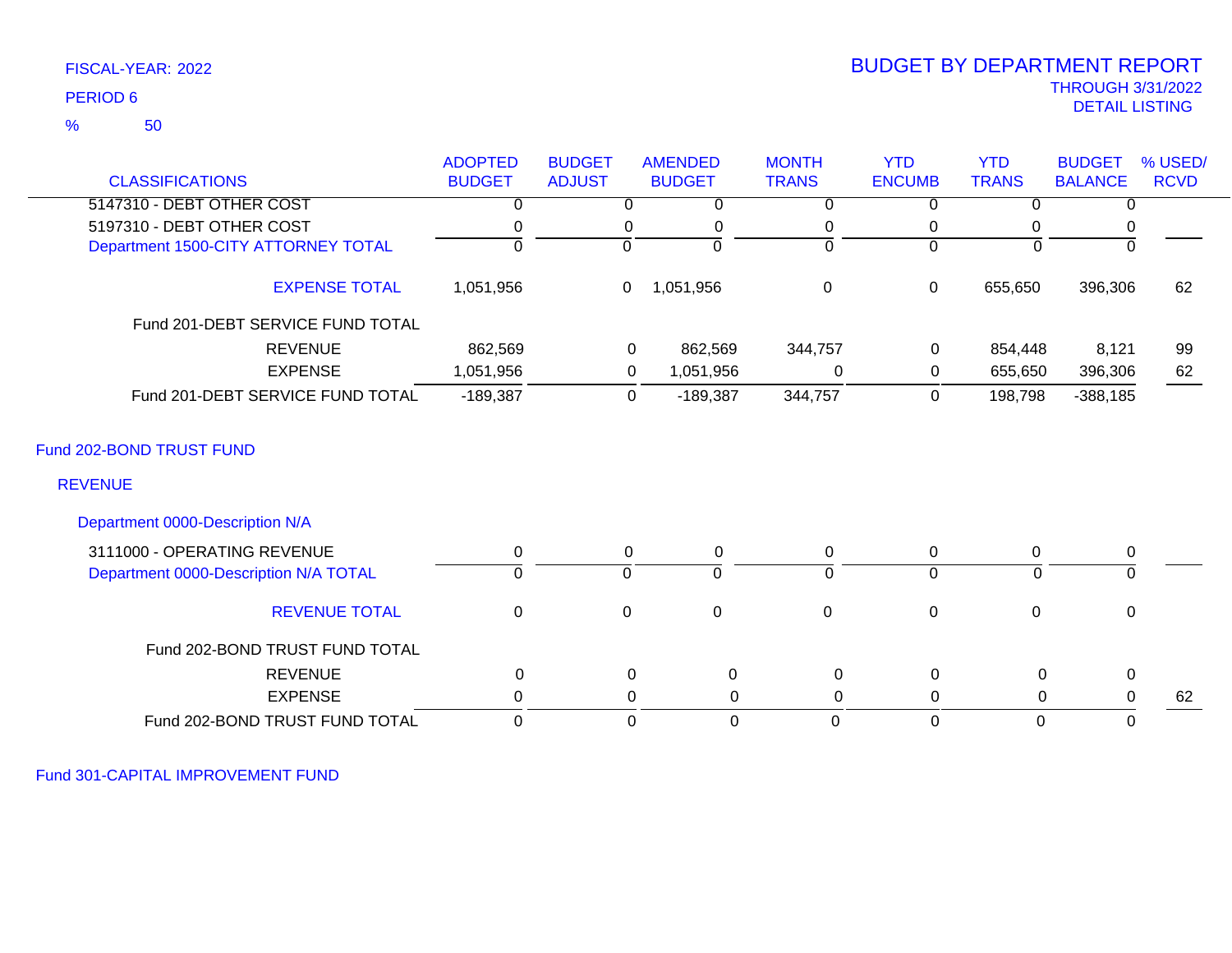50 %

| <b>CLASSIFICATIONS</b>                     | <b>ADOPTED</b><br><b>BUDGET</b> | <b>BUDGET</b><br><b>ADJUST</b> | <b>AMENDED</b><br><b>BUDGET</b> | <b>MONTH</b><br><b>TRANS</b> | <b>YTD</b><br><b>ENCUMB</b> | <b>YTD</b><br><b>TRANS</b> | <b>BUDGET</b><br><b>BALANCE</b> | % USED/<br><b>RCVD</b> |
|--------------------------------------------|---------------------------------|--------------------------------|---------------------------------|------------------------------|-----------------------------|----------------------------|---------------------------------|------------------------|
| <b>REVENUE</b>                             |                                 |                                |                                 |                              |                             |                            |                                 |                        |
| Department 0000-Description N/A            |                                 |                                |                                 |                              |                             |                            |                                 |                        |
| 3699294 - PRIOR YEAR ENCUMBRANCES          | 0                               | 0                              | 0                               | 0                            | $\Omega$                    | $\Omega$                   | 0                               |                        |
| 3811000 - CONTRIB. FROM OTHER FUNDS        | 2,565,547                       | $\Omega$                       | 2,565,547                       | 0                            | 0                           | 2,565,547                  | $\pmb{0}$                       | 100                    |
| Department 0000-Description N/A TOTAL      | 2,565,547                       | $\Omega$                       | 2,565,547                       | $\Omega$                     | $\Omega$                    | 2,565,547                  | $\mathbf{0}$                    | $\overline{100}$       |
| <b>REVENUE TOTAL</b>                       | 2,565,547                       | $\Omega$                       | 2,565,547                       | 0                            | 0                           | 2,565,547                  | $\mathbf 0$                     | 100                    |
| <b>EXPENSE</b>                             |                                 |                                |                                 |                              |                             |                            |                                 |                        |
| <b>Department 1310-CITY MANAGER</b>        |                                 |                                |                                 |                              |                             |                            |                                 |                        |
| 5136450 - CAPITAL IMPROVEMENT              | 0                               | 0                              | 0                               | 0                            | $\Omega$                    | 0                          | 0                               |                        |
| 5139920 - GENERAL CONTINGENCY              | 0                               | 0                              | 0                               | 0                            | 0                           | 0                          | 0                               |                        |
| Department 1310-CITY MANAGER TOTAL         | $\Omega$                        | $\Omega$                       | $\Omega$                        | $\Omega$                     | $\overline{0}$              | $\overline{0}$             | $\overline{0}$                  |                        |
| Department 1320-PROCUREMENT DIVISION       |                                 |                                |                                 |                              |                             |                            |                                 |                        |
| 5136430 - EQUIPMENT-OPERATING              | 0                               | 0                              | 0                               | 0                            | 0                           | 0                          | 0                               |                        |
| Department 1320-PROCUREMENT DIVISION TOTAL | $\Omega$                        | $\Omega$                       | $\Omega$                        | $\overline{0}$               | $\Omega$                    | $\Omega$                   | $\Omega$                        |                        |
| Department 1340-MANAGEMENT INFO. SYSTEMS   |                                 |                                |                                 |                              |                             |                            |                                 |                        |
| 5133450 - CONTRACTUAL SERVCS-INFRA         | $\Omega$                        | 0                              | $\mathbf{0}$                    | 0                            | $\Omega$                    | $\Omega$                   | $\mathbf{0}$                    |                        |
| 5136430 - EQUIPMENT-OPERATING              | 0                               | 0                              | 0                               | 0                            | 0                           | 0                          | 0                               |                        |
| Department 1340-MANAGEMENT INFO. SYSTEMS   | $\Omega$                        | $\Omega$                       | $\Omega$                        | $\mathbf 0$                  | $\Omega$                    | $\Omega$                   | $\Omega$                        |                        |
| <b>Department 1410-FINANCE</b>             |                                 |                                |                                 |                              |                             |                            |                                 |                        |
| 5136430 - EQUIPMENT-OPERATING              | $\Omega$                        | 0                              | $\Omega$                        | 0                            | 0                           | $\Omega$                   | $\Omega$                        |                        |
| 5136440 - CAPITAL IMPROVEMENTS             | $\Omega$                        | 0                              | $\Omega$                        | 0                            | 0                           | 0                          | $\mathbf{0}$                    |                        |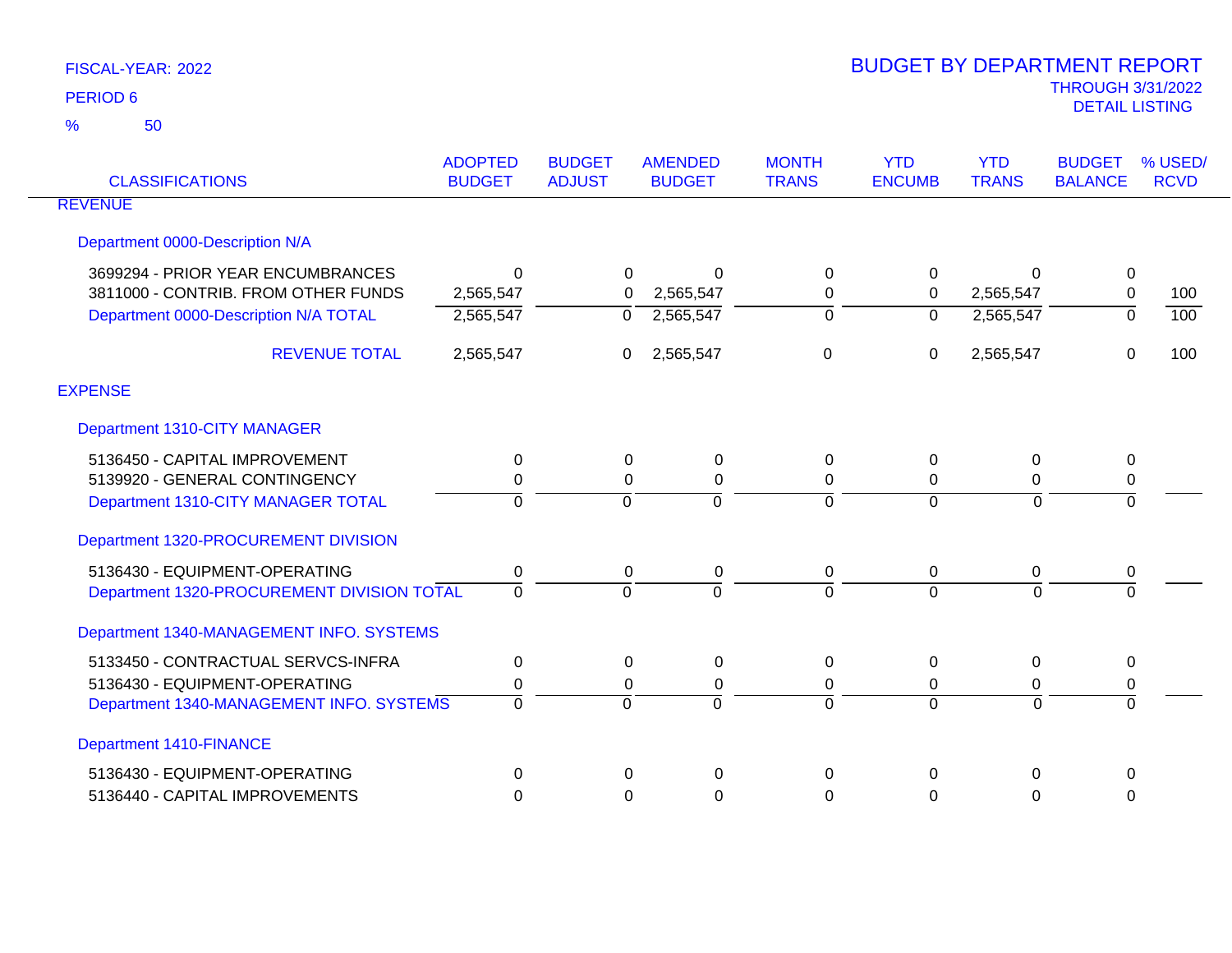50 %

| <b>CLASSIFICATIONS</b>                   | <b>ADOPTED</b><br><b>BUDGET</b> | <b>BUDGET</b><br><b>ADJUST</b> | <b>AMENDED</b><br><b>BUDGET</b> | <b>MONTH</b><br><b>TRANS</b> | <b>YTD</b><br><b>ENCUMB</b> | <b>YTD</b><br><b>TRANS</b> | <b>BUDGET</b><br><b>BALANCE</b> | % USED/<br><b>RCVD</b> |
|------------------------------------------|---------------------------------|--------------------------------|---------------------------------|------------------------------|-----------------------------|----------------------------|---------------------------------|------------------------|
| <b>Department 1410-FINANCE TOTAL</b>     | $\Omega$                        | 0                              | 0                               | $\Omega$                     | U                           | 0                          | O                               |                        |
| Department 1610-BUILDING                 |                                 |                                |                                 |                              |                             |                            |                                 |                        |
| 5246440 - CODE VEHICLES                  | 0                               | 0                              | 0                               | 0                            | $\mathbf 0$                 | 0                          | 0                               |                        |
| Department 1610-BUILDING TOTAL           | $\mathbf 0$                     | $\Omega$                       | $\Omega$                        | $\Omega$                     | $\Omega$                    | $\Omega$                   | $\Omega$                        |                        |
| Department 1620-PLANNING & ZONING        |                                 |                                |                                 |                              |                             |                            |                                 |                        |
| 5246430 - EQUIPMENT-OPERATING            | 0                               | $\Omega$                       | 0                               | 0                            | $\mathbf{0}$                | $\Omega$                   | $\Omega$                        |                        |
| 5246810 - SOFTWARE                       | 0                               | $\Omega$                       | 0                               | 0                            | $\Omega$                    | 0                          | 0                               |                        |
| Department 1620-PLANNING & ZONING TOTAL  | $\Omega$                        | $\Omega$                       | $\Omega$                        | 0                            | $\overline{0}$              | $\Omega$                   | $\Omega$                        |                        |
| Department 1640-CODE ENFORCEMENT         |                                 |                                |                                 |                              |                             |                            |                                 |                        |
| 5246440 - CODE VEHICLES                  | 0                               | 0                              | 0                               | 0                            | 0                           | 0                          | 0                               |                        |
| Department 1640-CODE ENFORCEMENT TOTAL   | $\Omega$                        | $\Omega$                       | 0                               | $\mathbf 0$                  | $\Omega$                    | $\Omega$                   | $\Omega$                        |                        |
| Department 1720-SOLID WASTE              |                                 |                                |                                 |                              |                             |                            |                                 |                        |
| 5346430 - EQUIPMENT-OPERATING            | $\Omega$                        | $\Omega$                       | $\Omega$                        | $\Omega$                     | $\Omega$                    | $\Omega$                   | 0                               |                        |
| 5346440 - SOLID WASTE VEHICLES           | 0                               | 107,805                        | 107,805                         | 0                            | 0                           | 107,805                    | $\mathbf 0$                     | 100                    |
| Department 1720-SOLID WASTE TOTAL        | $\Omega$                        | 107,805                        | 107,805                         | $\Omega$                     | $\Omega$                    | 107,805                    | $\Omega$                        | 100                    |
| Department 1730-STREET MAINTENANCE       |                                 |                                |                                 |                              |                             |                            |                                 |                        |
| 5414625 - LANDSCAPE MAINTENANCE          | $\mathbf 0$                     | $\Omega$                       | $\Omega$                        | 0                            | $\mathbf{0}$                | 0                          | $\Omega$                        |                        |
| 5416450 - SUNSET DR & ST LIGHTING        | 50,000                          | $\Omega$                       | 50,000                          | 0                            | $\mathbf 0$                 | $\Omega$                   | 50,000                          |                        |
| Department 1730-STREET MAINTENANCE TOTAL | 50,000                          | $\overline{0}$                 | 50,000                          | $\overline{0}$               | $\overline{0}$              | $\overline{0}$             | 50,000                          |                        |
| Department 1760-MOTOR POOL               |                                 |                                |                                 |                              |                             |                            |                                 |                        |
| 5196450 - CAPITAL OUTLAY                 | $\mathbf 0$                     | 0                              | 0                               | 0                            | 0                           | $\mathbf 0$                | 0                               |                        |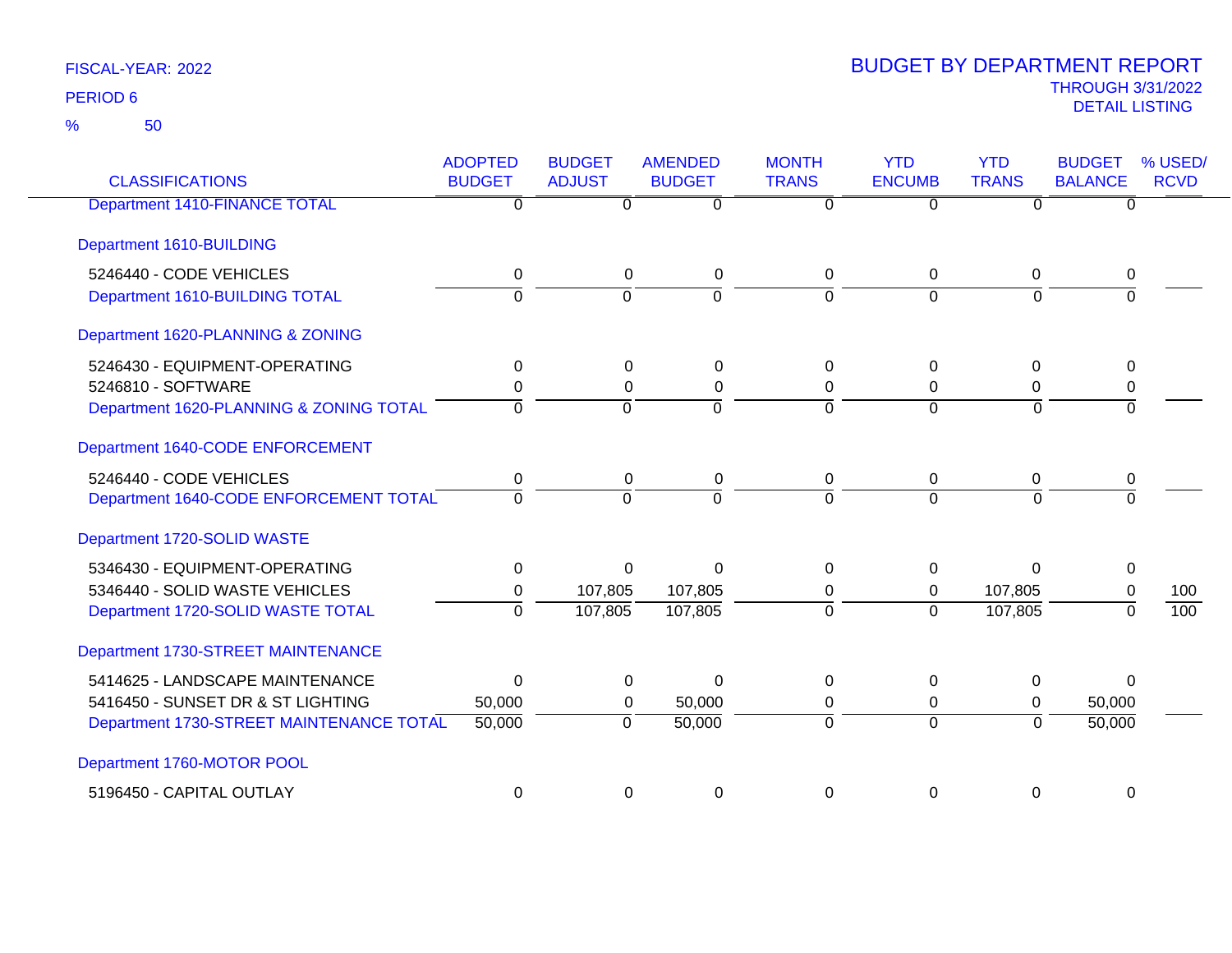50 %

# THROUGH 3/31/2022 DETAIL LISTING PERIOD <sup>6</sup> BUDGET BY DEPARTMENT REPORT

| <b>CLASSIFICATIONS</b>                             | <b>ADOPTED</b><br><b>BUDGET</b> | <b>BUDGET</b><br><b>ADJUST</b> | <b>AMENDED</b><br><b>BUDGET</b> | <b>MONTH</b><br><b>TRANS</b> | <b>YTD</b><br><b>ENCUMB</b> | <b>YTD</b><br><b>TRANS</b> | <b>BUDGET</b><br><b>BALANCE</b> | % USED/<br><b>RCVD</b> |
|----------------------------------------------------|---------------------------------|--------------------------------|---------------------------------|------------------------------|-----------------------------|----------------------------|---------------------------------|------------------------|
| Department 1760-MOTOR POOL TOTAL                   | 0                               | 0                              | $\overline{0}$                  | $\Omega$                     | $\overline{0}$              | $\Omega$                   | $\Omega$                        |                        |
| Department 1790-ENGINEERING & CONSTRUCTN           |                                 |                                |                                 |                              |                             |                            |                                 |                        |
| 5196440 - VEHICLES                                 | $\Omega$                        | $\Omega$                       | ∩                               | 0                            | $\Omega$                    | $\Omega$                   | 0                               |                        |
| 5196450 - CAPITAL OUTLAY                           | 1,275,000                       | 488,134                        | 1,763,134                       | 27,179                       | 348,627                     | 707,430                    | 1,055,704                       | 40                     |
| Department 1790-ENGINEERING & CONSTRUCTN 1,275,000 |                                 | 488,134                        | 1,763,134                       | 27,179                       | 348,627                     | 707,430                    | 1,055,704                       | $\overline{40}$        |
| Department 1910-POLICE                             |                                 |                                |                                 |                              |                             |                            |                                 |                        |
| 5216440 - VEHICLES                                 | 310,000                         | 9,872                          | 319,872                         | 0                            | 9,872                       | 9,872                      | 310,000                         | 3                      |
| 5216450 - CAPITAL LEASE                            | 0                               | 0                              | 0                               | 0                            | $\mathbf 0$                 | 0                          | 0                               |                        |
| Department 1910-POLICE TOTAL                       | 310,000                         | 9,872                          | 319,872                         | $\Omega$                     | 9,872                       | 9,872                      | 310,000                         | $\overline{3}$         |
| Department 2000-PARKS & RECREATION                 |                                 |                                |                                 |                              |                             |                            |                                 |                        |
| 5196440 - VEHICLES                                 | $\Omega$                        | 0                              | $\Omega$                        | $\Omega$                     | $\Omega$                    | $\Omega$                   | $\Omega$                        |                        |
| 5196450 - CAPITAL OUTLAY                           | $\Omega$                        | 0                              | <sup>0</sup>                    | 0                            | $\Omega$                    | $\Omega$                   | $\Omega$                        |                        |
| 5726440 - CAPITAL IMPROVEMENTS                     | 55,000                          | $\Omega$                       | 55,000                          | 0                            | $\Omega$                    | $\Omega$                   | 55,000                          |                        |
| 5726450 - MATCHING CONTRIBUTION                    | 1,943,000                       | 524,375                        | 2,467,375                       | 99,623                       | 863,499                     | 1,246,902                  | 1,220,473                       | 50                     |
| Department 2000-PARKS & RECREATION TOTAL 1,998,000 |                                 | 524,375                        | 2,522,375                       | 99,623                       | 863,499                     | 1,246,902                  | 1,275,473                       | 49                     |
| Department 2010-RECREATION-TENNIS                  |                                 |                                |                                 |                              |                             |                            |                                 |                        |
| 5726450 - MATCHING CONTRIBUTION                    | 0                               | $\Omega$                       | 0                               | 0                            | $\mathbf{0}$                | 0                          | 0                               |                        |
| Department 2010-RECREATION-TENNIS TOTAL            | 0                               | 0                              | $\Omega$                        | 0                            | $\Omega$                    | $\Omega$                   | $\Omega$                        |                        |
| Department 2020-MULTI PURPOSE CENTER               |                                 |                                |                                 |                              |                             |                            |                                 |                        |
| 5726450 - MATCHING CONTRIBUTION                    | 0                               | 0                              | 0                               | 0                            | 0                           | 0                          | 0                               |                        |
| Department 2020-MULTI PURPOSE CENTER TOTAL         | $\Omega$                        | 0                              | $\Omega$                        | $\Omega$                     | $\Omega$                    | $\Omega$                   | $\Omega$                        |                        |

Department 2030-Community Pool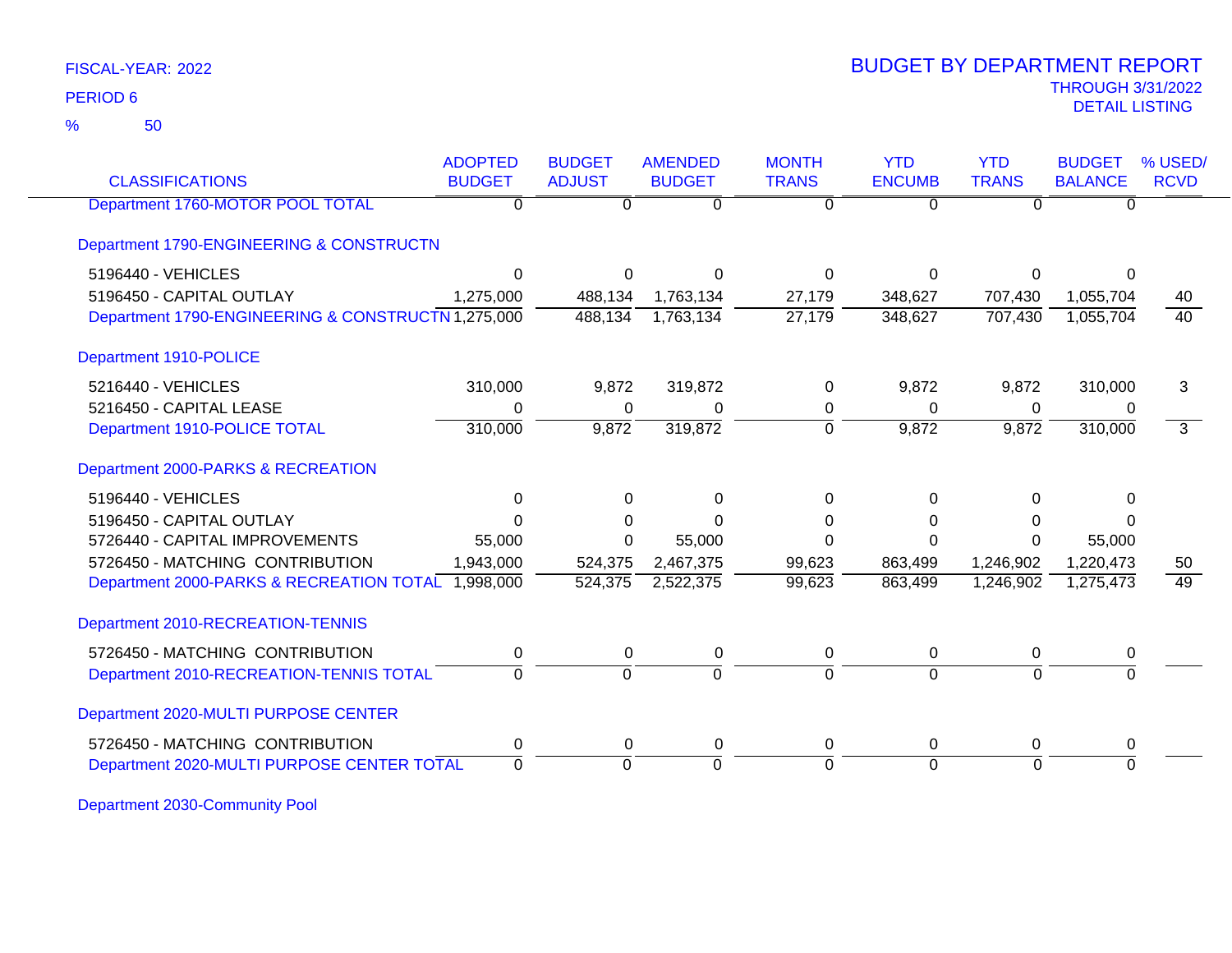50 %

| <b>CLASSIFICATIONS</b>                  | <b>ADOPTED</b><br><b>BUDGET</b> | <b>BUDGET</b><br><b>ADJUST</b> | <b>AMENDED</b><br><b>BUDGET</b> | <b>MONTH</b><br><b>TRANS</b> | <b>YTD</b><br><b>ENCUMB</b> | <b>YTD</b><br><b>TRANS</b> | <b>BUDGET</b><br><b>BALANCE</b> | % USED/<br><b>RCVD</b> |
|-----------------------------------------|---------------------------------|--------------------------------|---------------------------------|------------------------------|-----------------------------|----------------------------|---------------------------------|------------------------|
| 5726450 - MATCHING CONTRIBUTION         |                                 |                                |                                 |                              |                             |                            |                                 |                        |
|                                         | 0                               | 0                              | 0                               | 0                            | 0                           | 0                          | 0                               |                        |
| Department 2030-Community Pool TOTAL    | ō                               | $\overline{0}$                 | $\Omega$                        | ō                            | $\Omega$                    | $\Omega$                   | $\Omega$                        |                        |
| <b>EXPENSE TOTAL</b>                    | 3,633,000                       | 1,130,186                      | 4,763,186                       | 126,802                      | 1,221,998                   | 2,072,009                  | 2,691,177                       | 43                     |
| Fund 301-CAPITAL IMPROVEMENT FUND TOTAL |                                 |                                |                                 |                              |                             |                            |                                 |                        |
| <b>REVENUE</b>                          | 2,565,547                       | 0                              | 2,565,547                       | 0                            | 0                           | 2,565,547                  | 0                               | 100                    |
| <b>EXPENSE</b>                          | 3,633,000                       | 1,130,186                      | 4,763,186                       | 126,802                      | 1,221,998                   | 2,072,009                  | 2,691,177                       | 43                     |
| Fund 301-CAPITAL IMPROVEMENT FUND TOTAL | $-1,067,453$                    | $-1,130,186$                   | $-2,197,639$                    | $-126,802$                   | $-1,221,998$                | 493,538                    | $-2,691,177$                    |                        |
| Fund 608-STATE FORFEITURE FUND          |                                 |                                |                                 |                              |                             |                            |                                 |                        |
| <b>REVENUE</b>                          |                                 |                                |                                 |                              |                             |                            |                                 |                        |
| Department 0000-Description N/A         |                                 |                                |                                 |                              |                             |                            |                                 |                        |
| 3511000 - CONFISCATED REVENUE           | 0                               | 0                              | $\mathbf 0$                     | 0                            | 0                           | $\Omega$                   | $\mathbf 0$                     |                        |
| 3612000 - INTEREST INCOME               | 700                             | 0                              | 700                             | 26                           | 0                           | 161                        | 539                             | 23                     |
| Department 0000-Description N/A TOTAL   | 700                             | $\overline{0}$                 | 700                             | $\overline{26}$              | $\mathbf 0$                 | 161                        | $\overline{539}$                | $\overline{23}$        |
| <b>REVENUE TOTAL</b>                    | 700                             | $\mathbf 0$                    | 700                             | 26                           | 0                           | 161                        | 539                             | 23                     |
| <b>EXPENSE</b>                          |                                 |                                |                                 |                              |                             |                            |                                 |                        |
| <b>Department 1910-POLICE</b>           |                                 |                                |                                 |                              |                             |                            |                                 |                        |
| 5213450 - CONTRACTUAL SERVICES          | 0                               | 0                              | $\pmb{0}$                       | 0                            | 0                           | 0                          | $\mathbf 0$                     |                        |
| 5213490 - CRIME PREVENTION PROGRAMS     | $\Omega$                        | 0                              | $\Omega$                        | $\Omega$                     | $\Omega$                    | $\Omega$                   | 0                               |                        |
| 5214070 - TRAVEL & CONFERENCE           | $\Omega$                        | 0                              | $\Omega$                        | 0                            | 0                           | 0                          | 0                               |                        |
| 5215210 - SUPPLIES                      | 30,000                          | 0                              | 30,000                          | 0                            | 0                           | 0                          | 30,000                          |                        |
| 5215220 - UNIFORMS                      | 0                               | 0                              | 0                               | 0                            | 0                           | 0                          | 0                               |                        |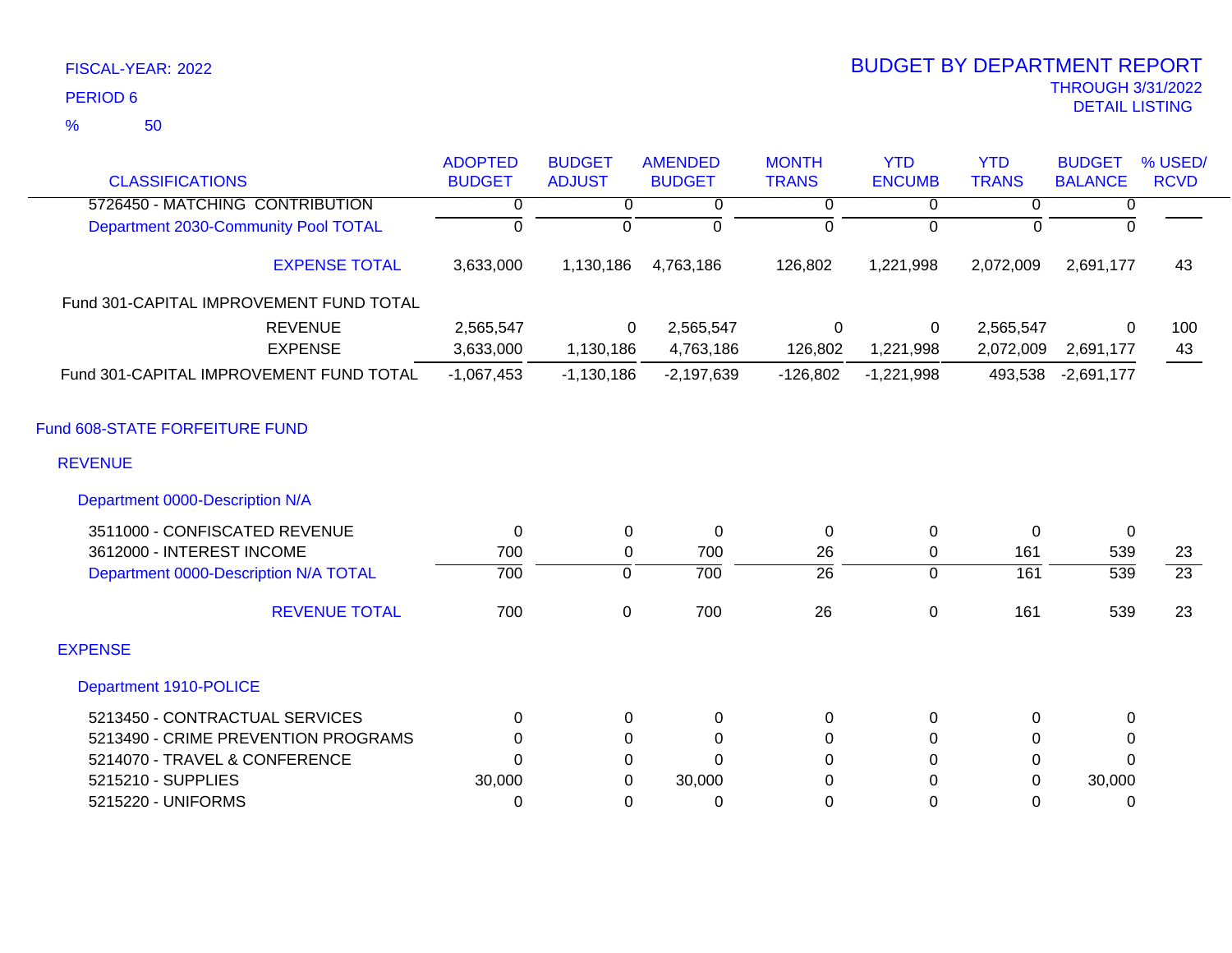50 %

| <b>CLASSIFICATIONS</b>                | <b>ADOPTED</b><br><b>BUDGET</b> | <b>BUDGET</b><br><b>ADJUST</b> | <b>AMENDED</b><br><b>BUDGET</b> | <b>MONTH</b><br><b>TRANS</b> | <b>YTD</b><br><b>ENCUMB</b> | <b>YTD</b><br><b>TRANS</b> | <b>BUDGET</b><br><b>BALANCE</b> | % USED/<br><b>RCVD</b> |
|---------------------------------------|---------------------------------|--------------------------------|---------------------------------|------------------------------|-----------------------------|----------------------------|---------------------------------|------------------------|
| <b>Department 1910-POLICE TOTAL</b>   | 30,000                          | $\overline{0}$                 | 30,000                          | $\overline{0}$               | $\overline{0}$              | $\overline{0}$             | 30,000                          |                        |
| <b>EXPENSE TOTAL</b>                  | 30,000                          | $\mathsf 0$                    | 30,000                          | $\mathbf 0$                  | 0                           | $\boldsymbol{0}$           | 30,000                          |                        |
| Fund 608-STATE FORFEITURE FUND TOTAL  |                                 |                                |                                 |                              |                             |                            |                                 |                        |
| <b>REVENUE</b>                        | 700                             |                                | 700<br>0                        | 26                           | 0                           | 161                        | 539                             | 23                     |
| <b>EXPENSE</b>                        | 30,000                          |                                | 30,000<br>$\mathbf 0$           | 0                            | 0                           | 0                          | 30,000                          |                        |
| Fund 608-STATE FORFEITURE FUND TOTAL  | $-29,300$                       |                                | $\mathbf 0$<br>$-29,300$        | 26                           | $\mathbf 0$                 | 161                        | $-29,461$                       |                        |
| Fund 610-CRA TRUST FUND               |                                 |                                |                                 |                              |                             |                            |                                 |                        |
| <b>REVENUE</b>                        |                                 |                                |                                 |                              |                             |                            |                                 |                        |
| Department 0000-Description N/A       |                                 |                                |                                 |                              |                             |                            |                                 |                        |
| 3111000 - OPERATING REVENUE           | $\Omega$                        | $\Omega$                       | 0                               | 0                            | 0                           | $\Omega$                   | 0                               |                        |
| 3612000 - INTEREST INCOME             | 0                               | 0                              | 0                               | 0                            | 0                           | 0                          | 0                               |                        |
| 3612100 - INTEREST INCOME-TIF         | 0                               | 0                              | 0                               | 0                            | 0                           | 0                          | 0                               |                        |
| 3625100 - RENTAL PROPERTIES           | 0                               | 0                              | 0                               | 0                            | $\Omega$                    | $\mathbf 0$                | $\mathbf 0$                     |                        |
| 3699201 - MISC. OTHERS                | $\Omega$                        | $\Omega$                       | 0                               | $\Omega$                     | $\Omega$                    | 0                          | $\mathbf 0$                     |                        |
| 3811900 - TRANSFER FR GENERAL FUND    | 0                               | 0                              | 0                               | 0                            | 0                           | 0                          | $\pmb{0}$                       |                        |
| Department 0000-Description N/A TOTAL | $\overline{0}$                  | $\overline{0}$                 | $\overline{0}$                  | $\overline{0}$               | $\Omega$                    | $\Omega$                   | $\overline{0}$                  |                        |
| <b>REVENUE TOTAL</b>                  | 0                               | $\boldsymbol{0}$               | $\pmb{0}$                       | $\mathbf 0$                  | 0                           | $\mathbf 0$                | $\pmb{0}$                       |                        |
| <b>EXPENSE</b>                        |                                 |                                |                                 |                              |                             |                            |                                 |                        |
| Department 1110-CRA BOARD FOR TIF     |                                 |                                |                                 |                              |                             |                            |                                 |                        |
| 5131210 - REGULAR                     | 0                               | 0                              | 0                               | 0                            | 0                           | $\Omega$                   | 0                               |                        |
| 5132110 - F.I.C.A.                    | 0                               | $\Omega$                       | $\overline{0}$                  | $\mathbf 0$                  | $\Omega$                    | 0                          | 0                               |                        |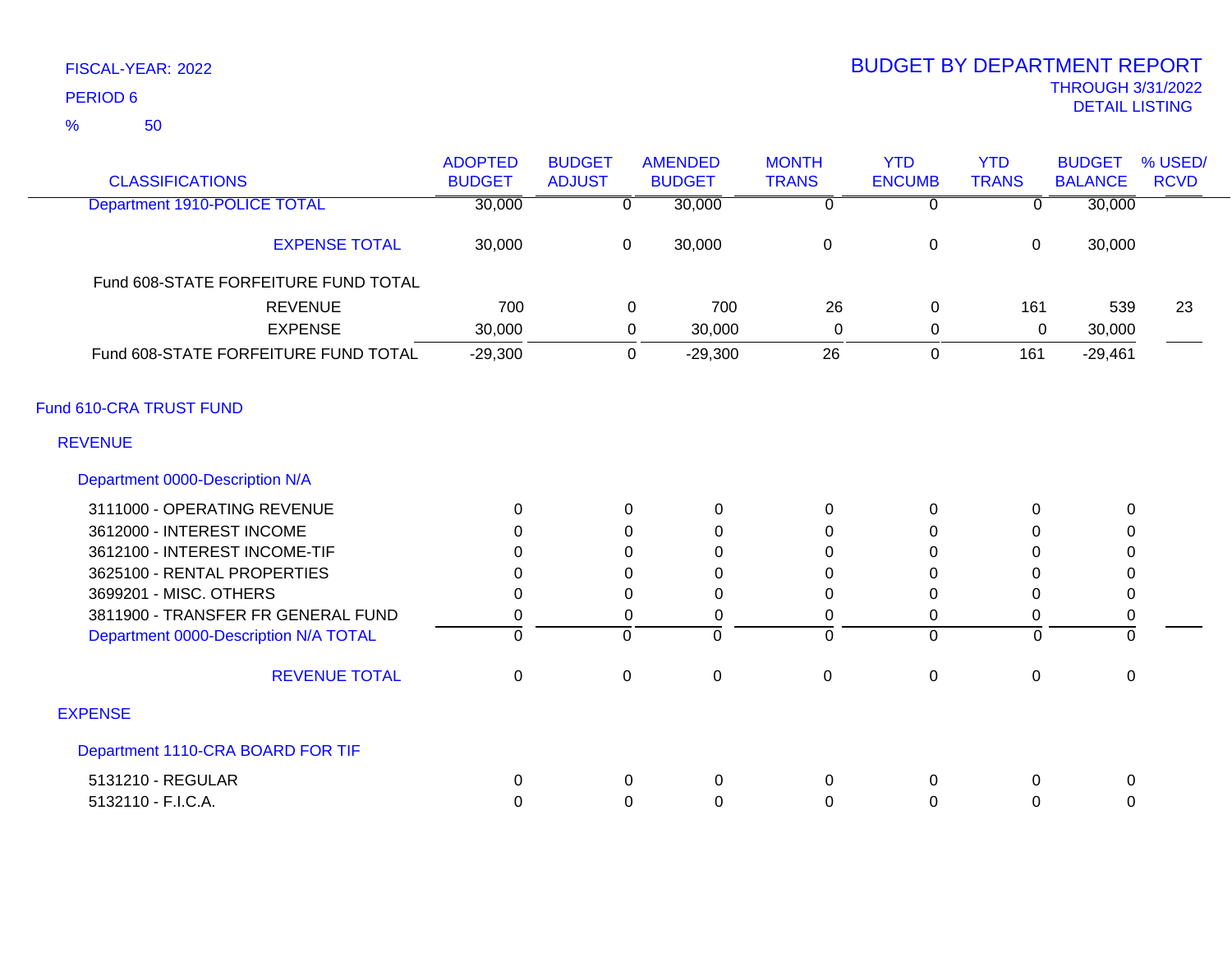50 %

|                                     | <b>ADOPTED</b> | <b>BUDGET</b> | <b>AMENDED</b> | <b>MONTH</b> | <b>YTD</b>    | <b>YTD</b>   | <b>BUDGET</b><br>% USED/      |
|-------------------------------------|----------------|---------------|----------------|--------------|---------------|--------------|-------------------------------|
| <b>CLASSIFICATIONS</b>              | <b>BUDGET</b>  | <b>ADJUST</b> | <b>BUDGET</b>  | <b>TRANS</b> | <b>ENCUMB</b> | <b>TRANS</b> | <b>RCVD</b><br><b>BALANCE</b> |
| 5132210 - PENSION PLAN CONTRIBUTION | $\Omega$       | 0             | 0              | $\Omega$     | 0             | 0            | 0                             |
| 5132220 - DEFERRED COMP CONTRIB.    |                | 0             | 0              | 0            |               |              |                               |
| 5132310 - GROUP HEALTH INSURANCE    |                |               |                | $\Omega$     |               |              |                               |
| 5132410 - WORKERS' COMPENSATION     |                |               |                | $\Omega$     |               |              |                               |
| 5134060 - AUTO ALLOWANCE            |                |               |                | 0            |               |              |                               |
| 5211210 - REGULAR                   |                |               | 0              | 0            |               |              |                               |
| 5211410 - OVERTIME                  |                |               |                | 0            |               |              |                               |
| 5212110 - F.I.C.A.                  |                |               |                | 0            |               |              |                               |
| 5212210 - PENSION PLAN CONTRIBUTION |                |               |                | 0            |               |              |                               |
| 5212310 - GROUP HEALTH INSURANCE    |                |               |                | 0            |               |              |                               |
| 5212410 - WORKERS' COMPENSATION     |                |               | <sup>0</sup>   | 0            |               |              |                               |
| 5215220 - UNIFORMS                  |                |               | O              | $\Omega$     |               |              |                               |
| 5413120 - PROFESSIONAL SERVS-ST BEA |                |               |                | 0            |               |              |                               |
| 5413450 - CONTRACTUAL SERVICES      |                |               |                | 0            |               |              |                               |
| 5414670 - MAINT & REP-GRDS & STRUCT |                |               |                | $\Omega$     |               |              |                               |
| 5414710 - PRINTING MATERIAL-INFRAST |                |               |                | 0            |               |              |                               |
| 5416340 - CAPITAL IMPROVEMENTS      |                |               | <sup>0</sup>   | 0            |               |              |                               |
| 5416450 - SUNSET DR & ST LIGHTING   |                |               |                | 0            |               |              |                               |
| 5419930 - STREET BEAUTIFICATION     |                |               |                | 0            |               |              |                               |
| 5511310 - PART TIME                 |                |               |                | 0            |               |              |                               |
| 5512110 - FICA                      |                |               |                | $\Omega$     |               |              |                               |
| 5512410 - WORKER'S COMPENSATION     |                |               |                | 0            |               |              |                               |
| 5513120 - PROFF.SVC/ECONOMIC DEVLOP |                |               |                | 0            |               |              |                               |
| 5514710 - PRINTING MATERIALS-ECO.DE |                |               |                | $\Omega$     |               |              |                               |
| 5515210 - Supplies                  |                |               |                | 0            |               |              |                               |
| 5519932 - ECONOMIC DEVELOPMENT PRGM |                |               |                | 0            |               |              |                               |
| 5519933 - BUSINESS STARTUP ASSTNCE  |                |               |                | 0            |               |              |                               |
| 5523120 - PROFF.SVC-COMM.BLDG REHAB |                |               |                | 0            |               |              |                               |
| 5523450 - CONTRACTUAL SRVCS-COMMERC |                |               |                | 0            |               |              |                               |
| 5524710 - PRINTING-MATERIALS-COMMER |                |               | 0              | 0            |               |              |                               |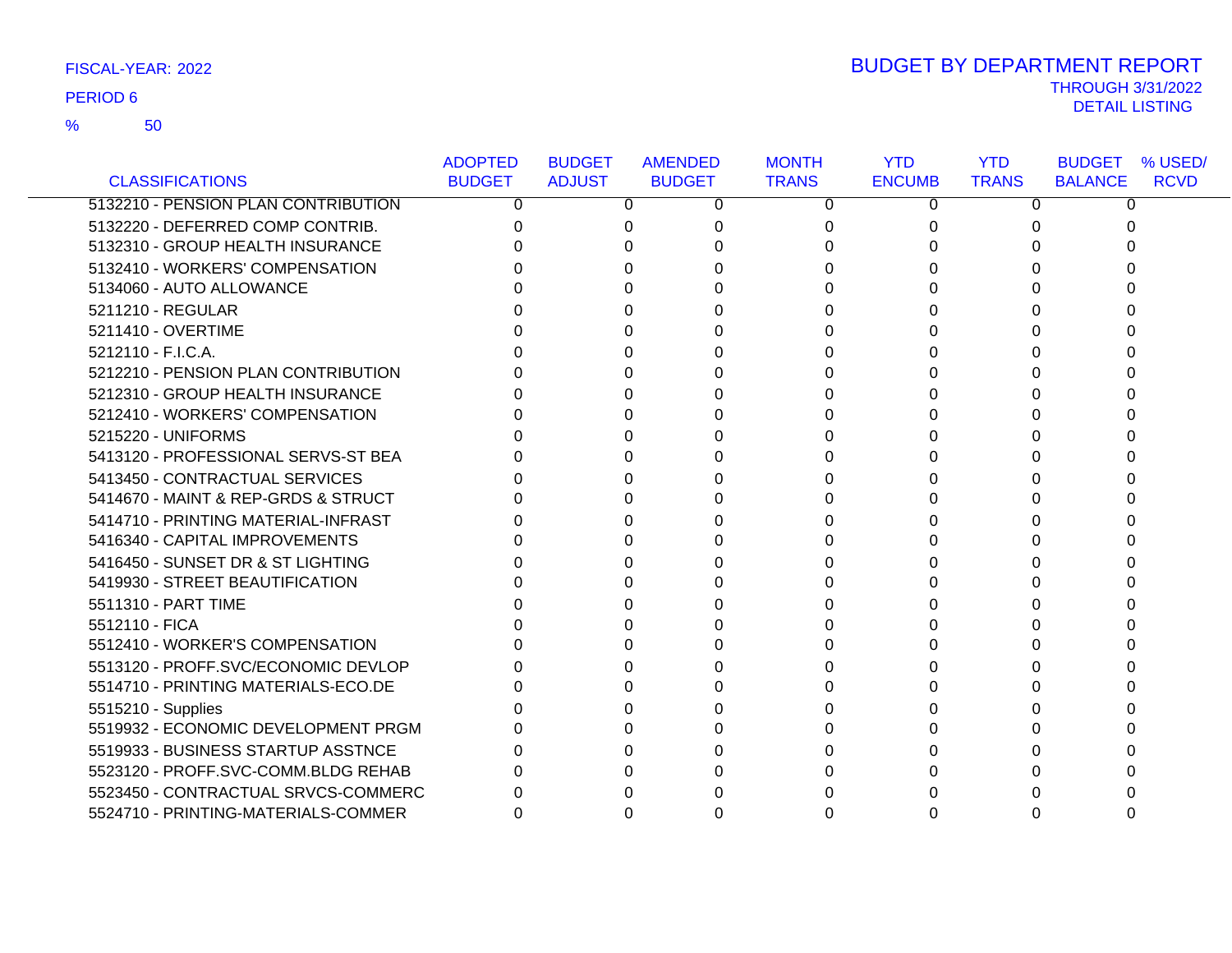50 %

|                                          | <b>ADOPTED</b> | <b>BUDGET</b> | <b>AMENDED</b> | <b>MONTH</b> | <b>YTD</b>    | <b>YTD</b>   | <b>BUDGET</b><br>% USED/      |
|------------------------------------------|----------------|---------------|----------------|--------------|---------------|--------------|-------------------------------|
| <b>CLASSIFICATIONS</b>                   | <b>BUDGET</b>  | <b>ADJUST</b> | <b>BUDGET</b>  | <b>TRANS</b> | <b>ENCUMB</b> | <b>TRANS</b> | <b>RCVD</b><br><b>BALANCE</b> |
| 5541210 - REGULAR                        | 0              | 0             | 0              | $\mathbf{0}$ | 0             | $\Omega$     | 0                             |
| 5542110 - FICA                           |                | 0             | 0              | 0            | 0             |              |                               |
| 5542210 - PENSION PLAN                   |                |               |                | 0            |               |              |                               |
| 5542220 - DEFERRED COMP CONTRIB.         |                |               |                | 0            |               |              |                               |
| 5542310 - GROUP HEALTH INSURANCE         |                | O             | <sup>0</sup>   | 0            |               |              |                               |
| 5542410 - WORKER'S COMPENSATION          |                |               | <sup>0</sup>   | 0            |               |              |                               |
| 5543120 - LEGAL SERVICES                 |                |               |                | 0            |               |              |                               |
| 5543210 - AUDITOR'S FEES                 |                |               | O              | $\Omega$     |               |              |                               |
| 5543460 - Madison Land Adquisition & Dev |                |               | O              | $\Omega$     |               |              |                               |
| 5544070 - TRAVEL & CONFERENCE            |                |               |                | 0            |               |              |                               |
| 5544080 - EMPLOYEE EDUCATION &TRAIN      |                | 0             | 0              | 0            |               |              |                               |
| 5544631 - COMMUNICATION EQUIPMENT        |                |               | O              | 0            |               |              |                               |
| 5544710 - PRINTING, BINDING, PHOTOCOP    |                |               |                | 0            |               |              |                               |
| 5544850 - NON-LEGAL ADVERTISING          |                |               |                | 0            |               |              |                               |
| 5544910 - LEGAL ADS-NON TIF              |                |               |                | $\Omega$     |               |              |                               |
| 5545210 - SUPPLIES                       |                |               | 0              | 0            |               |              |                               |
| 5545410 - MEMBERSHIPS & SUBSCRIPTIO      |                |               | <sup>0</sup>   | 0            |               |              |                               |
| 5549140 - CRA SEC/GRNT ADM/MISC EXP      |                |               | 0              | 0            |               |              |                               |
| 5549915 - MISCELLANEOUS-CITY CONTRB      |                |               |                | 0            |               |              |                               |
| 5549920 - GENERAL CONTINGENCY            |                |               |                | 0            |               |              |                               |
| 5549925 - CRA BOARD MEMBRS DISCRT F      |                |               |                | 0            |               |              |                               |
| 5553120 - PROF SERVICES-INFILL PROG      |                |               | 0              | 0            |               |              |                               |
| 5593120 - PROFESSNL SERV-TECH ASSTC      |                | 0             | 0              | 0            |               |              |                               |
| 5593450 - WORK STUDY PROGRAM             |                |               | U              | $\Omega$     |               |              |                               |
| 5599931 - SUMMER YOUTH & AFTER SCHOOL    |                | ი             |                | 0            |               |              |                               |
| 5599932 - SCHOOL ASSISTANCE PROGRAM      |                |               |                | 0            |               |              |                               |
| 5643120 - PROFESSIONAL SERV-LEGAL S      |                |               |                | 0            |               |              |                               |
| 5643450 - CONTRACTUAL                    |                |               |                | 0            |               |              |                               |
| 5649921 - MULTI-FAMILY REHAB PROGRM      |                |               |                | <sup>0</sup> |               |              |                               |
| 5649930 - SINGLE FAMILY REHAB PRGRM      | 0              | 0             | 0              | 0            | O             |              |                               |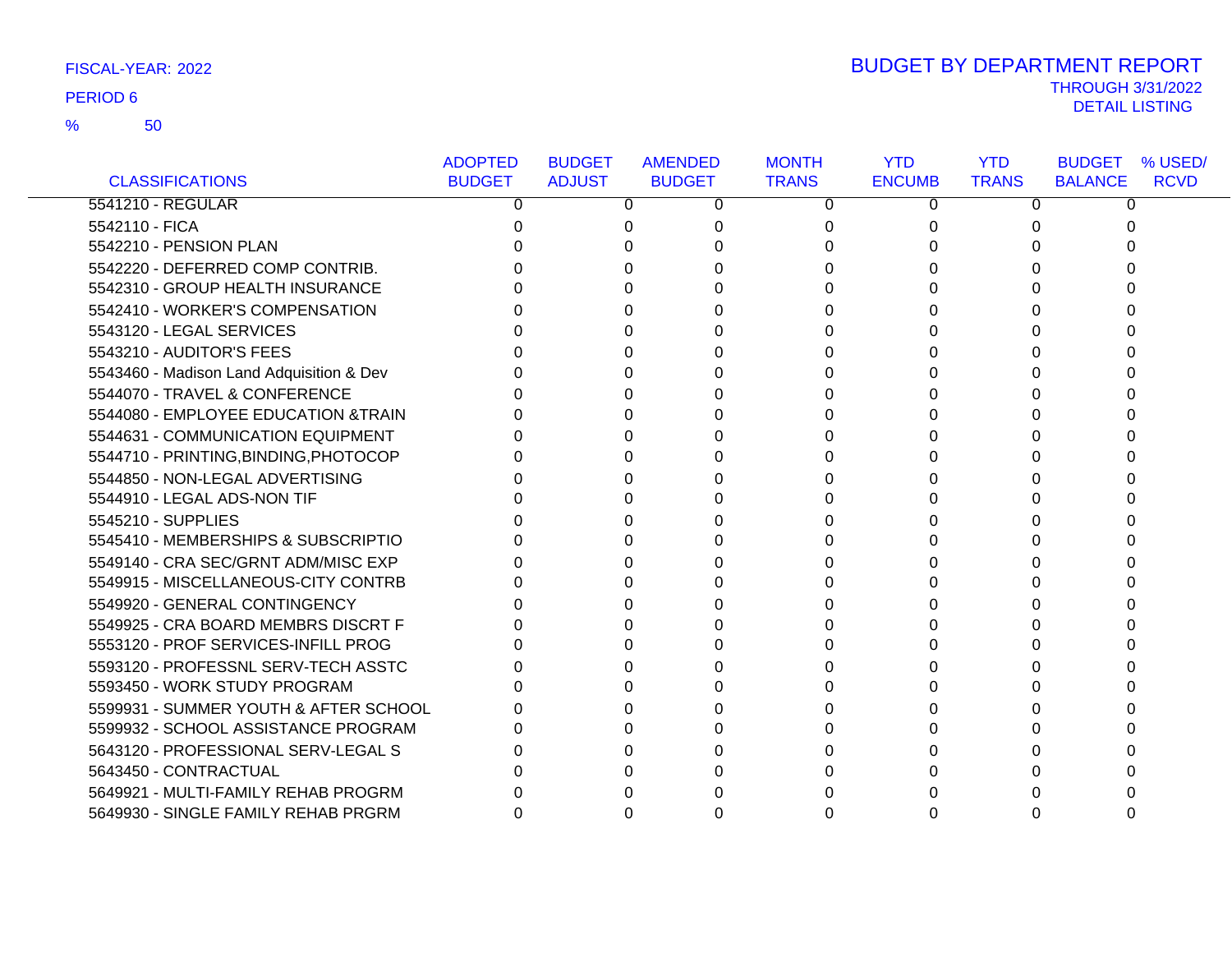50 %

|                                          | <b>ADOPTED</b> | <b>BUDGET</b> | <b>AMENDED</b> | <b>MONTH</b> | <b>YTD</b>    | <b>YTD</b>   | <b>BUDGET</b><br>% USED/      |
|------------------------------------------|----------------|---------------|----------------|--------------|---------------|--------------|-------------------------------|
| <b>CLASSIFICATIONS</b>                   | <b>BUDGET</b>  | <b>ADJUST</b> | <b>BUDGET</b>  | <b>TRANS</b> | <b>ENCUMB</b> | <b>TRANS</b> | <b>BALANCE</b><br><b>RCVD</b> |
| 5649935 - ASSISTANCE PROGRAM             | 0              | 0             | 0              | 0            | 0             | 0            |                               |
| 5691210 - REGULAR                        |                |               |                | 0            |               |              |                               |
| 5692110 - FICA                           |                |               |                |              |               |              |                               |
| 5692210 - PENSION PLAN                   |                |               |                |              |               |              |                               |
| 5692310 - GROUP HEALTH INSURANCE         |                |               |                |              |               |              |                               |
| 5692410 - WORKER'S COMPENSATION          |                |               |                | O            |               |              |                               |
| 5723120 - PROF. SVC-PARK IMPROVEMNT      |                |               |                |              |               |              |                               |
| 5723450 - CONTRACTUAL                    |                |               |                |              |               |              |                               |
| 5726450 - MATCHING CONTRIBUTION          |                |               |                |              |               |              |                               |
| 5741210 - SPECIAL EVENTS PLANNING        |                |               |                |              |               |              |                               |
| 5742110 - FICA                           |                |               |                |              |               |              |                               |
| 5742210 - PENSION                        |                |               |                |              |               |              |                               |
| 5742310 - HEALTH INSURANCE               |                |               |                | 0            |               |              |                               |
| 5742410 - WORKER'S COMPENSATION          |                |               |                | U            |               |              |                               |
| 5743120 - PROFESSIONAL SERV-MRKTNG       |                |               |                |              |               |              |                               |
| 5819120 - INTRA-GOV TRANSFER-TO GF       |                |               |                |              |               |              |                               |
| 5819140 - INTRA GOV-CAPITAL IMP PROJ FUN |                |               |                |              |               |              |                               |
| 5819500 - REIMB CITY/MADISON SQUARE /EXP |                |               |                | 0            |               |              |                               |
| 5819600 - INTRA-GOV-BRIDGE/BIKE LN       |                |               |                |              |               |              |                               |
| 5833120 - - PROFESSIONAL SERVICES        |                |               |                |              |               |              |                               |
| 5833125 - PROPERTY MANAGEMENT            |                |               |                |              |               |              |                               |
| 5833455 - PROPERTY MAINTENANCE           |                |               |                |              |               |              |                               |
| 5836110 - LAND ACQUISITION               |                |               |                |              |               |              |                               |
| 5837110 - REGIONS BANK LOAN \$2,730,     |                |               |                |              |               |              |                               |
| 5837210 - REGIONS LN 2006 - \$2,730M     |                |               |                |              |               |              |                               |
| 5939900 - SPECIAL ITEMS                  |                |               |                |              | 0             |              |                               |
| Department 1110-CRA BOARD FOR TIF TOTAL  | O              | $\Omega$      | 0              | 0            | 0             | 0            | O                             |
| <b>EXPENSE TOTAL</b>                     | 0              | $\Omega$      | $\Omega$       | 0            | 0             | $\Omega$     | 0                             |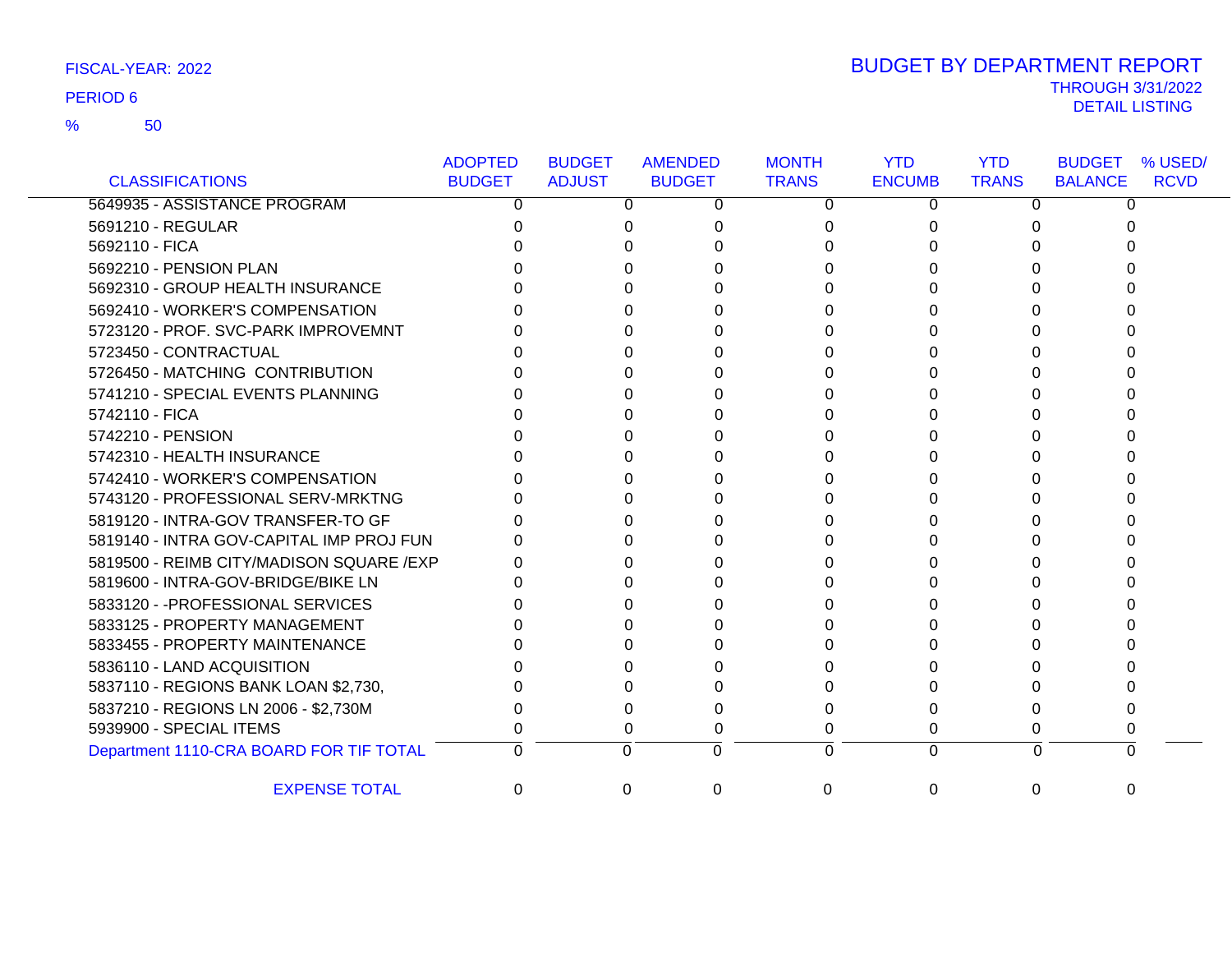50 %

| <b>CLASSIFICATIONS</b>                | <b>ADOPTED</b><br><b>BUDGET</b> | <b>BUDGET</b><br><b>ADJUST</b> | <b>AMENDED</b><br><b>BUDGET</b> | <b>MONTH</b><br><b>TRANS</b> | <b>YTD</b><br><b>ENCUMB</b> | <b>YTD</b><br><b>TRANS</b> | <b>BUDGET</b><br><b>BALANCE</b> | % USED/<br><b>RCVD</b> |
|---------------------------------------|---------------------------------|--------------------------------|---------------------------------|------------------------------|-----------------------------|----------------------------|---------------------------------|------------------------|
| Fund 610-CRA TRUST FUND TOTAL         |                                 |                                |                                 |                              |                             |                            |                                 |                        |
|                                       |                                 |                                |                                 |                              |                             |                            |                                 |                        |
| <b>REVENUE</b>                        | $\pmb{0}$                       | $\mathbf 0$                    | $\boldsymbol{0}$                | $\mathbf 0$                  | 0                           | $\mathbf 0$                | $\mathbf 0$                     |                        |
| <b>EXPENSE</b>                        | $\mathbf 0$                     | 0                              | 0                               | 0                            | 0                           | 0                          | 0                               |                        |
| Fund 610-CRA TRUST FUND TOTAL         | $\mathbf 0$                     | $\overline{0}$                 | $\mathbf 0$                     | $\overline{0}$               | $\Omega$                    | $\mathbf{0}$               | $\mathbf 0$                     |                        |
| Fund 615-FEDERAL FORFEITURE FUND      |                                 |                                |                                 |                              |                             |                            |                                 |                        |
| <b>REVENUE</b>                        |                                 |                                |                                 |                              |                             |                            |                                 |                        |
| Department 0000-Description N/A       |                                 |                                |                                 |                              |                             |                            |                                 |                        |
| 3511000 - CONFISCATED REVENUE         | $\Omega$                        | 0                              | $\Omega$                        | $\Omega$                     | $\Omega$                    | 0                          | 0                               |                        |
| 3612000 - INTEREST INCOME             | 15,000                          | 0                              | 15,000                          | 678                          | 0                           | 4,545                      | 10,455                          | 30                     |
| 3699200 - MISC OTHERS                 | 0                               | 0                              | 0                               | 0                            | 0                           | 0                          | 0                               |                        |
| Department 0000-Description N/A TOTAL | 15,000                          | $\overline{0}$                 | 15,000                          | $\overline{678}$             | $\overline{0}$              | 4,545                      | 10,455                          | $\overline{30}$        |
| <b>REVENUE TOTAL</b>                  | 15,000                          | 0                              | 15,000                          | 678                          | $\mathbf 0$                 | 4,545                      | 10,455                          | 30                     |
| <b>EXPENSE</b>                        |                                 |                                |                                 |                              |                             |                            |                                 |                        |
| <b>Department 1910-POLICE</b>         |                                 |                                |                                 |                              |                             |                            |                                 |                        |
| 5211410 - OVERTIME                    | $\mathbf 0$                     | 0                              | 0                               | $\pmb{0}$                    | 0                           | $\mathbf 0$                | $\mathbf 0$                     |                        |
| 5211414 - OVERTIME SPECIAL UNIT       | $\Omega$                        | 0                              | $\Omega$                        | $\Omega$                     | $\Omega$                    | 0                          | $\Omega$                        |                        |
| 5213450 - CONTRACTUAL SERVICES        | 157,278                         | 89,854                         | 247,132                         | 8,358                        | 0                           | 107,457                    | 139,675                         | 43                     |
| 5214070 - TRAVEL & CONFERENCE         | 30,000                          | 0                              | 30,000                          | 0                            | 0                           | 0                          | 30,000                          |                        |
| 5214450 - LEASE -POL VEHCLE           | 50,000                          | 0                              | 50,000                          | 2,376                        | 0                           | 10,058                     | 39,942                          | 20                     |
| 5215205 - COMPUTER SUPPLIES           | 84,000                          | 0                              | 84,000                          | 46,467                       | 3,533                       | 50,000                     | 34,000                          | 59                     |
| 5215210 - SUPPLIES                    | $\Omega$                        | 0                              | 0                               | 0                            | 0                           | 0                          | $\Omega$                        |                        |
| 5215220 - UNIFORMS                    | 32,000                          | 0                              | 32,000                          | 0                            | 0                           | 0                          | 32,000                          |                        |
| 5216430 - EQUIPMENT OPERATING         | $\mathbf 0$                     | 0                              | 0                               | $\boldsymbol{0}$             | 0                           | $\Omega$                   | 0                               |                        |